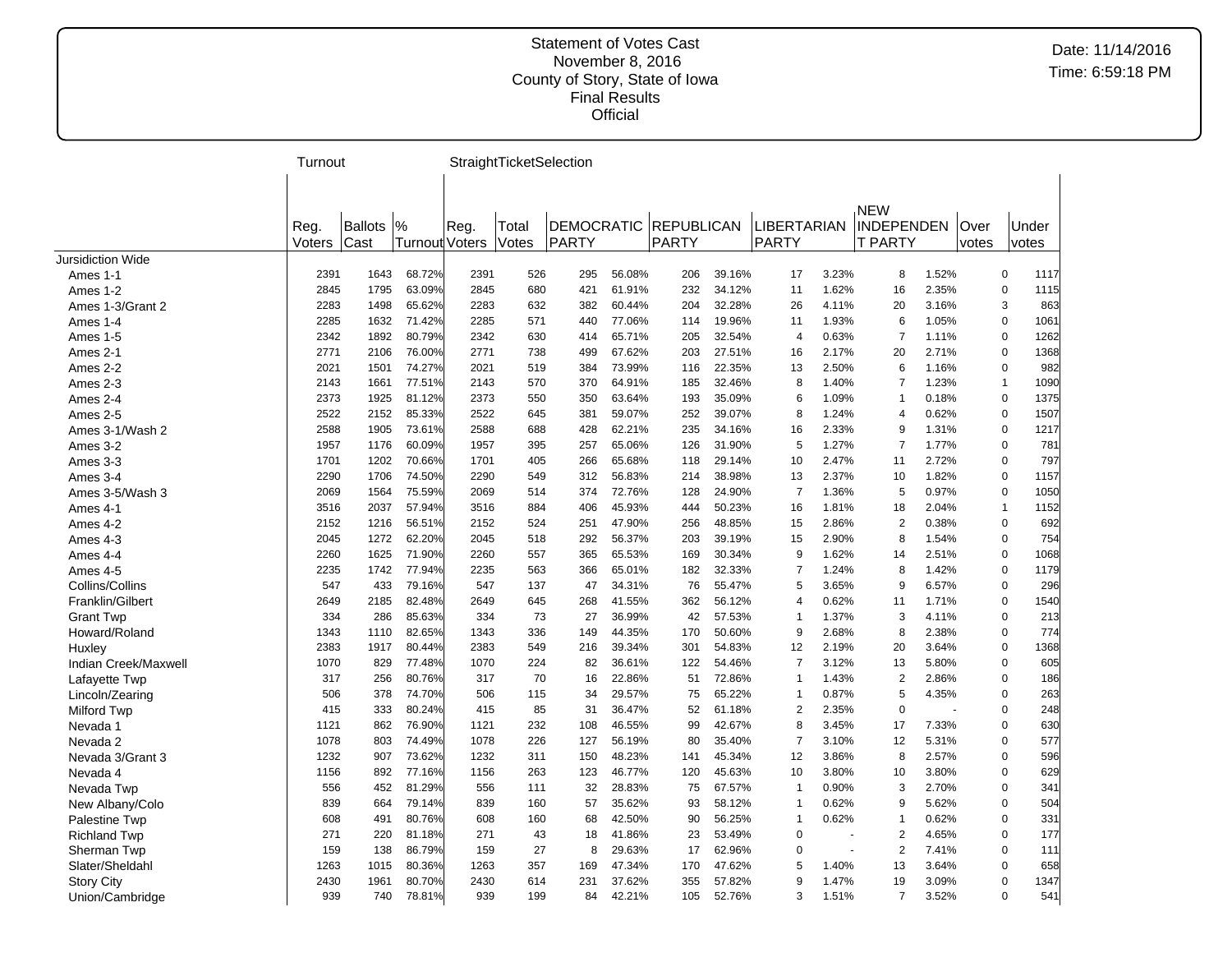|                    | Turnout |                   |                       |       |              | StraightTicketSelection |        |              |        |              |       |                        |       |        |              |
|--------------------|---------|-------------------|-----------------------|-------|--------------|-------------------------|--------|--------------|--------|--------------|-------|------------------------|-------|--------|--------------|
|                    |         |                   |                       |       |              |                         |        |              |        |              |       |                        |       |        |              |
|                    |         |                   |                       |       |              |                         |        |              |        |              |       | <b>NEW</b>             |       |        |              |
|                    | Reg.    | <b>Ballots  %</b> |                       | IReg. | 'Total       | DEMOCRATIC REPUBLICAN   |        |              |        | ILIBERTARIAN |       | <b>INDEPENDEN Over</b> |       |        | <b>Under</b> |
|                    | Voters  | <b>Cast</b>       | <b>Turnout Voters</b> |       | <b>Votes</b> | <b>PARTY</b>            |        | <b>PARTY</b> |        | IPARTY       |       | <sup>-</sup> PARTY     |       | lvotes | <i>votes</i> |
| Warren/McCallsburg | 372     | 296               | 79.57%                | 372   | 90           | 21                      | 23.33% | 66           | 73.33% |              | 1.11% |                        | 2.22% |        | 206          |
| Washington/Kelley  | 694     | 556               | 80.12%                | 694   | 171          |                         | 45.03% | 85           | 49.71% |              | 2.92% |                        | 2.34% |        | 385          |
| Total              | 69071   | 50974             | 73.80%                | 69071 | 16856        | 9396                    | 55.74% | 6755         | 40.07% | 338          | 2.01% | 367                    | 2.18% |        | 34113        |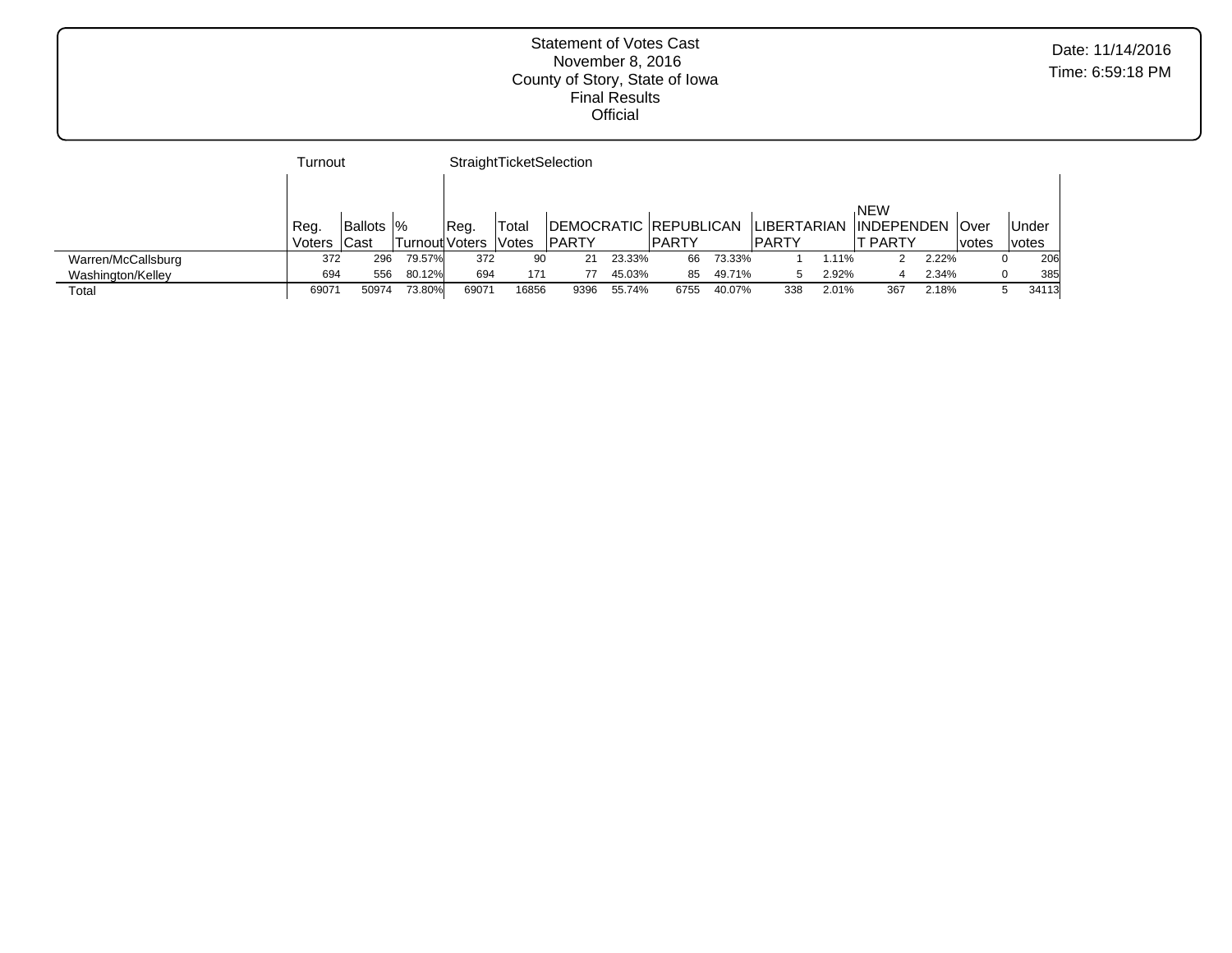President/Vice President

|                          |        |       | Hillary Clinton  |        | Donald J. |        |                            |       |                |       | Darrell L.     |       |                                          |       | Dan R. Vacek   |       |             | Gloria La Riva          |  |
|--------------------------|--------|-------|------------------|--------|-----------|--------|----------------------------|-------|----------------|-------|----------------|-------|------------------------------------------|-------|----------------|-------|-------------|-------------------------|--|
|                          | Reg.   | Total | <b>Tim Kaine</b> |        |           |        | Trump Michael Gary Johnson |       | Lynn Kahn Jay  |       |                |       | Castle Scott N. Jill Stein Ajamu Mark G. |       |                |       | Dennis J    |                         |  |
|                          | Voters | Votes | (DEM)            |        | R. Pence  |        | Bill Weld (LIB)            |       | Stolba (NIP)   |       |                |       | Bradley (CON) Baraka (GRN)               |       | Elworth (LMN)  |       | Banks (PSL) |                         |  |
| <b>Jursidiction Wide</b> |        |       |                  |        |           |        |                            |       |                |       |                |       |                                          |       |                |       |             |                         |  |
| Ames 1-1                 | 2391   | 1630  | 826              | 50.67% | 578       | 35.46% | 126                        | 7.73% | $\mathbf 0$    |       | 5              | 0.31% | 15                                       | 0.92% | $\overline{0}$ |       |             | 0.06%                   |  |
| Ames 1-2                 | 2845   | 1783  | 1057             | 59.28% | 539       | 30.23% | 97                         | 5.44% | 3              | 0.17% | -1             | 0.06% | 25                                       | 1.40% | $\mathbf 0$    |       |             | $\Omega$                |  |
| Ames 1-3/Grant 2         | 2283   | 1492  | 823              | 55.16% | 441       | 29.56% | 119                        | 7.98% | $\overline{2}$ | 0.13% | 8              | 0.54% | 25                                       | 1.68% | $\Omega$       |       |             | $\Omega$                |  |
| Ames 1-4                 | 2285   | 1626  | 1081             | 66.48% | 331       | 20.36% | 85                         | 5.23% | 5              | 0.31% | $\overline{2}$ | 0.12% | 46                                       | 2.83% | $\overline{1}$ | 0.06% |             | $\Omega$                |  |
| Ames 1-5                 | 2342   | 1874  | 1137             | 60.67% | 552       | 29.46% | 69                         | 3.68% | 3              | 0.16% | 7              | 0.37% | 18                                       | 0.96% | $\overline{1}$ | 0.05% |             | 0.16%<br>3              |  |
| Ames 2-1                 | 2771   | 2100  | 1308             | 62.29% | 522       | 24.86% | 140                        | 6.67% | -1             | 0.05% | 5              | 0.24% | 32                                       | 1.52% | 0              |       |             | 3<br>0.14%              |  |
| Ames 2-2                 | 2021   | 1490  | 948              | 63.62% | 345       | 23.15% | 85                         | 5.70% | 4              | 0.27% | 10             | 0.67% | 26                                       | 1.74% | $\overline{1}$ | 0.07% |             | $\Omega$                |  |
| Ames 2-3                 | 2143   | 1651  | 959              | 58.09% | 514       | 31.13% | 85                         | 5.15% | $\overline{2}$ | 0.12% | $\overline{4}$ | 0.24% | 17                                       | 1.03% | $\mathbf 0$    |       |             | $\Omega$                |  |
| Ames 2-4                 | 2373   | 1905  | 1101             | 57.80% | 634       | 33.28% | 77                         | 4.04% | $\overline{2}$ | 0.10% | $\overline{4}$ | 0.21% | 4                                        | 0.21% | $\overline{1}$ | 0.05% |             | $\Omega$                |  |
| Ames 2-5                 | 2522   | 2133  | 1157             | 54.24% | 797       | 37.37% | 87                         | 4.08% | $\overline{1}$ | 0.05% | 4              | 0.19% | 9                                        | 0.42% | $\mathbf 0$    |       |             | $\Omega$                |  |
| Ames 3-1/Wash 2          | 2588   | 1891  | 1097             | 58.01% | 603       | 31.89% | 96                         | 5.08% | Î,             | 0.05% | 4              | 0.21% | 21                                       | 1.11% | $\Omega$       |       |             | 0.05%<br>-1             |  |
| Ames 3-2                 | 1957   | 1175  | 658              | 56.00% | 381       | 32.43% | 80                         | 6.81% | 3              | 0.26% | 0              |       | 14                                       | 1.19% | $\Omega$       |       |             | $\Omega$                |  |
| Ames 3-3                 | 1701   | 1194  | 677              | 56.70% | 346       | 28.98% | 91                         | 7.62% | $\overline{2}$ | 0.17% | 3              | 0.25% | 25                                       | 2.09% | $\overline{0}$ |       |             | $\Omega$                |  |
| Ames 3-4                 | 2290   | 1700  | 915              | 53.82% | 603       | 35.47% | 108                        | 6.35% | -1             | 0.06% | 0              |       | 13                                       | 0.76% | $\overline{2}$ | 0.12% |             | $\Omega$                |  |
| Ames 3-5/Wash 3          | 2069   | 1554  | 1017             | 65.44% | 382       | 24.58% | 81                         | 5.21% | 3              | 0.19% | 3              | 0.19% | 14                                       | 0.90% | $\overline{2}$ | 0.13% |             | $\Omega$                |  |
| Ames 4-1                 | 3516   | 2034  | 971              | 47.74% | 868       | 42.67% | 133                        | 6.54% | -1             | 0.05% | 0              |       | 9                                        | 0.44% | $\overline{1}$ | 0.05% |             | $\Omega$                |  |
| Ames 4-2                 | 2152   | 1214  | 556              | 45.80% | 536       | 44.15% | 75                         | 6.18% | $\Omega$       |       | 3              | 0.25% | 10                                       | 0.82% | $\mathbf 0$    |       |             | 0.08%<br>$\overline{1}$ |  |
| Ames 4-3                 | 2045   | 1271  | 684              | 53.82% | 424       | 33.36% | 112                        | 8.81% | $\Omega$       |       | -1             | 0.08% | 19                                       | 1.49% | $\Omega$       |       |             | $\Omega$                |  |
| Ames 4-4                 | 2260   | 1614  | 964              | 59.73% | 422       | 26.15% | 134                        | 8.30% | $\overline{2}$ | 0.12% | 3              | 0.19% | 30                                       | 1.86% | $\Omega$       |       |             | $\Omega$                |  |
| Ames 4-5                 | 2235   | 1724  | 1020             | 59.16% | 534       | 30.97% | 93                         | 5.39% | -1             | 0.06% | 6              | 0.35% | 13                                       | 0.75% | $\overline{2}$ | 0.12% |             | 0.06%<br>$\overline{1}$ |  |
| Collins/Collins          | 547    | 430   | 107              | 24.88% | 287       | 66.74% | 22                         | 5.12% | -1             | 0.23% | $\overline{2}$ | 0.47% | -1                                       | 0.23% | $\overline{0}$ |       |             | $\Omega$                |  |
| Franklin/Gilbert         | 2649   | 2174  | 870              | 40.02% | 1058      | 48.67% | 113                        | 5.20% | f              | 0.05% | 10             | 0.46% | 19                                       | 0.87% | $\overline{1}$ | 0.05% |             | 0.05%                   |  |
| <b>Grant Twp</b>         | 334    | 284   | 105              | 36.97% | 156       | 54.93% | 17                         | 5.99% | $\Omega$       |       | -1             | 0.35% | $\mathbf 0$                              |       | 0              |       |             | $\Omega$                |  |
| Howard/Roland            | 1343   | 1104  | 423              | 38.32% | 566       | 51.27% | 63                         | 5.71% | $\overline{2}$ | 0.18% | 8              | 0.72% | 6                                        | 0.54% | $\overline{2}$ | 0.18% |             | $\overline{2}$<br>0.18% |  |
| Huxley                   | 2383   | 1909  | 738              | 38.66% | 945       | 49.50% | 139                        | 7.28% | $\overline{4}$ | 0.21% | 3              | 0.16% | 12                                       | 0.63% | $\mathbf 0$    |       |             | $\Omega$                |  |
| Indian Creek/Maxwell     | 1070   | 820   | 245              | 29.88% | 503       | 61.34% | 51                         | 6.22% | -1             | 0.12% | 2              | 0.24% | 6                                        | 0.73% | $\overline{0}$ |       |             | $\Omega$                |  |
| Lafayette Twp            | 317    | 255   | 79               | 30.98% | 151       | 59.22% | 17                         | 6.67% | $\Omega$       |       | -1             | 0.39% | $\Omega$                                 |       | $\Omega$       |       |             | 0.39%<br>1              |  |
| Lincoln/Zearing          | 506    | 376   | 113              | 30.05% | 240       | 63.83% | 15                         | 3.99% | $\Omega$       |       |                | 0.27% | $\Omega$                                 |       | $\overline{1}$ | 0.27% |             | $\Omega$                |  |
| <b>Milford Twp</b>       | 415    | 333   | 126              | 37.84% | 172       | 51.65% | 17                         | 5.11% | $\Omega$       |       | $\overline{2}$ | 0.60% | $\overline{4}$                           | 1.20% | $\Omega$       |       |             | $\Omega$                |  |
| Nevada 1                 | 1121   | 857   | 380              | 44.34% | 377       | 43.99% | 72                         | 8.40% | $\overline{2}$ | 0.23% | -1             | 0.12% | 8                                        | 0.93% | $\overline{1}$ | 0.12% |             | $\Omega$                |  |
| Nevada 2                 | 1078   | 796   | 387              | 48.62% | 312       | 39.20% | 61                         | 7.66% | -1             | 0.13% | -1             | 0.13% | $\overline{7}$                           | 0.88% | $\overline{2}$ | 0.25% |             | $\Omega$                |  |
| Nevada 3/Grant 3         | 1232   | 900   | 402              | 44.67% | 402       | 44.67% | 68                         | 7.56% | 5              | 0.56% | 2              | 0.22% | $\overline{2}$                           | 0.22% | $\mathbf 0$    |       |             | $\Omega$                |  |
| Nevada 4                 | 1156   | 887   | 406              | 45.77% | 411       | 46.34% | 46                         | 5.19% | $\Omega$       |       |                | 0.11% | $\overline{2}$                           | 0.23% | $\Omega$       |       |             | $\Omega$                |  |
| Nevada Twp               | 556    | 446   | 162              | 36.32% | 251       | 56.28% | 15                         | 3.36% | -1             | 0.22% | -1             | 0.22% | $\overline{4}$                           | 0.90% | $\mathbf 0$    |       |             | $\Omega$                |  |
| New Albany/Colo          | 839    | 659   | 214              | 32.47% | 393       | 59.64% | 33                         | 5.01% | -1             | 0.15% | 2              | 0.30% | $\overline{2}$                           | 0.30% | $\overline{1}$ | 0.15% |             | $\Omega$                |  |
| Palestine Twp            | 608    | 484   | 178              | 36.78% | 274       | 56.61% | 20                         | 4.13% | -1             | 0.21% | 0              |       | -1                                       | 0.21% | $\mathbf 0$    |       |             | $\Omega$                |  |
| <b>Richland Twp</b>      | 271    | 220   | 66               | 30.00% | 139       | 63.18% | 12                         | 5.45% | $\Omega$       |       | 0              |       | -1                                       | 0.45% | $\mathbf 0$    |       |             | 0.45%<br>$\mathbf{1}$   |  |
| Sherman Twp              | 159    | 136   | 35               | 25.74% | 98        | 72.06% | -1                         | 0.74% | $\Omega$       |       | 0              |       | $\mathbf 0$                              |       | -1             | 0.74% |             | $\Omega$                |  |
| Slater/Sheldahl          | 1263   | 1008  | 400              | 39.68% | 493       | 48.91% | 72                         | 7.14% | -1             | 0.10% | 0              |       | 6                                        | 0.60% | -1             | 0.10% |             | $\Omega$                |  |
| <b>Story City</b>        | 2430   | 1948  | 770              | 39.53% | 1007      | 51.69% | 101                        | 5.18% | 4              | 0.21% | 3              | 0.15% | 10                                       | 0.51% | -1             | 0.05% |             | $\Omega$                |  |
| Union/Cambridge          | 939    | 736   | 260              | 35.33% | 393       | 53.40% | 47                         | 6.39% | -1             | 0.14% | 6              | 0.82% | $\overline{7}$                           | 0.95% | $\overline{1}$ | 0.14% |             | $\Omega$                |  |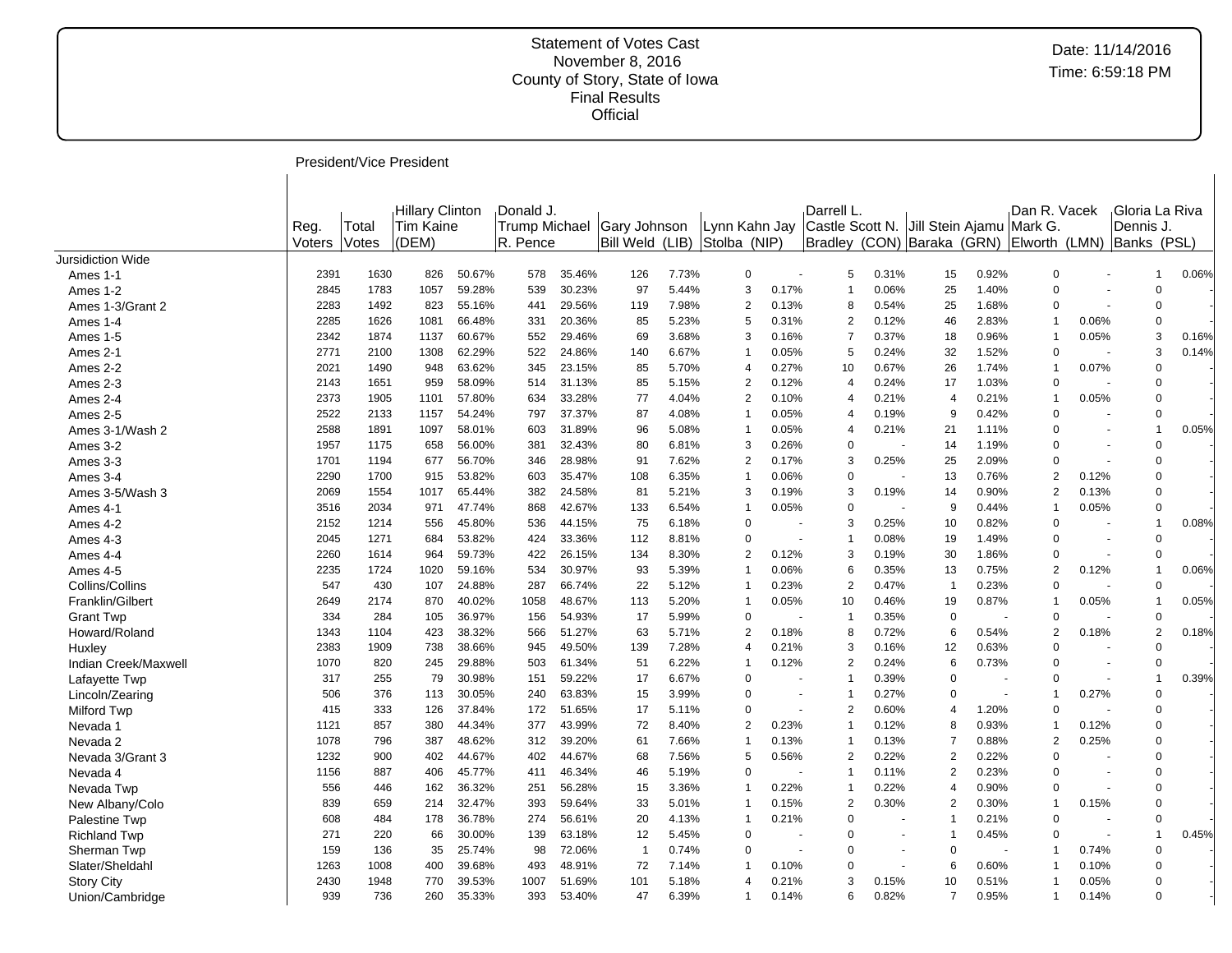|                    |                |                | President/Vice President                          |        |                        |        |                                                            |       |    |       |                                                                      |       |     |       |               |        |                                                                                      |       |
|--------------------|----------------|----------------|---------------------------------------------------|--------|------------------------|--------|------------------------------------------------------------|-------|----|-------|----------------------------------------------------------------------|-------|-----|-------|---------------|--------|--------------------------------------------------------------------------------------|-------|
|                    | Reg.<br>Voters | ⊺otal<br>Votes | <b>Hillary Clinton</b><br>'Tim Kaine<br>$ $ (DEM) |        | Donald J.<br>IR. Pence |        | Trump Michael Gary Johnson<br>Bill Weld (LIB) Stolba (NIP) |       |    |       | Darrell L.<br>Lynn Kahn Jay Castle Scott N. Jill Stein Ajamu Mark G. |       |     |       | ⊦Dan R. Vacek |        | Gloria La Riva<br> Dennis J.<br>Bradley (CON) Baraka (GRN) Elworth (LMN) Banks (PSL) |       |
| Warren/McCallsburg | 372            | 296            | 75                                                | 25.34% | 199                    | 67.23% |                                                            | 3.72% | 0  |       |                                                                      | 0.68% |     | 0.34% |               | 0.34%  |                                                                                      |       |
| Washington/Kelley  | 694            | 554            | 212                                               | 38.27% | 279                    | 50.36% | 28                                                         | 5.05% | 0  |       | 4<br>$\sim$                                                          | 0.72% |     | 1.26% |               | $\sim$ |                                                                                      |       |
| Total              | 69071          | 50667          | 25709                                             | 50.74% | 19458                  | 38.40% | 3014                                                       | 5.95% | 63 | 0.12% | 126                                                                  | 0.25% | 491 | 0.97% | 24            | 0.05%  |                                                                                      | 0.03% |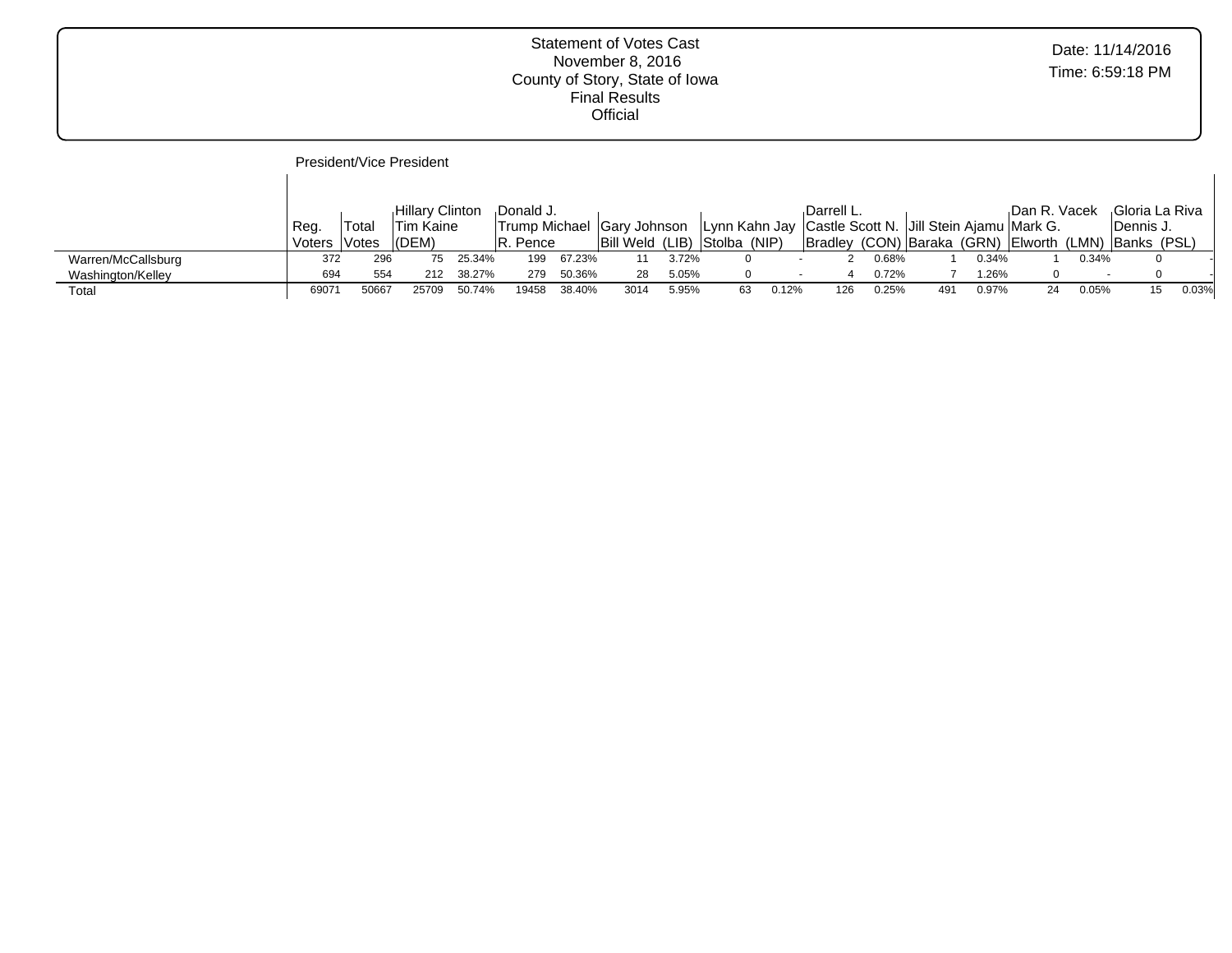|                          |                |                | President/Vice President               |                |                                    |       |                            |       |               |                |                         |
|--------------------------|----------------|----------------|----------------------------------------|----------------|------------------------------------|-------|----------------------------|-------|---------------|----------------|-------------------------|
|                          | Reg.<br>Voters | Total<br>Votes | Rocky Roque<br>De La Fuente<br>Michael |                | Evan McMullin<br>Nathan<br>Johnson |       | (Write-in vote,<br>if any) |       | Over<br>votes | Under<br>votes |                         |
| <b>Jursidiction Wide</b> |                |                |                                        |                |                                    |       |                            |       |               |                |                         |
| Ames 1-1                 | 2391           | 1630           | $\overline{2}$                         | 0.12%          | 56                                 | 3.44% | 21                         | 1.29% |               | $\pmb{0}$      | 13                      |
| Ames 1-2                 | 2845           | 1783           | $\mathbf{1}$                           | 0.06%          | 34                                 | 1.91% | 26                         | 1.46% |               | $\overline{2}$ | 10                      |
| Ames 1-3/Grant 2         | 2283           | 1492           | $\mathbf 0$                            | L.             | 38                                 | 2.55% | 36                         | 2.41% |               | $\mathbf{1}$   | 5                       |
| Ames 1-4                 | 2285           | 1626           | $\mathbf 0$                            | $\blacksquare$ | 53                                 | 3.26% | 22                         | 1.35% |               | $\mathbf{1}$   | 5                       |
| Ames 1-5                 | 2342           | 1874           | $\mathbf 0$                            | ÷,             | 60                                 | 3.20% | 24                         | 1.28% |               | $\mathbf 0$    | 18                      |
| Ames 2-1                 | 2771           | 2100           | $\overline{2}$                         | 0.10%          | 59                                 | 2.81% | 28                         | 1.33% |               | $\mathbf 0$    | 6                       |
| Ames 2-2                 | 2021           | 1490           | $\mathbf{1}$                           | 0.07%          | 45                                 | 3.02% | 25                         | 1.68% |               | $\mathbf 0$    | 11                      |
| Ames 2-3                 | 2143           | 1651           | $\pmb{0}$                              | ä,             | 40                                 | 2.42% | 30                         | 1.82% |               | $\pmb{0}$      | 10                      |
| Ames 2-4                 | 2373           | 1905           | $\mathbf 0$                            | ÷,             | 53                                 | 2.78% | 29                         | 1.52% |               | $\pmb{0}$      | 20                      |
| Ames 2-5                 | 2522           | 2133           | $\mathbf 0$                            | ä,             | 52                                 | 2.44% | 26                         | 1.22% |               | $\mathbf{1}$   | 18                      |
| Ames 3-1/Wash 2          | 2588           | 1891           | $\mathbf 0$                            | $\blacksquare$ | 40                                 | 2.12% | 28                         | 1.48% |               | $\overline{2}$ | 12                      |
| Ames 3-2                 | 1957           | 1175           | $\mathbf{1}$                           | 0.09%          | 19                                 | 1.62% | 19                         | 1.62% |               | $\mathbf{1}$   | $\mathbf 0$             |
| Ames 3-3                 | 1701           | 1194           | $\mathbf{1}$                           | 0.08%          | 32                                 | 2.68% | 17                         | 1.42% |               | $\mathbf 0$    | 8                       |
| Ames 3-4                 | 2290           | 1700           | $\mathbf 0$                            | ÷,             | 37                                 | 2.18% | 21                         | 1.24% |               | $\mathbf 0$    | 6                       |
| Ames 3-5/Wash 3          | 2069           | 1554           | $\mathbf 0$                            | $\blacksquare$ | 31                                 | 1.99% | 21                         | 1.35% |               | $\mathbf 0$    | 10                      |
| Ames 4-1                 | 3516           | 2034           | $\mathbf 0$                            | ÷,             | 25                                 | 1.23% | 26                         | 1.28% |               | $\mathbf{1}$   | $\overline{\mathbf{c}}$ |
| Ames 4-2                 | 2152           | 1214           | $\mathbf 0$                            | ÷,             | 20                                 | 1.65% | 13                         | 1.07% |               | $\mathbf 0$    | $\overline{a}$          |
| Ames 4-3                 | 2045           | 1271           | $\mathbf 0$                            | ÷,             | 17                                 | 1.34% | 14                         | 1.10% |               | $\mathbf 0$    | $\mathbf{1}$            |
| Ames 4-4                 | 2260           | 1614           | $\mathbf{1}$                           | 0.06%          | 34                                 | 2.11% | 24                         | 1.49% |               | $\mathbf 0$    | 11                      |
| Ames 4-5                 | 2235           | 1724           | $\mathbf 0$                            | ÷,             | 30                                 | 1.74% | 24                         | 1.39% |               | $\mathbf{1}$   | 17                      |
| Collins/Collins          | 547            | 430            | $\mathbf 0$                            | ÷.             | $\overline{4}$                     | 0.93% | 6                          | 1.40% |               | $\mathbf 0$    | 3                       |
| Franklin/Gilbert         | 2649           | 2174           | $\mathbf 0$                            | $\blacksquare$ | 59                                 | 2.71% | 42                         | 1.93% |               | $\mathbf{1}$   | 10                      |
|                          | 334            | 284            | $\mathbf 0$                            | ÷,             | 3                                  | 1.06% | $\overline{2}$             | 0.70% |               | $\mathbf 0$    | $\overline{a}$          |
| <b>Grant Twp</b>         | 1343           | 1104           | $\Omega$                               | ÷,             | 15                                 | 1.36% | 17                         | 1.54% |               | $\mathbf{1}$   | $\overline{5}$          |
| Howard/Roland            | 2383           | 1909           | $\mathbf 0$                            | ÷,             | 55                                 | 2.88% | 13                         | 0.68% |               | $\pmb{0}$      | 8                       |
| Huxley                   | 1070           | 820            | $\mathbf 0$                            | ÷,             | 8                                  | 0.98% | $\overline{4}$             | 0.49% |               | $\pmb{0}$      | 9                       |
| Indian Creek/Maxwell     |                |                |                                        |                |                                    |       |                            |       |               |                |                         |
| Lafayette Twp            | 317            | 255            | $\pmb{0}$                              | ä,             | 5                                  | 1.96% | $\mathbf{1}$               | 0.39% |               | $\pmb{0}$      | $\mathbf{1}$            |
| Lincoln/Zearing          | 506            | 376            | $\mathbf{1}$                           | 0.27%          | $\overline{2}$                     | 0.53% | 3                          | 0.80% |               | $\pmb{0}$      | $\mathbf{z}$            |
| Milford Twp              | 415            | 333            | $\mathbf 0$                            |                | $\overline{7}$                     | 2.10% | 5                          | 1.50% |               | $\mathbf 0$    | $\mathbf{0}$            |
| Nevada 1                 | 1121           | 857            | $\mathbf 0$                            |                | 8                                  | 0.93% | 8                          | 0.93% |               | $\mathbf 0$    | $\overline{5}$          |
| Nevada 2                 | 1078           | 796            | $\mathbf{1}$                           | 0.13%          | 14                                 | 1.76% | 10                         | 1.26% |               | $\mathbf 0$    | $\overline{7}$          |
| Nevada 3/Grant 3         | 1232           | 900            | $\mathbf{1}$                           | 0.11%          | 9                                  | 1.00% | 9                          | 1.00% |               | $\overline{2}$ | $\overline{5}$          |
| Nevada 4                 | 1156           | 887            | $\mathbf{1}$                           | 0.11%          | 6                                  | 0.68% | 14                         | 1.58% |               | $\pmb{0}$      | $5\overline{a}$         |
| Nevada Twp               | 556            | 446            | $\mathbf 0$                            | $\overline{a}$ | 11                                 | 2.47% | $\mathbf{1}$               | 0.22% |               | 0              | 6                       |
| New Albany/Colo          | 839            | 659            | $\mathbf 0$                            | $\blacksquare$ | 3                                  | 0.46% | 10                         | 1.52% |               | 0              | $\overline{5}$          |
| Palestine Twp            | 608            | 484            | $\mathbf 0$                            | ÷,             | $\overline{7}$                     | 1.45% | 3                          | 0.62% |               | $\pmb{0}$      | $\overline{7}$          |
| <b>Richland Twp</b>      | 271            | 220            | $\mathbf 0$                            | L.             | $\mathbf 0$                        |       | $\mathbf{1}$               | 0.45% |               | $\pmb{0}$      | $\overline{0}$          |
| Sherman Twp              | 159            | 136            | $\mathbf 0$                            | ÷.             | $\mathbf{1}$                       | 0.74% | $\mathbf 0$                |       |               | $\mathbf 0$    | $\overline{2}$          |
| Slater/Sheldahl          | 1263           | 1008           | $\mathbf{1}$                           | 0.10%          | 18                                 | 1.79% | 16                         | 1.59% |               | $\mathbf{1}$   | 6                       |
| <b>Story City</b>        | 2430           | 1948           | $\mathbf{1}$                           | 0.05%          | 26                                 | 1.33% | 25                         | 1.28% |               | $\mathbf{1}$   | 12                      |
| Union/Cambridge          | 939            | 736            | 0                                      |                | 6                                  | 0.82% | 15                         | 2.04% |               | $\mathbf{1}$   | $\overline{3}$          |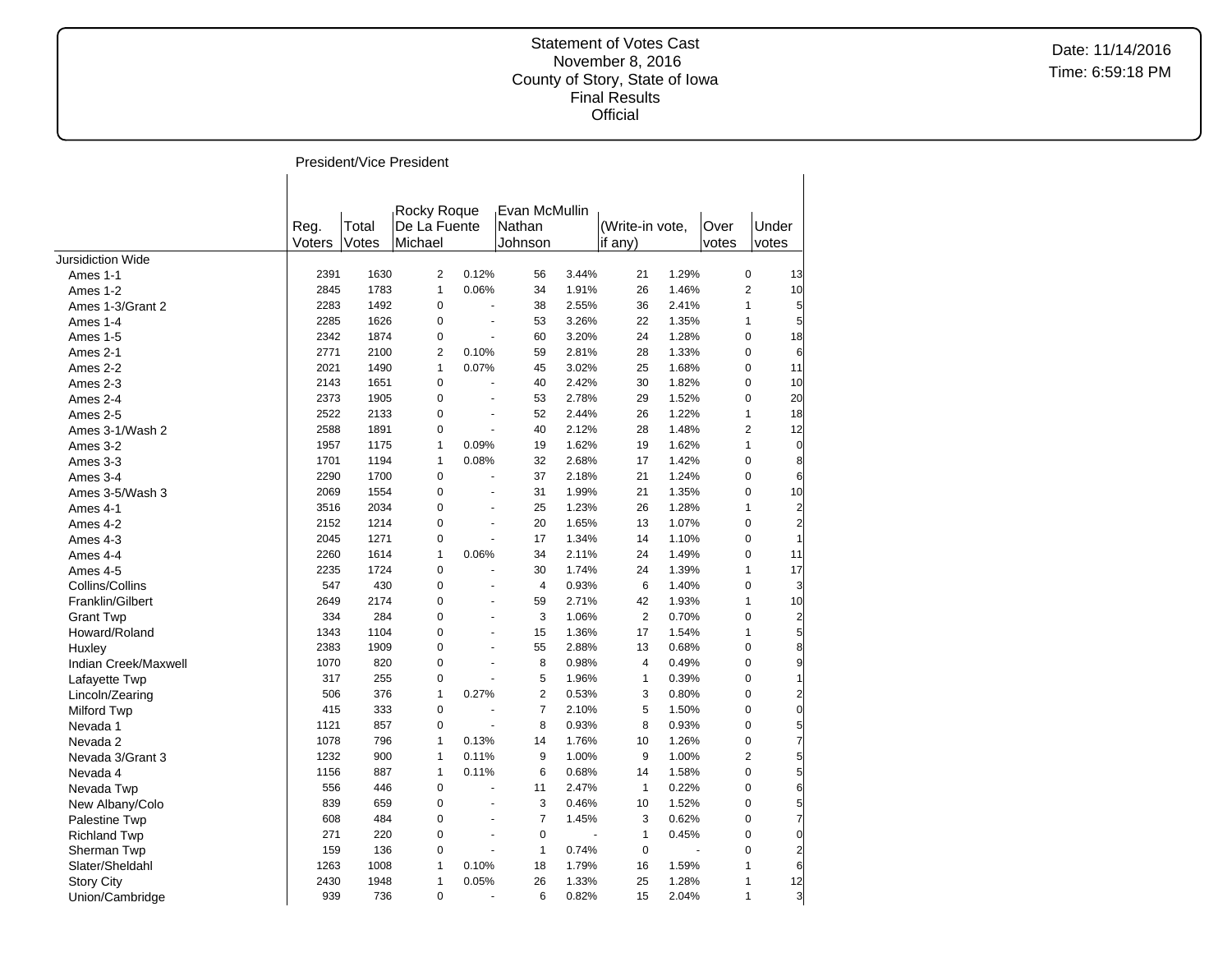|                    |                |                | President/Vice President                              |       |                                     |       |                                      |       |                |                |
|--------------------|----------------|----------------|-------------------------------------------------------|-------|-------------------------------------|-------|--------------------------------------|-------|----------------|----------------|
|                    | Reg.<br>Voters | Total<br>Votes | Rocky Roque<br><b>IDe La Fuente</b><br><b>Michael</b> |       | .Evan McMullin<br>Nathan<br>Johnson |       | l <i>(Write-in vote.</i><br>∣if any) |       | lOver<br>votes | Under<br>votes |
| Warren/McCallsburg | 372            | 296            |                                                       |       | 3                                   | 1.01% |                                      | 1.35% |                |                |
| Washington/Kelley  | 694            | 554            | 0                                                     | ۰     | 16                                  | 2.89% | 8                                    | 1.44% |                | 2              |
| Total              | 69071          | 50667          | 15                                                    | 0.03% | 1061                                | 2.09% | 691                                  | 1.36% | 17             | 290            |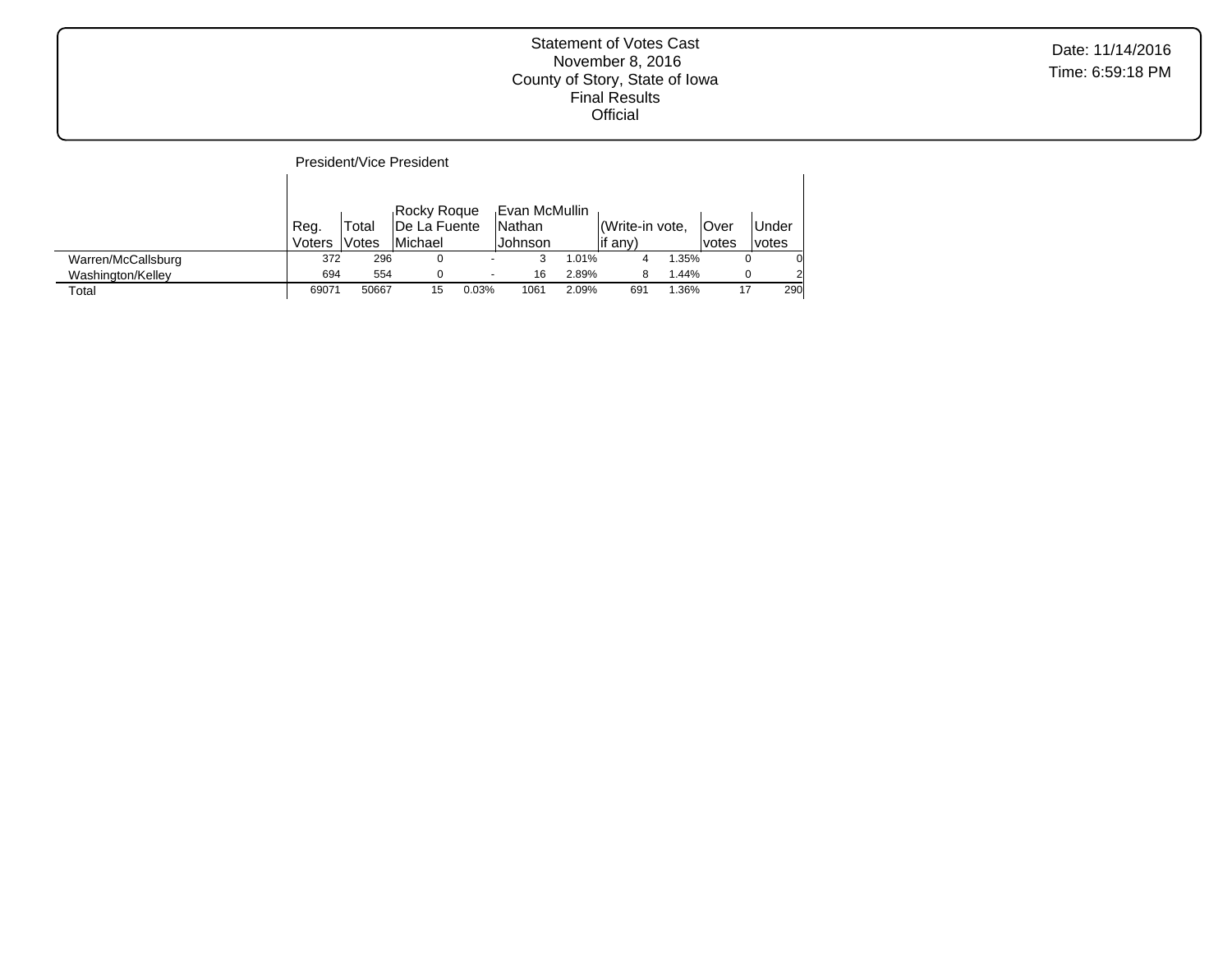United States Senator

|                      | Reg.<br>Voters | Total<br>Votes | Patty Judge<br>(DEM) |        | Charles E.<br>Grassley<br>(REP) |        | Charles Aldrich<br>(LIB) |       | Jim Hennager<br>(NIP) |       | Michael Luick-<br><b>Thrams</b> |       | (Write-in vote.<br>lif any) |       | Over<br>votes | votes          | Under          |
|----------------------|----------------|----------------|----------------------|--------|---------------------------------|--------|--------------------------|-------|-----------------------|-------|---------------------------------|-------|-----------------------------|-------|---------------|----------------|----------------|
| Jursidiction Wide    |                |                |                      |        |                                 |        |                          |       |                       |       |                                 |       |                             |       |               |                |                |
| Ames 1-1             | 2391           | 1582           | 697                  | 44.06% | 783                             | 49.49% | 69                       | 4.36% | 22                    | 1.39% | 8                               | 0.51% | 3                           | 0.19% |               | $\mathbf 0$    | 61             |
| Ames 1-2             | 2845           | 1702           | 876                  | 51.47% | 739                             | 43.42% | 56                       | 3.29% | 14                    | 0.82% | 12                              | 0.71% | 5                           | 0.29% |               | $\Omega$       | 93             |
| Ames 1-3/Grant 2     | 2283           | 1451           | 719                  | 49.55% | 630                             | 43.42% | 71                       | 4.89% | 18                    | 1.24% | 9                               | 0.62% | $\overline{4}$              | 0.28% |               | $\overline{2}$ | 45             |
| Ames 1-4             | 2285           | 1587           | 996                  | 62.76% | 518                             | 32.64% | 51                       | 3.21% | 15                    | 0.95% | $\overline{7}$                  | 0.44% | $\mathbf 0$                 |       |               | $\mathbf{1}$   | 44             |
| Ames 1-5             | 2342           | 1854           | 971                  | 52.37% | 799                             | 43.10% | 59                       | 3.18% | 18                    | 0.97% | 5                               | 0.27% | 2                           | 0.11% |               | $\mathbf 0$    | 38             |
| Ames 2-1             | 2771           | 2004           | 1118                 | 55.79% | 768                             | 38.32% | 86                       | 4.29% | 20                    | 1.00% | $\overline{7}$                  | 0.35% | 5                           | 0.25% |               | $\mathbf{1}$   | 101            |
| Ames 2-2             | 2021           | 1462           | 822                  | 56.22% | 564                             | 38.58% | 51                       | 3.49% | 19                    | 1.30% | 5                               | 0.34% | $\mathbf{1}$                | 0.07% |               | $\overline{c}$ | 37             |
| Ames 2-3             | 2143           | 1620           | 825                  | 50.93% | 730                             | 45.06% | 43                       | 2.65% | 13                    | 0.80% | 6                               | 0.37% | 3                           | 0.19% |               | $\mathbf 0$    | 41             |
| Ames 2-4             | 2373           | 1873           | 892                  | 47.62% | 921                             | 49.17% | 38                       | 2.03% | 12                    | 0.64% | 8                               | 0.43% | 2                           | 0.11% |               | $\pmb{0}$      | 52             |
| Ames 2-5             | 2522           | 2101           | 933                  | 44.41% | 1110                            | 52.83% | 42                       | 2.00% | 11                    | 0.52% | 3                               | 0.14% | $\overline{2}$              | 0.10% |               | $\overline{2}$ | 49             |
| Ames 3-1/Wash 2      | 2588           | 1830           | 918                  | 50.16% | 838                             | 45.79% | 53                       | 2.90% | 9                     | 0.49% | 8                               | 0.44% | $\overline{4}$              | 0.22% |               | $\mathbf{1}$   | 74             |
| Ames 3-2             | 1957           | 1119           | 559                  | 49.96% | 502                             | 44.86% | 38                       | 3.40% | 11                    | 0.98% | 8                               | 0.71% | $\mathbf 1$                 | 0.09% |               | $\mathbf 1$    | 56             |
| Ames 3-3             | 1701           | 1156           | 589                  | 50.95% | 484                             | 41.87% | 57                       | 4.93% | 16                    | 1.38% | 9                               | 0.78% | $\mathbf{1}$                | 0.09% |               | $\mathbf 0$    | 46             |
| Ames 3-4             | 2290           | 1658           | 732                  | 44.15% | 838                             | 50.54% | 63                       | 3.80% | 14                    | 0.84% | 10                              | 0.60% | $\overline{1}$              | 0.06% |               | $\Omega$       | 48             |
| Ames 3-5/Wash 3      | 2069           | 1526           | 871                  | 57.08% | 576                             | 37.75% | 54                       | 3.54% | 17                    | 1.11% | 8                               | 0.52% | $\Omega$                    |       |               | $\Omega$       | 38             |
| Ames 4-1             | 3516           | 1886           | 698                  | 37.01% | 1106                            | 58.64% | 66                       | 3.50% | 9                     | 0.48% | 5                               | 0.27% | $\overline{2}$              | 0.11% |               | $\mathbf{1}$   | 150            |
| Ames 4-2             | 2152           | 1080           | 401                  | 37.13% | 625                             | 57.87% | 40                       | 3.70% | 5                     | 0.46% | $\overline{7}$                  | 0.65% | $\overline{2}$              | 0.19% |               | 0              | 136            |
| Ames 4-3             | 2045           | 1190           | 536                  | 45.04% | 584                             | 49.08% | 44                       | 3.70% | 13                    | 1.09% | 11                              | 0.92% | $\overline{2}$              | 0.17% |               | $\Omega$       | 82             |
| Ames 4-4             | 2260           | 1529           | 817                  | 53.43% | 629                             | 41.14% | 56                       | 3.66% | 18                    | 1.18% | 9                               | 0.59% | $\Omega$                    |       |               | 1              | 95             |
| Ames 4-5             | 2235           | 1694           | 863                  | 50.94% | 775                             | 45.75% | 40                       | 2.36% | $\overline{7}$        | 0.41% | 6                               | 0.35% | 3                           | 0.18% |               | $\mathbf{1}$   | 47             |
| Collins/Collins      | 547            | 428            | 106                  | 24.77% | 305                             | 71.26% | 12                       | 2.80% | $\overline{4}$        | 0.93% | $\mathbf{1}$                    | 0.23% | 0                           |       |               | $\mathbf 0$    | 5              |
| Franklin/Gilbert     | 2649           | 2152           | 749                  | 34.80% | 1328                            | 61.71% | 53                       | 2.46% | 15                    | 0.70% | 5                               | 0.23% | $\overline{2}$              | 0.09% |               | $\overline{2}$ | 31             |
| <b>Grant Twp</b>     | 334            | 280            | 78                   | 27.86% | 183                             | 65.36% | 14                       | 5.00% | $\mathbf{1}$          | 0.36% | $\overline{4}$                  | 1.43% | $\Omega$                    |       |               | $\Omega$       | 6              |
| Howard/Roland        | 1343           | 1095           | 343                  | 31.32% | 708                             | 64.66% | 32                       | 2.92% | 8                     | 0.73% | $\mathbf 1$                     | 0.09% | 3                           | 0.27% |               | $\mathbf 0$    | 15             |
| Huxley               | 2383           | 1872           | 596                  | 31.84% | 1181                            | 63.09% | 74                       | 3.95% | 17                    | 0.91% | $\overline{2}$                  | 0.11% | 2                           | 0.11% |               | $\mathbf 0$    | 45             |
| Indian Creek/Maxwell | 1070           | 813            | 234                  | 28.78% | 535                             | 65.81% | 30                       | 3.69% | 12                    | 1.48% | $\mathbf{1}$                    | 0.12% | $\mathbf{1}$                | 0.12% |               | $\overline{0}$ | 16             |
| Lafayette Twp        | 317            | 254            | 66                   | 25.98% | 179                             | 70.47% | 6                        | 2.36% | 3                     | 1.18% | $\mathbf 0$                     |       | $\Omega$                    |       |               | $\Omega$       | $\overline{c}$ |
| Lincoln/Zearing      | 506            | 374            | 96                   | 25.67% | 259                             | 69.25% | 9                        | 2.41% | $\overline{7}$        | 1.87% | 3                               | 0.80% | $\Omega$                    |       |               | $\Omega$       | $\overline{4}$ |
| Milford Twp          | 415            | 330            | 105                  | 31.82% | 214                             | 64.85% | 9                        | 2.73% | $\overline{1}$        | 0.30% | $\mathbf{1}$                    | 0.30% | $\Omega$                    |       |               | $\mathbf 0$    | 3              |
| Nevada 1             | 1121           | 846            | 311                  | 36.76% | 480                             | 56.74% | 40                       | 4.73% | 12                    | 1.42% | 3                               | 0.35% | $\Omega$                    |       |               | $\overline{0}$ | 16             |
| Nevada 2             | 1078           | 786            | 316                  | 40.20% | 419                             | 53.31% | 39                       | 4.96% | $\overline{7}$        | 0.89% | $\overline{4}$                  | 0.51% | $\mathbf 1$                 | 0.13% |               | $\Omega$       | 17             |
| Nevada 3/Grant 3     | 1232           | 887            | 333                  | 37.54% | 489                             | 55.13% | 44                       | 4.96% | 15                    | 1.69% | 3                               | 0.34% | 3                           | 0.34% |               | $\mathbf 0$    | 20             |
| Nevada 4             | 1156           | 873            | 327                  | 37.46% | 507                             | 58.08% | 30                       | 3.44% | 8                     | 0.92% | $\mathbf{1}$                    | 0.11% | $\Omega$                    |       |               | $\overline{0}$ | 19             |
| Nevada Twp           | 556            | 446            | 145                  | 32.51% | 285                             | 63.90% | 9                        | 2.02% | 5                     | 1.12% | $\overline{2}$                  | 0.45% | $\Omega$                    |       |               | $\Omega$       | 6              |
| New Albany/Colo      | 839            | 651            | 163                  | 25.04% | 447                             | 68.66% | 23                       | 3.53% | 13                    | 2.00% | 4                               | 0.61% | $\mathbf 1$                 | 0.15% |               | $\mathbf 0$    | 13             |
| Palestine Twp        | 608            | 483            | 143                  | 29.61% | 327                             | 67.70% | 9                        | 1.86% | $\mathbf{1}$          | 0.21% | 3                               | 0.62% | $\mathbf 0$                 |       |               | 0              | 8              |
| <b>Richland Twp</b>  | 271            | 217            | 50                   | 23.04% | 156                             | 71.89% | 5                        | 2.30% | 5                     | 2.30% | $\mathbf{1}$                    | 0.46% | $\Omega$                    |       |               | $\overline{0}$ | 3              |
| Sherman Twp          | 159            | 136            | 25                   | 18.38% | 105                             | 77.21% | 3                        | 2.21% | 3                     | 2.21% | $\mathbf 0$                     |       | $\Omega$                    |       |               | $\mathbf 0$    | $\overline{c}$ |
| Slater/Sheldahl      | 1263           | 992            | 353                  | 35.58% | 588                             | 59.27% | 38                       | 3.83% | 9                     | 0.91% | $\overline{2}$                  | 0.20% | $\overline{2}$              | 0.20% |               | $\Omega$       | 23             |
| <b>Story City</b>    | 2430           | 1931           | 620                  | 32.11% | 1248                            | 64.63% | 47                       | 2.43% | 14                    | 0.73% | $\mathbf 0$                     |       | $\overline{2}$              | 0.10% |               | $\Omega$       | 30             |
| Union/Cambridge      | 939            | 726            | 219                  | 30.17% | 458                             | 63.09% | 37                       | 5.10% | 11                    | 1.52% | $\mathbf 0$                     |       | $\mathbf 1$                 | 0.14% |               | $\overline{2}$ | 12             |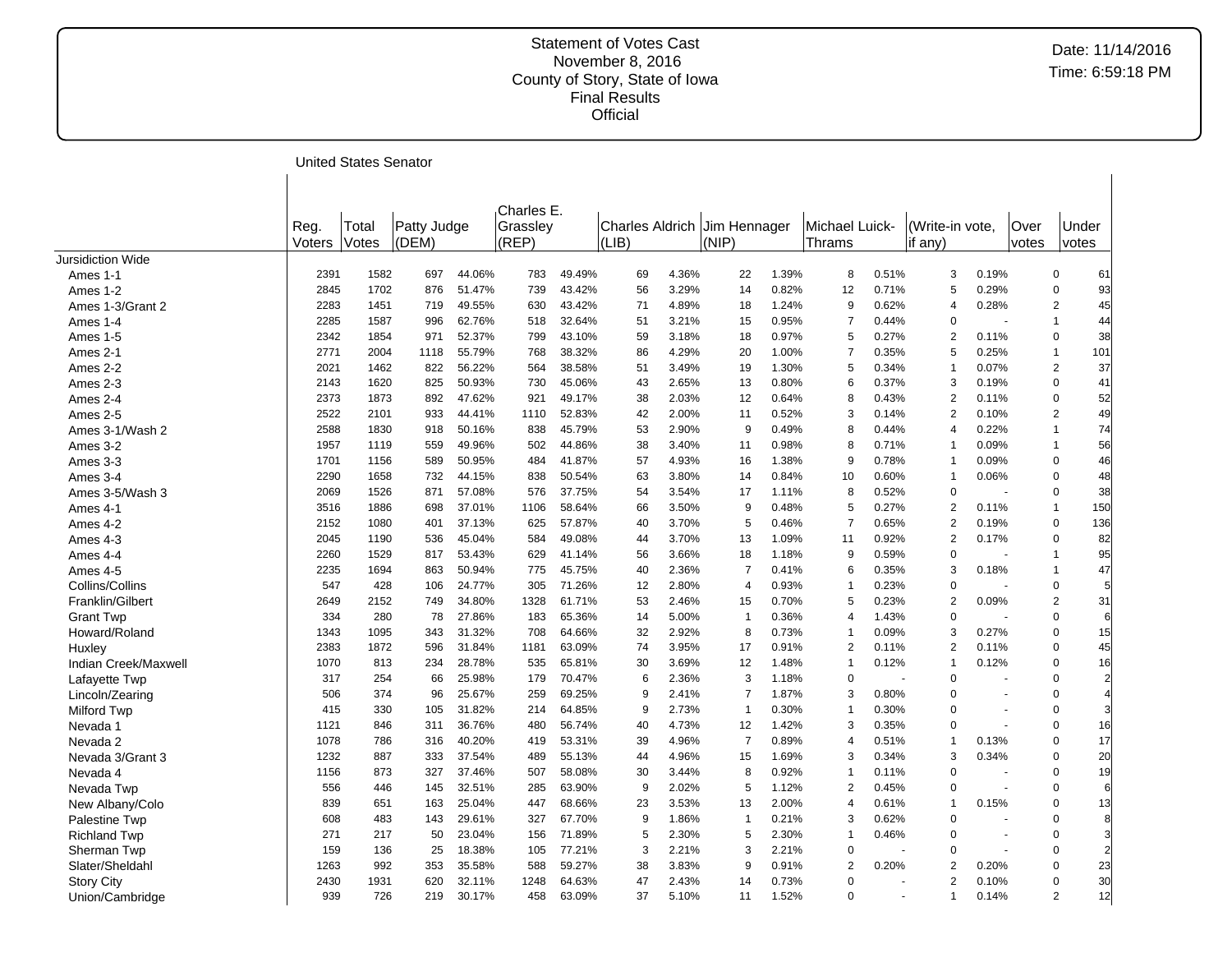|                    |        | United States Senator |                    |        |                 |        |                              |       |       |       |                |                          |                 |       |              |              |      |
|--------------------|--------|-----------------------|--------------------|--------|-----------------|--------|------------------------------|-------|-------|-------|----------------|--------------------------|-----------------|-------|--------------|--------------|------|
|                    |        |                       |                    |        |                 |        |                              |       |       |       |                |                          |                 |       |              |              |      |
|                    |        |                       |                    |        | Charles E.      |        |                              |       |       |       |                |                          |                 |       |              |              |      |
|                    | Reg.   | Total                 | <b>Patty Judge</b> |        | <b>Grasslev</b> |        | Charles Aldrich Jim Hennager |       |       |       | Michael Luick- |                          | (Write-in vote, |       | lOver        | Under        |      |
|                    | Voters | lVotes                | (DEM)              |        | (REP)           |        | (LIB)                        |       | (NIP) |       | Thrams         |                          | if any)         |       | <i>votes</i> | <i>votes</i> |      |
| Warren/McCallsburg | 372    | 293                   |                    | 24.23% | 214             | 73.04% |                              | .71%  |       | 1.02% |                | $\overline{\phantom{a}}$ |                 |       |              |              |      |
| Washington/Kelley  | 694    | 547                   | 190                | 34.73% | 341             | 62.34% | 13                           | 2.38% |       | 0.18% |                | 0.37%                    | 0               |       |              |              | 9    |
| Total              | 69071  | 49316                 | 21472              | 43.54% | 25475           | 51.66% | 1658                         | 3.36% | 456   | 0.92% | 194            | 0.39%                    | 61              | 0.12% | 17           |              | 1641 |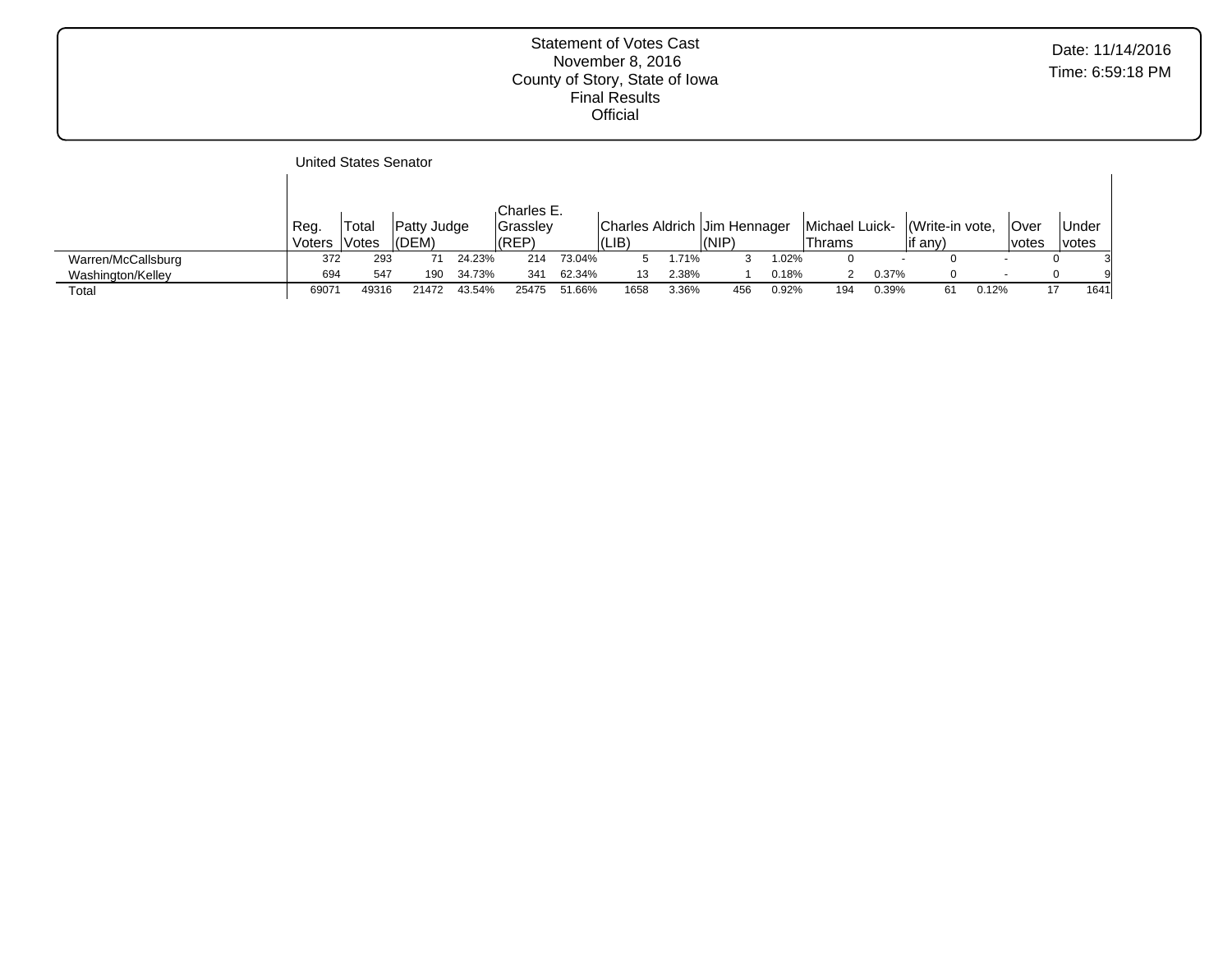$\overline{\phantom{a}}$ 

Date: 11/14/2016 Time: 6:59:18 PM

U.S. Representative District 4

 $\overline{1}$ 

|                      | Reg.   | Total | Kim Weaver |        | <b>Steve King</b> |        | (Write-in vote,         |                | Over           | Under          |
|----------------------|--------|-------|------------|--------|-------------------|--------|-------------------------|----------------|----------------|----------------|
|                      | Voters | Votes | (DEM)      |        | (REP)             |        | if any)                 |                | votes          | votes          |
| Jursidiction Wide    |        |       |            |        |                   |        |                         |                |                |                |
| Ames 1-1             | 2391   | 1549  | 871        | 56.23% | 674               | 43.51% | $\overline{4}$          | 0.26%          | 0              | 94             |
| Ames 1-2             | 2845   | 1659  | 1029       | 62.03% | 626               | 37.73% | $\overline{4}$          | 0.24%          | 1              | 135            |
| Ames 1-3/Grant 2     | 2283   | 1427  | 861        | 60.34% | 561               | 39.31% | 5                       | 0.35%          | $\mathbf 0$    | 71             |
| Ames 1-4             | 2285   | 1579  | 1166       | 73.84% | 411               | 26.03% | $\overline{2}$          | 0.13%          | 3              | 50             |
| Ames 1-5             | 2342   | 1836  | 1180       | 64.27% | 654               | 35.62% | $\overline{2}$          | 0.11%          | 0              | 56             |
| Ames 2-1             | 2771   | 1939  | 1298       | 66.94% | 636               | 32.80% | 5                       | 0.26%          | 0              | 167            |
| Ames 2-2             | 2021   | 1428  | 994        | 69.61% | 434               | 30.39% | $\mathbf 0$             | ÷,             | 1              | 72             |
| Ames 2-3             | 2143   | 1590  | 992        | 62.39% | 594               | 37.36% | $\overline{4}$          | 0.25%          | 0              | 71             |
| Ames 2-4             | 2373   | 1829  | 1102       | 60.25% | 727               | 39.75% | $\mathbf 0$             |                | 1              | 95             |
| Ames 2-5             | 2522   | 2075  | 1173       | 56.53% | 898               | 43.28% | $\overline{4}$          | 0.19%          | 0              | 77             |
| Ames 3-1/Wash 2      | 2588   | 1796  | 1099       | 61.19% | 692               | 38.53% | 5                       | 0.28%          | 0              | 109            |
| Ames 3-2             | 1957   | 1091  | 642        | 58.85% | 444               | 40.70% | 5                       | 0.46%          | $\overline{2}$ | 83             |
| Ames 3-3             | 1701   | 1122  | 710        | 63.28% | 411               | 36.63% | $\mathbf{1}$            | 0.09%          | 0              | 80             |
| Ames 3-4             | 2290   | 1597  | 905        | 56.67% | 685               | 42.89% | $\overline{7}$          | 0.44%          | 0              | 109            |
| Ames 3-5/Wash 3      | 2069   | 1502  | 1046       | 69.64% | 452               | 30.09% | 4                       | 0.27%          | 0              | 62             |
| Ames 4-1             | 3516   | 1811  | 819        | 45.22% | 986               | 54.45% | 6                       | 0.33%          | 0              | 226            |
| Ames 4-2             | 2152   | 992   | 459        | 46.27% | 531               | 53.53% | $\mathbf 2$             | 0.20%          | 0              | 224            |
| Ames 4-3             | 2045   | 1150  | 641        | 55.74% | 505               | 43.91% | $\overline{4}$          | 0.35%          | 0              | 122            |
| Ames 4-4             | 2260   | 1491  | 957        | 64.19% | 528               | 35.41% | 6                       | 0.40%          | 0              | 134            |
| Ames 4-5             | 2235   | 1669  | 1042       | 62.43% | 623               | 37.33% | $\overline{\mathbf{4}}$ | 0.24%          | 0              | 73             |
| Collins/Collins      | 547    | 415   | 133        | 32.05% | 280               | 67.47% | $\overline{2}$          | 0.48%          | 0              | 18             |
| Franklin/Gilbert     | 2649   | 2107  | 970        | 46.04% | 1133              | 53.77% | $\overline{4}$          | 0.19%          | 0              | 78             |
| <b>Grant Twp</b>     | 334    | 276   | 111        | 40.22% | 165               | 59.78% | $\pmb{0}$               |                | 0              | 10             |
| Howard/Roland        | 1343   | 1061  | 458        | 43.17% | 600               | 56.55% | 3                       | 0.28%          | 0              | 49             |
| Huxley               | 2383   | 1819  | 785        | 43.16% | 1031              | 56.68% | 3                       | 0.16%          | 1              | 97             |
| Indian Creek/Maxwell | 1070   | 782   | 300        | 38.36% | 480               | 61.38% | $\overline{2}$          | 0.26%          | 0              | 47             |
| Lafayette Twp        | 317    | 252   | 84         | 33.33% | 168               | 66.67% | 0                       |                | 0              | $\overline{4}$ |
| Lincoln/Zearing      | 506    | 363   | 132        | 36.36% | 231               | 63.64% | $\pmb{0}$               | $\overline{a}$ | 0              | 15             |
| Milford Twp          | 415    | 325   | 126        | 38.77% | 196               | 60.31% | 3                       | 0.92%          | $\overline{0}$ | 8              |
| Nevada 1             | 1121   | 825   | 404        | 48.97% | 420               | 50.91% | $\mathbf{1}$            | 0.12%          | 0              | 37             |
| Nevada 2             | 1078   | 769   | 417        | 54.23% | 349               | 45.38% | 3                       | 0.39%          | 0              | 34             |
| Nevada 3/Grant 3     | 1232   | 860   | 430        | 50.00% | 429               | 49.88% | $\mathbf{1}$            | 0.12%          | 0              | 47             |
| Nevada 4             | 1156   | 855   | 424        | 49.59% | 429               | 50.18% | $\overline{2}$          | 0.23%          | 0              | 37             |
| Nevada Twp           | 556    | 442   | 179        | 40.50% | 261               | 59.05% | $\overline{2}$          | 0.45%          | 0              | 10             |
| New Albany/Colo      | 839    | 634   | 232        | 36.59% | 401               | 63.25% | $\mathbf{1}$            | 0.16%          | 0              | 30             |
| Palestine Twp        | 608    | 483   | 182        | 37.68% | 299               | 61.90% | 2                       | 0.41%          | 0              | 8              |
| <b>Richland Twp</b>  | 271    | 211   | 76         | 36.02% | 135               | 63.98% | $\pmb{0}$               | ÷,             | 0              | 9              |
| Sherman Twp          | 159    | 132   | 41         | 31.06% | 91                | 68.94% | 0                       | $\overline{a}$ | 0              | 6              |
| Slater/Sheldahl      | 1263   | 964   | 469        | 48.65% | 493               | 51.14% | $\overline{2}$          | 0.21%          | 0              | 51             |
| <b>Story City</b>    | 2430   | 1878  | 837        | 44.57% | 1038              | 55.27% | 3                       | 0.16%          | 0              | 83             |
| Union/Cambridge      | 939    | 706   | 306        | 43.34% | 397               | 56.23% | 3                       | 0.42%          | 1              | 33             |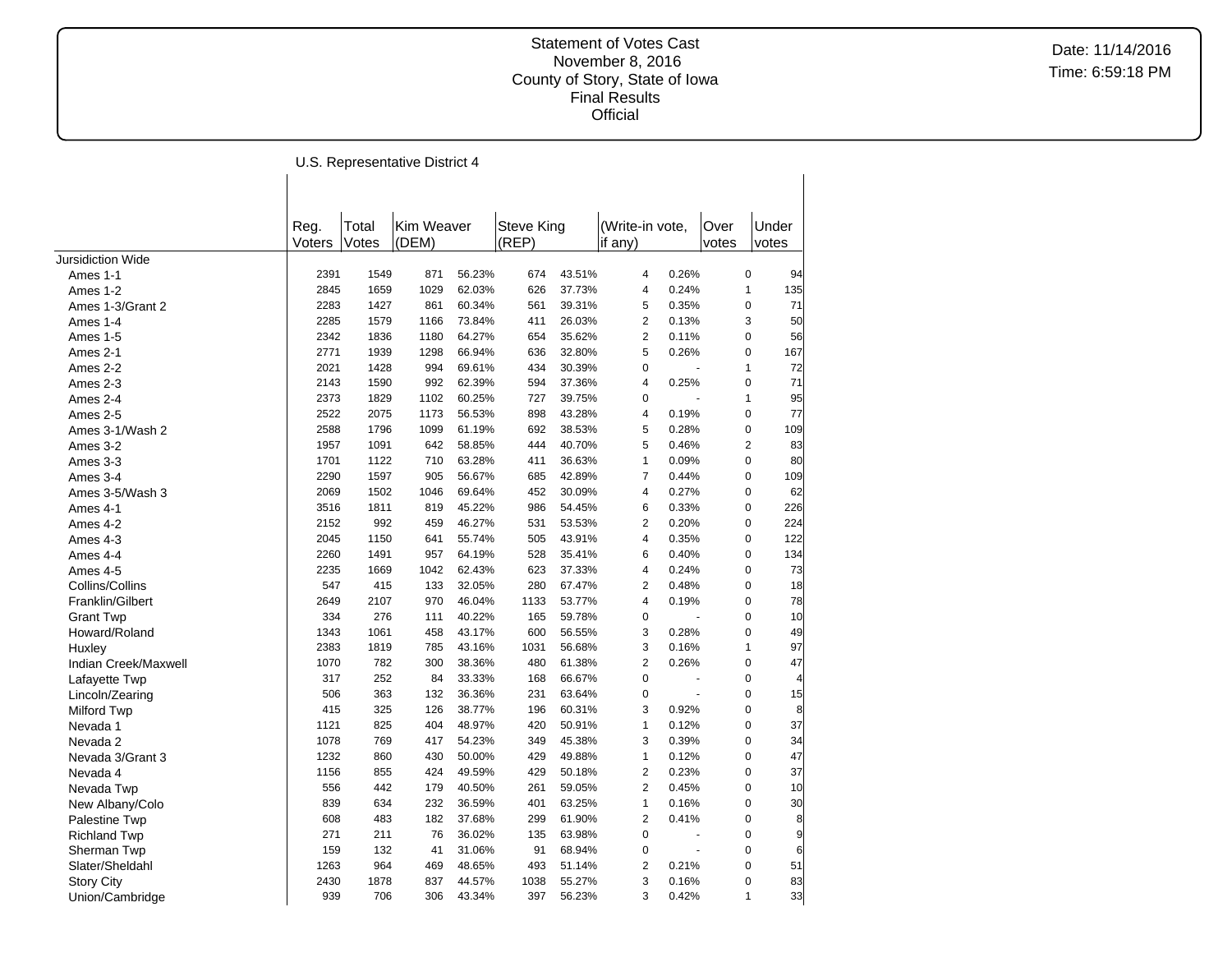|                    |        |       | U.S. Representative District 4 |        |            |        |                |       |        |        |
|--------------------|--------|-------|--------------------------------|--------|------------|--------|----------------|-------|--------|--------|
|                    | Reg.   | Total | Kim Weaver                     |        | Steve King |        | Write-in vote. |       | lOver  | Under  |
|                    | Voters | Votes | (DEM)                          |        | (REP)      |        | if any)        |       | lvotes | lvotes |
| Warren/McCallsburg | 372    | 287   | 85                             | 29.62% | 202        | 70.38% | 0              |       |        | 9      |
| Washington/Kelley  | 694    | 529   | 238                            | 44.99% | 290        | 54.82% |                | 0.19% | 0      | 27     |
| Total              | 69071  | 48107 | 26405                          | 54.89% | 21590      | 44.88% | 112            | 0.23% | 10     | 2857   |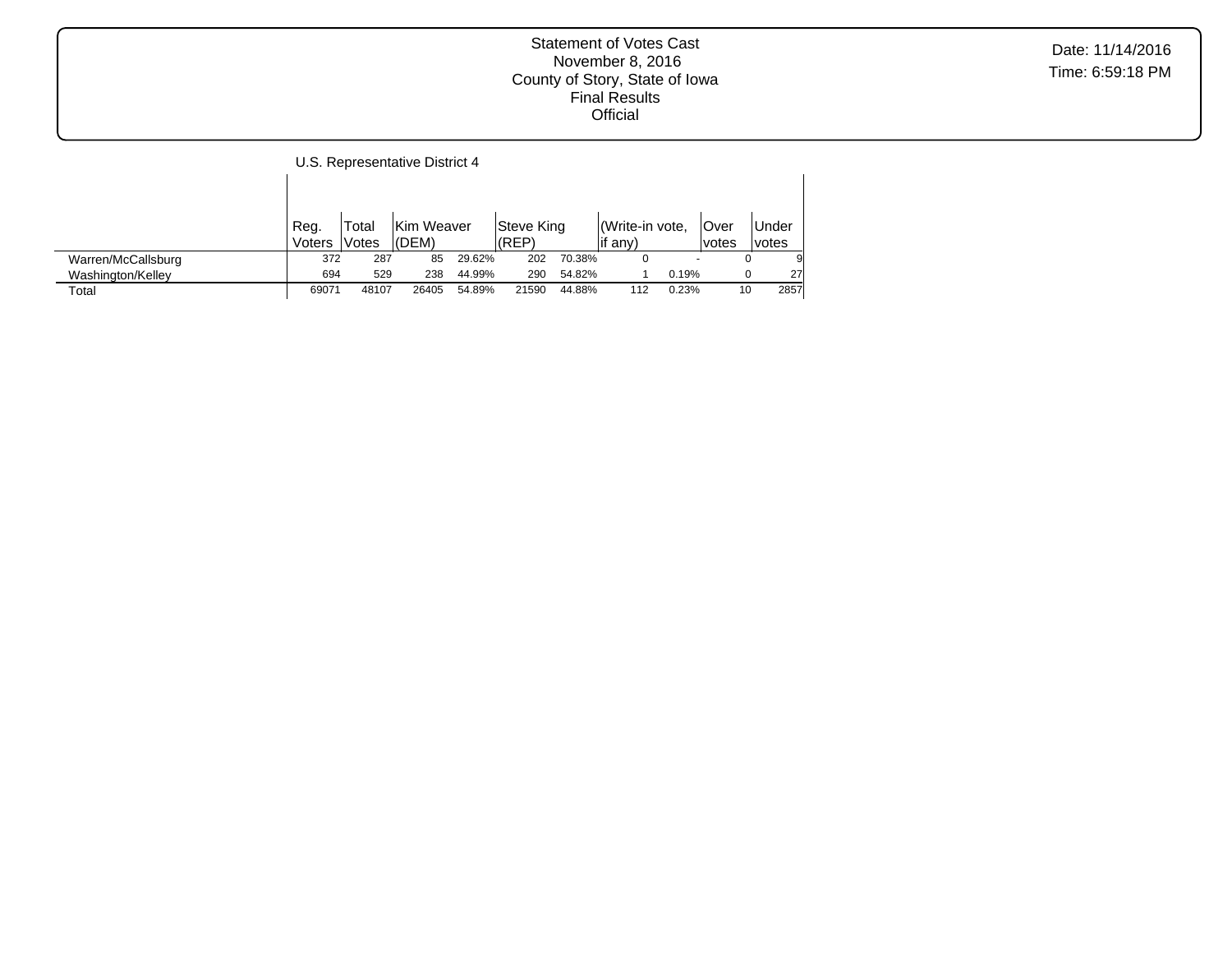|                                      |                |                | <b>State Senator District 24</b> |        |                     |        |                            |       |               |                    |
|--------------------------------------|----------------|----------------|----------------------------------|--------|---------------------|--------|----------------------------|-------|---------------|--------------------|
|                                      | Reg.<br>Voters | Total<br>Votes | Keith<br>Puntenney<br>(DEM)      |        | Jerry Behn<br>(REP) |        | (Write-in vote,<br>if any) |       | Over<br>votes | Under<br>votes     |
| Jursidiction Wide                    |                |                |                                  |        |                     |        |                            |       |               |                    |
| Ames 1-1                             |                |                |                                  |        |                     |        |                            |       |               |                    |
| Ames 1-2                             |                |                |                                  |        |                     |        |                            |       |               |                    |
| Ames 1-3/Grant 2                     |                |                |                                  |        |                     |        |                            |       |               |                    |
| Ames 1-4                             |                |                |                                  |        |                     |        |                            |       |               |                    |
| Ames 1-5                             |                |                |                                  |        |                     |        |                            |       |               |                    |
| Ames 2-1                             |                |                |                                  |        |                     |        |                            |       |               |                    |
| Ames 2-2                             |                |                |                                  |        |                     |        |                            |       |               |                    |
| Ames 2-3                             |                |                |                                  |        |                     |        |                            |       |               |                    |
| Ames 2-4                             |                |                | ÷,                               |        |                     |        |                            |       |               |                    |
| Ames 2-5                             | 15             | 6              | 5                                | 83.33% | 1                   | 16.67% | 0                          |       |               | 0<br>2             |
| Ames 3-1/Wash 2                      |                | ÷.             |                                  |        |                     |        |                            |       |               |                    |
| Ames 3-2                             |                |                |                                  |        |                     |        |                            |       |               |                    |
| Ames 3-3                             |                |                |                                  |        |                     |        |                            |       |               |                    |
| Ames 3-4                             |                |                |                                  |        |                     |        |                            |       |               |                    |
| Ames 3-5/Wash 3                      |                |                |                                  |        |                     |        |                            |       |               |                    |
| Ames 4-1                             |                |                |                                  |        |                     |        |                            |       |               |                    |
| Ames 4-2                             |                |                |                                  |        |                     |        |                            |       |               |                    |
| Ames 4-3                             |                |                |                                  |        |                     |        |                            |       |               |                    |
| Ames 4-4                             |                |                |                                  |        |                     |        |                            |       |               |                    |
| Ames 4-5                             |                |                |                                  |        |                     |        |                            |       |               |                    |
| Collins/Collins                      |                |                |                                  |        |                     |        |                            |       |               |                    |
| Franklin/Gilbert                     | 2649           | 2022           | 800                              | 39.56% | 1217                | 60.19% | 5                          | 0.25% |               | $\mathbf 0$<br>163 |
| <b>Grant Twp</b>                     |                |                |                                  |        |                     |        |                            |       |               |                    |
| Howard/Roland                        |                |                |                                  |        |                     |        |                            |       |               |                    |
| Huxley                               |                |                |                                  |        |                     |        |                            |       |               |                    |
| Indian Creek/Maxwell                 |                | $\overline{a}$ | L.                               | L.     |                     |        |                            |       |               |                    |
| Lafayette Twp                        | 317            | 234            | 70                               | 29.91% | 164                 | 70.09% | 0                          |       |               | 22<br>$\mathbf 0$  |
| Lincoln/Zearing                      |                |                |                                  |        |                     |        |                            |       |               |                    |
| Milford Twp                          |                |                |                                  |        |                     |        |                            |       |               |                    |
| Nevada 1                             |                |                |                                  |        |                     |        |                            |       |               |                    |
| Nevada 2                             |                |                |                                  |        |                     |        |                            |       |               |                    |
| Nevada 3/Grant 3                     |                |                |                                  |        |                     |        |                            |       |               |                    |
| Nevada 4                             |                |                |                                  |        |                     |        |                            |       |               |                    |
| Nevada Twp                           |                |                |                                  |        |                     |        |                            |       |               |                    |
| New Albany/Colo                      |                |                |                                  |        |                     |        |                            |       |               |                    |
|                                      |                |                |                                  |        |                     |        |                            |       |               |                    |
| Palestine Twp                        |                |                |                                  |        |                     |        |                            |       |               |                    |
| <b>Richland Twp</b>                  |                | ÷.             |                                  |        |                     |        |                            |       |               |                    |
| Sherman Twp                          | 1263           | 937            | 392                              | 41.84% | 544                 | 58.06% | 1                          | 0.11% |               | 0<br>78            |
| Slater/Sheldahl                      |                |                |                                  |        |                     |        |                            |       |               |                    |
| <b>Story City</b><br>Union/Cambridge |                | ÷,             |                                  | ÷,     |                     |        |                            |       |               |                    |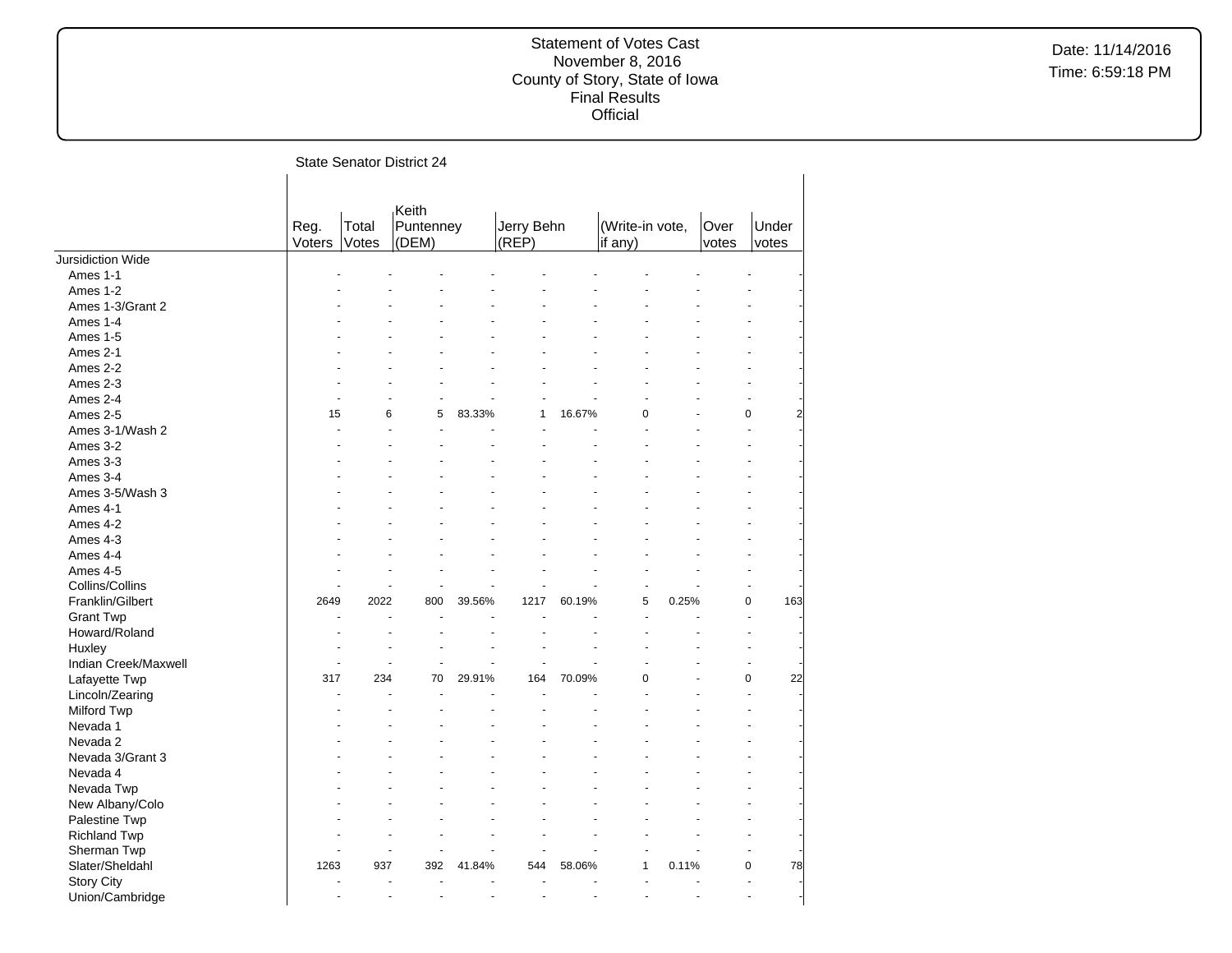|                                         |                                                      |                 | <b>State Senator District 24</b> |        |                     |        |                            |       |                          |                          |                |
|-----------------------------------------|------------------------------------------------------|-----------------|----------------------------------|--------|---------------------|--------|----------------------------|-------|--------------------------|--------------------------|----------------|
|                                         | Reg.<br>Voters                                       | Total<br>lVotes | Keith<br>Puntenney<br>(DEM)      |        | Jerry Behn<br>(REP) |        | Write-in vote,<br>lif any) |       | lOver<br>lvotes          |                          | Under<br>votes |
| Warren/McCallsburg<br>Washington/Kelley | $\overline{\phantom{0}}$<br>$\overline{\phantom{0}}$ |                 | $\overline{\phantom{0}}$         |        |                     |        |                            |       | $\overline{\phantom{0}}$ | $\overline{\phantom{0}}$ |                |
| Total                                   | 4244                                                 | 3199            | 1267                             | 39.61% | 1926                | 60.21% | 6                          | 0.19% |                          |                          | 265            |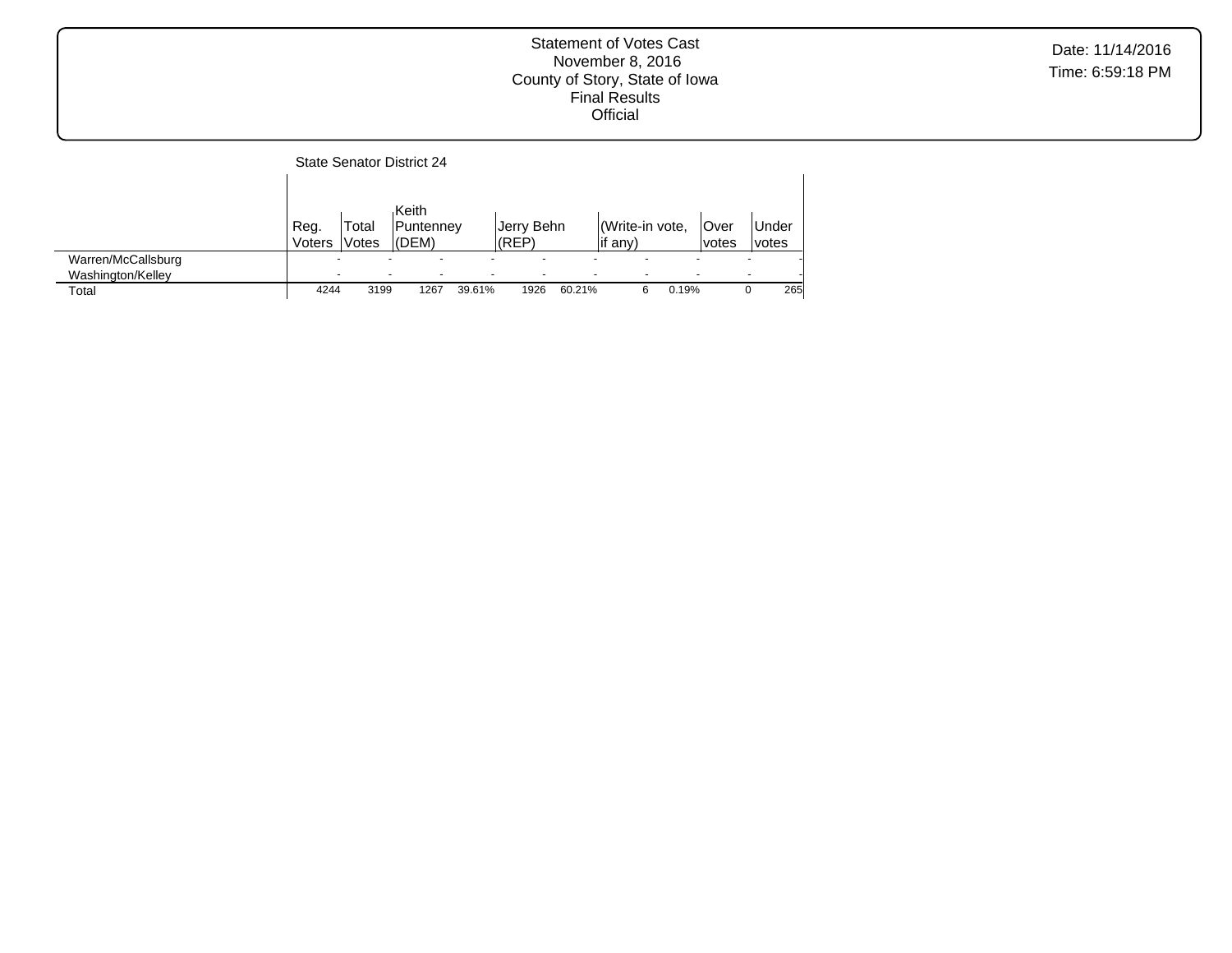|                      |                |                | State Representative District 45    |        |                               |        |                      |        |                            |       |               |              |                |
|----------------------|----------------|----------------|-------------------------------------|--------|-------------------------------|--------|----------------------|--------|----------------------------|-------|---------------|--------------|----------------|
|                      | Reg.<br>Voters | Total<br>Votes | Beth Wessel-<br>Kroeschell<br>(DEM) |        | Sondra Childs-<br>Smith (REP) |        | Eric Cooper<br>(LIB) |        | (Write-in vote,<br>if any) |       | Over<br>votes |              | Under<br>votes |
| Jursidiction Wide    |                |                |                                     |        |                               |        |                      |        |                            |       |               |              |                |
| Ames 1-1             | 2391           | 1531           | 775                                 | 50.62% | 623                           | 40.69% | 131                  | 8.56%  | $\overline{2}$             | 0.13% |               | 0            | 112            |
| Ames 1-2             | 2845           | 1641           | 931                                 | 56.73% | 556                           | 33.88% | 149                  | 9.08%  | 5                          | 0.30% |               | 0            | 154            |
| Ames 1-3/Grant 2     | 2283           | 1402           | 766                                 | 54.64% | 487                           | 34.74% | 143                  | 10.20% | 6                          | 0.43% |               | 1            | 95             |
| Ames 1-4             | 2285           | 1569           | 1070                                | 68.20% | 392                           | 24.98% | 105                  | 6.69%  | $\overline{2}$             | 0.13% |               | 1            | 62             |
| Ames 1-5             | 2342           | 1815           | 1092                                | 60.17% | 628                           | 34.60% | 93                   | 5.12%  | $\overline{2}$             | 0.11% |               | $\mathbf 0$  | 77             |
| Ames 2-1             |                |                |                                     |        |                               |        |                      |        |                            |       |               |              |                |
| Ames 2-2             |                |                |                                     |        |                               |        |                      |        |                            |       |               |              |                |
| Ames 2-3             |                |                |                                     |        |                               |        |                      |        |                            |       |               |              |                |
| Ames 2-4             |                |                |                                     |        |                               |        |                      |        |                            |       |               |              |                |
| Ames 2-5             |                |                | L.                                  |        |                               |        |                      |        |                            |       |               |              |                |
| Ames 3-1/Wash 2      | 2588           | 1771           | 990                                 | 55.90% | 644                           | 36.36% | 134                  | 7.57%  | 3                          | 0.17% |               | $\mathbf{1}$ | 133            |
| Ames 3-2             | 1957           | 1073           | 573                                 | 53.40% | 389                           | 36.25% | 107                  | 9.97%  | $\overline{4}$             | 0.37% |               | 0            | 103            |
| Ames 3-3             | 1701           | 1091           | 624                                 | 57.20% | 353                           | 32.36% | 113                  | 10.36% | $\mathbf{1}$               | 0.09% |               | $\mathbf{1}$ | 110            |
| Ames 3-4             | 2290           | 1584           | 836                                 | 52.78% | 634                           | 40.03% | 113                  | 7.13%  | $\mathbf{1}$               | 0.06% |               | 1            | 121            |
| Ames 3-5/Wash 3      | 2069           | 1486           | 949                                 | 63.86% | 434                           | 29.21% | 103                  | 6.93%  | $\mathbf 0$                |       |               | $\mathbf 0$  | 78             |
| Ames 4-1             |                |                |                                     |        |                               |        |                      |        |                            |       |               |              |                |
| Ames 4-2             |                |                |                                     |        |                               |        |                      |        |                            |       |               |              |                |
| Ames 4-3             |                |                |                                     |        |                               |        |                      |        |                            |       |               |              |                |
| Ames 4-4             |                |                |                                     |        |                               |        |                      |        |                            |       |               |              |                |
| Ames 4-5             |                |                |                                     |        |                               |        |                      |        |                            |       |               |              |                |
| Collins/Collins      |                |                |                                     |        |                               |        |                      |        |                            |       |               |              |                |
| Franklin/Gilbert     |                |                |                                     |        |                               |        |                      |        |                            |       |               |              |                |
| <b>Grant Twp</b>     | 334            | 266            | 94                                  | 35.34% | 155                           | 58.27% | 16                   | 6.02%  | $\mathbf{1}$               | 0.38% |               | 0            | 20             |
| Howard/Roland        |                |                |                                     |        |                               |        |                      |        |                            |       |               |              |                |
| Huxley               |                |                |                                     |        |                               |        |                      |        |                            |       |               |              |                |
| Indian Creek/Maxwell |                |                |                                     |        |                               |        |                      |        |                            |       |               |              |                |
| Lafayette Twp        |                |                |                                     |        |                               |        |                      |        |                            |       |               |              |                |
| Lincoln/Zearing      |                |                |                                     |        |                               |        |                      |        |                            |       |               |              |                |
| Milford Twp          | 415            | 321            | 112                                 | 34.89% | 190                           | 59.19% | 18                   | 5.61%  | $\mathbf{1}$               | 0.31% |               | $\mathbf 0$  | 12             |
| Nevada 1             |                |                |                                     |        |                               |        |                      |        |                            |       |               |              |                |
| Nevada 2             |                |                |                                     |        |                               |        |                      |        |                            |       |               |              |                |
| Nevada 3/Grant 3     |                |                |                                     |        |                               |        |                      |        |                            |       |               |              |                |
| Nevada 4             |                |                |                                     |        |                               |        |                      |        |                            |       |               |              |                |
| Nevada Twp           |                |                |                                     |        |                               |        |                      |        |                            |       |               |              |                |
| New Albany/Colo      |                |                |                                     |        |                               |        |                      |        |                            |       |               |              |                |
| <b>Palestine Twp</b> |                |                |                                     |        |                               |        |                      |        |                            |       |               |              |                |
| <b>Richland Twp</b>  |                |                |                                     |        |                               |        |                      |        |                            |       |               |              |                |
| Sherman Twp          |                |                |                                     |        |                               |        |                      |        |                            |       |               |              |                |
| Slater/Sheldahl      |                |                |                                     |        |                               |        |                      |        |                            |       |               |              |                |
| <b>Story City</b>    |                |                |                                     |        |                               |        |                      |        |                            |       |               |              |                |
| Union/Cambridge      |                |                |                                     |        |                               |        |                      |        |                            |       |               |              |                |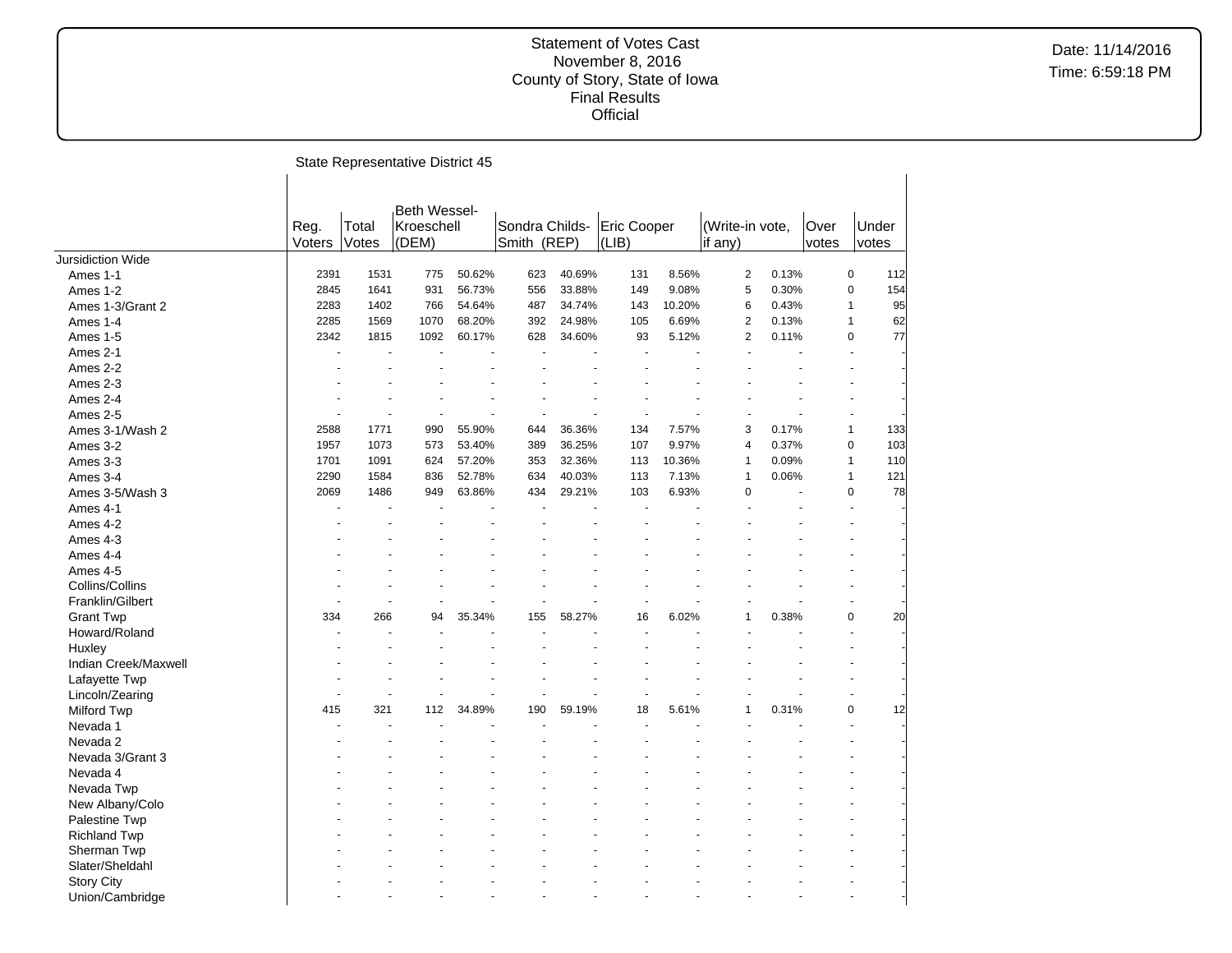|                    |                |                | State Representative District 45        |        |        |        |                                             |       |                            |       |               |                |
|--------------------|----------------|----------------|-----------------------------------------|--------|--------|--------|---------------------------------------------|-------|----------------------------|-------|---------------|----------------|
|                    | Reg.<br>Voters | Total<br>Votes | Beth Wessel-<br>Kroeschell<br>$ $ (DEM) |        | lSmith | (REP)  | Sondra Childs- Eric Cooper<br>$ LIB\rangle$ |       | Write-in vote.<br>lif any) |       | Over<br>votes | Under<br>votes |
| Warren/McCallsburg |                |                |                                         |        |        |        |                                             |       |                            |       |               |                |
| Washington/Kelley  | 694            | 521            | 224                                     | 42.99% | 245    | 47.02% | 52                                          | 9.98% | 0                          |       |               | 35             |
| Total              | 24194          | 16071          | 9036                                    | 56.23% | 5730   | 35.65% | 1277                                        | 7.95% | 28                         | 0.17% |               | 1112<br>5      |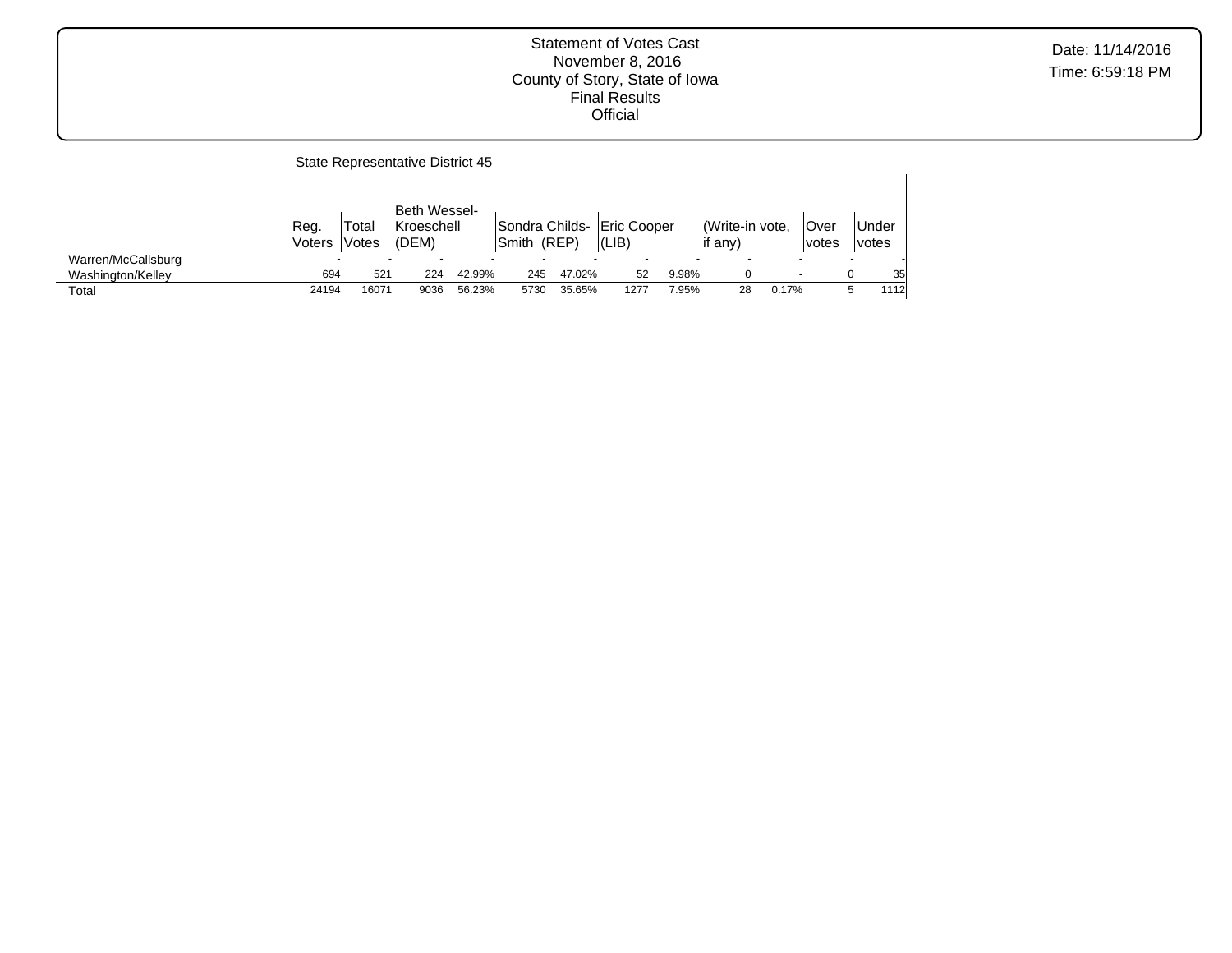Date: 11/14/2016 Time: 6:59:18 PM

State Representative District 46  $\mathbf{r}$ 

|                      |        |          | Lisa K. |        |                 |       |                |       |
|----------------------|--------|----------|---------|--------|-----------------|-------|----------------|-------|
|                      | Reg.   | Total    | Heddens |        | (Write-in vote, |       | Over           | Under |
|                      | Voters | Votes    | (DEM)   |        | if any)         |       | votes          | votes |
| Jursidiction Wide    |        |          |         |        |                 |       |                |       |
| Ames 1-1             |        |          |         |        |                 |       |                |       |
| Ames 1-2             |        |          |         |        |                 |       |                |       |
| Ames 1-3/Grant 2     |        |          |         |        |                 |       |                |       |
| Ames 1-4             |        |          |         |        |                 |       |                |       |
| Ames 1-5             |        |          |         |        |                 |       | $\overline{a}$ |       |
| Ames 2-1             | 2771   | 1610     | 1578    | 98.01% | 32              | 1.99% | 0              | 496   |
| Ames 2-2             | 2021   | 1158     | 1141    | 98.53% | 17              | 1.47% | 0              | 343   |
| Ames 2-3             | 2143   | 1234     | 1208    | 97.89% | 26              | 2.11% | 0              | 427   |
| Ames 2-4             | 2373   | 1362     | 1332    | 97.80% | 30              | 2.20% | $\Omega$       | 563   |
| Ames 2-5             | 2507   | 1527     | 1500    | 98.23% | 27              | 1.77% | 1              | 616   |
| Ames 3-1/Wash 2      |        | ÷.<br>ä, | ÷.      |        | ÷.              |       | ÷              |       |
|                      |        |          |         |        |                 |       |                |       |
| Ames 3-2             |        |          |         |        |                 |       |                |       |
| Ames 3-3             |        |          |         |        |                 |       |                |       |
| Ames 3-4             |        |          |         |        |                 |       |                |       |
| Ames 3-5/Wash 3      | 3516   | 1286     | 1240    |        | 46              | 3.58% | 1              | 750   |
| Ames 4-1             |        |          |         | 96.42% |                 |       |                |       |
| Ames 4-2             | 2152   | 613      | 602     | 98.21% | 11              | 1.79% | 0              | 603   |
| Ames 4-3             | 2045   | 918      | 897     | 97.71% | 21              | 2.29% | 0              | 354   |
| Ames 4-4             | 2260   | 1195     | 1177    | 98.49% | 18              | 1.51% | $\Omega$       | 430   |
| Ames 4-5             | 2235   | 1271     | 1252    | 98.51% | 19              | 1.49% | 0              | 471   |
| Collins/Collins      |        | ä,       | L.      |        |                 |       | L.             |       |
| Franklin/Gilbert     |        |          |         |        |                 |       |                |       |
| <b>Grant Twp</b>     |        |          |         |        |                 |       |                |       |
| Howard/Roland        |        |          |         |        |                 |       |                |       |
| Huxley               |        |          |         |        |                 |       |                |       |
| Indian Creek/Maxwell |        |          |         |        |                 |       |                |       |
| Lafayette Twp        |        |          |         |        |                 |       |                |       |
| Lincoln/Zearing      |        |          |         |        |                 |       |                |       |
| Milford Twp          |        |          |         |        |                 |       |                |       |
| Nevada 1             |        |          |         |        |                 |       |                |       |
| Nevada 2             |        |          |         |        |                 |       |                |       |
| Nevada 3/Grant 3     |        |          |         |        |                 |       |                |       |
| Nevada 4             |        |          |         |        |                 |       |                |       |
| Nevada Twp           |        |          |         |        |                 |       |                |       |
| New Albany/Colo      |        |          |         |        |                 |       |                |       |
| Palestine Twp        |        |          |         |        |                 |       |                |       |
| <b>Richland Twp</b>  |        |          |         |        |                 |       |                |       |
| Sherman Twp          |        |          |         |        |                 |       |                |       |
| Slater/Sheldahl      |        |          |         |        |                 |       |                |       |
| <b>Story City</b>    |        |          |         |        |                 |       |                |       |
| Union/Cambridge      |        |          |         |        |                 |       |                |       |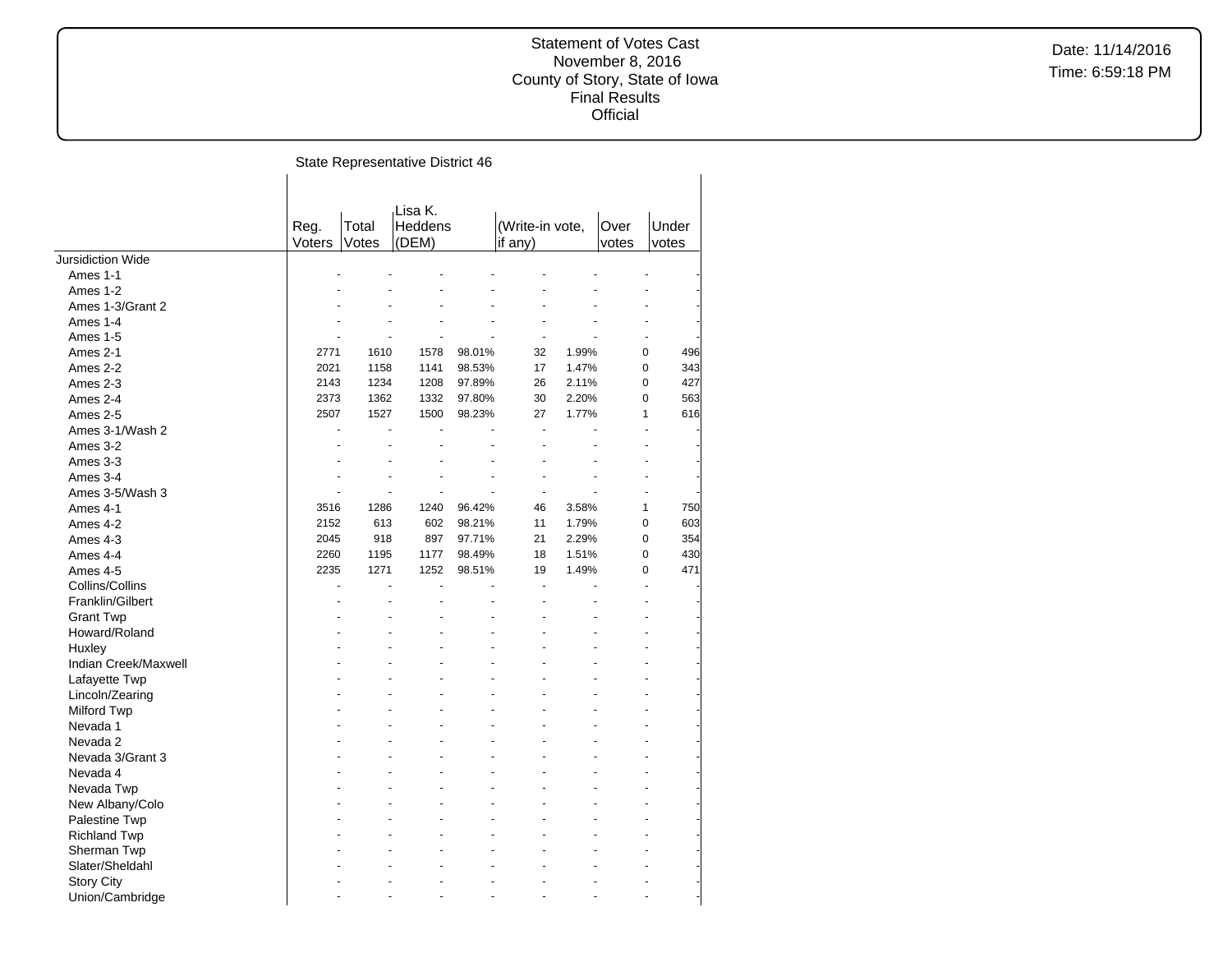Date: 11/14/2016 Time: 6:59:18 PM

#### State Representative District 46  $\mathbf{I}$

|                    |        |                   | ،Lisa K. |        |                 |       |             |                          |              |
|--------------------|--------|-------------------|----------|--------|-----------------|-------|-------------|--------------------------|--------------|
|                    | Reg.   | <sup>-</sup> otal | Heddens  |        | (Write-in vote, |       | <b>Over</b> |                          | <b>Under</b> |
|                    | Voters | Votes             | l(DEM)   |        | lif any)        |       | votes       |                          | lvotes       |
| Warren/McCallsburg | -      |                   |          |        |                 |       |             |                          |              |
| Washington/Kelley  | -      |                   |          | -      |                 |       |             | $\overline{\phantom{0}}$ |              |
| $\tau$ otal        | 24023  | 12174             | 11927    | 97.97% | 247             | 2.03% |             |                          | 5053         |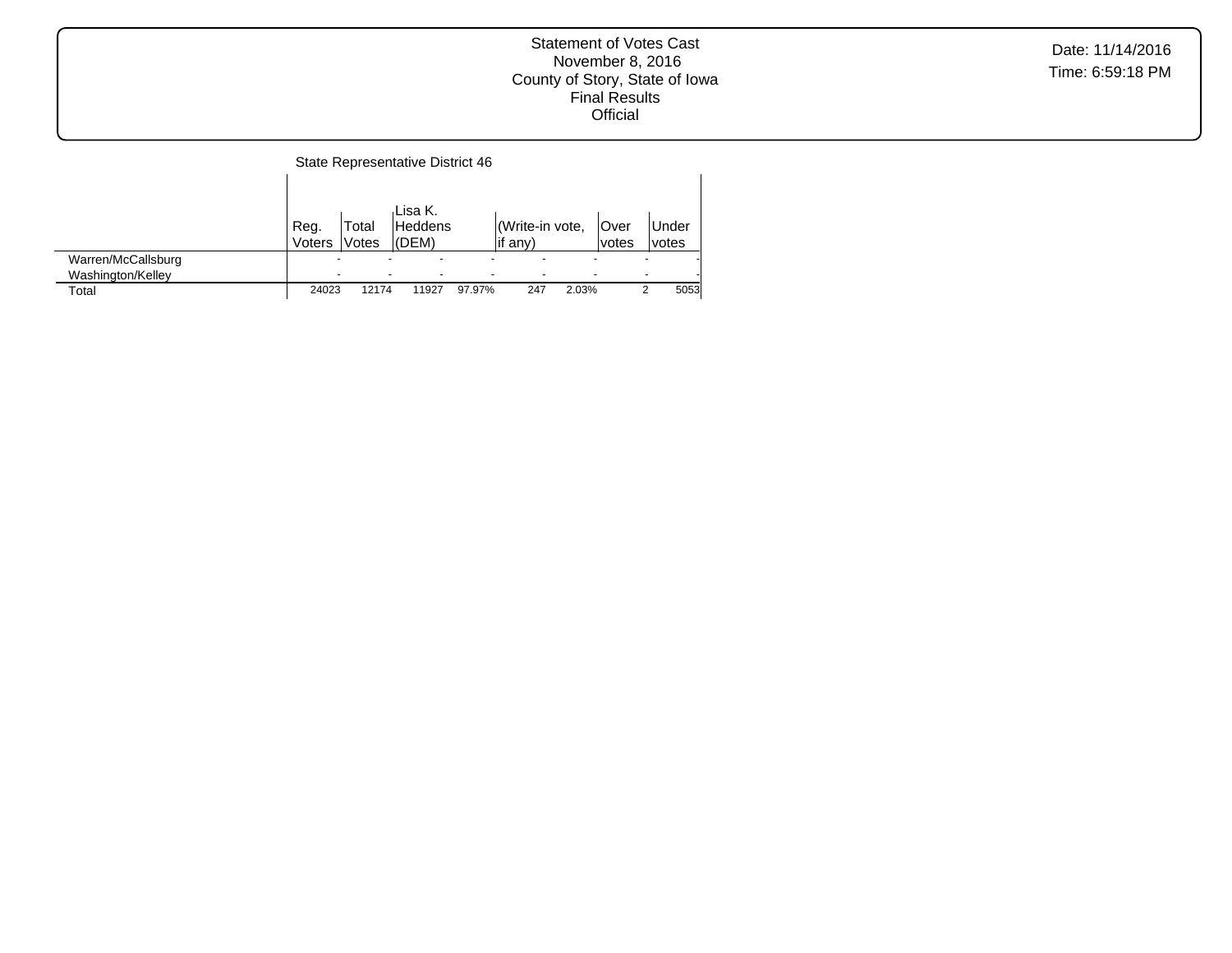|                      |                |                | State Representative District 48 |        |                       |        |                            |       |               |                       |
|----------------------|----------------|----------------|----------------------------------|--------|-----------------------|--------|----------------------------|-------|---------------|-----------------------|
|                      |                |                |                                  |        |                       |        |                            |       |               |                       |
|                      | Reg.<br>Voters | Total<br>Votes | Sherrie Taha<br>(DEM)            |        | Robert Bacon<br>(REP) |        | (Write-in vote,<br>if any) |       | Over<br>votes | Under<br>votes        |
| Jursidiction Wide    |                |                |                                  |        |                       |        |                            |       |               |                       |
| Ames 1-1             |                |                |                                  |        |                       |        |                            |       |               |                       |
| Ames 1-2             |                |                |                                  |        |                       |        |                            |       |               |                       |
| Ames 1-3/Grant 2     |                |                |                                  |        |                       |        |                            |       |               |                       |
| Ames 1-4             |                |                |                                  |        |                       |        |                            |       |               |                       |
| Ames 1-5             |                |                |                                  |        |                       |        |                            |       |               |                       |
| Ames 2-1             |                |                |                                  |        |                       |        |                            |       |               |                       |
| Ames 2-2             |                |                |                                  |        |                       |        |                            |       |               |                       |
| Ames 2-3             |                |                |                                  |        |                       |        |                            |       |               |                       |
| Ames 2-4             |                |                |                                  |        |                       |        |                            |       |               |                       |
| Ames 2-5             | 15             | 6              | 5                                | 83.33% | 1                     | 16.67% | $\Omega$                   |       |               | 0                     |
| Ames 3-1/Wash 2      |                |                |                                  |        |                       |        |                            |       |               | L.                    |
| Ames 3-2             |                |                |                                  |        |                       |        |                            |       |               |                       |
| Ames 3-3             |                |                |                                  |        |                       |        |                            |       |               |                       |
| Ames 3-4             |                |                |                                  |        |                       |        |                            |       |               |                       |
| Ames 3-5/Wash 3      |                |                |                                  |        |                       |        |                            |       |               |                       |
| Ames 4-1             |                |                |                                  |        |                       |        |                            |       |               |                       |
| Ames 4-2             |                |                |                                  |        |                       |        |                            |       |               |                       |
| Ames 4-3             |                |                |                                  |        |                       |        |                            |       |               |                       |
| Ames 4-4             |                |                |                                  |        |                       |        |                            |       |               |                       |
| Ames 4-5             |                |                |                                  |        |                       |        |                            |       |               |                       |
| Collins/Collins      |                |                |                                  |        |                       |        |                            |       |               |                       |
| Franklin/Gilbert     | 2649           | 2020           | 781                              | 38.66% | 1236                  | 61.19% | 3                          | 0.15% |               | $\overline{0}$<br>165 |
|                      |                |                |                                  |        |                       |        |                            |       |               |                       |
| <b>Grant Twp</b>     |                |                |                                  |        |                       |        |                            |       |               |                       |
| Howard/Roland        |                |                |                                  |        |                       |        |                            |       |               |                       |
| Huxley               |                |                |                                  |        |                       |        |                            |       |               |                       |
| Indian Creek/Maxwell |                |                |                                  |        |                       |        |                            |       |               |                       |
| Lafayette Twp        | 317            | 237            | 74                               | 31.22% | 163                   | 68.78% | $\Omega$                   |       |               | 19<br>0               |
| Lincoln/Zearing      |                |                |                                  |        |                       |        |                            |       |               | L.                    |
| <b>Milford Twp</b>   |                |                |                                  |        |                       |        |                            |       |               |                       |
| Nevada 1             |                |                |                                  |        |                       |        |                            |       |               |                       |
| Nevada 2             |                |                |                                  |        |                       |        |                            |       |               |                       |
| Nevada 3/Grant 3     |                |                |                                  |        |                       |        |                            |       |               |                       |
| Nevada 4             |                |                |                                  |        |                       |        |                            |       |               |                       |
| Nevada Twp           |                |                |                                  |        |                       |        |                            |       |               |                       |
| New Albany/Colo      |                |                |                                  |        |                       |        |                            |       |               |                       |
| Palestine Twp        |                |                |                                  |        |                       |        |                            |       |               |                       |
| <b>Richland Twp</b>  |                |                |                                  |        |                       |        |                            |       |               |                       |
| Sherman Twp          |                |                |                                  |        |                       |        |                            |       |               | ä,                    |
| Slater/Sheldahl      | 1263           | 944            | 375                              | 39.72% | 569                   | 60.28% | 0                          |       |               | 71<br>0               |
| <b>Story City</b>    |                |                |                                  |        |                       |        |                            |       |               |                       |
| Union/Cambridge      |                |                |                                  |        |                       |        |                            |       |               |                       |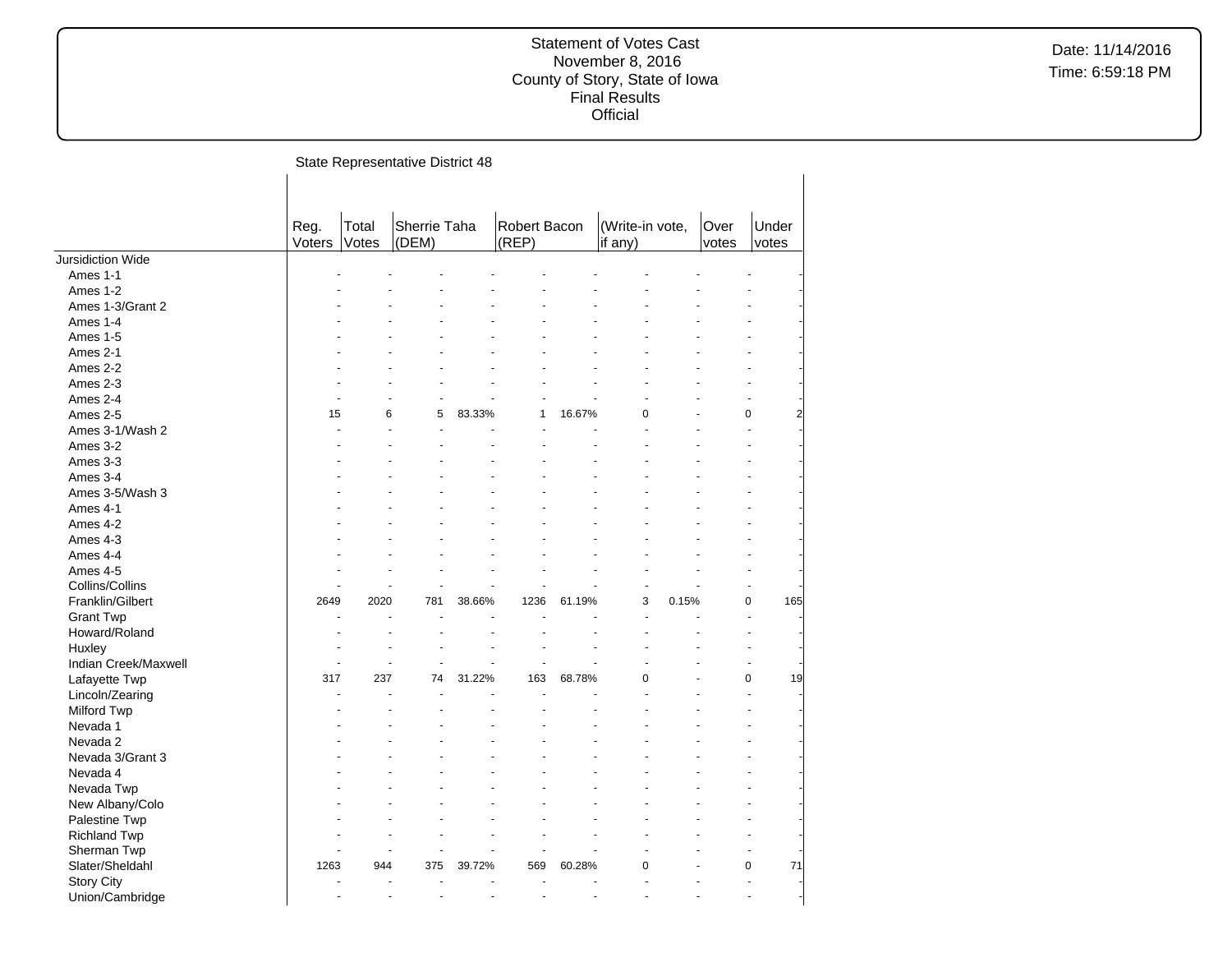|                            |                                  |                | State Representative District 48 |        |                       |        |                            |       |               |                |
|----------------------------|----------------------------------|----------------|----------------------------------|--------|-----------------------|--------|----------------------------|-------|---------------|----------------|
|                            |                                  |                |                                  |        |                       |        |                            |       |               |                |
|                            | Reg.<br><b>Voters</b>            | Total<br>Votes | lSherrie Taha<br>(DEM)           |        | Robert Bacon<br>(REP) |        | Write-in vote,<br>lif any) |       | Over<br>votes | Under<br>votes |
| Warren/McCallsburg         | $\overline{\phantom{0}}$         |                |                                  |        |                       |        |                            |       |               |                |
| Washington/Kelley<br>Total | $\overline{\phantom{0}}$<br>4244 | 3207           | $\overline{\phantom{0}}$<br>1235 | 38.51% | 1969                  | 61.40% |                            | 0.09% |               | 257            |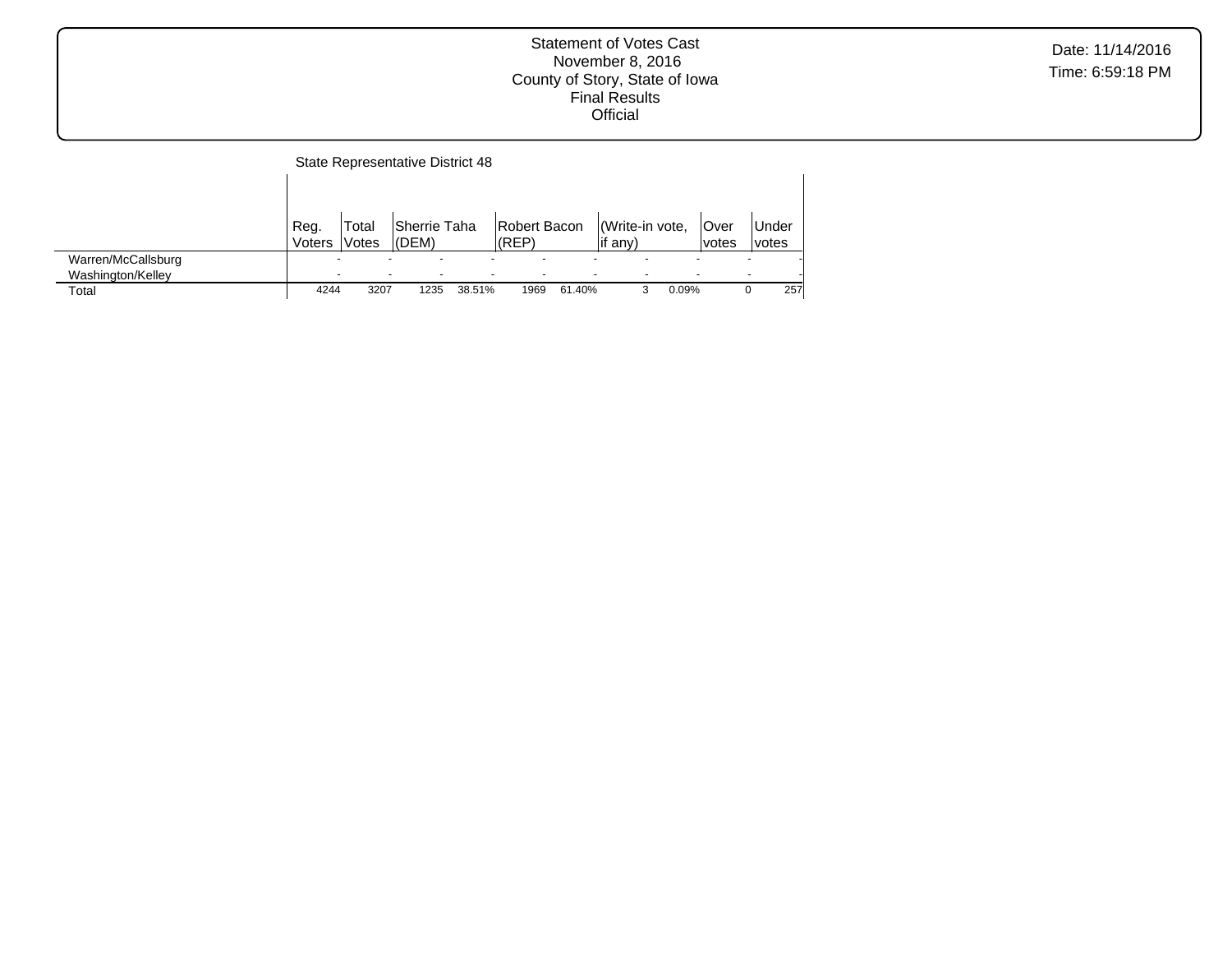| Mickie Franklin<br>Dave Deyoe<br>John Evans<br>(Write-in vote,<br>Reg.<br>Total<br>Over<br>Under<br>(REP)<br>Votes<br>(LIB)<br>Voters<br>(DEM)<br>Mike Knox<br>if any)<br>votes<br>votes<br>Jursidiction Wide<br>Ames 1-1<br>Ames 1-2<br>Ames 1-3/Grant 2<br>Ames 1-4<br><b>Ames 1-5</b><br>Ames 2-1<br>Ames 2-2<br>Ames 2-3<br>Ames 2-4<br>Ames 2-5<br>Ames 3-1/Wash 2<br>Ames 3-2<br>Ames 3-3<br>Ames 3-4<br>Ames 3-5/Wash 3<br>Ames 4-1<br>Ames 4-2<br>Ames 4-3<br>Ames 4-4<br>Ames 4-5<br>$\ddot{\phantom{1}}$<br>$\overline{a}$<br>Collins/Collins<br>25<br>547<br>408<br>20.83%<br>235<br>13<br>3.19%<br>0.25%<br>0<br>85<br>57.60%<br>74<br>18.14%<br>1<br>Franklin/Gilbert<br>$\blacksquare$<br><b>Grant Twp</b><br>$\sim$<br>1343<br>1042<br>327<br>31.38%<br>58.06%<br>61<br>5.85%<br>45<br>4.32%<br>0.38%<br>0<br>Howard/Roland<br>605<br>$\overline{4}$<br>68<br>0<br>108<br>2383<br>1809<br>493<br>27.25%<br>926<br>51.19%<br>142<br>7.85%<br>247<br>13.65%<br>$\mathbf{1}$<br>0.06%<br>Huxley<br>56<br>25.74%<br>59.12%<br>95<br>12.29%<br>2.72%<br>0<br>Indian Creek/Maxwell<br>1070<br>773<br>199<br>457<br>21<br>1<br>0.13%<br>Lafayette Twp<br>$\overline{a}$<br>$\sim$<br>0<br>506<br>362<br>88<br>24.31%<br>231<br>63.81%<br>26<br>7.18%<br>17<br>4.70%<br>0<br>16<br>Lincoln/Zearing<br>Milford Twp<br>$\sim$<br>÷,<br>ä,<br>J.<br>$\overline{\phantom{a}}$<br>0<br>0<br>Nevada 1<br>1121<br>816<br>263<br>32.23%<br>459<br>56.25%<br>61<br>7.48%<br>33<br>4.04%<br>46<br>3<br>2.79%<br>50<br>1078<br>752<br>284<br>37.77%<br>390<br>51.86%<br>54<br>7.18%<br>21<br>0.40%<br>Nevada 2<br>1<br>32.46%<br>59.00%<br>54<br>2.01%<br>0.12%<br>62<br>1232<br>844<br>274<br>498<br>6.40%<br>17<br>$\mathbf{1}$<br>Nevada 3/Grant 3<br>1<br>32<br>$\mathbf 0$<br>33<br>1156<br>859<br>271<br>31.55%<br>58.32%<br>55<br>6.40%<br>3.73%<br>0<br>Nevada 4<br>501<br>÷.<br>438<br>24.43%<br>305<br>69.63%<br>15<br>3.42%<br>2.51%<br>$\overline{0}$<br>0<br>14<br>556<br>107<br>11<br>Nevada Twp<br>0<br>41<br>839<br>623<br>154<br>24.72%<br>392<br>62.92%<br>58<br>9.31%<br>18<br>2.89%<br>1<br>0.16%<br>New Albany/Colo<br>27.25%<br>4.08%<br>10.94%<br>0<br>25<br>Palestine Twp<br>608<br>466<br>127<br>269<br>57.73%<br>19<br>51<br>0<br>271<br>213<br>21.13%<br>152<br>71.36%<br>9<br>4.23%<br>$\overline{7}$<br>3.29%<br>0<br>0<br>45<br>7<br><b>Richland Twp</b><br>132<br>69.70%<br>6.06%<br>8<br>6.06%<br>$\Omega$<br>0<br>6<br>159<br>24<br>18.18%<br>92<br>8<br>Sherman Twp<br>Slater/Sheldahl<br>$\ddot{\phantom{1}}$<br>2430<br>1826<br>579<br>31.71%<br>1094<br>59.91%<br>105<br>5.75%<br>47<br>2.57%<br>1<br>0.05%<br>134<br><b>Story City</b><br>1<br>52<br>42<br>939<br>697<br>185<br>26.54%<br>377<br>54.09%<br>83<br>11.91%<br>7.46%<br>0<br>$\overline{1}$<br>Union/Cambridge |  | State Representative District 49 |  |  |  |  |  |  |
|--------------------------------------------------------------------------------------------------------------------------------------------------------------------------------------------------------------------------------------------------------------------------------------------------------------------------------------------------------------------------------------------------------------------------------------------------------------------------------------------------------------------------------------------------------------------------------------------------------------------------------------------------------------------------------------------------------------------------------------------------------------------------------------------------------------------------------------------------------------------------------------------------------------------------------------------------------------------------------------------------------------------------------------------------------------------------------------------------------------------------------------------------------------------------------------------------------------------------------------------------------------------------------------------------------------------------------------------------------------------------------------------------------------------------------------------------------------------------------------------------------------------------------------------------------------------------------------------------------------------------------------------------------------------------------------------------------------------------------------------------------------------------------------------------------------------------------------------------------------------------------------------------------------------------------------------------------------------------------------------------------------------------------------------------------------------------------------------------------------------------------------------------------------------------------------------------------------------------------------------------------------------------------------------------------------------------------------------------------------------------------------------------------------------------------------------------------------------------------------------------------------------------------------------------------------------------------------------------------------------------------------------------------------------------------------------------------------------------------------------------------------------------------------------------------------|--|----------------------------------|--|--|--|--|--|--|
|                                                                                                                                                                                                                                                                                                                                                                                                                                                                                                                                                                                                                                                                                                                                                                                                                                                                                                                                                                                                                                                                                                                                                                                                                                                                                                                                                                                                                                                                                                                                                                                                                                                                                                                                                                                                                                                                                                                                                                                                                                                                                                                                                                                                                                                                                                                                                                                                                                                                                                                                                                                                                                                                                                                                                                                                              |  |                                  |  |  |  |  |  |  |
|                                                                                                                                                                                                                                                                                                                                                                                                                                                                                                                                                                                                                                                                                                                                                                                                                                                                                                                                                                                                                                                                                                                                                                                                                                                                                                                                                                                                                                                                                                                                                                                                                                                                                                                                                                                                                                                                                                                                                                                                                                                                                                                                                                                                                                                                                                                                                                                                                                                                                                                                                                                                                                                                                                                                                                                                              |  |                                  |  |  |  |  |  |  |
|                                                                                                                                                                                                                                                                                                                                                                                                                                                                                                                                                                                                                                                                                                                                                                                                                                                                                                                                                                                                                                                                                                                                                                                                                                                                                                                                                                                                                                                                                                                                                                                                                                                                                                                                                                                                                                                                                                                                                                                                                                                                                                                                                                                                                                                                                                                                                                                                                                                                                                                                                                                                                                                                                                                                                                                                              |  |                                  |  |  |  |  |  |  |
|                                                                                                                                                                                                                                                                                                                                                                                                                                                                                                                                                                                                                                                                                                                                                                                                                                                                                                                                                                                                                                                                                                                                                                                                                                                                                                                                                                                                                                                                                                                                                                                                                                                                                                                                                                                                                                                                                                                                                                                                                                                                                                                                                                                                                                                                                                                                                                                                                                                                                                                                                                                                                                                                                                                                                                                                              |  |                                  |  |  |  |  |  |  |
|                                                                                                                                                                                                                                                                                                                                                                                                                                                                                                                                                                                                                                                                                                                                                                                                                                                                                                                                                                                                                                                                                                                                                                                                                                                                                                                                                                                                                                                                                                                                                                                                                                                                                                                                                                                                                                                                                                                                                                                                                                                                                                                                                                                                                                                                                                                                                                                                                                                                                                                                                                                                                                                                                                                                                                                                              |  |                                  |  |  |  |  |  |  |
|                                                                                                                                                                                                                                                                                                                                                                                                                                                                                                                                                                                                                                                                                                                                                                                                                                                                                                                                                                                                                                                                                                                                                                                                                                                                                                                                                                                                                                                                                                                                                                                                                                                                                                                                                                                                                                                                                                                                                                                                                                                                                                                                                                                                                                                                                                                                                                                                                                                                                                                                                                                                                                                                                                                                                                                                              |  |                                  |  |  |  |  |  |  |
|                                                                                                                                                                                                                                                                                                                                                                                                                                                                                                                                                                                                                                                                                                                                                                                                                                                                                                                                                                                                                                                                                                                                                                                                                                                                                                                                                                                                                                                                                                                                                                                                                                                                                                                                                                                                                                                                                                                                                                                                                                                                                                                                                                                                                                                                                                                                                                                                                                                                                                                                                                                                                                                                                                                                                                                                              |  |                                  |  |  |  |  |  |  |
|                                                                                                                                                                                                                                                                                                                                                                                                                                                                                                                                                                                                                                                                                                                                                                                                                                                                                                                                                                                                                                                                                                                                                                                                                                                                                                                                                                                                                                                                                                                                                                                                                                                                                                                                                                                                                                                                                                                                                                                                                                                                                                                                                                                                                                                                                                                                                                                                                                                                                                                                                                                                                                                                                                                                                                                                              |  |                                  |  |  |  |  |  |  |
|                                                                                                                                                                                                                                                                                                                                                                                                                                                                                                                                                                                                                                                                                                                                                                                                                                                                                                                                                                                                                                                                                                                                                                                                                                                                                                                                                                                                                                                                                                                                                                                                                                                                                                                                                                                                                                                                                                                                                                                                                                                                                                                                                                                                                                                                                                                                                                                                                                                                                                                                                                                                                                                                                                                                                                                                              |  |                                  |  |  |  |  |  |  |
|                                                                                                                                                                                                                                                                                                                                                                                                                                                                                                                                                                                                                                                                                                                                                                                                                                                                                                                                                                                                                                                                                                                                                                                                                                                                                                                                                                                                                                                                                                                                                                                                                                                                                                                                                                                                                                                                                                                                                                                                                                                                                                                                                                                                                                                                                                                                                                                                                                                                                                                                                                                                                                                                                                                                                                                                              |  |                                  |  |  |  |  |  |  |
|                                                                                                                                                                                                                                                                                                                                                                                                                                                                                                                                                                                                                                                                                                                                                                                                                                                                                                                                                                                                                                                                                                                                                                                                                                                                                                                                                                                                                                                                                                                                                                                                                                                                                                                                                                                                                                                                                                                                                                                                                                                                                                                                                                                                                                                                                                                                                                                                                                                                                                                                                                                                                                                                                                                                                                                                              |  |                                  |  |  |  |  |  |  |
|                                                                                                                                                                                                                                                                                                                                                                                                                                                                                                                                                                                                                                                                                                                                                                                                                                                                                                                                                                                                                                                                                                                                                                                                                                                                                                                                                                                                                                                                                                                                                                                                                                                                                                                                                                                                                                                                                                                                                                                                                                                                                                                                                                                                                                                                                                                                                                                                                                                                                                                                                                                                                                                                                                                                                                                                              |  |                                  |  |  |  |  |  |  |
|                                                                                                                                                                                                                                                                                                                                                                                                                                                                                                                                                                                                                                                                                                                                                                                                                                                                                                                                                                                                                                                                                                                                                                                                                                                                                                                                                                                                                                                                                                                                                                                                                                                                                                                                                                                                                                                                                                                                                                                                                                                                                                                                                                                                                                                                                                                                                                                                                                                                                                                                                                                                                                                                                                                                                                                                              |  |                                  |  |  |  |  |  |  |
|                                                                                                                                                                                                                                                                                                                                                                                                                                                                                                                                                                                                                                                                                                                                                                                                                                                                                                                                                                                                                                                                                                                                                                                                                                                                                                                                                                                                                                                                                                                                                                                                                                                                                                                                                                                                                                                                                                                                                                                                                                                                                                                                                                                                                                                                                                                                                                                                                                                                                                                                                                                                                                                                                                                                                                                                              |  |                                  |  |  |  |  |  |  |
|                                                                                                                                                                                                                                                                                                                                                                                                                                                                                                                                                                                                                                                                                                                                                                                                                                                                                                                                                                                                                                                                                                                                                                                                                                                                                                                                                                                                                                                                                                                                                                                                                                                                                                                                                                                                                                                                                                                                                                                                                                                                                                                                                                                                                                                                                                                                                                                                                                                                                                                                                                                                                                                                                                                                                                                                              |  |                                  |  |  |  |  |  |  |
|                                                                                                                                                                                                                                                                                                                                                                                                                                                                                                                                                                                                                                                                                                                                                                                                                                                                                                                                                                                                                                                                                                                                                                                                                                                                                                                                                                                                                                                                                                                                                                                                                                                                                                                                                                                                                                                                                                                                                                                                                                                                                                                                                                                                                                                                                                                                                                                                                                                                                                                                                                                                                                                                                                                                                                                                              |  |                                  |  |  |  |  |  |  |
|                                                                                                                                                                                                                                                                                                                                                                                                                                                                                                                                                                                                                                                                                                                                                                                                                                                                                                                                                                                                                                                                                                                                                                                                                                                                                                                                                                                                                                                                                                                                                                                                                                                                                                                                                                                                                                                                                                                                                                                                                                                                                                                                                                                                                                                                                                                                                                                                                                                                                                                                                                                                                                                                                                                                                                                                              |  |                                  |  |  |  |  |  |  |
|                                                                                                                                                                                                                                                                                                                                                                                                                                                                                                                                                                                                                                                                                                                                                                                                                                                                                                                                                                                                                                                                                                                                                                                                                                                                                                                                                                                                                                                                                                                                                                                                                                                                                                                                                                                                                                                                                                                                                                                                                                                                                                                                                                                                                                                                                                                                                                                                                                                                                                                                                                                                                                                                                                                                                                                                              |  |                                  |  |  |  |  |  |  |
|                                                                                                                                                                                                                                                                                                                                                                                                                                                                                                                                                                                                                                                                                                                                                                                                                                                                                                                                                                                                                                                                                                                                                                                                                                                                                                                                                                                                                                                                                                                                                                                                                                                                                                                                                                                                                                                                                                                                                                                                                                                                                                                                                                                                                                                                                                                                                                                                                                                                                                                                                                                                                                                                                                                                                                                                              |  |                                  |  |  |  |  |  |  |
|                                                                                                                                                                                                                                                                                                                                                                                                                                                                                                                                                                                                                                                                                                                                                                                                                                                                                                                                                                                                                                                                                                                                                                                                                                                                                                                                                                                                                                                                                                                                                                                                                                                                                                                                                                                                                                                                                                                                                                                                                                                                                                                                                                                                                                                                                                                                                                                                                                                                                                                                                                                                                                                                                                                                                                                                              |  |                                  |  |  |  |  |  |  |
|                                                                                                                                                                                                                                                                                                                                                                                                                                                                                                                                                                                                                                                                                                                                                                                                                                                                                                                                                                                                                                                                                                                                                                                                                                                                                                                                                                                                                                                                                                                                                                                                                                                                                                                                                                                                                                                                                                                                                                                                                                                                                                                                                                                                                                                                                                                                                                                                                                                                                                                                                                                                                                                                                                                                                                                                              |  |                                  |  |  |  |  |  |  |
|                                                                                                                                                                                                                                                                                                                                                                                                                                                                                                                                                                                                                                                                                                                                                                                                                                                                                                                                                                                                                                                                                                                                                                                                                                                                                                                                                                                                                                                                                                                                                                                                                                                                                                                                                                                                                                                                                                                                                                                                                                                                                                                                                                                                                                                                                                                                                                                                                                                                                                                                                                                                                                                                                                                                                                                                              |  |                                  |  |  |  |  |  |  |
|                                                                                                                                                                                                                                                                                                                                                                                                                                                                                                                                                                                                                                                                                                                                                                                                                                                                                                                                                                                                                                                                                                                                                                                                                                                                                                                                                                                                                                                                                                                                                                                                                                                                                                                                                                                                                                                                                                                                                                                                                                                                                                                                                                                                                                                                                                                                                                                                                                                                                                                                                                                                                                                                                                                                                                                                              |  |                                  |  |  |  |  |  |  |
|                                                                                                                                                                                                                                                                                                                                                                                                                                                                                                                                                                                                                                                                                                                                                                                                                                                                                                                                                                                                                                                                                                                                                                                                                                                                                                                                                                                                                                                                                                                                                                                                                                                                                                                                                                                                                                                                                                                                                                                                                                                                                                                                                                                                                                                                                                                                                                                                                                                                                                                                                                                                                                                                                                                                                                                                              |  |                                  |  |  |  |  |  |  |
|                                                                                                                                                                                                                                                                                                                                                                                                                                                                                                                                                                                                                                                                                                                                                                                                                                                                                                                                                                                                                                                                                                                                                                                                                                                                                                                                                                                                                                                                                                                                                                                                                                                                                                                                                                                                                                                                                                                                                                                                                                                                                                                                                                                                                                                                                                                                                                                                                                                                                                                                                                                                                                                                                                                                                                                                              |  |                                  |  |  |  |  |  |  |
|                                                                                                                                                                                                                                                                                                                                                                                                                                                                                                                                                                                                                                                                                                                                                                                                                                                                                                                                                                                                                                                                                                                                                                                                                                                                                                                                                                                                                                                                                                                                                                                                                                                                                                                                                                                                                                                                                                                                                                                                                                                                                                                                                                                                                                                                                                                                                                                                                                                                                                                                                                                                                                                                                                                                                                                                              |  |                                  |  |  |  |  |  |  |
|                                                                                                                                                                                                                                                                                                                                                                                                                                                                                                                                                                                                                                                                                                                                                                                                                                                                                                                                                                                                                                                                                                                                                                                                                                                                                                                                                                                                                                                                                                                                                                                                                                                                                                                                                                                                                                                                                                                                                                                                                                                                                                                                                                                                                                                                                                                                                                                                                                                                                                                                                                                                                                                                                                                                                                                                              |  |                                  |  |  |  |  |  |  |
|                                                                                                                                                                                                                                                                                                                                                                                                                                                                                                                                                                                                                                                                                                                                                                                                                                                                                                                                                                                                                                                                                                                                                                                                                                                                                                                                                                                                                                                                                                                                                                                                                                                                                                                                                                                                                                                                                                                                                                                                                                                                                                                                                                                                                                                                                                                                                                                                                                                                                                                                                                                                                                                                                                                                                                                                              |  |                                  |  |  |  |  |  |  |
|                                                                                                                                                                                                                                                                                                                                                                                                                                                                                                                                                                                                                                                                                                                                                                                                                                                                                                                                                                                                                                                                                                                                                                                                                                                                                                                                                                                                                                                                                                                                                                                                                                                                                                                                                                                                                                                                                                                                                                                                                                                                                                                                                                                                                                                                                                                                                                                                                                                                                                                                                                                                                                                                                                                                                                                                              |  |                                  |  |  |  |  |  |  |
|                                                                                                                                                                                                                                                                                                                                                                                                                                                                                                                                                                                                                                                                                                                                                                                                                                                                                                                                                                                                                                                                                                                                                                                                                                                                                                                                                                                                                                                                                                                                                                                                                                                                                                                                                                                                                                                                                                                                                                                                                                                                                                                                                                                                                                                                                                                                                                                                                                                                                                                                                                                                                                                                                                                                                                                                              |  |                                  |  |  |  |  |  |  |
|                                                                                                                                                                                                                                                                                                                                                                                                                                                                                                                                                                                                                                                                                                                                                                                                                                                                                                                                                                                                                                                                                                                                                                                                                                                                                                                                                                                                                                                                                                                                                                                                                                                                                                                                                                                                                                                                                                                                                                                                                                                                                                                                                                                                                                                                                                                                                                                                                                                                                                                                                                                                                                                                                                                                                                                                              |  |                                  |  |  |  |  |  |  |
|                                                                                                                                                                                                                                                                                                                                                                                                                                                                                                                                                                                                                                                                                                                                                                                                                                                                                                                                                                                                                                                                                                                                                                                                                                                                                                                                                                                                                                                                                                                                                                                                                                                                                                                                                                                                                                                                                                                                                                                                                                                                                                                                                                                                                                                                                                                                                                                                                                                                                                                                                                                                                                                                                                                                                                                                              |  |                                  |  |  |  |  |  |  |
|                                                                                                                                                                                                                                                                                                                                                                                                                                                                                                                                                                                                                                                                                                                                                                                                                                                                                                                                                                                                                                                                                                                                                                                                                                                                                                                                                                                                                                                                                                                                                                                                                                                                                                                                                                                                                                                                                                                                                                                                                                                                                                                                                                                                                                                                                                                                                                                                                                                                                                                                                                                                                                                                                                                                                                                                              |  |                                  |  |  |  |  |  |  |
|                                                                                                                                                                                                                                                                                                                                                                                                                                                                                                                                                                                                                                                                                                                                                                                                                                                                                                                                                                                                                                                                                                                                                                                                                                                                                                                                                                                                                                                                                                                                                                                                                                                                                                                                                                                                                                                                                                                                                                                                                                                                                                                                                                                                                                                                                                                                                                                                                                                                                                                                                                                                                                                                                                                                                                                                              |  |                                  |  |  |  |  |  |  |
|                                                                                                                                                                                                                                                                                                                                                                                                                                                                                                                                                                                                                                                                                                                                                                                                                                                                                                                                                                                                                                                                                                                                                                                                                                                                                                                                                                                                                                                                                                                                                                                                                                                                                                                                                                                                                                                                                                                                                                                                                                                                                                                                                                                                                                                                                                                                                                                                                                                                                                                                                                                                                                                                                                                                                                                                              |  |                                  |  |  |  |  |  |  |
|                                                                                                                                                                                                                                                                                                                                                                                                                                                                                                                                                                                                                                                                                                                                                                                                                                                                                                                                                                                                                                                                                                                                                                                                                                                                                                                                                                                                                                                                                                                                                                                                                                                                                                                                                                                                                                                                                                                                                                                                                                                                                                                                                                                                                                                                                                                                                                                                                                                                                                                                                                                                                                                                                                                                                                                                              |  |                                  |  |  |  |  |  |  |
|                                                                                                                                                                                                                                                                                                                                                                                                                                                                                                                                                                                                                                                                                                                                                                                                                                                                                                                                                                                                                                                                                                                                                                                                                                                                                                                                                                                                                                                                                                                                                                                                                                                                                                                                                                                                                                                                                                                                                                                                                                                                                                                                                                                                                                                                                                                                                                                                                                                                                                                                                                                                                                                                                                                                                                                                              |  |                                  |  |  |  |  |  |  |
|                                                                                                                                                                                                                                                                                                                                                                                                                                                                                                                                                                                                                                                                                                                                                                                                                                                                                                                                                                                                                                                                                                                                                                                                                                                                                                                                                                                                                                                                                                                                                                                                                                                                                                                                                                                                                                                                                                                                                                                                                                                                                                                                                                                                                                                                                                                                                                                                                                                                                                                                                                                                                                                                                                                                                                                                              |  |                                  |  |  |  |  |  |  |
|                                                                                                                                                                                                                                                                                                                                                                                                                                                                                                                                                                                                                                                                                                                                                                                                                                                                                                                                                                                                                                                                                                                                                                                                                                                                                                                                                                                                                                                                                                                                                                                                                                                                                                                                                                                                                                                                                                                                                                                                                                                                                                                                                                                                                                                                                                                                                                                                                                                                                                                                                                                                                                                                                                                                                                                                              |  |                                  |  |  |  |  |  |  |
|                                                                                                                                                                                                                                                                                                                                                                                                                                                                                                                                                                                                                                                                                                                                                                                                                                                                                                                                                                                                                                                                                                                                                                                                                                                                                                                                                                                                                                                                                                                                                                                                                                                                                                                                                                                                                                                                                                                                                                                                                                                                                                                                                                                                                                                                                                                                                                                                                                                                                                                                                                                                                                                                                                                                                                                                              |  |                                  |  |  |  |  |  |  |
|                                                                                                                                                                                                                                                                                                                                                                                                                                                                                                                                                                                                                                                                                                                                                                                                                                                                                                                                                                                                                                                                                                                                                                                                                                                                                                                                                                                                                                                                                                                                                                                                                                                                                                                                                                                                                                                                                                                                                                                                                                                                                                                                                                                                                                                                                                                                                                                                                                                                                                                                                                                                                                                                                                                                                                                                              |  |                                  |  |  |  |  |  |  |
|                                                                                                                                                                                                                                                                                                                                                                                                                                                                                                                                                                                                                                                                                                                                                                                                                                                                                                                                                                                                                                                                                                                                                                                                                                                                                                                                                                                                                                                                                                                                                                                                                                                                                                                                                                                                                                                                                                                                                                                                                                                                                                                                                                                                                                                                                                                                                                                                                                                                                                                                                                                                                                                                                                                                                                                                              |  |                                  |  |  |  |  |  |  |
|                                                                                                                                                                                                                                                                                                                                                                                                                                                                                                                                                                                                                                                                                                                                                                                                                                                                                                                                                                                                                                                                                                                                                                                                                                                                                                                                                                                                                                                                                                                                                                                                                                                                                                                                                                                                                                                                                                                                                                                                                                                                                                                                                                                                                                                                                                                                                                                                                                                                                                                                                                                                                                                                                                                                                                                                              |  |                                  |  |  |  |  |  |  |
|                                                                                                                                                                                                                                                                                                                                                                                                                                                                                                                                                                                                                                                                                                                                                                                                                                                                                                                                                                                                                                                                                                                                                                                                                                                                                                                                                                                                                                                                                                                                                                                                                                                                                                                                                                                                                                                                                                                                                                                                                                                                                                                                                                                                                                                                                                                                                                                                                                                                                                                                                                                                                                                                                                                                                                                                              |  |                                  |  |  |  |  |  |  |
|                                                                                                                                                                                                                                                                                                                                                                                                                                                                                                                                                                                                                                                                                                                                                                                                                                                                                                                                                                                                                                                                                                                                                                                                                                                                                                                                                                                                                                                                                                                                                                                                                                                                                                                                                                                                                                                                                                                                                                                                                                                                                                                                                                                                                                                                                                                                                                                                                                                                                                                                                                                                                                                                                                                                                                                                              |  |                                  |  |  |  |  |  |  |
|                                                                                                                                                                                                                                                                                                                                                                                                                                                                                                                                                                                                                                                                                                                                                                                                                                                                                                                                                                                                                                                                                                                                                                                                                                                                                                                                                                                                                                                                                                                                                                                                                                                                                                                                                                                                                                                                                                                                                                                                                                                                                                                                                                                                                                                                                                                                                                                                                                                                                                                                                                                                                                                                                                                                                                                                              |  |                                  |  |  |  |  |  |  |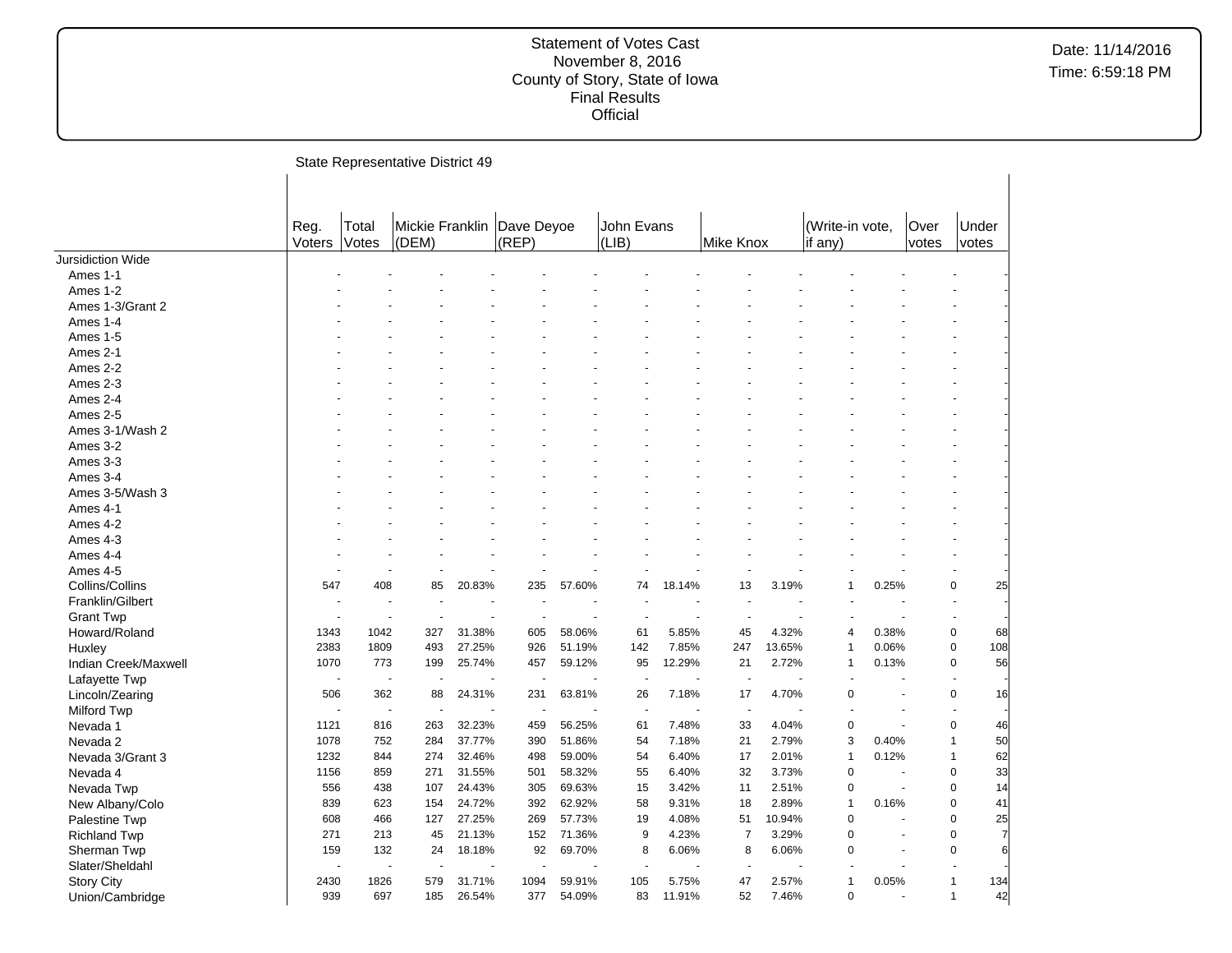|                    |                          | State Representative District 49 |                          |                          |                            |        |               |       |           |       |                |       |       |       |     |
|--------------------|--------------------------|----------------------------------|--------------------------|--------------------------|----------------------------|--------|---------------|-------|-----------|-------|----------------|-------|-------|-------|-----|
|                    |                          |                                  |                          |                          |                            |        |               |       |           |       |                |       |       |       |     |
|                    | Reg.                     | Total                            |                          |                          | Mickie Franklin Dave Deyoe |        | IJohn Evans   |       |           |       | Write-in vote, |       | ∣Over | Under |     |
|                    | Voters                   | <b>Votes</b>                     | (DEM)                    |                          | (REP)                      |        | $ LIB\rangle$ |       | Mike Knox |       | if any)        |       | votes | votes |     |
| Warren/McCallsburg | 372                      | 286                              | 63                       | 22.03%                   | 203                        | 70.98% | 13            | 4.55% |           | 2.45% |                |       |       |       | 10  |
| Washington/Kelley  | $\overline{\phantom{a}}$ | $\overline{\phantom{a}}$         | $\overline{\phantom{0}}$ | $\overline{\phantom{0}}$ |                            |        |               |       |           |       |                |       |       |       |     |
| Total              | 16610                    | 12346                            | 3568                     | 28.90%                   | 7186                       | 58.21% | 932           | 7.55% | 647       | 5.24% | 13             | 0.11% |       |       | 743 |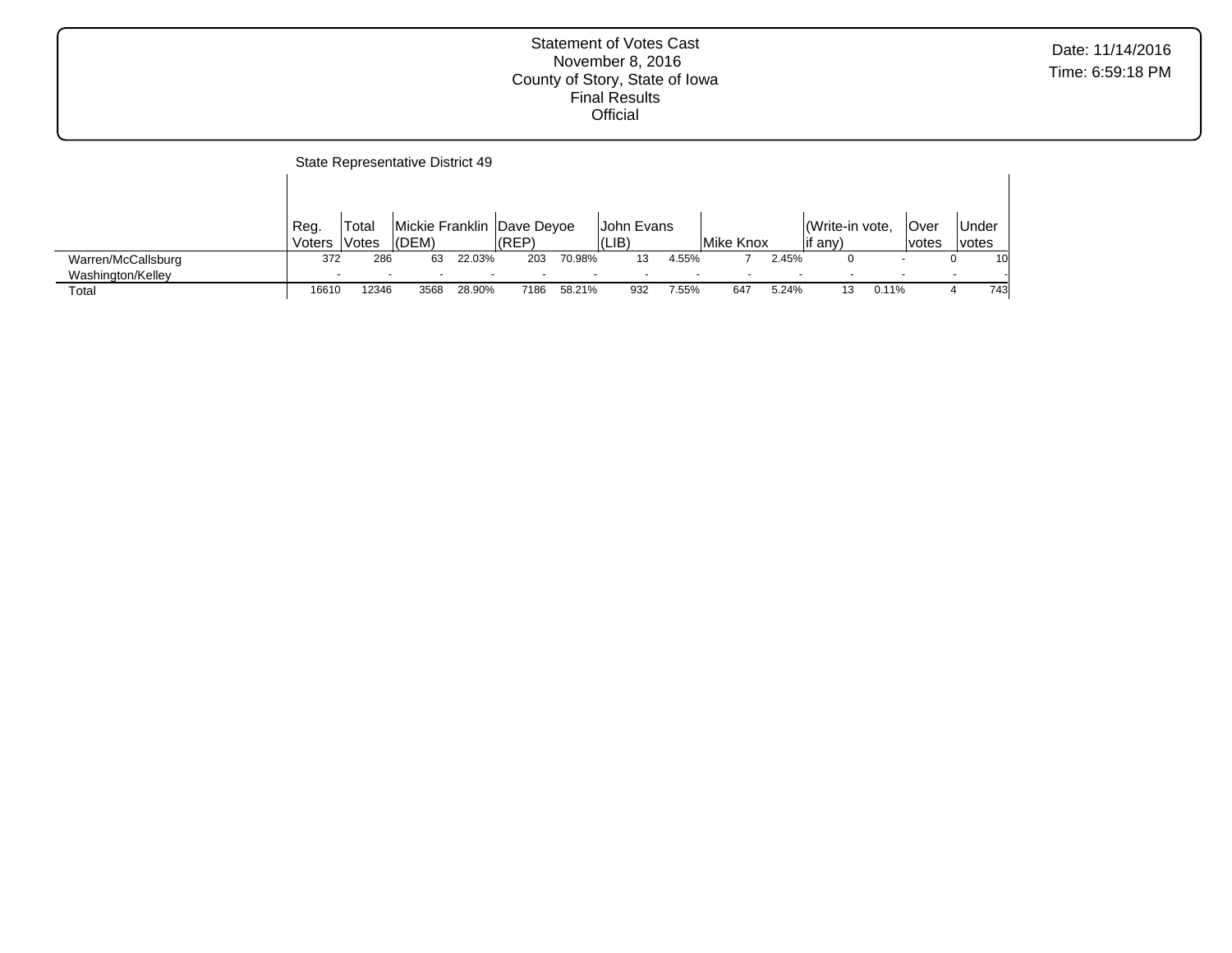|                          |                |                | County Board of Supervisors |        |                        |        |                     |        |                            |       |               |                       |
|--------------------------|----------------|----------------|-----------------------------|--------|------------------------|--------|---------------------|--------|----------------------------|-------|---------------|-----------------------|
|                          |                |                |                             |        |                        |        |                     |        |                            |       |               |                       |
|                          | Reg.<br>Voters | Total<br>Votes | Lauris Olson<br>(DEM)       |        | Scott Schaben<br>(REP) |        | Wayne E.<br>Clinton |        | (Write-in vote.<br>if any) |       | Over<br>votes | Under<br>votes        |
| <b>Jursidiction Wide</b> |                |                |                             |        |                        |        |                     |        |                            |       |               |                       |
| Ames 1-1                 | 2391           | 1497           | 627                         | 41.88% | 605                    | 40.41% | 263                 | 17.57% | 2                          | 0.13% |               | $\overline{2}$<br>144 |
| Ames 1-2                 | 2845           | 1599           | 798                         | 49.91% | 566                    | 35.40% | 231                 | 14.45% | 4                          | 0.25% |               | $\mathbf 0$<br>196    |
| Ames 1-3/Grant 2         | 2283           | 1377           | 701                         | 50.91% | 488                    | 35.44% | 184                 | 13.36% | 4                          | 0.29% |               | $\overline{2}$<br>119 |
| Ames 1-4                 | 2285           | 1557           | 904                         | 58.06% | 346                    | 22.22% | 306                 | 19.65% | $\mathbf{1}$               | 0.06% |               | 3<br>72               |
| Ames 1-5                 | 2342           | 1808           | 766                         | 42.37% | 549                    | 30.37% | 490                 | 27.10% | 3                          | 0.17% |               | $\mathbf{1}$<br>83    |
| Ames 2-1                 | 2771           | 1879           | 1036                        | 55.14% | 566                    | 30.12% | 267                 | 14.21% | 10                         | 0.53% |               | $\overline{c}$<br>225 |
| Ames 2-2                 | 2021           | 1385           | 731                         | 52.78% | 371                    | 26.79% | 281                 | 20.29% | $\overline{\mathbf{c}}$    | 0.14% |               | 112<br>4              |
| Ames 2-3                 | 2143           | 1570           | 687                         | 43.76% | 497                    | 31.66% | 385                 | 24.52% | $\mathbf{1}$               | 0.06% |               | 90<br>$\mathbf{1}$    |
| Ames 2-4                 | 2373           | 1791           | 702                         | 39.20% | 562                    | 31.38% | 527                 | 29.42% | $\overline{0}$             |       |               | $\mathbf{1}$<br>133   |
| Ames 2-5                 | 2522           | 2032           | 725                         | 35.68% | 738                    | 36.32% | 566                 | 27.85% | 3                          | 0.15% |               | 3<br>117              |
| Ames 3-1/Wash 2          | 2588           | 1750           | 794                         | 45.37% | 603                    | 34.46% | 351                 | 20.06% | $\overline{2}$             | 0.11% |               | 0<br>155              |
| Ames 3-2                 | 1957           | 1046           | 529                         | 50.57% | 399                    | 38.15% | 115                 | 10.99% | 3                          | 0.29% |               | $\mathbf{1}$<br>129   |
| Ames 3-3                 | 1701           | 1071           | 557                         | 52.01% | 371                    | 34.64% | 142                 | 13.26% | 1                          | 0.09% |               | $\mathbf{1}$<br>130   |
| Ames 3-4                 | 2290           | 1551           | 639                         | 41.20% | 601                    | 38.75% | 308                 | 19.86% | 3                          | 0.19% |               | $\mathbf 0$<br>155    |
| Ames 3-5/Wash 3          | 2069           | 1471           | 763                         | 51.87% | 404                    | 27.46% | 303                 | 20.60% | 1                          | 0.07% |               | $\mathbf{1}$<br>92    |
| Ames 4-1                 | 3516           | 1710           | 688                         | 40.23% | 914                    | 53.45% | 103                 | 6.02%  | 5                          | 0.29% |               | $\overline{2}$<br>325 |
| Ames 4-2                 | 2152           | 906            | 390                         | 43.05% | 485                    | 53.53% | 29                  | 3.20%  | $\overline{2}$             | 0.22% |               | $\mathbf 0$<br>310    |
| Ames 4-3                 | 2045           | 1097           | 554                         | 50.50% | 478                    | 43.57% | 61                  | 5.56%  | 4                          | 0.36% |               | 175<br>0              |
| Ames 4-4                 | 2260           | 1436           | 742                         | 51.67% | 476                    | 33.15% | 216                 | 15.04% | 2                          | 0.14% |               | $\mathbf 0$<br>189    |
| Ames 4-5                 | 2235           | 1627           | 699                         | 42.96% | 526                    | 32.33% | 397                 | 24.40% | 5                          | 0.31% |               | 114<br>$\mathbf{1}$   |
| Collins/Collins          | 547            | 406            | 106                         | 26.11% | 200                    | 49.26% | 98                  | 24.14% | 2                          | 0.49% |               | $\mathbf 0$<br>27     |
| Franklin/Gilbert         | 2649           | 2075           | 595                         | 28.67% | 902                    | 43.47% | 576                 | 27.76% | $\overline{2}$             | 0.10% |               | 107<br>3              |
| <b>Grant Twp</b>         | 334            | 267            | 58                          | 21.72% | 115                    | 43.07% | 91                  | 34.08% | 3                          | 1.12% |               | $\pmb{0}$<br>19       |
| Howard/Roland            | 1343           | 1045           | 330                         | 31.58% | 455                    | 43.54% | 253                 | 24.21% | $\overline{7}$             | 0.67% |               | $\pmb{0}$<br>65       |
| Huxley                   | 2383           | 1769           | 573                         | 32.39% | 906                    | 51.22% | 289                 | 16.34% | $\mathbf{1}$               | 0.06% |               | $\mathbf 0$<br>148    |
| Indian Creek/Maxwell     | 1070           | 763            | 204                         | 26.74% | 356                    | 46.66% | 202                 | 26.47% | $\mathbf{1}$               | 0.13% |               | $\mathbf 0$<br>66     |
| Lafayette Twp            | 317            | 242            | 55                          | 22.73% | 133                    | 54.96% | 52                  | 21.49% | $\overline{2}$             | 0.83% |               | $\pmb{0}$<br>14       |
| Lincoln/Zearing          | 506            | 360            | 92                          | 25.56% | 160                    | 44.44% | 107                 | 29.72% | 1                          | 0.28% |               | $\mathbf 0$<br>18     |
| <b>Milford Twp</b>       | 415            | 323            | 84                          | 26.01% | 131                    | 40.56% | 106                 | 32.82% | $\overline{2}$             | 0.62% |               | $\mathbf 0$<br>10     |
| Nevada 1                 | 1121           | 807            | 269                         | 33.33% | 278                    | 34.45% | 257                 | 31.85% | 3                          | 0.37% |               | $\overline{2}$<br>53  |
| Nevada 2                 | 1078           | 759            | 272                         | 35.84% | 244                    | 32.15% | 242                 | 31.88% | 1                          | 0.13% |               | $\mathbf{1}$<br>43    |
| Nevada 3/Grant 3         | 1232           | 839            | 265                         | 31.59% | 312                    | 37.19% | 260                 | 30.99% | $\overline{2}$             | 0.24% |               | $\mathbf 0$<br>68     |
| Nevada 4                 | 1156           | 844            | 257                         | 30.45% | 319                    | 37.80% | 266                 | 31.52% | $\overline{2}$             | 0.24% |               | $\mathbf 0$<br>48     |
| Nevada Twp               | 556            | 437            | 88                          | 20.14% | 192                    | 43.94% | 156                 | 35.70% | 1                          | 0.23% |               | $\pmb{0}$<br>15       |
| New Albany/Colo          | 839            | 625            | 149                         | 23.84% | 292                    | 46.72% | 184                 | 29.44% | $\overline{0}$             |       |               | $\mathbf 0$<br>39     |
| <b>Palestine Twp</b>     | 608            | 469            | 132                         | 28.14% | 234                    | 49.89% | 101                 | 21.54% | $\overline{2}$             | 0.43% |               | $\Omega$<br>22        |
| <b>Richland Twp</b>      | 271            | 207            | 52                          | 25.12% | 91                     | 43.96% | 64                  | 30.92% | $\mathbf 0$                |       |               | 13<br>$\mathbf 0$     |
| Sherman Twp              | 159            | 130            | 30                          | 23.08% | 65                     | 50.00% | 35                  | 26.92% | 0                          | ÷,    |               | $\mathbf 0$<br>8      |
| Slater/Sheldahl          | 1263           | 944            | 348                         | 36.86% | 434                    | 45.97% | 162                 | 17.16% | 0                          |       |               | 71<br>$\mathbf 0$     |
| <b>Story City</b>        | 2430           | 1831           | 532                         | 29.06% | 923                    | 50.41% | 370                 | 20.21% | 6                          | 0.33% |               | 129<br>$\mathbf{1}$   |
| Union/Cambridge          | 939            | 693            | 217                         | 31.31% | 331                    | 47.76% | 145                 | 20.92% | $\overline{0}$             |       |               | 45<br>$\overline{2}$  |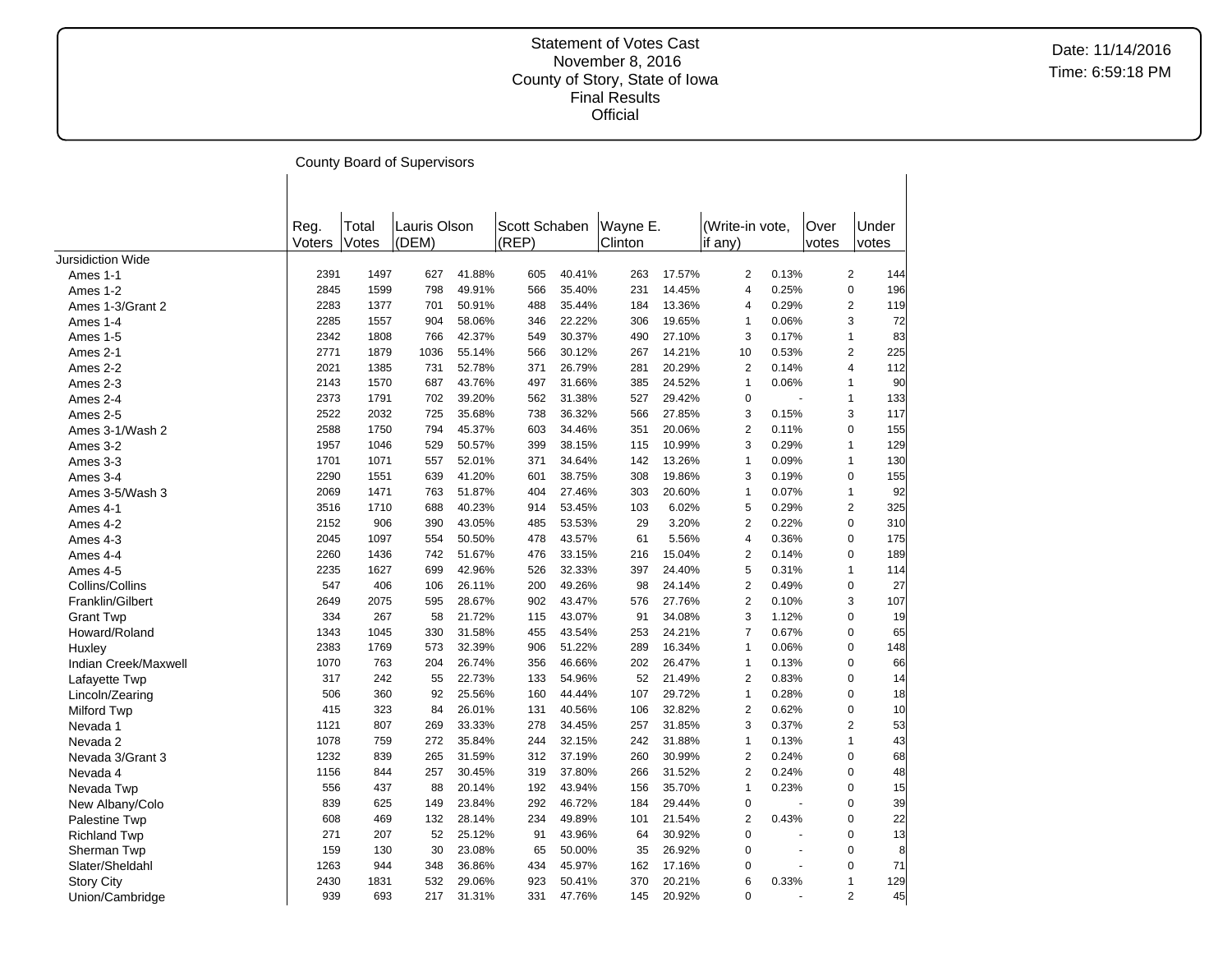|                    |                |                | County Board of Supervisors |        |                        |        |                            |        |                            |       |                       |                |
|--------------------|----------------|----------------|-----------------------------|--------|------------------------|--------|----------------------------|--------|----------------------------|-------|-----------------------|----------------|
|                    |                |                |                             |        |                        |        |                            |        |                            |       |                       |                |
|                    | Reg.<br>Voters | Total<br>Votes | Lauris Olson<br>(DEM)       |        | Scott Schaben<br>(REF) |        | Wayne E.<br><b>Clinton</b> |        | Write-in vote,<br>lif any) |       | .Over<br><i>votes</i> | Under<br>votes |
| Warren/McCallsburg | 372            | 289            | 61                          | 21.11% | 155                    | 53.63% | 72                         | 24.91% |                            | 0.35% | 0                     |                |
| Washington/Kelley  | 694            | 524            | 157                         | 29.96% | 231                    | 44.08% | 134                        | 25.57% |                            | 0.38% | 0                     | 32             |
| Total              | 69071          | 46808          | 18958                       | 40.50% | 18004                  | 38.46% | 9747                       | 20.82% | 99                         | 0.21% | 34                    | 4132           |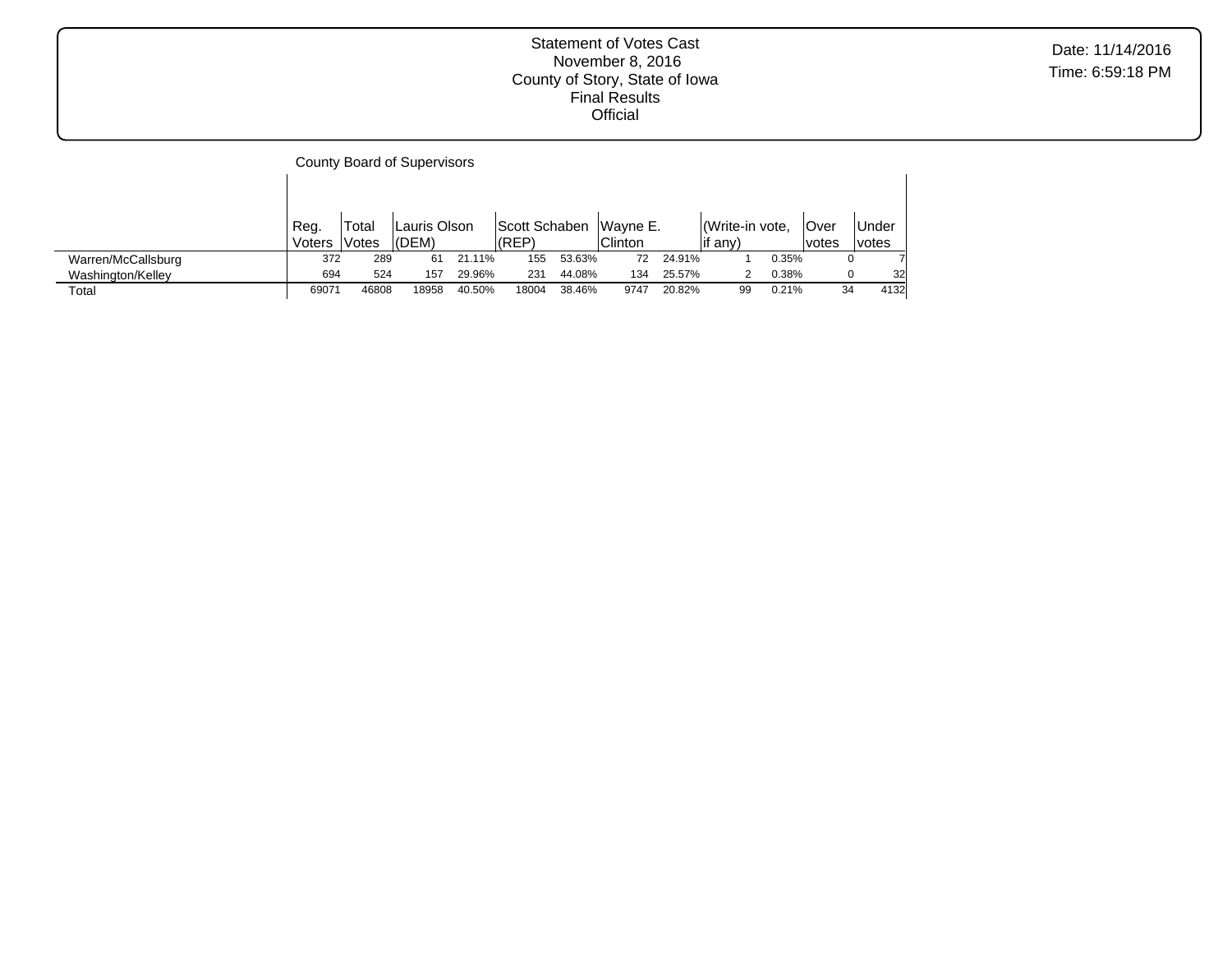Date: 11/14/2016 Time: 6:59:18 PM

County Board of Supervisors (to fill vacancy)

|                      | Reg.   | Total | Linda Murken |        | Martin R. Chitty (Write-in vote, |        |                |       | Over         | Under |
|----------------------|--------|-------|--------------|--------|----------------------------------|--------|----------------|-------|--------------|-------|
|                      | Voters | Votes | (DEM)        |        | (REP)                            |        | lif any)       |       | votes        | votes |
| Jursidiction Wide    |        |       |              |        |                                  |        |                |       |              |       |
| Ames 1-1             | 2391   | 1487  | 778          | 52.32% | 707                              | 47.55% | $\overline{2}$ | 0.13% | $\pmb{0}$    | 156   |
| Ames 1-2             | 2845   | 1582  | 925          | 58.47% | 654                              | 41.34% | 3              | 0.19% | $\pmb{0}$    | 213   |
| Ames 1-3/Grant 2     | 2283   | 1370  | 802          | 58.54% | 564                              | 41.17% | 4              | 0.29% | $\mathbf 0$  | 128   |
| Ames 1-4             | 2285   | 1552  | 1084         | 69.85% | 465                              | 29.96% | 3              | 0.19% | 1            | 79    |
| Ames 1-5             | 2342   | 1790  | 1025         | 57.26% | 761                              | 42.51% | 4              | 0.22% | $\mathbf 0$  | 102   |
| Ames 2-1             | 2771   | 1877  | 1201         | 63.99% | 669                              | 35.64% | 7              | 0.37% | $\pmb{0}$    | 229   |
| Ames 2-2             | 2021   | 1387  | 882          | 63.59% | 503                              | 36.27% | 2              | 0.14% | $\mathbf 0$  | 114   |
| Ames 2-3             | 2143   | 1561  | 903          | 57.85% | 657                              | 42.09% | 1              | 0.06% | $\pmb{0}$    | 100   |
| Ames 2-4             | 2373   | 1766  | 920          | 52.10% | 845                              | 47.85% | 1              | 0.06% | $\mathbf 0$  | 159   |
| Ames 2-5             | 2522   | 2030  | 988          | 48.67% | 1040                             | 51.23% | 2              | 0.10% | $\pmb{0}$    | 122   |
| Ames 3-1/Wash 2      | 2588   | 1735  | 946          | 54.52% | 785                              | 45.24% | 4              | 0.23% | $\pmb{0}$    | 170   |
| Ames 3-2             | 1957   | 1037  | 595          | 57.38% | 438                              | 42.24% | 4              | 0.39% | $\pmb{0}$    | 139   |
| Ames 3-3             | 1701   | 1061  | 630          | 59.38% | 429                              | 40.43% | 2              | 0.19% | $\mathbf 0$  | 141   |
| Ames 3-4             | 2290   | 1534  | 801          | 52.22% | 733                              | 47.78% | 0              |       | 0            | 172   |
| Ames 3-5/Wash 3      | 2069   | 1465  | 923          | 63.00% | 541                              | 36.93% | $\mathbf{1}$   | 0.07% | $\mathbf 0$  | 99    |
| Ames 4-1             | 3516   | 1693  | 743          | 43.89% | 944                              | 55.76% | 6              | 0.35% | $\pmb{0}$    | 344   |
| Ames 4-2             | 2152   | 896   | 410          | 45.76% | 485                              | 54.13% | 1              | 0.11% | $\mathbf 0$  | 320   |
| Ames 4-3             | 2045   | 1087  | 588          | 54.09% | 493                              | 45.35% | 6              | 0.55% | $\pmb{0}$    | 185   |
| Ames 4-4             | 2260   | 1426  | 866          | 60.73% | 557                              | 39.06% | 3              | 0.21% | 5            | 194   |
| Ames 4-5             | 2235   | 1622  | 906          | 55.86% | 712                              | 43.90% | 4              | 0.25% | $\pmb{0}$    | 120   |
| Collins/Collins      | 547    | 403   | 101          | 25.06% | 301                              | 74.69% | 1              | 0.25% | $\mathbf 0$  | 30    |
| Franklin/Gilbert     | 2649   | 2079  | 848          | 40.79% | 1227                             | 59.02% | 4              | 0.19% | $\mathbf{1}$ | 105   |
| <b>Grant Twp</b>     | 334    | 271   | 76           | 28.04% | 193                              | 71.22% | $\overline{2}$ | 0.74% | $\mathbf 0$  | 15    |
| Howard/Roland        | 1343   | 1044  | 399          | 38.22% | 643                              | 61.59% | $\overline{2}$ | 0.19% | $\pmb{0}$    | 66    |
| Huxley               | 2383   | 1759  | 697          | 39.62% | 1059                             | 60.20% | 3              | 0.17% | $\mathbf 0$  | 158   |
| Indian Creek/Maxwell | 1070   | 779   | 220          | 28.24% | 557                              | 71.50% | $\overline{2}$ | 0.26% | $\pmb{0}$    | 50    |
| Lafayette Twp        | 317    | 249   | 81           | 32.53% | 167                              | 67.07% | $\mathbf{1}$   | 0.40% | $\mathbf 0$  | 7     |
| Lincoln/Zearing      | 506    | 367   | 95           | 25.89% | 272                              | 74.11% | $\pmb{0}$      |       | $\pmb{0}$    | 11    |
| <b>Milford Twp</b>   | 415    | 321   | 93           | 28.97% | 227                              | 70.72% | 1              | 0.31% | $\mathbf 0$  | 12    |
| Nevada 1             | 1121   | 828   | 260          | 31.40% | 566                              | 68.36% | $\overline{2}$ | 0.24% | $\mathbf{1}$ | 33    |
| Nevada 2             | 1078   | 770   | 277          | 35.97% | 493                              | 64.03% | $\mathbf 0$    |       | $\mathbf 0$  | 33    |
| Nevada 3/Grant 3     | 1232   | 857   | 297          | 34.66% | 559                              | 65.23% | 1              | 0.12% | $\pmb{0}$    | 50    |
| Nevada 4             | 1156   | 861   | 293          | 34.03% | 568                              | 65.97% | $\pmb{0}$      |       | $\pmb{0}$    | 31    |
| Nevada Twp           | 556    | 438   | 100          | 22.83% | 338                              | 77.17% | $\mathbf 0$    | ÷,    | $\pmb{0}$    | 14    |
| New Albany/Colo      | 839    | 622   | 169          | 27.17% | 452                              | 72.67% | 1              | 0.16% | $\mathbf 0$  | 42    |
| Palestine Twp        | 608    | 466   | 164          | 35.19% | 301                              | 64.59% | 1              | 0.21% | $\pmb{0}$    | 25    |
| <b>Richland Twp</b>  | 271    | 213   | 46           | 21.60% | 167                              | 78.40% | $\mathbf 0$    |       | $\mathbf 0$  | 7     |
| Sherman Twp          | 159    | 133   | 28           | 21.05% | 105                              | 78.95% | $\mathbf 0$    |       | $\pmb{0}$    | 5     |
| Slater/Sheldahl      | 1263   | 932   | 396          | 42.49% | 536                              | 57.51% | $\overline{0}$ |       | $\mathbf 0$  | 83    |
| <b>Story City</b>    | 2430   | 1833  | 763          | 41.63% | 1067                             | 58.21% | 3              | 0.16% | $\mathbf 0$  | 128   |
| Union/Cambridge      | 939    | 694   | 261          | 37.61% | 432                              | 62.25% | 1              | 0.14% | $\Omega$     | 46    |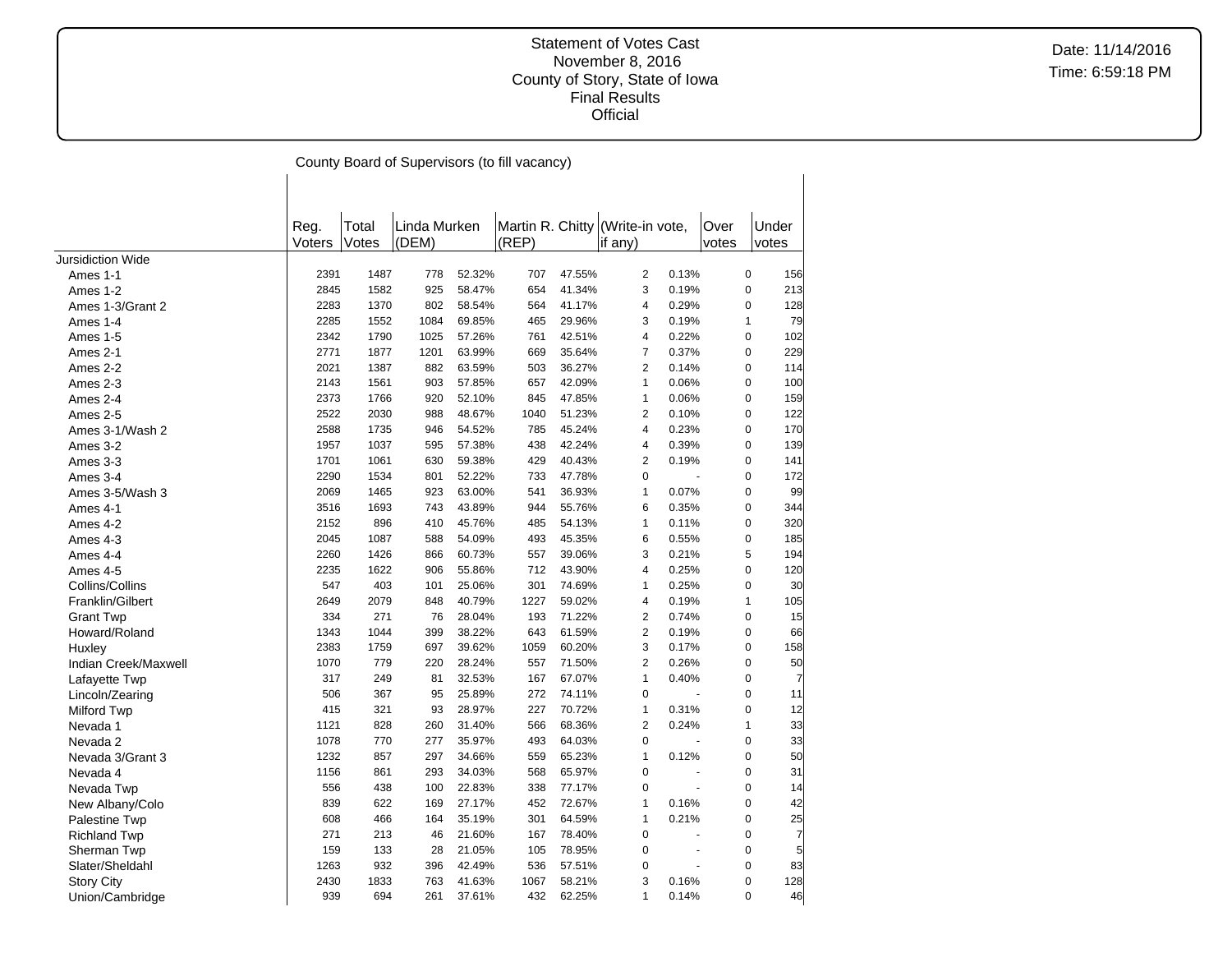Date: 11/14/2016 Time: 6:59:18 PM

| County Board of Supervisors (to fill vacancy) |
|-----------------------------------------------|
|-----------------------------------------------|

 $\mathbf{I}$ 

|                    | Reg.   | Total              | Linda Murken |        |       |        | Martin R. Chitty (Write-in vote, |                          | <b>Over</b> | Under        |
|--------------------|--------|--------------------|--------------|--------|-------|--------|----------------------------------|--------------------------|-------------|--------------|
|                    | Voters | Votes <sup>'</sup> | l(DEM)       |        | (REP) |        | if any)                          |                          | lvotes      | <i>votes</i> |
| Warren/McCallsburg | 372    | 284                | 75           | 26.41% | 209   | 73.59% |                                  | $\overline{\phantom{0}}$ |             | 12           |
| Washington/Kelley  | 694    | 520                | 210          | 40.38% | 308   | 59.23% |                                  | 0.38%                    |             | 36           |
| Total              | 69071  | 46681              | 22865        | 48.98% | 23729 | 50.83% | 87                               | 0.19%                    |             | 4285         |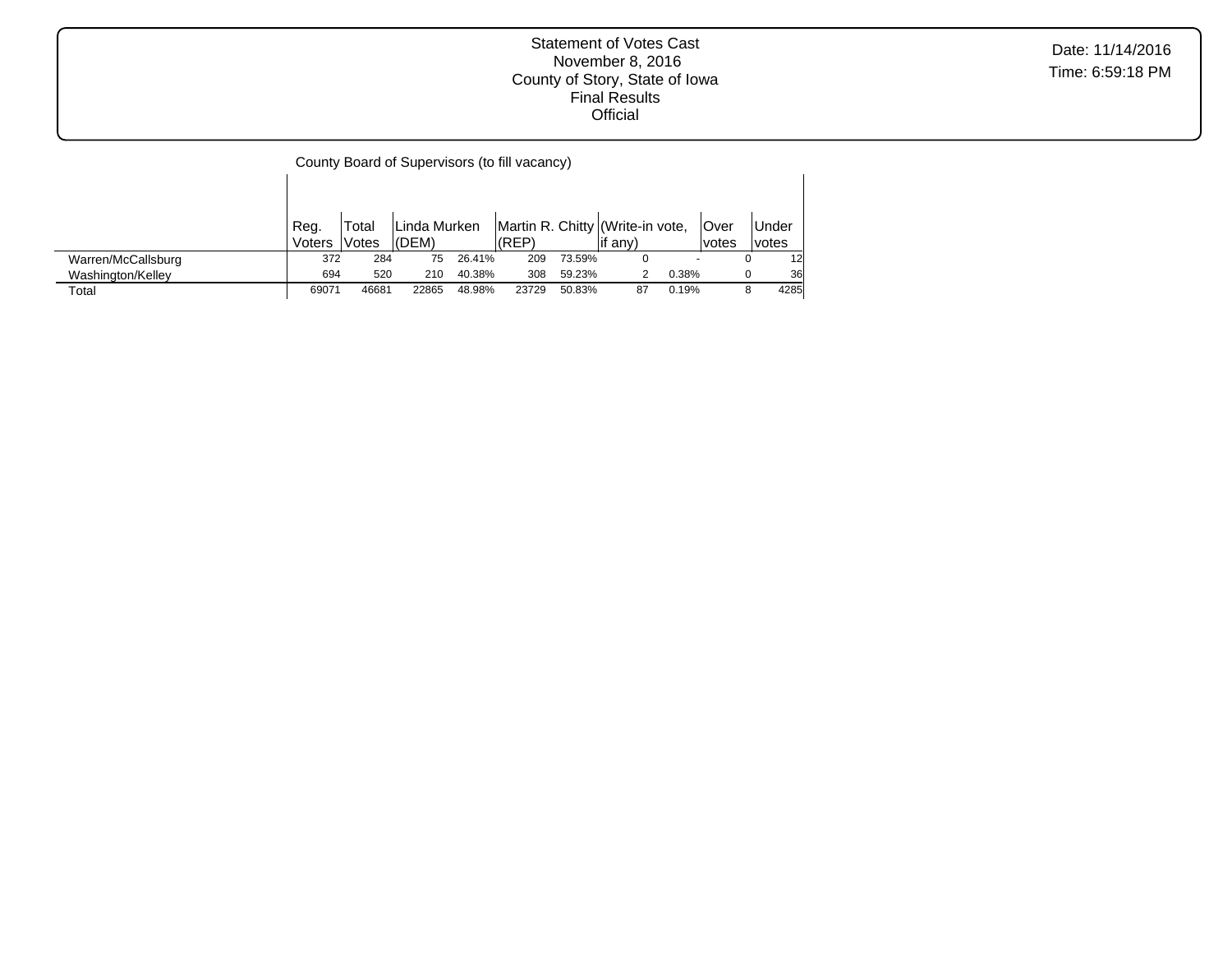|                          |        | <b>County Auditor</b> |             |        |              |        |                 |       |       |                |       |
|--------------------------|--------|-----------------------|-------------|--------|--------------|--------|-----------------|-------|-------|----------------|-------|
|                          |        |                       |             |        |              |        |                 |       |       |                |       |
|                          |        |                       |             |        |              |        |                 |       |       |                |       |
|                          | Reg.   | Total                 | Lucy Martin |        | Becky Jordan |        | (Write-in vote, |       | Over  |                | Under |
|                          | Voters | Votes                 | (DEM)       |        | (REP)        |        | if any)         |       | votes |                | votes |
| <b>Jursidiction Wide</b> |        |                       |             |        |              |        |                 |       |       |                |       |
| Ames 1-1                 | 2391   | 1454                  | 803         | 55.23% | 649          | 44.64% | $\overline{2}$  | 0.14% |       | $\overline{0}$ | 189   |
| Ames 1-2                 | 2845   | 1570                  | 974         | 62.04% | 594          | 37.83% | $\overline{2}$  | 0.13% |       | $\mathbf 0$    | 225   |
| Ames 1-3/Grant 2         | 2283   | 1358                  | 812         | 59.79% | 542          | 39.91% | $\overline{4}$  | 0.29% |       | $\mathbf 0$    | 140   |
| Ames 1-4                 | 2285   | 1528                  | 1104        | 72.25% | 420          | 27.49% | $\overline{4}$  | 0.26% |       | $\mathbf{1}$   | 103   |
| Ames 1-5                 | 2342   | 1770                  | 1141        | 64.46% | 625          | 35.31% | $\overline{4}$  | 0.23% |       | $\Omega$       | 122   |
| Ames 2-1                 | 2771   | 1856                  | 1237        | 66.65% | 610          | 32.87% | 9               | 0.48% |       | 0              | 250   |
| Ames 2-2                 | 2021   | 1355                  | 948         | 69.96% | 406          | 29.96% | $\mathbf{1}$    | 0.07% |       | 0              | 146   |
| Ames 2-3                 | 2143   | 1543                  | 982         | 63.64% | 558          | 36.16% | 3               | 0.19% |       | $\overline{0}$ | 118   |
| Ames 2-4                 | 2373   | 1745                  | 1073        | 61.49% | 672          | 38.51% | $\mathbf 0$     |       |       | 0              | 180   |
| Ames 2-5                 | 2522   | 1972                  | 1105        | 56.03% | 866          | 43.91% | 1               | 0.05% |       | $\overline{0}$ | 180   |
| Ames 3-1/Wash 2          | 2588   | 1725                  | 1048        | 60.75% | 673          | 39.01% | $\overline{4}$  | 0.23% |       | 0              | 180   |
| Ames 3-2                 | 1957   | 1030                  | 613         | 59.51% | 413          | 40.10% | $\overline{4}$  | 0.39% |       | $\mathbf{1}$   | 145   |
| Ames 3-3                 | 1701   | 1050                  | 652         | 62.10% | 397          | 37.81% | $\mathbf{1}$    | 0.10% |       | $\mathbf{1}$   | 151   |
| Ames 3-4                 | 2290   | 1514                  | 858         | 56.67% | 653          | 43.13% | 3               | 0.20% |       | $\mathbf 0$    | 192   |
| Ames 3-5/Wash 3          | 2069   | 1443                  | 977         | 67.71% | 464          | 32.16% | $\overline{2}$  | 0.14% |       | $\mathbf{1}$   | 120   |
| Ames 4-1                 | 3516   | 1680                  | 742         | 44.17% | 934          | 55.60% | $\overline{4}$  | 0.24% |       | $\mathbf{1}$   | 356   |
| Ames 4-2                 | 2152   | 882                   | 410         | 46.49% | 471          | 53.40% | $\mathbf{1}$    | 0.11% |       | $\overline{0}$ | 334   |
| Ames 4-3                 | 2045   | 1085                  | 588         | 54.19% | 492          | 45.35% | 5               | 0.46% |       | $\Omega$       | 187   |
| Ames 4-4                 | 2260   | 1416                  | 933         | 65.89% | 480          | 33.90% | 3               | 0.21% |       | $\overline{0}$ | 209   |
| Ames 4-5                 | 2235   | 1598                  | 1020        | 63.83% | 574          | 35.92% | $\overline{4}$  | 0.25% |       | $\mathbf 0$    | 144   |
| Collins/Collins          | 547    | 406                   | 145         | 35.71% | 261          | 64.29% | $\mathbf 0$     |       |       | 1              | 26    |
| Franklin/Gilbert         | 2649   | 2013                  | 937         | 46.55% | 1074         | 53.35% | $\overline{2}$  | 0.10% |       | $\overline{0}$ | 172   |
| <b>Grant Twp</b>         | 334    | 261                   | 114         | 43.68% | 147          | 56.32% | $\mathbf 0$     |       |       | $\mathbf 0$    | 25    |
| Howard/Roland            | 1343   | 1007                  | 463         | 45.98% | 541          | 53.72% | 3               | 0.30% |       | $\mathbf{1}$   | 102   |
| Huxley                   | 2383   | 1740                  | 755         | 43.39% | 983          | 56.49% | $\overline{2}$  | 0.11% |       | $\mathbf 0$    | 177   |
| Indian Creek/Maxwell     | 1070   | 753                   | 308         | 40.90% | 444          | 58.96% | $\mathbf{1}$    | 0.13% |       | $\mathbf 0$    | 76    |
| Lafayette Twp            | 317    | 233                   | 86          | 36.91% | 147          | 63.09% | $\mathbf 0$     |       |       | $\mathbf 0$    | 23    |
| Lincoln/Zearing          | 506    | 357                   | 145         | 40.62% | 212          | 59.38% | $\mathbf 0$     |       |       | $\Omega$       | 21    |
| <b>Milford Twp</b>       | 415    | 312                   | 150         | 48.08% | 161          | 51.60% | $\mathbf{1}$    | 0.32% |       | 1              | 20    |
| Nevada 1                 | 1121   | 783                   | 456         | 58.24% | 327          | 41.76% | $\mathbf 0$     |       |       | $\mathbf 0$    | 79    |
| Nevada 2                 | 1078   | 747                   | 424         | 56.76% | 319          | 42.70% | $\overline{4}$  | 0.54% |       | 0              | 56    |
| Nevada 3/Grant 3         | 1232   | 816                   | 452         | 55.39% | 362          | 44.36% | $\overline{2}$  | 0.25% |       | $\mathbf{1}$   | 90    |
| Nevada 4                 | 1156   | 827                   | 456         | 55.14% | 369          | 44.62% | $\overline{2}$  | 0.24% |       | 1              | 64    |
| Nevada Twp               | 556    | 423                   | 202         | 47.75% | 220          | 52.01% | $\mathbf{1}$    | 0.24% |       | $\mathbf 0$    | 29    |
| New Albany/Colo          | 839    | 615                   | 251         | 40.81% | 363          | 59.02% | $\mathbf{1}$    | 0.16% |       | $\mathbf 0$    | 49    |
| <b>Palestine Twp</b>     | 608    | 457                   | 198         | 43.33% | 258          | 56.46% | $\mathbf{1}$    | 0.22% |       | $\mathbf 0$    | 34    |
| <b>Richland Twp</b>      | 271    | 207                   | 98          | 47.34% | 109          | 52.66% | $\mathbf 0$     |       |       | $\mathbf 0$    | 13    |
| Sherman Twp              | 159    | 127                   | 51          | 40.16% | 76           | 59.84% | $\mathbf 0$     | ÷,    |       | $\mathbf 0$    | 11    |
| Slater/Sheldahl          | 1263   | 923                   | 447         | 48.43% | 475          | 51.46% | $\mathbf{1}$    | 0.11% |       | $\mathbf 0$    | 92    |
| <b>Story City</b>        | 2430   | 1794                  | 818         | 45.60% | 973          | 54.24% | 3               | 0.17% |       | 0              | 167   |
| Union/Cambridge          | 939    | 684                   | 305         | 44.59% | 379          | 55.41% | $\Omega$        | ä,    |       | $\mathbf{1}$   | 55    |
|                          |        |                       |             |        |              |        |                 |       |       |                |       |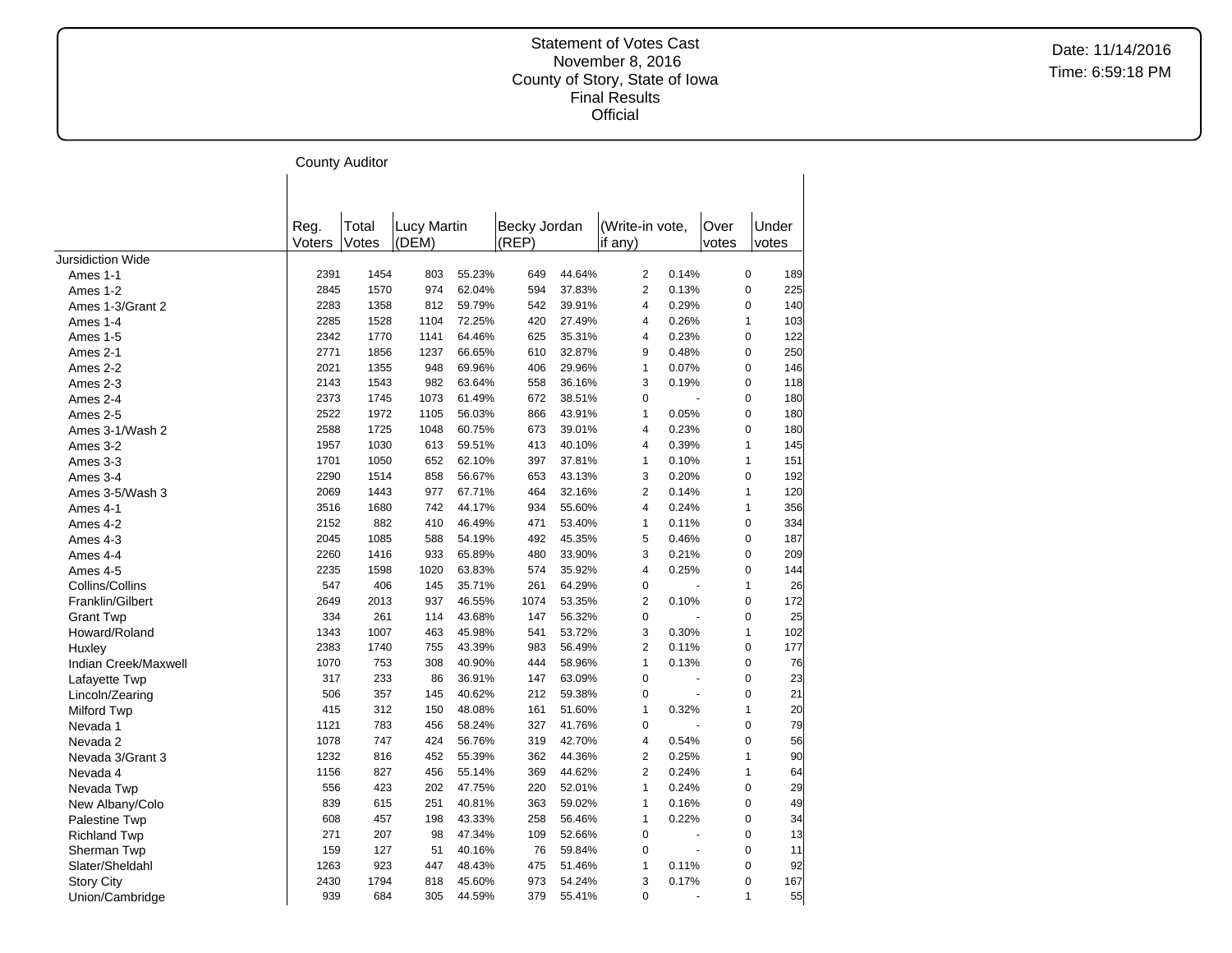|                    |                | <b>County Auditor</b> |                      |        |                       |        |                           |       |                 |                |
|--------------------|----------------|-----------------------|----------------------|--------|-----------------------|--------|---------------------------|-------|-----------------|----------------|
|                    |                |                       |                      |        |                       |        |                           |       |                 |                |
|                    | Reg.<br>Voters | Total<br>Votes        | Lucy Martin<br>(DEM) |        | Becky Jordan<br>(REP) |        | Write-in vote,<br>if any) |       | lOver<br>lvotes | Under<br>votes |
| Warren/McCallsburg | 372            | 282                   | 105                  | 37.23% | 176                   | 62.41% |                           | 0.35% |                 | 14             |
| Washington/Kelley  | 694            | 507                   | 242                  | 47.73% | 263                   | 51.87% |                           | 0.39% |                 | 49             |
| Total              | 69071          | 45848                 | 25628                | 55.90% | 20132                 | 43.91% | 88                        | 0.19% | 11              | 5115           |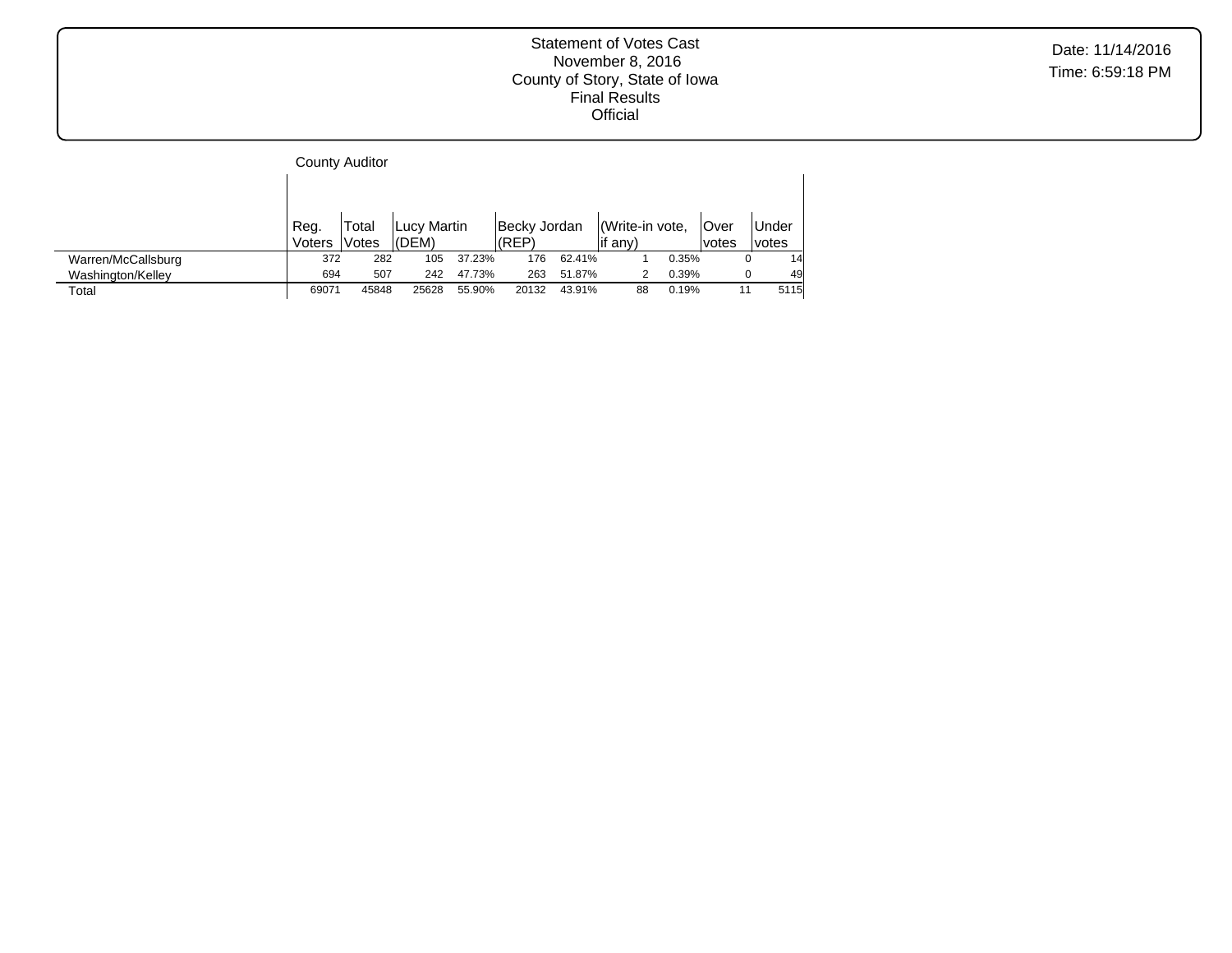|                      | <b>County Sheriff</b> |                |                                    |        |                              |       |                      |                |     |                |                | <b>Collins Township Trustee</b> |        |                            |       |               |                |    |
|----------------------|-----------------------|----------------|------------------------------------|--------|------------------------------|-------|----------------------|----------------|-----|----------------|----------------|---------------------------------|--------|----------------------------|-------|---------------|----------------|----|
|                      | Reg.<br>Voters        | Total<br>Votes | Paul H.<br>Fitzgerald<br>$ $ (DEM) |        | (Write-in vote,<br>if $any)$ |       | Over<br><i>votes</i> | Under<br>votes |     | Reg.<br>Voters | Total<br>Votes | Steven C.<br>Shipton            |        | (Write-in vote,<br>if any) |       | Over<br>votes | Under<br>votes |    |
| Jursidiction Wide    |                       |                |                                    |        |                              |       |                      |                |     |                |                |                                 |        |                            |       |               |                |    |
| Ames 1-1             | 2391                  | 1240           | 1215                               | 97.98% | 25                           | 2.02% |                      | $\mathbf 0$    | 403 |                |                |                                 |        |                            |       |               |                |    |
| Ames 1-2             | 2845                  | 1360           | 1329                               | 97.72% | 31                           | 2.28% |                      | $\mathbf 0$    | 435 |                |                |                                 |        |                            |       |               |                |    |
| Ames 1-3/Grant 2     | 2283                  | 1167           | 1151                               | 98.63% | 16                           | 1.37% |                      | $\mathbf 0$    | 331 |                |                |                                 |        |                            |       |               |                |    |
| Ames 1-4             | 2285                  | 1362           | 1334                               | 97.94% | 28                           | 2.06% |                      | $\overline{1}$ | 269 |                |                |                                 |        |                            |       |               |                |    |
| Ames 1-5             | 2342                  | 1494           | 1478                               | 98.93% | 16                           | 1.07% |                      | $\mathbf 0$    | 398 |                |                |                                 |        |                            |       |               |                |    |
| Ames 2-1             | 2771                  | 1630           | 1596                               | 97.91% | 34                           | 2.09% |                      | $\overline{1}$ | 475 |                |                |                                 |        |                            |       |               |                |    |
| Ames 2-2             | 2021                  | 1196           | 1176                               | 98.33% | 20                           | 1.67% |                      | $\overline{1}$ | 304 |                |                |                                 |        |                            |       |               |                |    |
| Ames 2-3             | 2143                  | 1301           | 1282                               | 98.54% | 19                           | 1.46% |                      | $\mathbf 0$    | 360 |                |                |                                 |        |                            |       |               |                |    |
| Ames 2-4             | 2373                  | 1441           | 1418                               | 98.40% | 23                           | 1.60% |                      | $\mathbf 0$    | 484 |                |                |                                 |        |                            |       |               |                |    |
| Ames 2-5             | 2522                  | 1597           | 1578                               | 98.81% | 19                           | 1.19% |                      | $\overline{1}$ | 554 |                |                |                                 |        |                            |       |               |                |    |
| Ames 3-1/Wash 2      | 2588                  | 1444           | 1416                               | 98.06% | 28                           | 1.94% |                      | $\mathbf 0$    | 461 |                |                |                                 |        |                            |       |               |                |    |
| Ames 3-2             | 1957                  | 902            | 884                                | 98.00% | 18                           | 2.00% |                      | $\mathbf{1}$   | 273 |                |                |                                 |        |                            |       |               |                |    |
| Ames 3-3             | 1701                  | 908            | 891                                | 98.13% | 17                           | 1.87% |                      | $\mathbf 0$    | 294 |                |                |                                 |        |                            |       |               |                |    |
| Ames 3-4             | 2290                  | 1298           | 1265                               | 97.46% | 33                           | 2.54% |                      | $\mathbf 0$    | 408 |                |                |                                 |        |                            |       |               |                |    |
| Ames 3-5/Wash 3      | 2069                  | 1268           | 1254                               | 98.90% | 14                           | 1.10% |                      | $\mathbf 0$    | 296 |                |                |                                 |        |                            |       |               |                |    |
| Ames 4-1             | 3516                  | 1298           | 1267                               | 97.61% | 31                           | 2.39% |                      | $\mathbf{1}$   | 738 |                |                |                                 |        |                            |       |               |                |    |
| Ames 4-2             | 2152                  | 617            | 605                                | 98.06% | 12                           | 1.94% |                      | $\mathbf 0$    | 599 |                |                |                                 |        |                            |       |               |                |    |
| Ames 4-3             | 2045                  | 921            | 908                                | 98.59% | 13                           | 1.41% |                      | $\mathbf 0$    | 351 |                |                |                                 |        |                            |       |               |                |    |
| Ames 4-4             | 2260                  | 1212           | 1194                               | 98.51% | 18                           | 1.49% |                      | $\overline{1}$ | 412 |                |                |                                 |        |                            |       |               |                |    |
| Ames 4-5             | 2235                  | 1303           | 1283                               | 98.47% | 20                           | 1.53% |                      | $\mathbf 0$    | 439 |                |                |                                 |        |                            |       |               |                |    |
| Collins/Collins      | 547                   | 315            | 303                                | 96.19% | 12                           | 3.81% |                      | $\mathbf 0$    | 118 | 237            | 162            | 161                             | 99.38% | $\overline{1}$             | 0.62% |               | $\Omega$       | 36 |
| Franklin/Gilbert     | 2649                  | 1568           | 1513                               | 96.49% | 55                           | 3.51% |                      | $\mathbf 0$    | 617 |                |                |                                 |        |                            |       |               |                |    |
| <b>Grant Twp</b>     | 334                   | 205            | 196                                | 95.61% | 9                            | 4.39% |                      | $\overline{0}$ | 81  |                |                |                                 |        |                            |       |               |                |    |
| Howard/Roland        | 1343                  | 820            | 801                                | 97.68% | 19                           | 2.32% |                      | $\Omega$       | 290 |                |                |                                 |        |                            |       |               |                |    |
| Huxley               | 2383                  | 1388           | 1345                               | 96.90% | 43                           | 3.10% |                      | $\Omega$       | 529 |                |                |                                 |        |                            |       |               |                |    |
| Indian Creek/Maxwell | 1070                  | 614            | 597                                | 97.23% | 17                           | 2.77% |                      | $\mathbf 0$    | 215 |                |                |                                 |        |                            |       |               |                |    |
| Lafayette Twp        | 317                   | 169            | 165                                | 97.63% | $\overline{4}$               | 2.37% |                      | $\mathbf 0$    | 87  |                |                |                                 |        |                            |       |               |                |    |
| Lincoln/Zearing      | 506                   | 270            | 260                                | 96.30% | 10                           | 3.70% |                      | $\mathbf 0$    | 108 |                |                |                                 |        |                            |       |               |                |    |
| Milford Twp          | 415                   | 230            | 220                                | 95.65% | 10                           | 4.35% |                      | $\mathbf 0$    | 103 |                |                |                                 |        |                            |       |               |                |    |
| Nevada 1             | 1121                  | 699            | 684                                | 97.85% | 15                           | 2.15% |                      | $\mathbf 0$    | 163 |                |                |                                 |        |                            |       |               |                |    |
| Nevada 2             | 1078                  | 639            | 620                                | 97.03% | 19                           | 2.97% |                      | $\mathbf 0$    | 164 |                |                |                                 |        |                            |       |               |                |    |
| Nevada 3/Grant 3     | 1232                  | 682            | 672                                | 98.53% | 10                           | 1.47% |                      | $\mathbf 0$    | 225 |                |                |                                 |        |                            |       |               |                |    |
| Nevada 4             | 1156                  | 688            | 677                                | 98.40% | 11                           | 1.60% |                      | $\mathbf 0$    | 204 |                |                |                                 |        |                            |       |               |                |    |
| Nevada Twp           | 556                   | 315            | 307                                | 97.46% | 8                            | 2.54% |                      | $\mathbf 0$    | 137 |                |                |                                 |        |                            |       |               |                |    |
| New Albany/Colo      | 839                   | 498            | 484                                | 97.19% | 14                           | 2.81% |                      | $\mathbf 0$    | 166 |                |                |                                 |        |                            |       |               |                |    |
| Palestine Twp        | 608                   | 341            | 332                                | 97.36% | 9                            | 2.64% |                      | $\mathbf 0$    | 150 |                |                |                                 |        |                            |       |               |                |    |
| <b>Richland Twp</b>  | 271                   | 168            | 163                                | 97.02% | 5                            | 2.98% |                      | $\mathbf 0$    | 52  |                |                |                                 |        |                            |       |               |                |    |
| Sherman Twp          | 159                   | 104            | 102                                | 98.08% | $\overline{2}$               | 1.92% |                      | $\Omega$       | 34  |                |                |                                 |        |                            |       |               |                |    |
| Slater/Sheldahl      | 1263                  | 739            | 719                                | 97.29% | 20                           | 2.71% |                      | $\mathbf 0$    | 276 |                |                |                                 |        |                            |       |               |                |    |
| <b>Story City</b>    | 2430                  | 1389           | 1360                               | 97.91% | 29                           | 2.09% |                      | $\Omega$       | 572 |                |                |                                 |        |                            |       |               |                |    |
| Union/Cambridge      | 939                   | 534            | 517                                | 96.82% | 17                           | 3.18% |                      | $\mathbf 0$    | 206 |                |                |                                 |        |                            |       |               |                |    |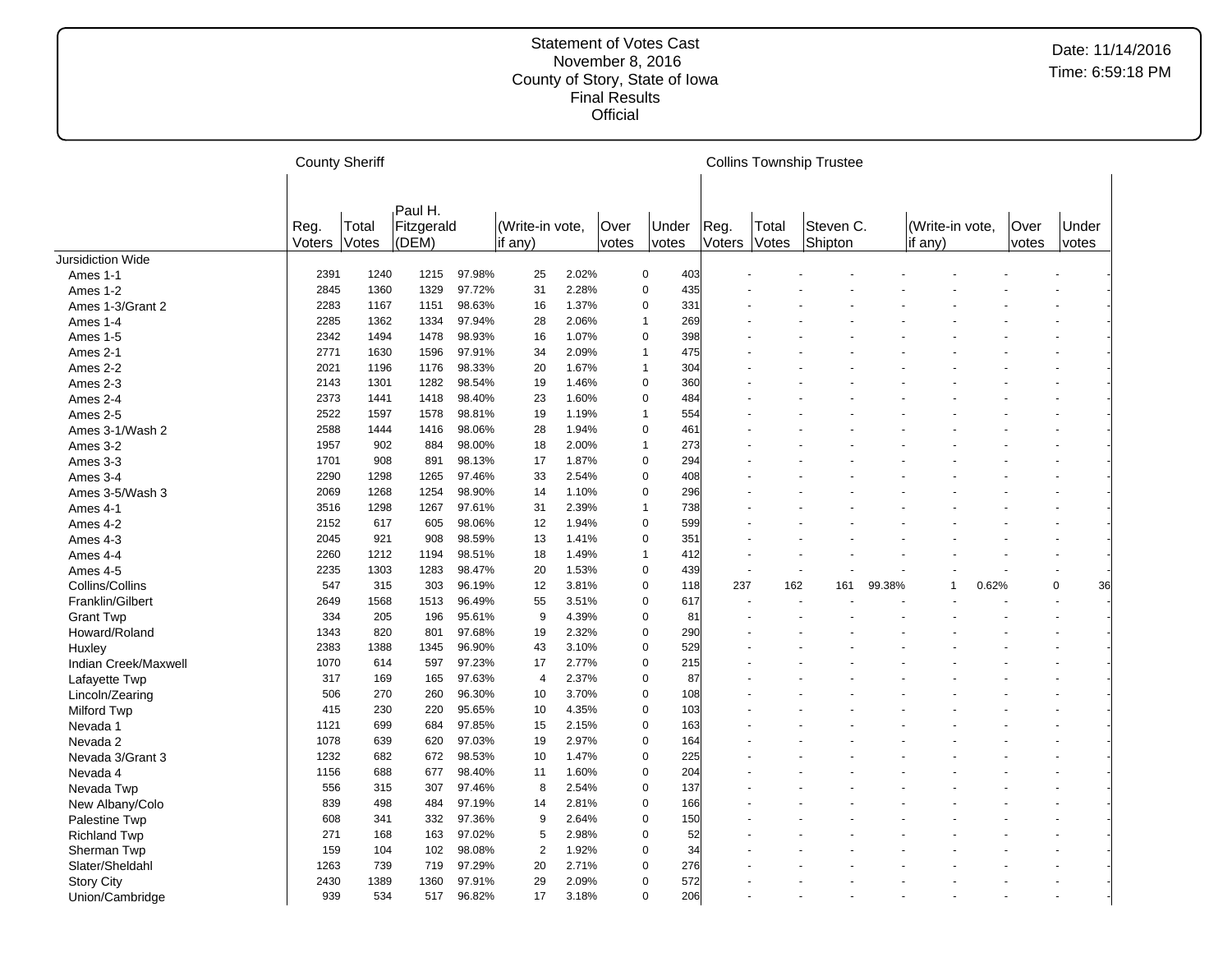|                    | <b>County Sheriff</b> |       |            |        |                |       |        |              |               |        | <b>Collins Township Trustee</b> |        |                 |       |       |                          |    |
|--------------------|-----------------------|-------|------------|--------|----------------|-------|--------|--------------|---------------|--------|---------------------------------|--------|-----------------|-------|-------|--------------------------|----|
|                    |                       |       |            |        |                |       |        |              |               |        |                                 |        |                 |       |       |                          |    |
|                    |                       |       | Paul H.    |        |                |       |        |              |               |        |                                 |        |                 |       |       |                          |    |
|                    | Reg.                  | Total | Fitzgerald |        | Write-in vote, |       | Over   | Under        | Reg.          | Total  | Steven C.                       |        | (Write-in vote, |       | lOver | <b>Under</b>             |    |
|                    | Voters                | Votes | (DEM)      |        | lif any)       |       | lvotes | <i>votes</i> | <b>Voters</b> | ∣Votes | Shipton                         |        | any)            |       | votes | votes                    |    |
| Warren/McCallsburg | 372                   | 173   | 160        | 92.49% | 13             | 7.51% |        | 123          |               |        |                                 |        |                 |       |       | $\overline{\phantom{a}}$ |    |
| Washington/Kelley  | 694                   | 408   | 395        | 96.81% | 13             | 3.19% |        | 147          |               |        |                                 |        |                 |       |       | $\overline{\phantom{a}}$ |    |
| Total              | 6907                  | 37915 | 37116      | 97.89% | 799            | 2.11% |        | 13051        | 237           | 162    | 161                             | 99.38% |                 | 0.62% |       |                          | 36 |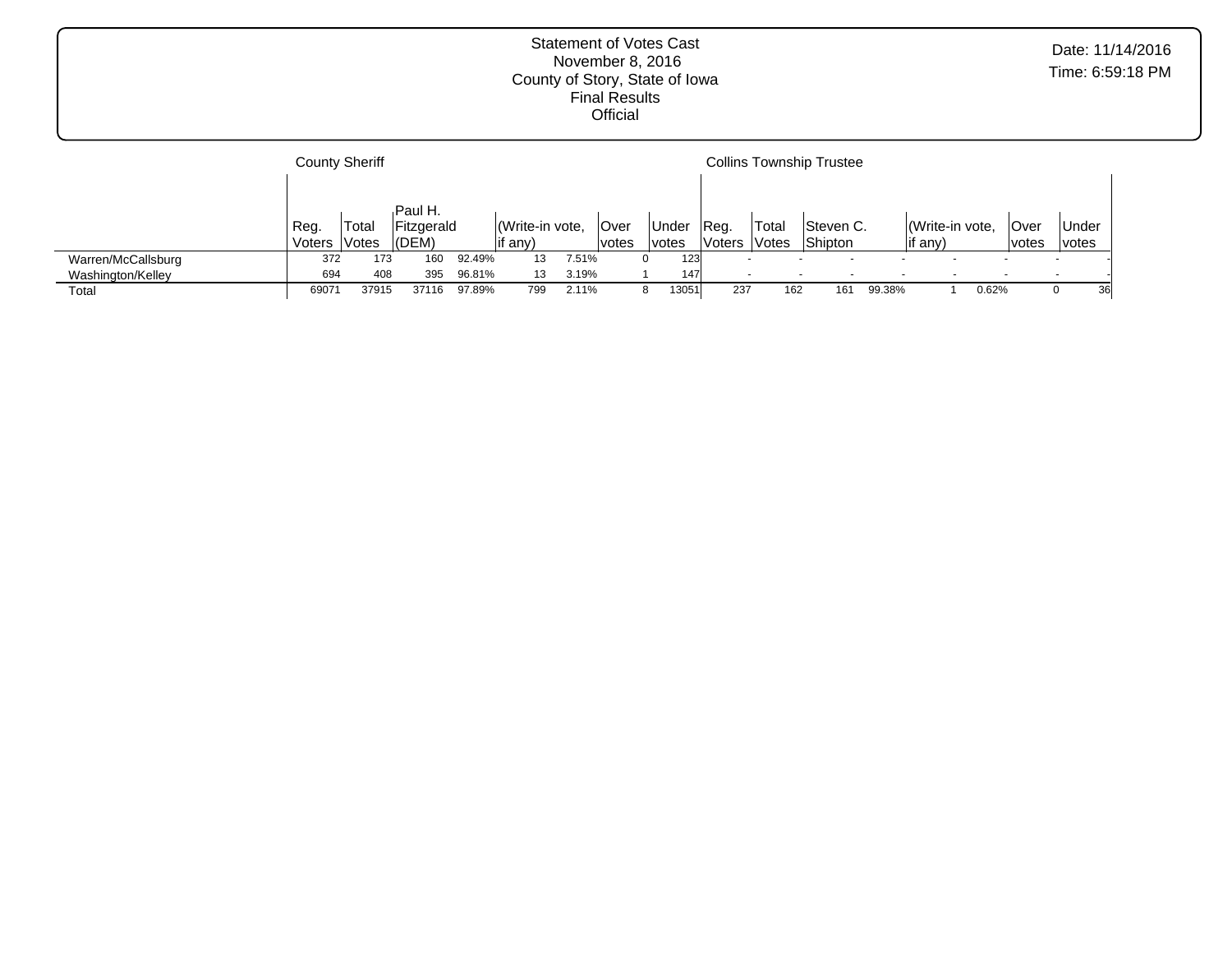|                          |                |                | Franklin Township Trustee |        |                            |       |               |                |                      |                | <b>Grant Township Trustee</b> |            |               |                |     |
|--------------------------|----------------|----------------|---------------------------|--------|----------------------------|-------|---------------|----------------|----------------------|----------------|-------------------------------|------------|---------------|----------------|-----|
|                          | Reg.<br>Voters | Total<br>Votes | Doug Moore                |        | (Write-in vote,<br>if any) |       | Over<br>votes | Under<br>votes | Reg.<br>Voters Votes | Total          | (Write-in vote,<br>if any)    |            | Over<br>votes | Under<br>votes |     |
| <b>Jursidiction Wide</b> |                |                |                           |        |                            |       |               |                |                      |                |                               |            |               |                |     |
| Ames 1-1                 |                |                |                           |        |                            |       |               |                |                      |                |                               |            |               |                |     |
| Ames 1-2                 |                |                |                           |        |                            |       |               |                |                      |                |                               |            |               |                |     |
| Ames 1-3/Grant 2         |                |                |                           |        |                            |       |               |                |                      | $\overline{2}$ | $\mathbf 0$<br>0              |            |               | $\mathbf 0$    | 2   |
| Ames 1-4                 |                |                |                           |        |                            |       |               |                |                      |                |                               |            |               |                |     |
| Ames 1-5                 |                |                |                           |        |                            |       |               |                |                      |                |                               |            |               |                |     |
| Ames 2-1                 |                |                |                           |        |                            |       |               |                |                      |                |                               |            |               |                |     |
| Ames 2-2                 |                |                |                           |        |                            |       |               |                |                      |                |                               |            |               |                |     |
| Ames 2-3                 |                |                |                           |        |                            |       |               |                |                      |                |                               |            |               |                |     |
| Ames 2-4                 |                |                |                           |        |                            |       |               |                |                      |                |                               |            |               |                |     |
| Ames 2-5                 |                |                |                           |        |                            |       |               |                |                      |                |                               |            |               |                |     |
| Ames 3-1/Wash 2          |                |                |                           |        |                            |       |               |                |                      |                |                               |            |               |                |     |
| Ames 3-2                 |                |                |                           |        |                            |       |               |                |                      |                |                               |            |               |                |     |
| Ames 3-3                 |                |                |                           |        |                            |       |               |                |                      |                |                               |            |               |                |     |
| Ames 3-4                 |                |                |                           |        |                            |       |               |                |                      |                |                               |            |               |                |     |
| Ames 3-5/Wash 3          |                |                |                           |        |                            |       |               |                |                      |                |                               |            |               |                |     |
| Ames 4-1                 |                |                |                           |        |                            |       |               |                |                      |                |                               |            |               |                |     |
| Ames 4-2                 |                |                |                           |        |                            |       |               |                |                      |                |                               |            |               |                |     |
| Ames 4-3                 |                |                |                           |        |                            |       |               |                |                      |                |                               |            |               |                |     |
| Ames 4-4                 |                |                |                           |        |                            |       |               |                |                      |                |                               |            |               |                |     |
| Ames 4-5                 |                |                |                           |        |                            |       |               |                |                      |                |                               |            |               |                |     |
| Collins/Collins          |                |                | $\blacksquare$            |        |                            |       |               |                |                      |                |                               |            |               |                |     |
| Franklin/Gilbert         | 1857           | 995            | 976                       | 98.09% | 19                         | 1.91% |               | 0<br>549       |                      |                |                               |            |               |                |     |
| <b>Grant Twp</b>         |                |                |                           |        |                            |       |               |                | 334                  | 17             |                               | 17 100.00% |               | $\mathbf 0$    | 269 |
| Howard/Roland            |                |                |                           |        |                            |       |               |                |                      |                |                               |            |               |                |     |
| Huxley                   |                |                |                           |        |                            |       |               |                |                      |                |                               |            |               |                |     |
|                          |                |                |                           |        |                            |       |               |                |                      |                |                               |            |               |                |     |
| Indian Creek/Maxwell     |                |                |                           |        |                            |       |               |                |                      |                |                               |            |               |                |     |
| Lafayette Twp            |                |                |                           |        |                            |       |               |                |                      |                |                               |            |               |                |     |
| Lincoln/Zearing          |                |                |                           |        |                            |       |               |                |                      |                |                               |            |               |                |     |
| Milford Twp              |                |                |                           |        |                            |       |               |                |                      |                |                               |            |               |                |     |
| Nevada 1                 |                |                |                           |        |                            |       |               |                |                      |                |                               |            |               |                |     |
| Nevada 2                 |                |                |                           |        |                            |       |               |                |                      |                |                               |            |               |                |     |
| Nevada 3/Grant 3         |                |                |                           |        |                            |       |               |                |                      | 8              | 1                             | 1 100.00%  |               | $\mathbf 0$    |     |
| Nevada 4                 |                |                |                           |        |                            |       |               |                |                      |                |                               |            |               |                |     |
| Nevada Twp               |                |                |                           |        |                            |       |               |                |                      |                |                               |            |               |                |     |
| New Albany/Colo          |                |                |                           |        |                            |       |               |                |                      |                |                               |            |               |                |     |
| Palestine Twp            |                |                |                           |        |                            |       |               |                |                      |                |                               |            |               |                |     |
| <b>Richland Twp</b>      |                |                |                           |        |                            |       |               |                |                      |                |                               |            |               |                |     |
| Sherman Twp              |                |                |                           |        |                            |       |               |                |                      |                |                               |            |               |                |     |
| Slater/Sheldahl          |                |                |                           |        |                            |       |               |                |                      |                |                               |            |               |                |     |
| <b>Story City</b>        |                |                |                           |        |                            |       |               |                |                      |                |                               |            |               |                |     |
| Union/Cambridge          |                |                |                           |        |                            |       |               |                |                      |                |                               |            |               |                |     |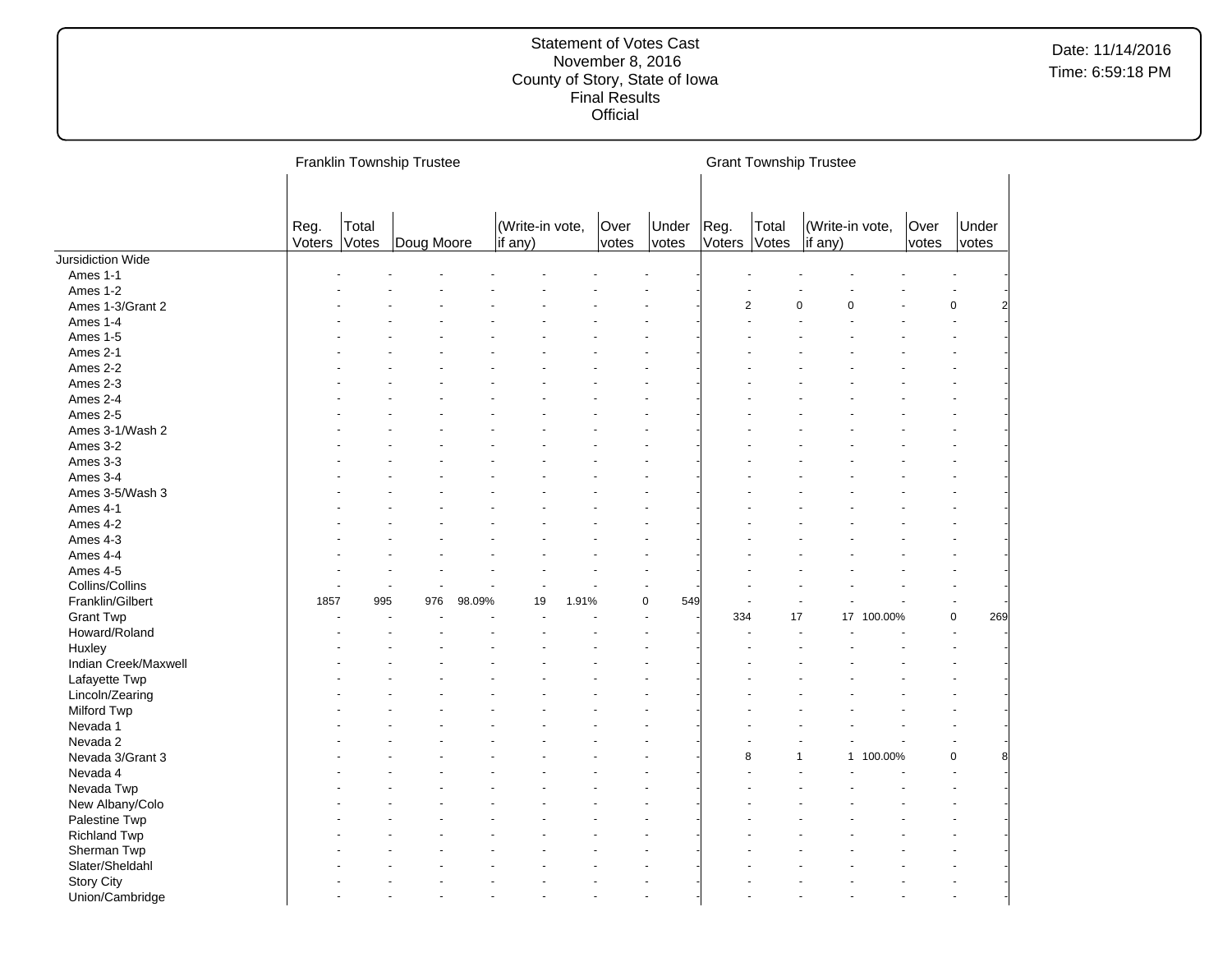|                                         |                |                | <b>Franklin Township Trustee</b> |        |                                   |       |                             |                       |                       |                                           | <b>Grant Township Trustee</b>      |         |                             |                       |     |
|-----------------------------------------|----------------|----------------|----------------------------------|--------|-----------------------------------|-------|-----------------------------|-----------------------|-----------------------|-------------------------------------------|------------------------------------|---------|-----------------------------|-----------------------|-----|
|                                         | Reg.<br>Voters | Total<br>Votes | Doug Moore                       |        | Write-in vote,<br>$\vert$ if any) |       | <b>Over</b><br><i>votes</i> | Under<br><i>votes</i> | Reg.<br><b>Voters</b> | <sup>1</sup> Total<br><i><b>Notes</b></i> | (Write-in vote,<br>$\vert$ if any) |         | <b>Over</b><br><i>votes</i> | <b>Under</b><br>votes |     |
| Warren/McCallsburg<br>Washington/Kelley |                |                |                                  |        |                                   |       |                             |                       |                       |                                           |                                    |         |                             |                       |     |
| Total                                   | 1857           | 995            | 976                              | 98.09% | 19                                | 1.91% |                             | 549                   | 344                   | 18                                        | 18                                 | 100.00% |                             |                       | 279 |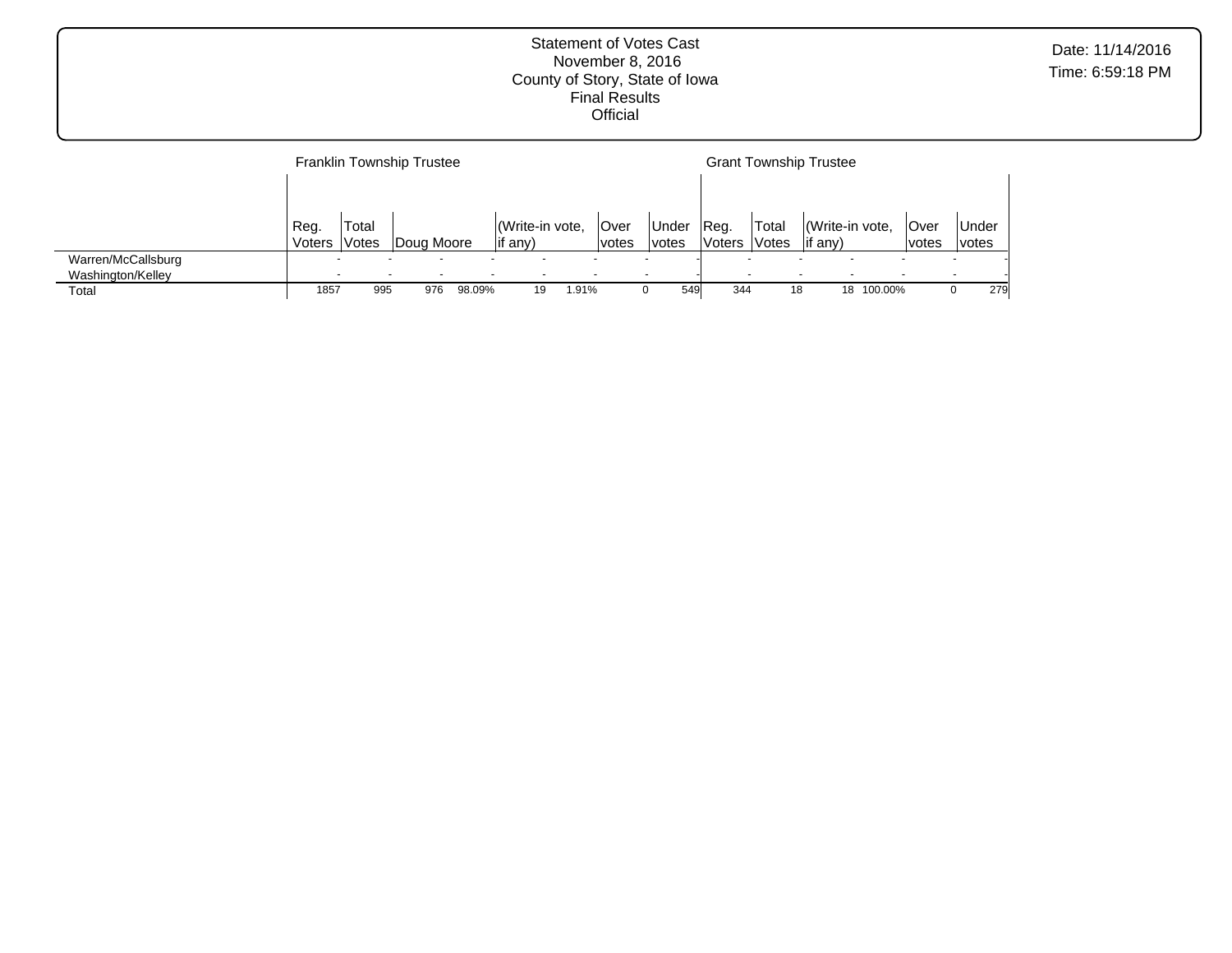|                      |                |                | Grant Township Trustee (to fill vacancy) |            |               |                    |                |                | <b>Howard Township Trustee</b> |         |         |                 |               |                   |
|----------------------|----------------|----------------|------------------------------------------|------------|---------------|--------------------|----------------|----------------|--------------------------------|---------|---------|-----------------|---------------|-------------------|
|                      |                |                |                                          |            |               |                    |                |                |                                |         |         |                 |               |                   |
|                      | Reg.<br>Voters | Total<br>Votes | (Write-in vote,<br>if any)               |            | Over<br>votes | Under<br>votes     | Reg.<br>Voters | Total<br>Votes | Paul N. Risdal                 |         | if any) | (Write-in vote, | Over<br>votes | Under<br>votes    |
| Jursidiction Wide    |                |                |                                          |            |               |                    |                |                |                                |         |         |                 |               |                   |
| Ames 1-1             |                |                |                                          |            |               |                    |                |                |                                |         |         |                 |               |                   |
| Ames 1-2             |                |                |                                          |            |               |                    |                |                |                                |         |         |                 |               |                   |
| Ames 1-3/Grant 2     | $\overline{2}$ |                | $\Omega$<br>$\Omega$                     |            |               | $\mathbf 0$        |                |                |                                |         |         |                 |               |                   |
| Ames 1-4             |                |                |                                          |            |               |                    |                |                |                                |         |         |                 |               |                   |
| Ames 1-5             |                |                |                                          |            |               |                    |                |                |                                |         |         |                 |               |                   |
| Ames 2-1             |                |                |                                          |            |               |                    |                |                |                                |         |         |                 |               |                   |
| Ames 2-2             |                |                |                                          |            |               |                    |                |                |                                |         |         |                 |               |                   |
| Ames 2-3             |                |                |                                          |            |               |                    |                |                |                                |         |         |                 |               |                   |
| Ames 2-4             |                |                |                                          |            |               |                    |                |                |                                |         |         |                 |               |                   |
| Ames 2-5             |                |                |                                          |            |               |                    |                |                |                                |         |         |                 |               |                   |
| Ames 3-1/Wash 2      |                |                |                                          |            |               |                    |                |                |                                |         |         |                 |               |                   |
| Ames 3-2             |                |                |                                          |            |               |                    |                |                |                                |         |         |                 |               |                   |
| Ames 3-3             |                |                |                                          |            |               |                    |                |                |                                |         |         |                 |               |                   |
| Ames 3-4             |                |                |                                          |            |               |                    |                |                |                                |         |         |                 |               |                   |
| Ames 3-5/Wash 3      |                |                |                                          |            |               |                    |                |                |                                |         |         |                 |               |                   |
| Ames 4-1             |                |                |                                          |            |               |                    |                |                |                                |         |         |                 |               |                   |
|                      |                |                |                                          |            |               |                    |                |                |                                |         |         |                 |               |                   |
| Ames 4-2             |                |                |                                          |            |               |                    |                |                |                                |         |         |                 |               |                   |
| Ames 4-3             |                |                |                                          |            |               |                    |                |                |                                |         |         |                 |               |                   |
| Ames 4-4             |                |                |                                          |            |               |                    |                |                |                                |         |         |                 |               |                   |
| Ames 4-5             |                |                |                                          |            |               |                    |                |                |                                |         |         |                 |               |                   |
| Collins/Collins      |                |                |                                          |            |               |                    |                |                |                                |         |         |                 |               |                   |
| Franklin/Gilbert     |                |                |                                          |            |               |                    |                |                |                                |         |         |                 |               |                   |
| <b>Grant Twp</b>     | 334            | 11             |                                          | 11 100.00% |               | $\mathbf 0$<br>275 |                | ÷,             | ÷,                             |         |         |                 |               |                   |
| Howard/Roland        |                |                |                                          |            |               |                    | 389            | 230            | 230                            | 100.00% |         | $\mathbf 0$     |               | 95<br>$\mathbf 0$ |
| Huxley               |                |                |                                          |            |               |                    |                |                |                                |         |         |                 |               |                   |
| Indian Creek/Maxwell |                |                |                                          |            |               |                    |                |                |                                |         |         |                 |               |                   |
| Lafayette Twp        |                |                |                                          |            |               |                    |                |                |                                |         |         |                 |               |                   |
| Lincoln/Zearing      |                |                |                                          |            |               |                    |                |                |                                |         |         |                 |               |                   |
| Milford Twp          |                |                |                                          |            |               |                    |                |                |                                |         |         |                 |               |                   |
| Nevada 1             |                |                |                                          |            |               |                    |                |                |                                |         |         |                 |               |                   |
| Nevada 2             |                |                |                                          |            |               |                    |                |                |                                |         |         |                 |               |                   |
| Nevada 3/Grant 3     | 8              |                | $\mathbf 0$<br>$\mathbf 0$               |            |               | $\mathbf 0$        |                |                |                                |         |         |                 |               |                   |
| Nevada 4             |                |                |                                          |            |               |                    |                |                |                                |         |         |                 |               |                   |
| Nevada Twp           |                |                |                                          |            |               |                    |                |                |                                |         |         |                 |               |                   |
| New Albany/Colo      |                |                |                                          |            |               |                    |                |                |                                |         |         |                 |               |                   |
| Palestine Twp        |                |                |                                          |            |               |                    |                |                |                                |         |         |                 |               |                   |
| <b>Richland Twp</b>  |                |                |                                          |            |               |                    |                |                |                                |         |         |                 |               |                   |
| Sherman Twp          |                |                |                                          |            |               |                    |                |                |                                |         |         |                 |               |                   |
| Slater/Sheldahl      |                |                |                                          |            |               |                    |                |                |                                |         |         |                 |               |                   |
| <b>Story City</b>    |                |                |                                          |            |               |                    |                |                |                                |         |         |                 |               |                   |
| Union/Cambridge      |                |                |                                          |            |               |                    |                |                |                                |         |         |                 |               |                   |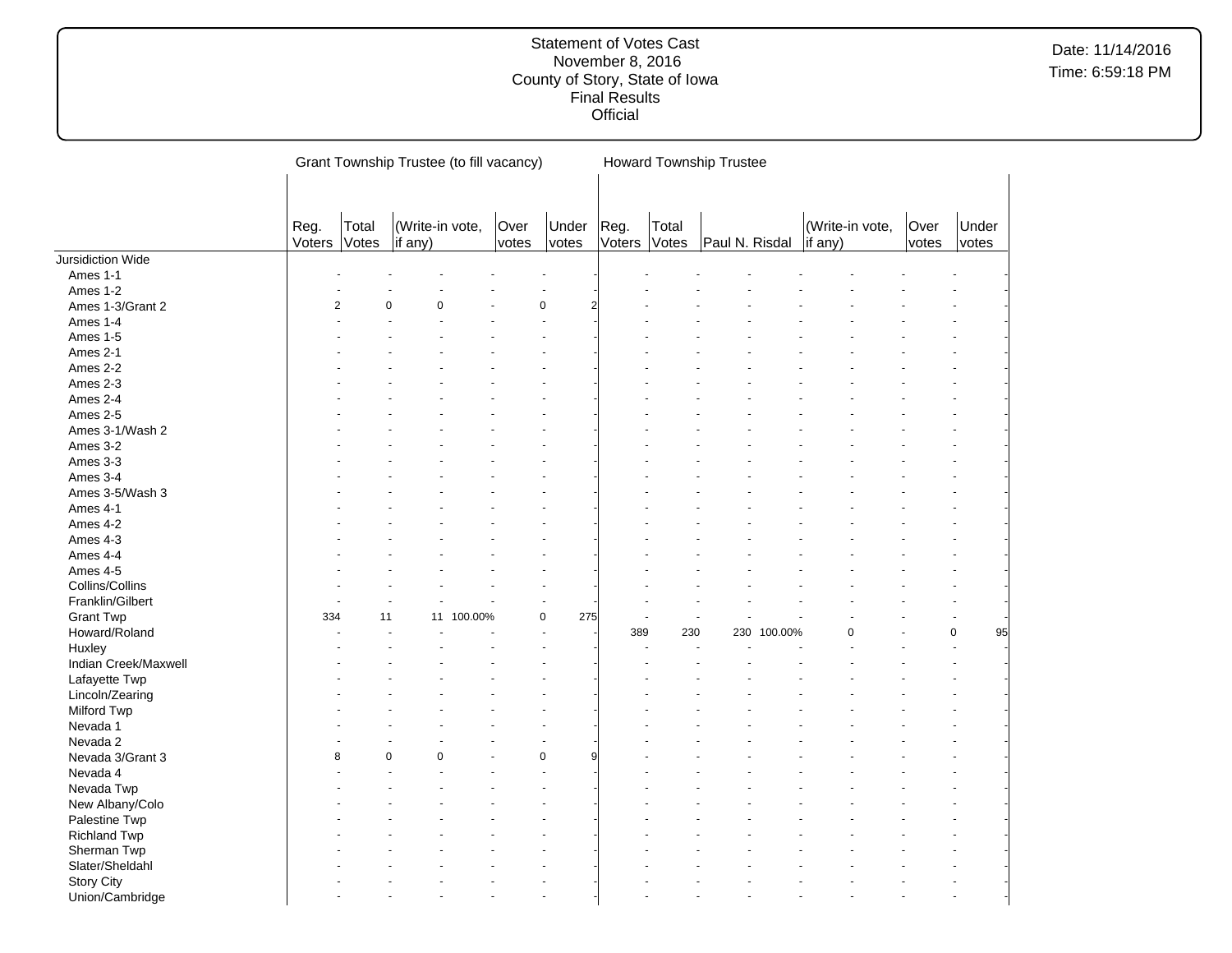Grant Township Trustee (to fill vacancy) Reg. Voters Total Votes (Write-in vote, if any) Over votes Under votes Howard Township Trustee Reg. Voters Votes Paul N. Risdal Total (Write-in vote, if any) Over votes Under votes Warren/McCallsburg - - - - - - - - - - - - - - Washington/Kelley - - - - - - - - - - - - - - Total 344 11 11 100.00% 0 286 389 230 230 100.00% 0 - 0 95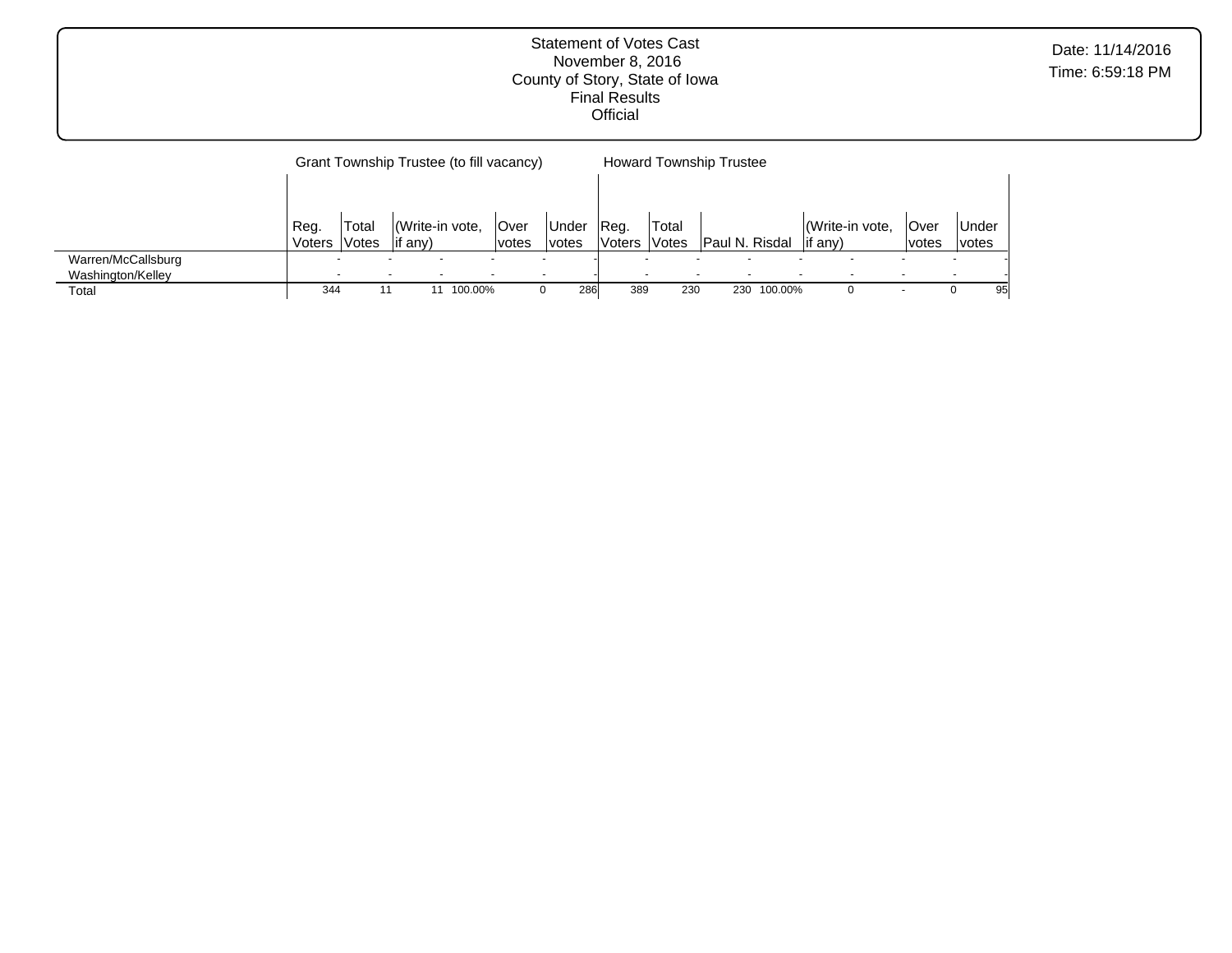|                      |                      |       | Howard Township Trustee (to fill vacancy) |        |          |        |         |                 |               |                 |                      |       | Indian Creek Township Trustee |         |               |                |  |
|----------------------|----------------------|-------|-------------------------------------------|--------|----------|--------|---------|-----------------|---------------|-----------------|----------------------|-------|-------------------------------|---------|---------------|----------------|--|
|                      | Reg.<br>Voters Votes | Total | Mark Tjernagel Sampson                    |        | Brian L. |        | if any) | (Write-in vote, | Over<br>votes | Under<br>votes  | Reg.<br>Voters Votes | Total | (Write-in vote,<br>if any)    |         | Over<br>votes | Under<br>votes |  |
| Jursidiction Wide    |                      |       |                                           |        |          |        |         |                 |               |                 |                      |       |                               |         |               |                |  |
| Ames 1-1             |                      |       |                                           |        |          |        |         |                 |               |                 |                      |       |                               |         |               |                |  |
| Ames 1-2             |                      |       |                                           |        |          |        |         |                 |               |                 |                      |       |                               |         |               |                |  |
| Ames 1-3/Grant 2     |                      |       |                                           |        |          |        |         |                 |               |                 |                      |       |                               |         |               |                |  |
| Ames 1-4             |                      |       |                                           |        |          |        |         |                 |               |                 |                      |       |                               |         |               |                |  |
| Ames 1-5             |                      |       |                                           |        |          |        |         |                 |               |                 |                      |       |                               |         |               |                |  |
| Ames 2-1             |                      |       |                                           |        |          |        |         |                 |               |                 |                      |       |                               |         |               |                |  |
| Ames 2-2             |                      |       |                                           |        |          |        |         |                 |               |                 |                      |       |                               |         |               |                |  |
| Ames 2-3             |                      |       |                                           |        |          |        |         |                 |               |                 |                      |       |                               |         |               |                |  |
| Ames 2-4             |                      |       |                                           |        |          |        |         |                 |               |                 |                      |       |                               |         |               |                |  |
| Ames 2-5             |                      |       |                                           |        |          |        |         |                 |               |                 |                      |       |                               |         |               |                |  |
| Ames 3-1/Wash 2      |                      |       |                                           |        |          |        |         |                 |               |                 |                      |       |                               |         |               |                |  |
| Ames 3-2             |                      |       |                                           |        |          |        |         |                 |               |                 |                      |       |                               |         |               |                |  |
| Ames 3-3             |                      |       |                                           |        |          |        |         |                 |               |                 |                      |       |                               |         |               |                |  |
| Ames 3-4             |                      |       |                                           |        |          |        |         |                 |               |                 |                      |       |                               |         |               |                |  |
| Ames 3-5/Wash 3      |                      |       |                                           |        |          |        |         |                 |               |                 |                      |       |                               |         |               |                |  |
| Ames 4-1             |                      |       |                                           |        |          |        |         |                 |               |                 |                      |       |                               |         |               |                |  |
| Ames 4-2             |                      |       |                                           |        |          |        |         |                 |               |                 |                      |       |                               |         |               |                |  |
| Ames 4-3             |                      |       |                                           |        |          |        |         |                 |               |                 |                      |       |                               |         |               |                |  |
| Ames 4-4             |                      |       |                                           |        |          |        |         |                 |               |                 |                      |       |                               |         |               |                |  |
| Ames 4-5             |                      |       |                                           |        |          |        |         |                 |               |                 |                      |       |                               |         |               |                |  |
| Collins/Collins      |                      |       |                                           |        |          |        |         |                 |               |                 |                      |       |                               |         |               |                |  |
| Franklin/Gilbert     |                      |       |                                           |        |          |        |         |                 |               |                 |                      |       |                               |         |               |                |  |
| <b>Grant Twp</b>     |                      |       |                                           |        |          |        |         |                 |               |                 |                      |       |                               |         |               |                |  |
|                      | 389                  | 409   | 212                                       | 51.83% | 197      |        |         | n               |               | 241<br>$\Omega$ |                      |       |                               |         |               |                |  |
| Howard/Roland        |                      |       |                                           |        |          | 48.17% |         |                 |               |                 |                      |       |                               |         |               |                |  |
| Huxley               |                      |       |                                           |        |          |        |         |                 |               |                 |                      |       |                               |         |               | 340            |  |
| Indian Creek/Maxwell |                      |       |                                           |        |          |        |         |                 |               |                 | 467                  |       | 18<br>18                      | 100.00% |               | 0              |  |
| Lafayette Twp        |                      |       |                                           |        |          |        |         |                 |               |                 |                      |       |                               |         |               |                |  |
| Lincoln/Zearing      |                      |       |                                           |        |          |        |         |                 |               |                 |                      |       |                               |         |               |                |  |
| Milford Twp          |                      |       |                                           |        |          |        |         |                 |               |                 |                      |       |                               |         |               |                |  |
| Nevada 1             |                      |       |                                           |        |          |        |         |                 |               |                 |                      |       |                               |         |               |                |  |
| Nevada 2             |                      |       |                                           |        |          |        |         |                 |               |                 |                      |       |                               |         |               |                |  |
| Nevada 3/Grant 3     |                      |       |                                           |        |          |        |         |                 |               |                 |                      |       |                               |         |               |                |  |
| Nevada 4             |                      |       |                                           |        |          |        |         |                 |               |                 |                      |       |                               |         |               |                |  |
| Nevada Twp           |                      |       |                                           |        |          |        |         |                 |               |                 |                      |       |                               |         |               |                |  |
| New Albany/Colo      |                      |       |                                           |        |          |        |         |                 |               |                 |                      |       |                               |         |               |                |  |
| Palestine Twp        |                      |       |                                           |        |          |        |         |                 |               |                 |                      |       |                               |         |               |                |  |
| <b>Richland Twp</b>  |                      |       |                                           |        |          |        |         |                 |               |                 |                      |       |                               |         |               |                |  |
| Sherman Twp          |                      |       |                                           |        |          |        |         |                 |               |                 |                      |       |                               |         |               |                |  |
| Slater/Sheldahl      |                      |       |                                           |        |          |        |         |                 |               |                 |                      |       |                               |         |               |                |  |
| <b>Story City</b>    |                      |       |                                           |        |          |        |         |                 |               |                 |                      |       |                               |         |               |                |  |
| Union/Cambridge      |                      |       |                                           |        |          |        |         |                 |               |                 |                      |       |                               |         |               |                |  |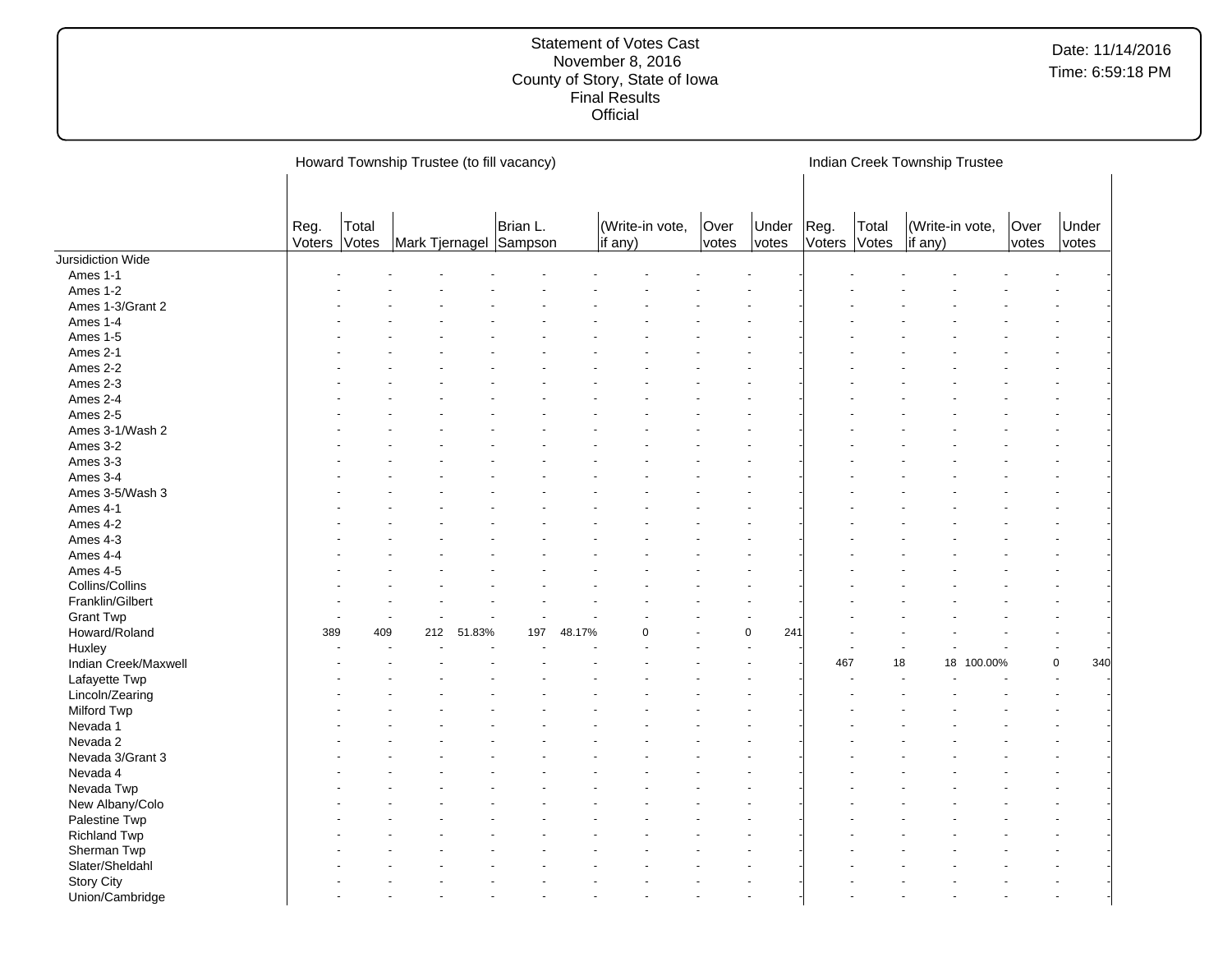|                    |                          |       |     |        | Howard Township Trustee (to fill vacancy) |        |                 | Indian Creek Township Trustee |              |               |              |                 |         |             |              |
|--------------------|--------------------------|-------|-----|--------|-------------------------------------------|--------|-----------------|-------------------------------|--------------|---------------|--------------|-----------------|---------|-------------|--------------|
|                    |                          |       |     |        |                                           |        |                 |                               |              |               |              |                 |         |             |              |
|                    | Reg.                     | Total |     |        | Brian L.                                  |        | (Write-in vote, | Over                          | <b>Under</b> | IReg.         | 'Total       | (Write-in vote, |         | <b>Over</b> | <b>Under</b> |
|                    | Voters                   | Votes |     |        | Mark Tiernagel Sampson                    |        | lif any)        | votes                         | votes        | <b>Voters</b> | <b>Votes</b> | $\vert$ if any) |         | votes       | votes        |
| Warren/McCallsburg | $\overline{\phantom{a}}$ |       |     |        |                                           |        |                 |                               |              |               |              |                 |         |             |              |
| Washington/Kelley  |                          |       |     |        |                                           |        |                 |                               |              |               |              |                 |         |             |              |
| Total              | 389                      | 409   | 212 | 51.83% | 197                                       | 48.17% |                 | $\overline{\phantom{0}}$      | 241          | 467           |              | 18              | 100.00% |             | 340          |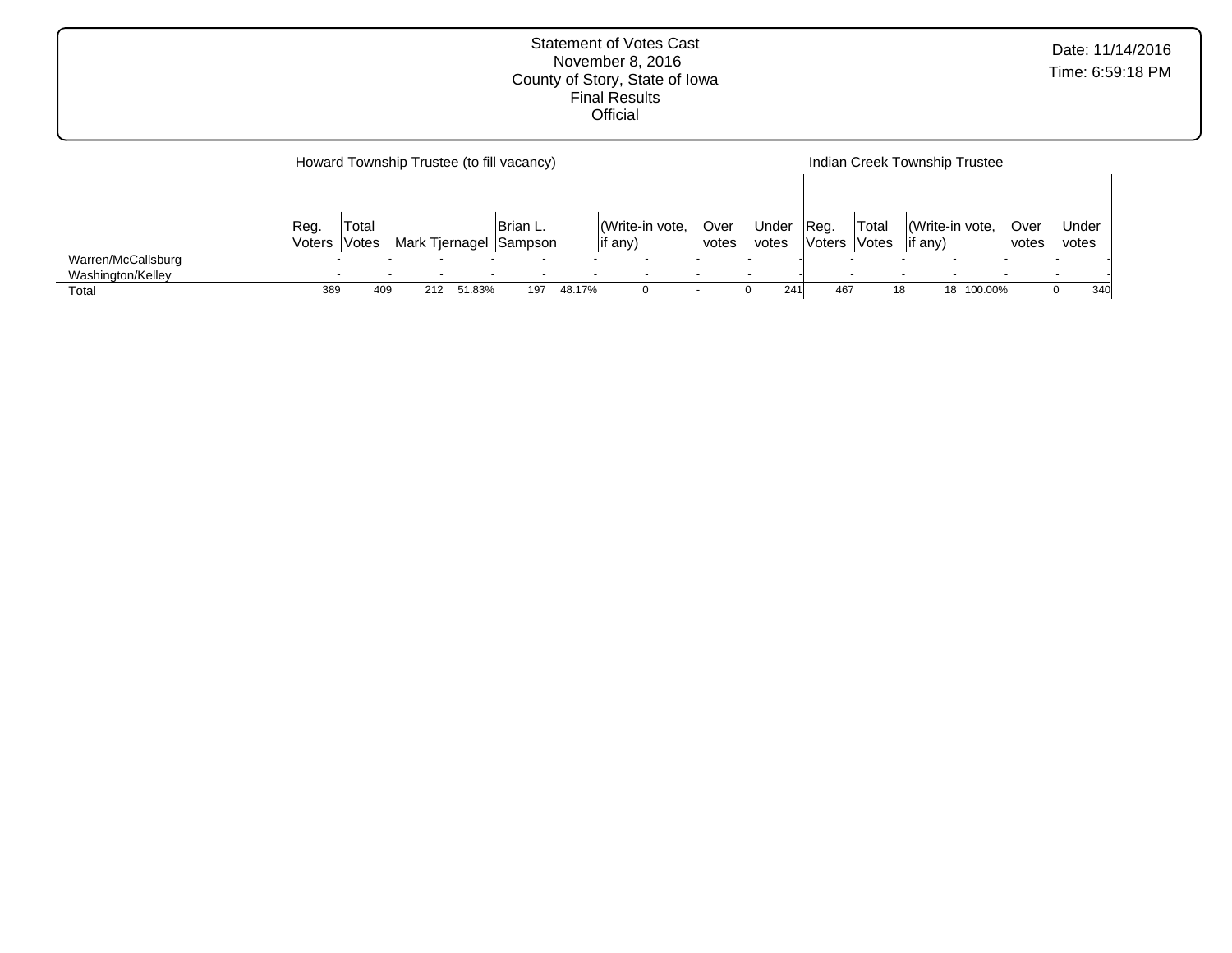|                      |      |                       | Lafayette Township Trustee |        |                            |               |                   |      |                       | <b>Lincoln Township Trustee</b> |         |                                    |               |                |
|----------------------|------|-----------------------|----------------------------|--------|----------------------------|---------------|-------------------|------|-----------------------|---------------------------------|---------|------------------------------------|---------------|----------------|
|                      | Reg. | Total<br>Voters Votes | Gary L. Uthe               |        | (Write-in vote,<br>if any) | Over<br>votes | Under<br>votes    | Reg. | Total<br>Voters Votes | Phil McBride                    |         | (Write-in vote,<br>$\vert$ if any) | Over<br>votes | Under<br>votes |
| Jursidiction Wide    |      |                       |                            |        |                            |               |                   |      |                       |                                 |         |                                    |               |                |
| Ames 1-1             |      |                       |                            |        |                            |               |                   |      |                       |                                 |         |                                    |               |                |
| Ames 1-2             |      |                       |                            |        |                            |               |                   |      |                       |                                 |         |                                    |               |                |
| Ames 1-3/Grant 2     |      |                       |                            |        |                            |               |                   |      |                       |                                 |         |                                    |               |                |
| Ames 1-4             |      |                       |                            |        |                            |               |                   |      |                       |                                 |         |                                    |               |                |
| Ames 1-5             |      |                       |                            |        |                            |               |                   |      |                       |                                 |         |                                    |               |                |
| Ames 2-1             |      |                       |                            |        |                            |               |                   |      |                       |                                 |         |                                    |               |                |
| Ames 2-2             |      |                       |                            |        |                            |               |                   |      |                       |                                 |         |                                    |               |                |
| Ames 2-3             |      |                       |                            |        |                            |               |                   |      |                       |                                 |         |                                    |               |                |
| Ames 2-4             |      |                       |                            |        |                            |               |                   |      |                       |                                 |         |                                    |               |                |
| Ames 2-5             |      |                       |                            |        |                            |               |                   |      |                       |                                 |         |                                    |               |                |
| Ames 3-1/Wash 2      |      |                       |                            |        |                            |               |                   |      |                       |                                 |         |                                    |               |                |
| Ames 3-2             |      |                       |                            |        |                            |               |                   |      |                       |                                 |         |                                    |               |                |
| Ames 3-3             |      |                       |                            |        |                            |               |                   |      |                       |                                 |         |                                    |               |                |
| Ames 3-4             |      |                       |                            |        |                            |               |                   |      |                       |                                 |         |                                    |               |                |
| Ames 3-5/Wash 3      |      |                       |                            |        |                            |               |                   |      |                       |                                 |         |                                    |               |                |
| Ames 4-1             |      |                       |                            |        |                            |               |                   |      |                       |                                 |         |                                    |               |                |
| Ames 4-2             |      |                       |                            |        |                            |               |                   |      |                       |                                 |         |                                    |               |                |
| Ames 4-3             |      |                       |                            |        |                            |               |                   |      |                       |                                 |         |                                    |               |                |
| Ames 4-4             |      |                       |                            |        |                            |               |                   |      |                       |                                 |         |                                    |               |                |
| Ames 4-5             |      |                       |                            |        |                            |               |                   |      |                       |                                 |         |                                    |               |                |
| Collins/Collins      |      |                       |                            |        |                            |               |                   |      |                       |                                 |         |                                    |               |                |
| Franklin/Gilbert     |      |                       |                            |        |                            |               |                   |      |                       |                                 |         |                                    |               |                |
| <b>Grant Twp</b>     |      |                       |                            |        |                            |               |                   |      |                       |                                 |         |                                    |               |                |
| Howard/Roland        |      |                       |                            |        |                            |               |                   |      |                       |                                 |         |                                    |               |                |
| Huxley               |      |                       |                            |        |                            |               |                   |      |                       |                                 |         |                                    |               |                |
| Indian Creek/Maxwell |      |                       |                            |        |                            |               |                   |      |                       |                                 |         |                                    |               |                |
| Lafayette Twp        | 317  | 209                   | 205                        | 98.09% | 1.91%                      |               | $\mathsf 0$<br>47 |      |                       |                                 |         |                                    |               |                |
| Lincoln/Zearing      |      |                       |                            |        |                            |               |                   | 153  | 106                   | 106                             | 100.00% |                                    |               | 18<br>0        |
| Milford Twp          |      |                       |                            |        |                            |               |                   |      |                       |                                 |         |                                    |               |                |
| Nevada 1             |      |                       |                            |        |                            |               |                   |      |                       |                                 |         |                                    |               |                |
| Nevada 2             |      |                       |                            |        |                            |               |                   |      |                       |                                 |         |                                    |               |                |
| Nevada 3/Grant 3     |      |                       |                            |        |                            |               |                   |      |                       |                                 |         |                                    |               |                |
| Nevada 4             |      |                       |                            |        |                            |               |                   |      |                       |                                 |         |                                    |               |                |
| Nevada Twp           |      |                       |                            |        |                            |               |                   |      |                       |                                 |         |                                    |               |                |
| New Albany/Colo      |      |                       |                            |        |                            |               |                   |      |                       |                                 |         |                                    |               |                |
| Palestine Twp        |      |                       |                            |        |                            |               |                   |      |                       |                                 |         |                                    |               |                |
| <b>Richland Twp</b>  |      |                       |                            |        |                            |               |                   |      |                       |                                 |         |                                    |               |                |
| Sherman Twp          |      |                       |                            |        |                            |               |                   |      |                       |                                 |         |                                    |               |                |
| Slater/Sheldahl      |      |                       |                            |        |                            |               |                   |      |                       |                                 |         |                                    |               |                |
| <b>Story City</b>    |      |                       |                            |        |                            |               |                   |      |                       |                                 |         |                                    |               |                |
| Union/Cambridge      |      |                       |                            |        |                            |               |                   |      |                       |                                 |         |                                    |               |                |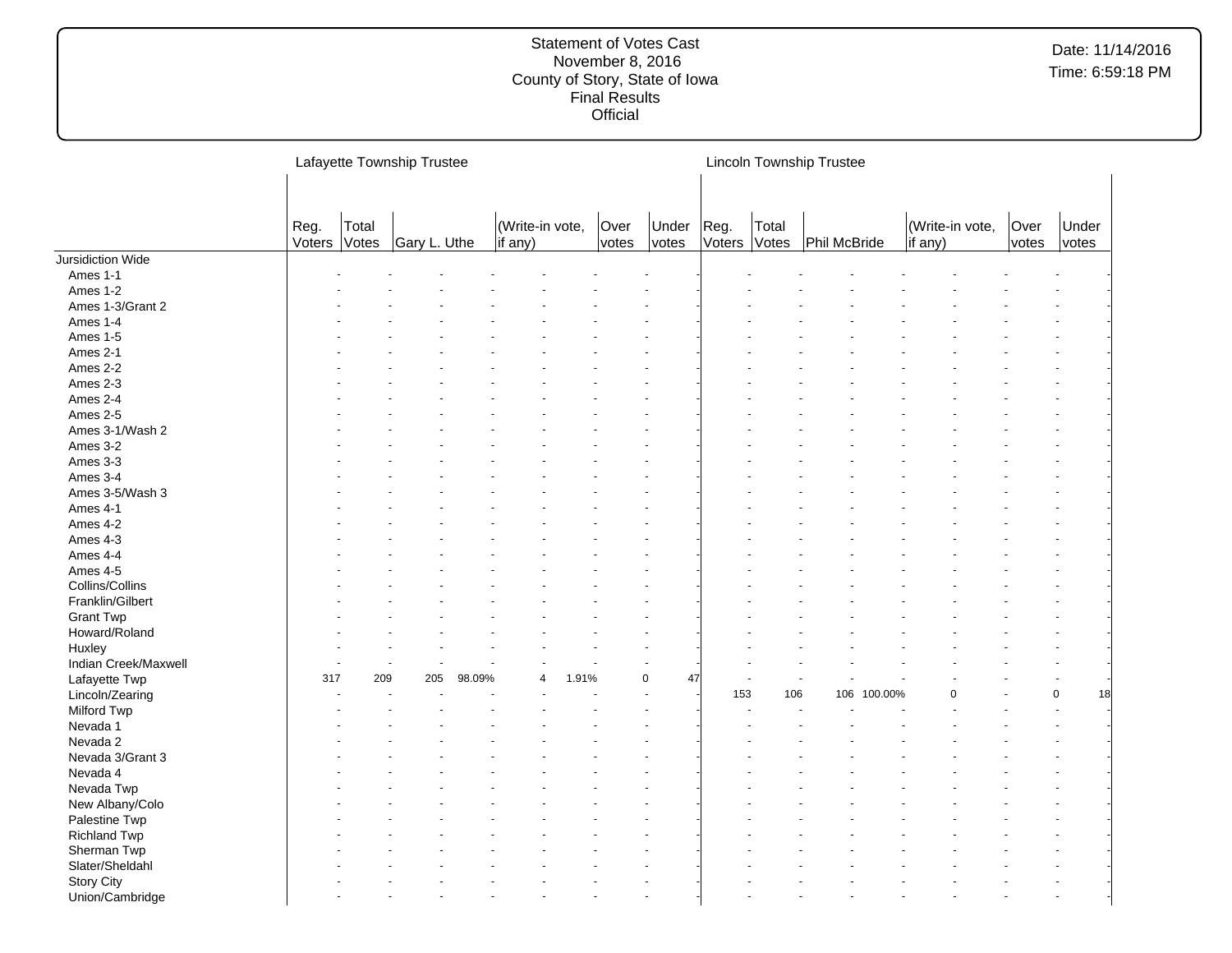|                    |        |       | Lafayette Township Trustee |        |                 |       |       |       |               |                     | Lincoln Township Trustee |         |          |                |       |              |    |
|--------------------|--------|-------|----------------------------|--------|-----------------|-------|-------|-------|---------------|---------------------|--------------------------|---------|----------|----------------|-------|--------------|----|
|                    |        |       |                            |        |                 |       |       |       |               |                     |                          |         |          |                |       |              |    |
|                    | Reg.   | Total |                            |        | (Write-in vote, |       | Over  | Under | Reg.          | 'Total              |                          |         |          | Write-in vote, | Over  | Under        |    |
|                    | Voters | Votes | Gary L. Uthe               |        | if any)         |       | votes | votes | <b>Voters</b> | <i><b>Notes</b></i> | <b>Phil McBride</b>      |         | lif any) |                | votes | <i>votes</i> |    |
| Warren/McCallsburg | $\sim$ |       |                            |        |                 |       |       |       |               |                     |                          |         |          |                |       |              |    |
| Washington/Kelley  |        |       |                            |        |                 |       |       |       |               |                     |                          |         |          |                |       |              |    |
| Total              | 317    | 209   | 205                        | 98.09% |                 | 1.91% |       |       | 153           | 106                 | 106                      | 100.00% |          |                |       |              | 18 |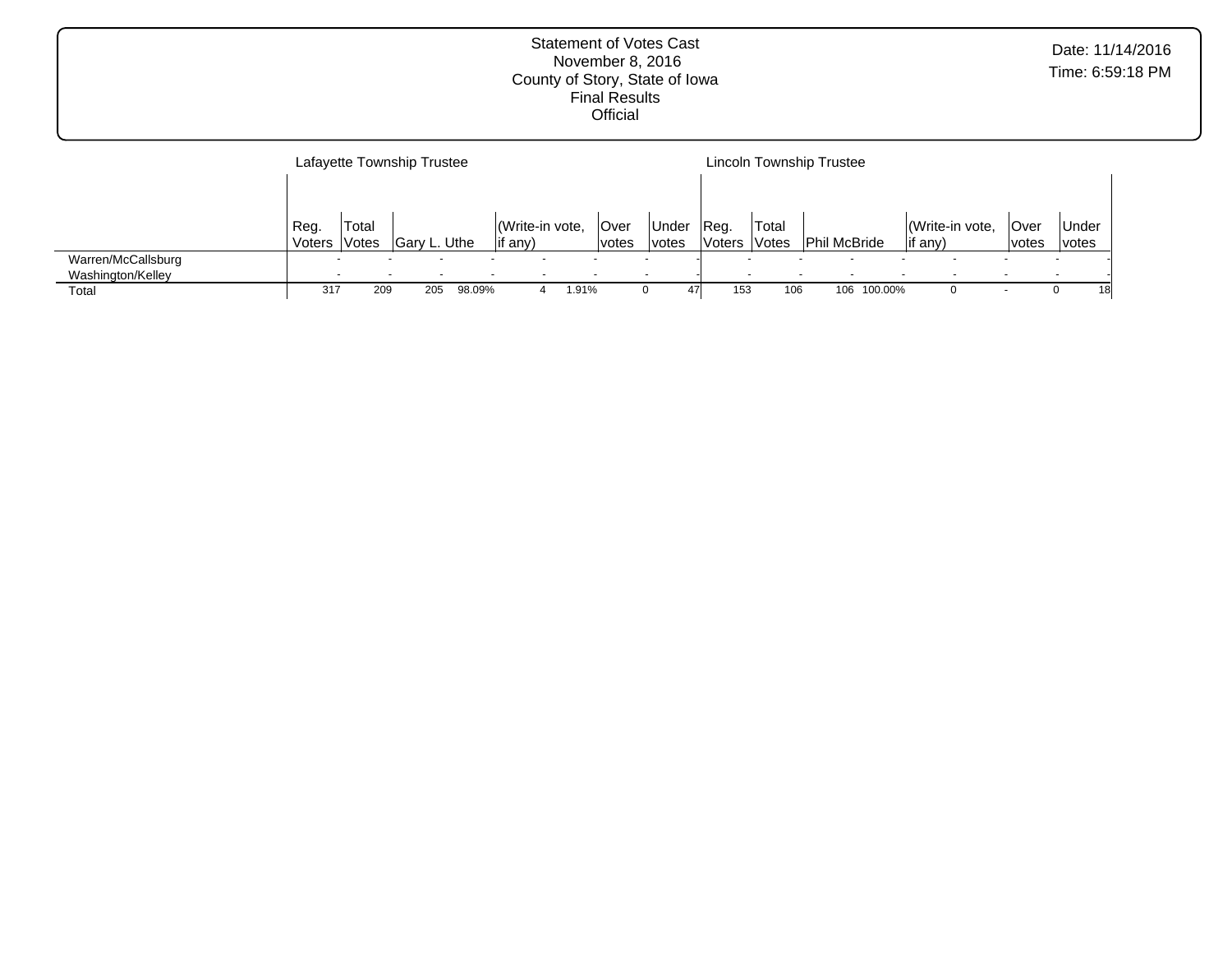|                      |                      |       | Milford Township Trustee |        |                                    |       |               |                |                      |       | Nevada Township Trustee |        |                            |       |               |                    |
|----------------------|----------------------|-------|--------------------------|--------|------------------------------------|-------|---------------|----------------|----------------------|-------|-------------------------|--------|----------------------------|-------|---------------|--------------------|
|                      | Reg.<br>Voters Votes | Total | Robert<br>Jacobson       |        | (Write-in vote,<br>$\vert$ if any) |       | Over<br>votes | Under<br>votes | Reg.<br>Voters Votes | Total | Jeff Collins            |        | (Write-in vote,<br>if any) |       | Over<br>votes | Under<br>votes     |
| Jursidiction Wide    |                      |       |                          |        |                                    |       |               |                |                      |       |                         |        |                            |       |               |                    |
| Ames 1-1             |                      |       |                          |        |                                    |       |               |                |                      |       |                         |        |                            |       |               |                    |
| Ames 1-2             |                      |       |                          |        |                                    |       |               |                |                      |       |                         |        |                            |       |               |                    |
| Ames 1-3/Grant 2     |                      |       |                          |        |                                    |       |               |                |                      |       |                         |        |                            |       |               |                    |
| Ames 1-4             |                      |       |                          |        |                                    |       |               |                |                      |       |                         |        |                            |       |               |                    |
| Ames 1-5             |                      |       |                          |        |                                    |       |               |                |                      |       |                         |        |                            |       |               |                    |
| Ames 2-1             |                      |       |                          |        |                                    |       |               |                |                      |       |                         |        |                            |       |               |                    |
| Ames 2-2             |                      |       |                          |        |                                    |       |               |                |                      |       |                         |        |                            |       |               |                    |
| Ames 2-3             |                      |       |                          |        |                                    |       |               |                |                      |       |                         |        |                            |       |               |                    |
| Ames 2-4             |                      |       |                          |        |                                    |       |               |                |                      |       |                         |        |                            |       |               |                    |
| Ames 2-5             |                      |       |                          |        |                                    |       |               |                |                      |       |                         |        |                            |       |               |                    |
| Ames 3-1/Wash 2      |                      |       |                          |        |                                    |       |               |                |                      |       |                         |        |                            |       |               |                    |
| Ames 3-2             |                      |       |                          |        |                                    |       |               |                |                      |       |                         |        |                            |       |               |                    |
| Ames 3-3             |                      |       |                          |        |                                    |       |               |                |                      |       |                         |        |                            |       |               |                    |
| Ames 3-4             |                      |       |                          |        |                                    |       |               |                |                      |       |                         |        |                            |       |               |                    |
| Ames 3-5/Wash 3      |                      |       |                          |        |                                    |       |               |                |                      |       |                         |        |                            |       |               |                    |
| Ames 4-1             |                      |       |                          |        |                                    |       |               |                |                      |       |                         |        |                            |       |               |                    |
| Ames 4-2             |                      |       |                          |        |                                    |       |               |                |                      |       |                         |        |                            |       |               |                    |
| Ames 4-3             |                      |       |                          |        |                                    |       |               |                |                      |       |                         |        |                            |       |               |                    |
| Ames 4-4             |                      |       |                          |        |                                    |       |               |                |                      |       |                         |        |                            |       |               |                    |
| Ames 4-5             |                      |       |                          |        |                                    |       |               |                |                      |       |                         |        |                            |       |               |                    |
| Collins/Collins      |                      |       |                          |        |                                    |       |               |                |                      |       |                         |        |                            |       |               |                    |
| Franklin/Gilbert     |                      |       |                          |        |                                    |       |               |                |                      |       |                         |        |                            |       |               |                    |
| <b>Grant Twp</b>     |                      |       |                          |        |                                    |       |               |                |                      |       |                         |        |                            |       |               |                    |
| Howard/Roland        |                      |       |                          |        |                                    |       |               |                |                      |       |                         |        |                            |       |               |                    |
| Huxley               |                      |       |                          |        |                                    |       |               |                |                      |       |                         |        |                            |       |               |                    |
| Indian Creek/Maxwell |                      |       |                          |        |                                    |       |               |                |                      |       |                         |        |                            |       |               |                    |
| Lafayette Twp        |                      |       |                          |        |                                    |       |               |                |                      |       |                         |        |                            |       |               |                    |
| Lincoln/Zearing      |                      |       |                          |        |                                    |       |               |                |                      |       |                         |        |                            |       |               |                    |
| Milford Twp          | 415                  | 232   | 226                      | 97.41% | 6                                  | 2.59% |               | 0<br>101       |                      |       |                         |        |                            |       |               |                    |
| Nevada 1             |                      |       |                          |        |                                    |       |               |                |                      |       |                         |        |                            |       |               |                    |
| Nevada 2             |                      |       |                          |        |                                    |       |               |                |                      |       |                         |        |                            |       |               |                    |
| Nevada 3/Grant 3     |                      |       |                          |        |                                    |       |               |                |                      |       |                         |        |                            |       |               |                    |
| Nevada 4             |                      |       |                          |        |                                    |       |               |                |                      |       | $\ddot{\phantom{1}}$    |        |                            |       |               | ÷.                 |
| Nevada Twp           |                      |       |                          |        |                                    |       |               |                | 556                  | 325   | 324                     | 99.69% |                            | 0.31% |               | $\mathbf 0$<br>127 |
| New Albany/Colo      |                      |       |                          |        |                                    |       |               |                |                      |       |                         |        |                            |       |               |                    |
| Palestine Twp        |                      |       |                          |        |                                    |       |               |                |                      |       |                         |        |                            |       |               |                    |
| <b>Richland Twp</b>  |                      |       |                          |        |                                    |       |               |                |                      |       |                         |        |                            |       |               |                    |
| Sherman Twp          |                      |       |                          |        |                                    |       |               |                |                      |       |                         |        |                            |       |               |                    |
| Slater/Sheldahl      |                      |       |                          |        |                                    |       |               |                |                      |       |                         |        |                            |       |               |                    |
| <b>Story City</b>    |                      |       |                          |        |                                    |       |               |                |                      |       |                         |        |                            |       |               |                    |
| Union/Cambridge      |                      |       |                          |        |                                    |       |               |                |                      |       |                         |        |                            |       |               |                    |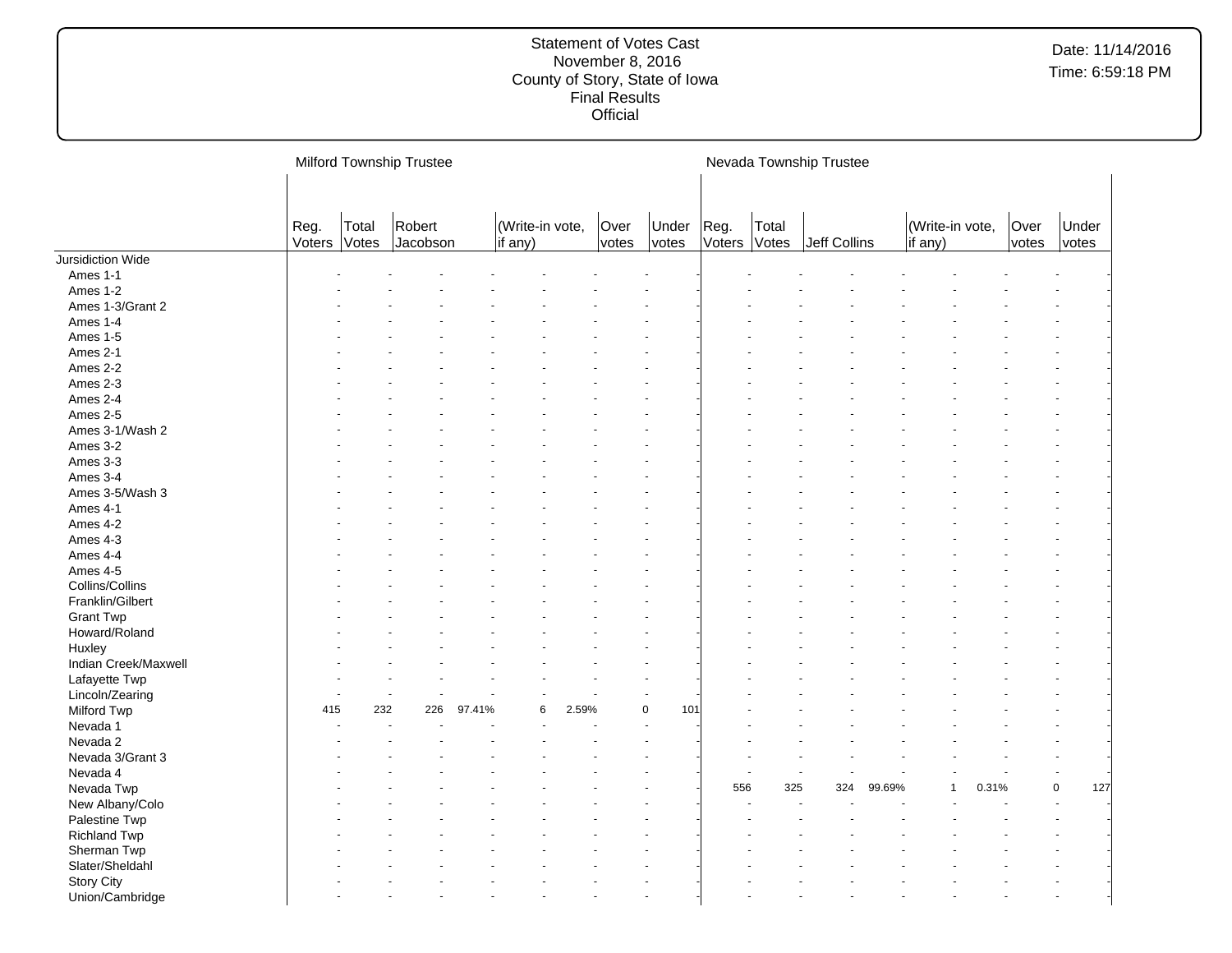|                    |                |       | <b>Milford Township Trustee</b> |        |                 |       |       |       |                  |                     | Nevada Township Trustee |        |          |                 |       |       |     |
|--------------------|----------------|-------|---------------------------------|--------|-----------------|-------|-------|-------|------------------|---------------------|-------------------------|--------|----------|-----------------|-------|-------|-----|
|                    |                |       |                                 |        |                 |       |       |       |                  |                     |                         |        |          |                 |       |       |     |
|                    | Reg.<br>Voters | Total | Robert                          |        | (Write-in vote, |       | lOver | Under | IReg.<br>lVoters | 'Total              | Jeff Collins            |        | lif any) | (Write-in vote, | Over  | Under |     |
|                    |                | Votes | <b>Jacobson</b>                 |        | if any)         |       | votes | votes |                  | <i><b>Votes</b></i> |                         |        |          |                 | votes | votes |     |
| Warren/McCallsburg |                |       |                                 |        |                 |       |       |       |                  |                     |                         |        |          |                 |       |       |     |
| Washington/Kelley  |                |       |                                 |        |                 |       |       |       |                  |                     |                         |        |          |                 |       |       |     |
| Total              | 415            | 232   | 226                             | 97.41% | 6               | 2.59% |       | 101   | 556              | 325                 | 324                     | 99.69% |          | 0.31%           |       | 0     | 127 |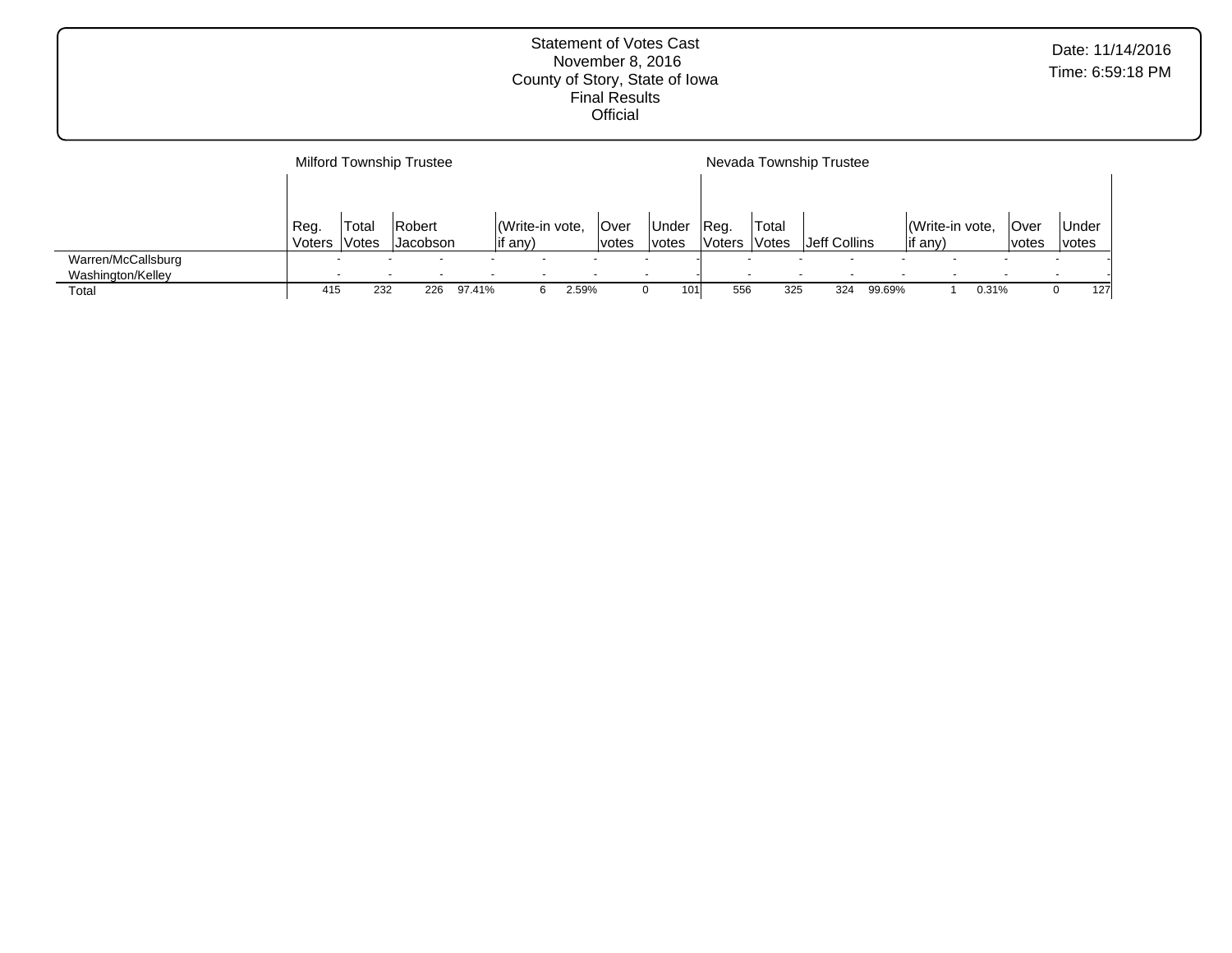|                      |                |                | New Albany Township Trustee |               |                |                |                | Palestine Township Trustee |        |                            |       |               |                  |
|----------------------|----------------|----------------|-----------------------------|---------------|----------------|----------------|----------------|----------------------------|--------|----------------------------|-------|---------------|------------------|
|                      | Reg.<br>Voters | Total<br>Votes | (Write-in vote,<br>if any)  | Over<br>votes | Under<br>votes | Reg.<br>Voters | Total<br>Votes | Ronald Finch               |        | (Write-in vote,<br>if any) |       | Over<br>votes | Under<br>votes   |
| Jursidiction Wide    |                |                |                             |               |                |                |                |                            |        |                            |       |               |                  |
| Ames 1-1             |                |                |                             |               |                |                |                |                            |        |                            |       |               |                  |
| Ames 1-2             |                |                |                             |               |                |                |                |                            |        |                            |       |               |                  |
| Ames 1-3/Grant 2     |                |                |                             |               |                |                |                |                            |        |                            |       |               |                  |
| Ames 1-4             |                |                |                             |               |                |                |                |                            |        |                            |       |               |                  |
| Ames 1-5             |                |                |                             |               |                |                |                |                            |        |                            |       |               |                  |
| Ames 2-1             |                |                |                             |               |                |                |                |                            |        |                            |       |               |                  |
| Ames 2-2             |                |                |                             |               |                |                |                |                            |        |                            |       |               |                  |
| Ames 2-3             |                |                |                             |               |                |                |                |                            |        |                            |       |               |                  |
| Ames 2-4             |                |                |                             |               |                |                |                |                            |        |                            |       |               |                  |
| Ames 2-5             |                |                |                             |               |                |                |                |                            |        |                            |       |               |                  |
| Ames 3-1/Wash 2      |                |                |                             |               |                |                |                |                            |        |                            |       |               |                  |
| Ames 3-2             |                |                |                             |               |                |                |                |                            |        |                            |       |               |                  |
| Ames 3-3             |                |                |                             |               |                |                |                |                            |        |                            |       |               |                  |
| Ames 3-4             |                |                |                             |               |                |                |                |                            |        |                            |       |               |                  |
| Ames 3-5/Wash 3      |                |                |                             |               |                |                |                |                            |        |                            |       |               |                  |
| Ames 4-1             |                |                |                             |               |                |                |                |                            |        |                            |       |               |                  |
| Ames 4-2             |                |                |                             |               |                |                |                |                            |        |                            |       |               |                  |
| Ames 4-3             |                |                |                             |               |                |                |                |                            |        |                            |       |               |                  |
| Ames 4-4             |                |                |                             |               |                |                |                |                            |        |                            |       |               |                  |
| Ames 4-5             |                |                |                             |               |                |                |                |                            |        |                            |       |               |                  |
| Collins/Collins      |                |                |                             |               |                |                |                |                            |        |                            |       |               |                  |
| Franklin/Gilbert     |                |                |                             |               |                |                |                |                            |        |                            |       |               |                  |
| <b>Grant Twp</b>     |                |                |                             |               |                |                |                |                            |        |                            |       |               |                  |
| Howard/Roland        |                |                |                             |               |                |                |                |                            |        |                            |       |               |                  |
| Huxley               |                |                |                             |               |                |                |                |                            |        |                            |       |               |                  |
| Indian Creek/Maxwell |                |                |                             |               |                |                |                |                            |        |                            |       |               |                  |
| Lafayette Twp        |                |                |                             |               |                |                |                |                            |        |                            |       |               |                  |
| Lincoln/Zearing      |                |                |                             |               |                |                |                |                            |        |                            |       |               |                  |
| Milford Twp          |                |                |                             |               |                |                |                |                            |        |                            |       |               |                  |
| Nevada 1             |                |                |                             |               |                |                |                |                            |        |                            |       |               |                  |
| Nevada 2             |                |                |                             |               |                |                |                |                            |        |                            |       |               |                  |
| Nevada 3/Grant 3     |                |                |                             |               |                |                |                |                            |        |                            |       |               |                  |
| Nevada 4             |                |                |                             |               |                |                |                |                            |        |                            |       |               |                  |
| Nevada Twp           |                |                |                             |               |                |                |                |                            |        |                            |       |               |                  |
| New Albany/Colo      | 241            | 10             | 100.00%<br>10               |               | 0<br>194       |                |                | ÷,                         |        |                            |       |               |                  |
| Palestine Twp        |                |                |                             |               |                | 608            | 374            | 372                        | 99.47% | $\mathbf{2}$               | 0.53% |               | $\pmb{0}$<br>117 |
| <b>Richland Twp</b>  |                |                |                             |               |                |                |                |                            |        | ÷.                         |       |               | $\blacksquare$   |
| Sherman Twp          |                |                |                             |               |                |                |                |                            |        |                            |       |               | ٠                |
| Slater/Sheldahl      |                |                |                             |               |                |                | $\mathbf 0$    | $\mathbf 0$<br>$\Omega$    |        | $\Omega$                   |       |               | $\pmb{0}$        |
| <b>Story City</b>    |                |                |                             |               |                |                |                |                            |        |                            |       |               |                  |
| Union/Cambridge      |                |                |                             |               |                |                |                |                            |        |                            |       |               |                  |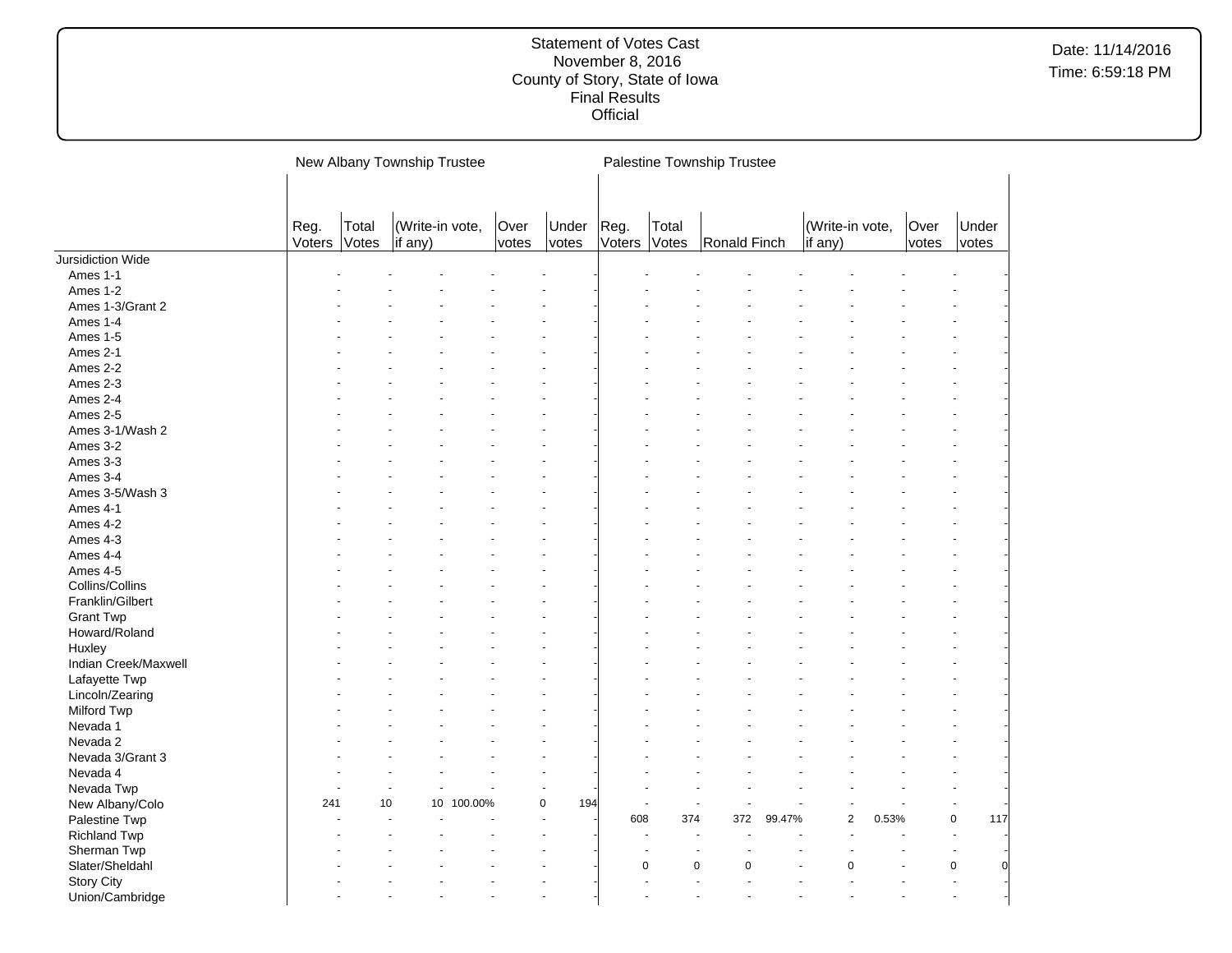New Albany Township Trustee Reg. Voters Total Votes (Write-in vote, if any) Over votes Under votes Palestine Township Trustee Reg. Voters Votes Ronald Finch Total (Write-in vote, if any) Over votes Under votes Warren/McCallsburg - - - - - - - - - - - - - - Washington/Kelley - - - - - - - - - - - - - - Total 241 10 10 100.00% 0 194 608 374 372 99.47% 2 0.53% 0 117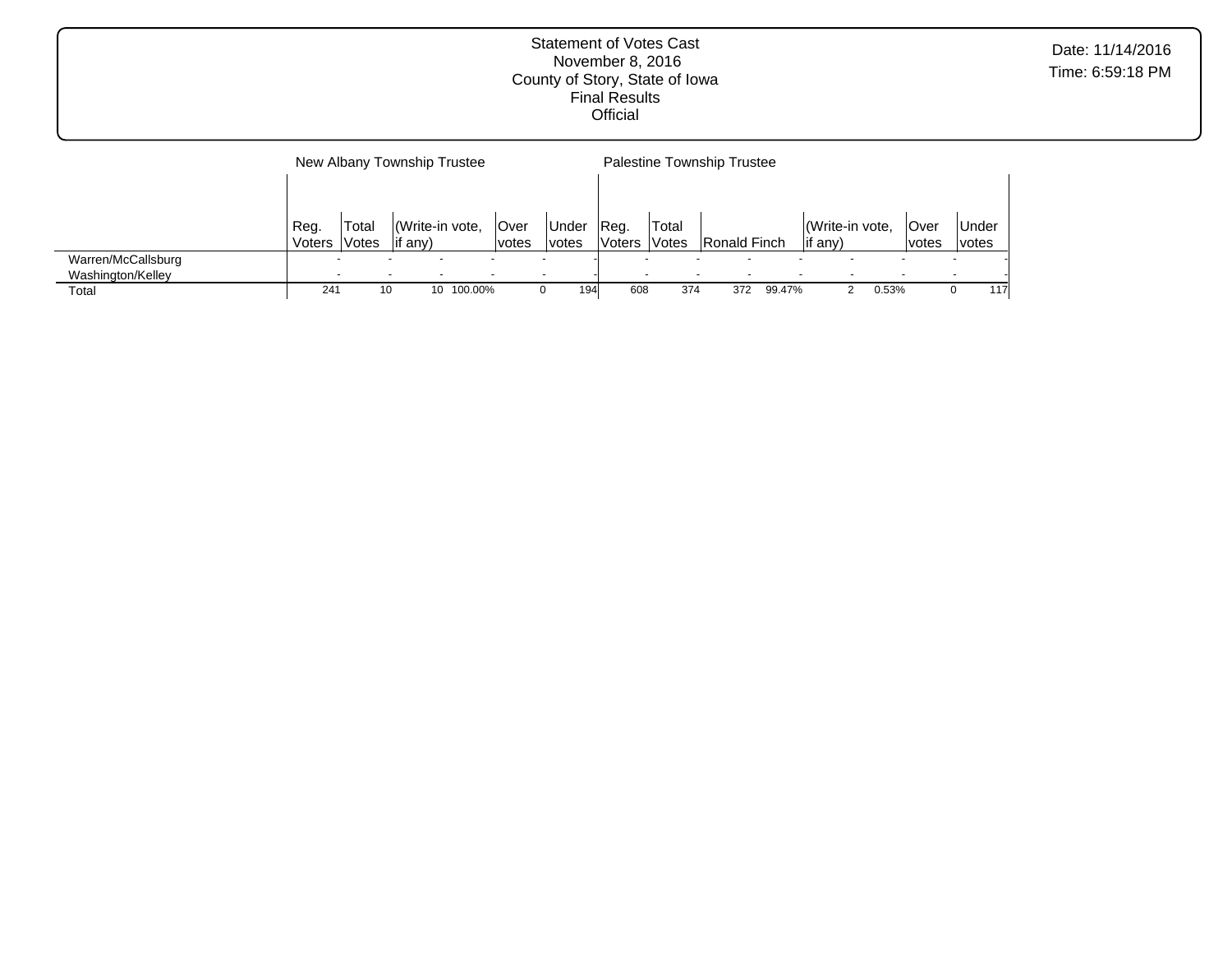|                      |                |                | <b>Richland Township Trustee</b> |        |                            |       |               |                |                |                | Sherman Township Trustee |                 |               |                |
|----------------------|----------------|----------------|----------------------------------|--------|----------------------------|-------|---------------|----------------|----------------|----------------|--------------------------|-----------------|---------------|----------------|
|                      |                |                |                                  |        |                            |       |               |                |                |                |                          |                 |               |                |
|                      | Reg.<br>Voters | Total<br>Votes | Larry E. Hall                    |        | (Write-in vote,<br>if any) |       | Over<br>votes | Under<br>votes | Reg.<br>Voters | Total<br>Votes | if any)                  | (Write-in vote, | Over<br>votes | Under<br>votes |
| Jursidiction Wide    |                |                |                                  |        |                            |       |               |                |                |                |                          |                 |               |                |
| Ames 1-1             |                |                |                                  |        |                            |       |               |                |                |                |                          |                 |               |                |
| Ames 1-2             |                |                |                                  |        |                            |       |               |                |                |                |                          |                 |               |                |
| Ames 1-3/Grant 2     |                |                |                                  |        |                            |       |               |                |                |                |                          |                 |               |                |
| Ames 1-4             |                |                |                                  |        |                            |       |               |                |                |                |                          |                 |               |                |
| Ames 1-5             |                |                |                                  |        |                            |       |               |                |                |                |                          |                 |               |                |
| Ames 2-1             |                |                |                                  |        |                            |       |               |                |                |                |                          |                 |               |                |
| Ames 2-2             |                |                |                                  |        |                            |       |               |                |                |                |                          |                 |               |                |
| Ames 2-3             |                |                |                                  |        |                            |       |               |                |                |                |                          |                 |               |                |
| Ames 2-4             |                |                |                                  |        |                            |       |               |                |                |                |                          |                 |               |                |
| Ames 2-5             |                |                |                                  |        |                            |       |               |                |                |                |                          |                 |               |                |
| Ames 3-1/Wash 2      |                |                |                                  |        |                            |       |               |                |                |                |                          |                 |               |                |
| Ames 3-2             |                |                |                                  |        |                            |       |               |                |                |                |                          |                 |               |                |
| Ames 3-3             |                |                |                                  |        |                            |       |               |                |                |                |                          |                 |               |                |
| Ames 3-4             |                |                |                                  |        |                            |       |               |                |                |                |                          |                 |               |                |
| Ames 3-5/Wash 3      |                |                |                                  |        |                            |       |               |                |                |                |                          |                 |               |                |
| Ames 4-1             |                |                |                                  |        |                            |       |               |                |                |                |                          |                 |               |                |
| Ames 4-2             |                |                |                                  |        |                            |       |               |                |                |                |                          |                 |               |                |
| Ames 4-3             |                |                |                                  |        |                            |       |               |                |                |                |                          |                 |               |                |
| Ames 4-4             |                |                |                                  |        |                            |       |               |                |                |                |                          |                 |               |                |
|                      |                |                |                                  |        |                            |       |               |                |                |                |                          |                 |               |                |
| Ames 4-5             |                |                |                                  |        |                            |       |               |                |                |                |                          |                 |               |                |
| Collins/Collins      |                |                |                                  |        |                            |       |               |                |                |                |                          |                 |               |                |
| Franklin/Gilbert     |                |                |                                  |        |                            |       |               |                |                |                |                          |                 |               |                |
| <b>Grant Twp</b>     |                |                |                                  |        |                            |       |               |                |                |                |                          |                 |               |                |
| Howard/Roland        |                |                |                                  |        |                            |       |               |                |                |                |                          |                 |               |                |
| Huxley               |                |                |                                  |        |                            |       |               |                |                |                |                          |                 |               |                |
| Indian Creek/Maxwell |                |                |                                  |        |                            |       |               |                |                |                |                          |                 |               |                |
| Lafayette Twp        |                |                |                                  |        |                            |       |               |                |                |                |                          |                 |               |                |
| Lincoln/Zearing      |                |                |                                  |        |                            |       |               |                |                |                |                          |                 |               |                |
| Milford Twp          |                |                |                                  |        |                            |       |               |                |                |                |                          |                 |               |                |
| Nevada 1             |                |                |                                  |        |                            |       |               |                |                |                |                          |                 |               |                |
| Nevada 2             |                |                |                                  |        |                            |       |               |                |                |                |                          |                 |               |                |
| Nevada 3/Grant 3     |                |                |                                  |        |                            |       |               |                |                |                |                          |                 |               |                |
| Nevada 4             |                |                |                                  |        |                            |       |               |                |                |                |                          |                 |               |                |
| Nevada Twp           |                |                |                                  |        |                            |       |               |                |                |                |                          |                 |               |                |
| New Albany/Colo      |                |                |                                  |        |                            |       |               |                |                |                |                          |                 |               |                |
| Palestine Twp        |                |                |                                  |        |                            |       |               |                |                |                |                          |                 |               |                |
| <b>Richland Twp</b>  | 271            | 176            | 174                              | 98.86% | $\overline{2}$             | 1.14% |               | 0<br>44        |                |                |                          |                 |               |                |
| Sherman Twp          |                |                |                                  |        |                            |       |               |                | 159            |                | 10                       | 10 100.00%      |               | 0<br>128       |
| Slater/Sheldahl      |                |                |                                  |        |                            |       |               |                |                |                |                          |                 |               |                |
| <b>Story City</b>    |                |                |                                  |        |                            |       |               |                |                |                |                          |                 |               |                |
| Union/Cambridge      |                |                |                                  |        |                            |       |               |                |                |                |                          |                 |               |                |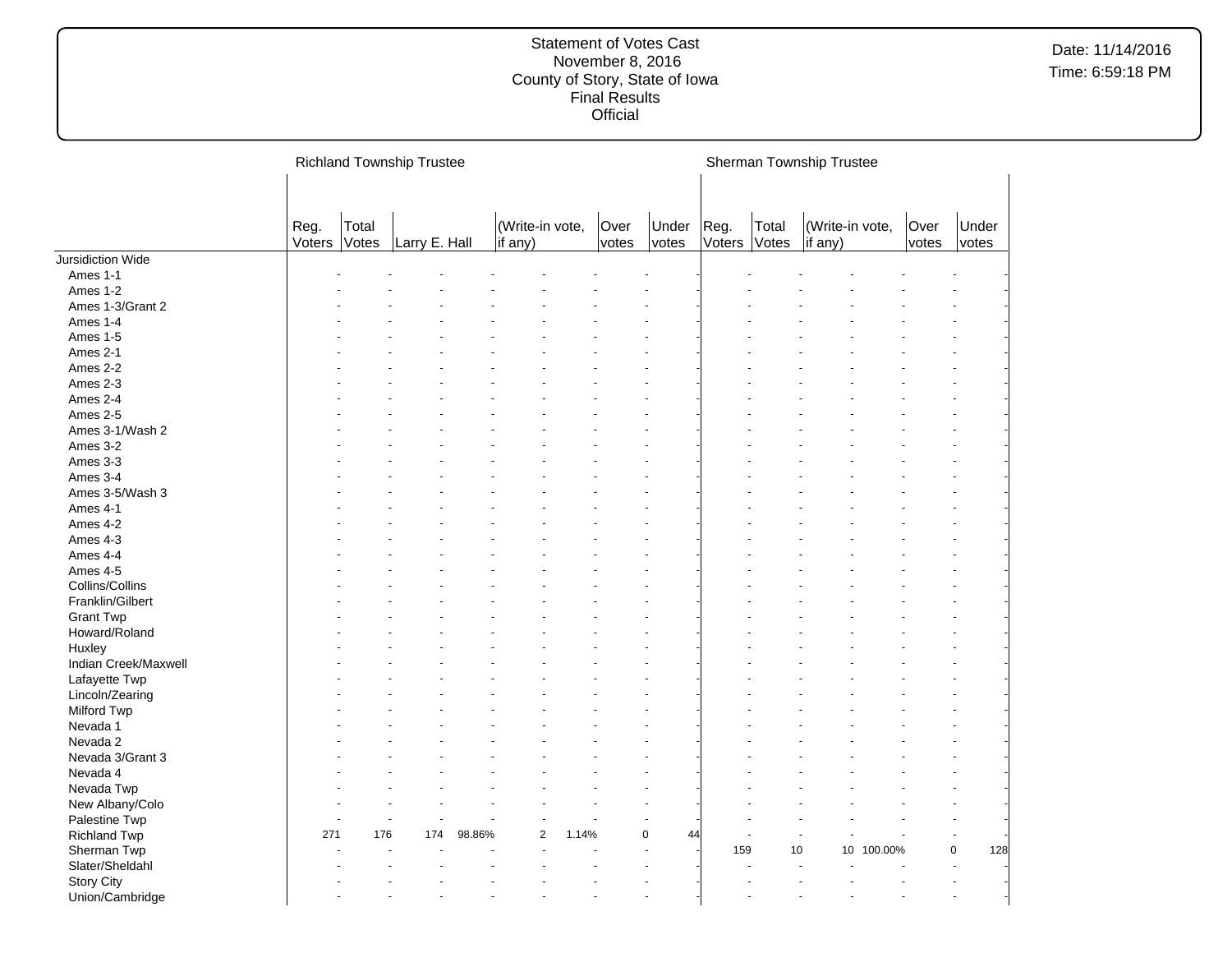|                                         |                | <b>Richland Township Trustee</b> |               |        |                 |                |                      |                       |                       |                              | <b>Sherman Township Trustee</b>   |         |                      |                 |     |
|-----------------------------------------|----------------|----------------------------------|---------------|--------|-----------------|----------------|----------------------|-----------------------|-----------------------|------------------------------|-----------------------------------|---------|----------------------|-----------------|-----|
|                                         |                |                                  |               |        |                 |                |                      |                       |                       |                              |                                   |         |                      |                 |     |
|                                         | Reg.<br>Voters | Total<br>Votes                   | Larry E. Hall |        | $\vert$ if any) | Write-in vote, | <b>Over</b><br>votes | Under<br><i>votes</i> | Reg.<br><b>Voters</b> | Total<br><i><b>Votes</b></i> | Write-in vote,<br>$\vert$ if any) |         | <b>Over</b><br>votes | ∣Under<br>votes |     |
| Warren/McCallsburg<br>Washington/Kelley |                | $\overline{\phantom{0}}$<br>-    |               |        |                 |                |                      |                       |                       |                              |                                   |         |                      |                 |     |
| Total                                   | 271            | 176                              | 174           | 98.86% |                 | 1.14%          |                      | 44                    | 159                   | 10                           | 10 <sup>1</sup>                   | 100.00% |                      |                 | 128 |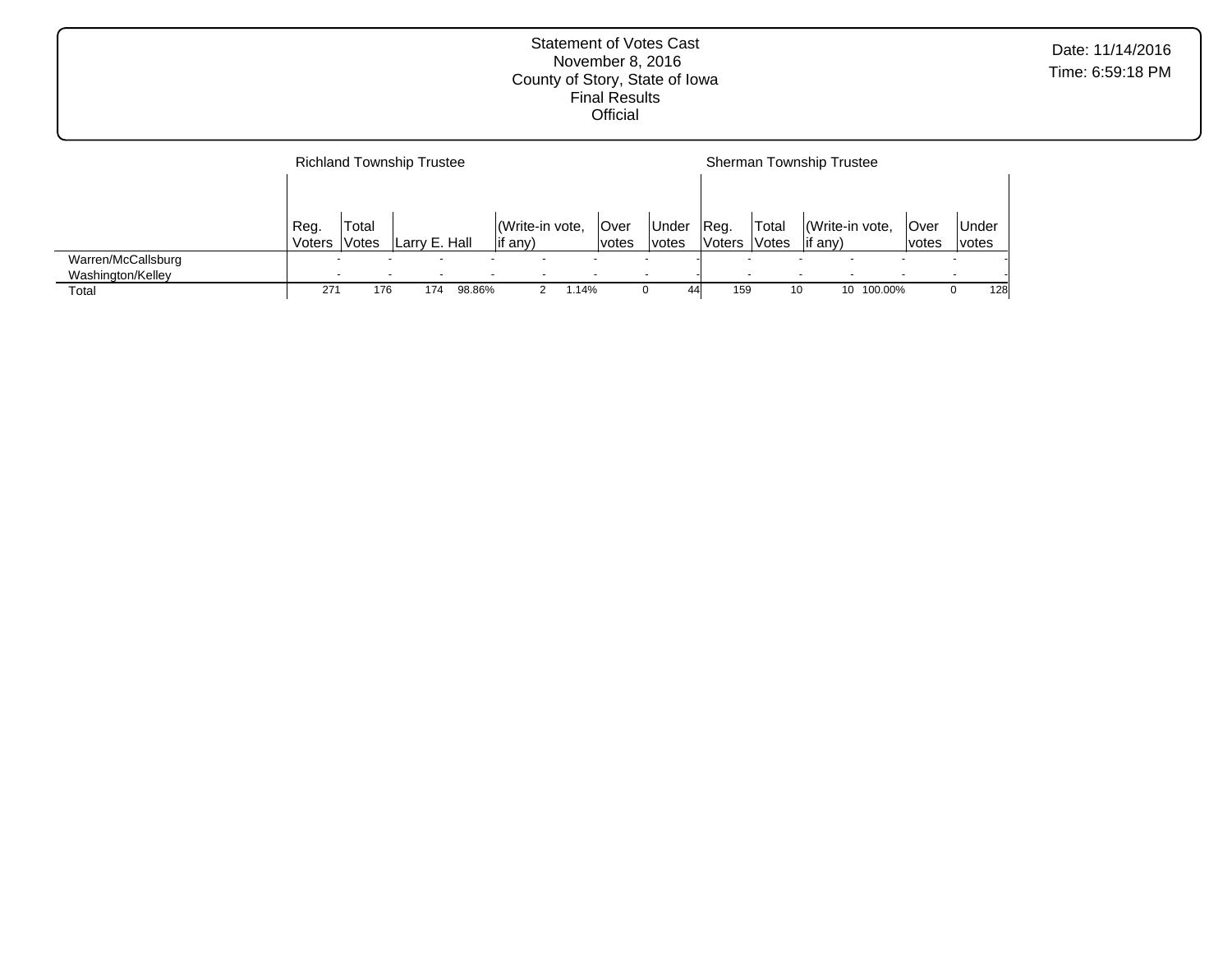|                      |                |                | <b>Union Township Trustee</b> |        |                            |       |               |                |                      |       | Warren Township Trustee |                 |               |                |
|----------------------|----------------|----------------|-------------------------------|--------|----------------------------|-------|---------------|----------------|----------------------|-------|-------------------------|-----------------|---------------|----------------|
|                      | Reg.<br>Voters | Total<br>Votes | Stacie Link                   |        | (Write-in vote,<br>if any) |       | Over<br>votes | Under<br>votes | Reg.<br>Voters Votes | Total | David Granzow   if any) | (Write-in vote, | Over<br>votes | Under<br>votes |
| Jursidiction Wide    |                |                |                               |        |                            |       |               |                |                      |       |                         |                 |               |                |
| Ames 1-1             |                |                |                               |        |                            |       |               |                |                      |       |                         |                 |               |                |
| Ames 1-2             |                |                |                               |        |                            |       |               |                |                      |       |                         |                 |               |                |
| Ames 1-3/Grant 2     |                |                |                               |        |                            |       |               |                |                      |       |                         |                 |               |                |
| Ames 1-4             |                |                |                               |        |                            |       |               |                |                      |       |                         |                 |               |                |
| Ames 1-5             |                |                |                               |        |                            |       |               |                |                      |       |                         |                 |               |                |
| Ames 2-1             |                |                |                               |        |                            |       |               |                |                      |       |                         |                 |               |                |
| Ames 2-2             |                |                |                               |        |                            |       |               |                |                      |       |                         |                 |               |                |
| Ames 2-3             |                |                |                               |        |                            |       |               |                |                      |       |                         |                 |               |                |
| Ames 2-4             |                |                |                               |        |                            |       |               |                |                      |       |                         |                 |               |                |
| Ames 2-5             |                |                |                               |        |                            |       |               |                |                      |       |                         |                 |               |                |
| Ames 3-1/Wash 2      |                |                |                               |        |                            |       |               |                |                      |       |                         |                 |               |                |
| Ames 3-2             |                |                |                               |        |                            |       |               |                |                      |       |                         |                 |               |                |
| Ames 3-3             |                |                |                               |        |                            |       |               |                |                      |       |                         |                 |               |                |
| Ames 3-4             |                |                |                               |        |                            |       |               |                |                      |       |                         |                 |               |                |
| Ames 3-5/Wash 3      |                |                |                               |        |                            |       |               |                |                      |       |                         |                 |               |                |
| Ames 4-1             |                |                |                               |        |                            |       |               |                |                      |       |                         |                 |               |                |
| Ames 4-2             |                |                |                               |        |                            |       |               |                |                      |       |                         |                 |               |                |
| Ames 4-3             |                |                |                               |        |                            |       |               |                |                      |       |                         |                 |               |                |
| Ames 4-4             |                |                |                               |        |                            |       |               |                |                      |       |                         |                 |               |                |
| Ames 4-5             |                |                |                               |        |                            |       |               |                |                      |       |                         |                 |               |                |
| Collins/Collins      |                |                |                               |        |                            |       |               |                |                      |       |                         |                 |               |                |
| Franklin/Gilbert     |                |                |                               |        |                            |       |               |                |                      |       |                         |                 |               |                |
| <b>Grant Twp</b>     |                |                |                               |        |                            |       |               |                |                      |       |                         |                 |               |                |
| Howard/Roland        |                |                |                               |        |                            |       |               |                |                      |       |                         |                 |               |                |
| Huxley               |                |                |                               |        |                            |       |               |                |                      |       |                         |                 |               |                |
| Indian Creek/Maxwell |                |                |                               |        |                            |       |               |                |                      |       |                         |                 |               |                |
| Lafayette Twp        |                |                |                               |        |                            |       |               |                |                      |       |                         |                 |               |                |
| Lincoln/Zearing      |                |                |                               |        |                            |       |               |                |                      |       |                         |                 |               |                |
| Milford Twp          |                |                |                               |        |                            |       |               |                |                      |       |                         |                 |               |                |
| Nevada 1             |                |                |                               |        |                            |       |               |                |                      |       |                         |                 |               |                |
| Nevada 2             |                |                |                               |        |                            |       |               |                |                      |       |                         |                 |               |                |
| Nevada 3/Grant 3     |                |                |                               |        |                            |       |               |                |                      |       |                         |                 |               |                |
| Nevada 4             |                |                |                               |        |                            |       |               |                |                      |       |                         |                 |               |                |
| Nevada Twp           |                |                |                               |        |                            |       |               |                |                      |       |                         |                 |               |                |
| New Albany/Colo      |                |                |                               |        |                            |       |               |                |                      |       |                         |                 |               |                |
| Palestine Twp        |                |                |                               |        |                            |       |               |                |                      |       |                         |                 |               |                |
| <b>Richland Twp</b>  |                |                |                               |        |                            |       |               |                |                      |       |                         |                 |               |                |
| Sherman Twp          |                |                |                               |        |                            |       |               |                |                      |       |                         |                 |               |                |
| Slater/Sheldahl      |                |                |                               |        |                            |       |               |                |                      |       |                         |                 |               |                |
| <b>Story City</b>    |                |                |                               |        |                            |       |               |                |                      |       |                         |                 |               |                |
| Union/Cambridge      | 383            | 218            | 212                           | 97.25% | 6                          | 2.75% | $\mathbf 0$   | 84             |                      |       |                         |                 |               |                |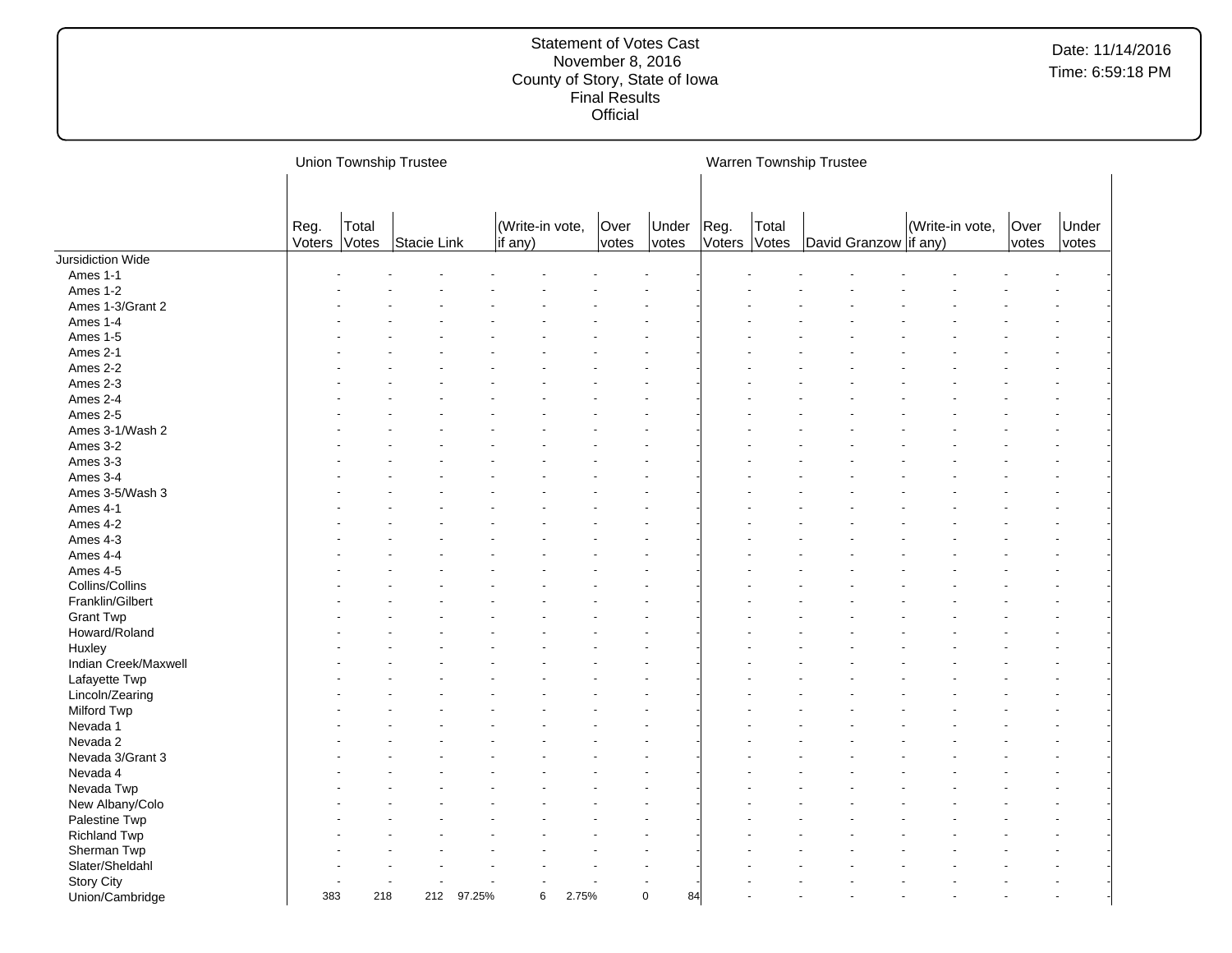|                    |        |       | Union Township Trustee |        |                 |       |       |              |        |                          | <b>Warren Township Trustee</b> |        |                 |            |              |              |    |
|--------------------|--------|-------|------------------------|--------|-----------------|-------|-------|--------------|--------|--------------------------|--------------------------------|--------|-----------------|------------|--------------|--------------|----|
|                    |        |       |                        |        |                 |       |       |              |        |                          |                                |        |                 |            |              |              |    |
|                    | Reg.   | Total |                        |        | (Write-in vote, |       | Over  | <b>Under</b> | IReg.  | Total                    |                                |        | (Write-in vote, |            | <b>Over</b>  | Under        |    |
|                    | Voters | Votes | Stacie Link            |        | lif any)        |       | votes | <i>votes</i> | Voters | Votes                    | David Granzow lif any)         |        |                 |            | <i>votes</i> | <i>votes</i> |    |
| Warren/McCallsburg |        |       |                        |        |                 |       |       |              | 176    | 111                      | 109                            | 98.20% |                 | 1.80%<br>2 |              | 0            | 41 |
| Washington/Kelley  |        |       |                        |        |                 |       |       |              |        | $\overline{\phantom{a}}$ |                                |        |                 |            |              |              |    |
| Total              | 383    | 218   | 212                    | 97.25% |                 | 2.75% |       |              | 176    | 111                      | 109                            | 98.20% |                 | 1.80%      |              |              | 41 |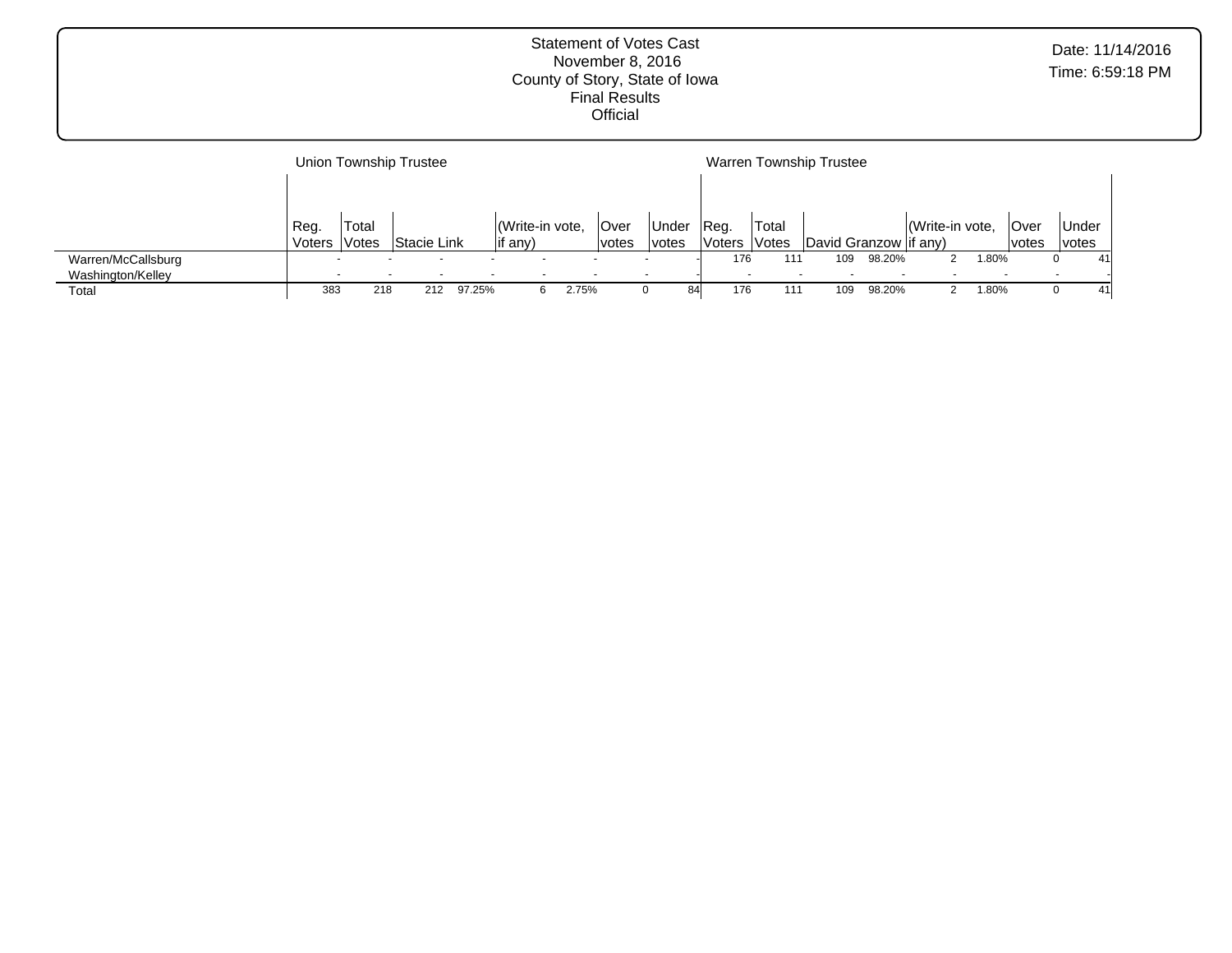|                          |                |                | Warren Township Clerk (to fill vacancy) |                            |               |                |                      |       | Washington Township Trustee        |             |               |                   |  |
|--------------------------|----------------|----------------|-----------------------------------------|----------------------------|---------------|----------------|----------------------|-------|------------------------------------|-------------|---------------|-------------------|--|
|                          |                |                |                                         |                            |               |                |                      |       |                                    |             |               |                   |  |
|                          | Reg.<br>Voters | Total<br>Votes | Megan Burg                              | (Write-in vote,<br>if any) | Over<br>votes | Under<br>votes | Reg.<br>Voters Votes | Total | (Write-in vote,<br>$\vert$ if any) |             | Over<br>votes | Under<br>votes    |  |
| <b>Jursidiction Wide</b> |                |                |                                         |                            |               |                |                      |       |                                    |             |               |                   |  |
| Ames 1-1                 |                |                |                                         |                            |               |                |                      |       |                                    |             |               |                   |  |
| Ames 1-2                 |                |                |                                         |                            |               |                |                      |       |                                    |             |               |                   |  |
| Ames 1-3/Grant 2         |                |                |                                         |                            |               |                |                      |       |                                    |             |               |                   |  |
| Ames 1-4                 |                |                |                                         |                            |               |                |                      |       |                                    |             |               |                   |  |
| Ames 1-5                 |                |                |                                         |                            |               |                |                      |       |                                    |             |               |                   |  |
| Ames 2-1                 |                |                |                                         |                            |               |                |                      |       |                                    |             |               |                   |  |
| Ames 2-2                 |                |                |                                         |                            |               |                |                      |       |                                    |             |               |                   |  |
| Ames 2-3                 |                |                |                                         |                            |               |                |                      |       |                                    |             |               |                   |  |
| Ames 2-4                 |                |                |                                         |                            |               |                |                      |       |                                    |             |               |                   |  |
| Ames 2-5                 |                |                |                                         |                            |               |                |                      |       |                                    |             |               |                   |  |
| Ames 3-1/Wash 2          |                |                |                                         |                            |               |                | 10                   |       | $\mathbf 0$                        | $\mathbf 0$ |               | $\mathbf 0$<br>11 |  |
| Ames 3-2                 |                |                |                                         |                            |               |                |                      |       |                                    |             |               |                   |  |
| Ames 3-3                 |                |                |                                         |                            |               |                |                      |       |                                    |             |               |                   |  |
| Ames 3-4                 |                |                |                                         |                            |               |                |                      |       |                                    |             |               |                   |  |
| Ames 3-5/Wash 3          |                |                |                                         |                            |               |                |                      | 9     | $\mathbf 0$                        | $\Omega$    |               | $\mathbf 0$       |  |
| Ames 4-1                 |                |                |                                         |                            |               |                |                      |       |                                    |             |               |                   |  |
|                          |                |                |                                         |                            |               |                |                      |       |                                    |             |               |                   |  |
| Ames 4-2                 |                |                |                                         |                            |               |                |                      |       |                                    |             |               |                   |  |
| Ames 4-3                 |                |                |                                         |                            |               |                |                      |       |                                    |             |               |                   |  |
| Ames 4-4                 |                |                |                                         |                            |               |                |                      |       |                                    |             |               |                   |  |
| Ames 4-5                 |                |                |                                         |                            |               |                |                      |       |                                    |             |               |                   |  |
| Collins/Collins          |                |                |                                         |                            |               |                |                      |       |                                    |             |               |                   |  |
| Franklin/Gilbert         |                |                |                                         |                            |               |                |                      |       |                                    |             |               |                   |  |
| <b>Grant Twp</b>         |                |                |                                         |                            |               |                |                      |       |                                    |             |               |                   |  |
| Howard/Roland            |                |                |                                         |                            |               |                |                      |       |                                    |             |               |                   |  |
| Huxley                   |                |                |                                         |                            |               |                |                      |       |                                    |             |               |                   |  |
| Indian Creek/Maxwell     |                |                |                                         |                            |               |                |                      |       |                                    |             |               |                   |  |
| Lafayette Twp            |                |                |                                         |                            |               |                |                      |       |                                    |             |               |                   |  |
| Lincoln/Zearing          |                |                |                                         |                            |               |                |                      |       |                                    |             |               |                   |  |
| <b>Milford Twp</b>       |                |                |                                         |                            |               |                |                      |       |                                    |             |               |                   |  |
| Nevada 1                 |                |                |                                         |                            |               |                |                      |       |                                    |             |               |                   |  |
| Nevada 2                 |                |                |                                         |                            |               |                |                      |       |                                    |             |               |                   |  |
| Nevada 3/Grant 3         |                |                |                                         |                            |               |                |                      |       |                                    |             |               |                   |  |
| Nevada 4                 |                |                |                                         |                            |               |                |                      |       |                                    |             |               |                   |  |
| Nevada Twp               |                |                |                                         |                            |               |                |                      |       |                                    |             |               |                   |  |
| New Albany/Colo          |                |                |                                         |                            |               |                |                      |       |                                    |             |               |                   |  |
| Palestine Twp            |                |                |                                         |                            |               |                |                      |       |                                    |             |               |                   |  |
| <b>Richland Twp</b>      |                |                |                                         |                            |               |                |                      |       |                                    |             |               |                   |  |
| Sherman Twp              |                |                |                                         |                            |               |                |                      |       |                                    |             |               |                   |  |
| Slater/Sheldahl          |                |                |                                         |                            |               |                |                      |       |                                    |             |               |                   |  |
| <b>Story City</b>        |                |                |                                         |                            |               |                |                      |       |                                    |             |               |                   |  |
| Union/Cambridge          |                |                |                                         |                            |               |                |                      |       |                                    |             |               |                   |  |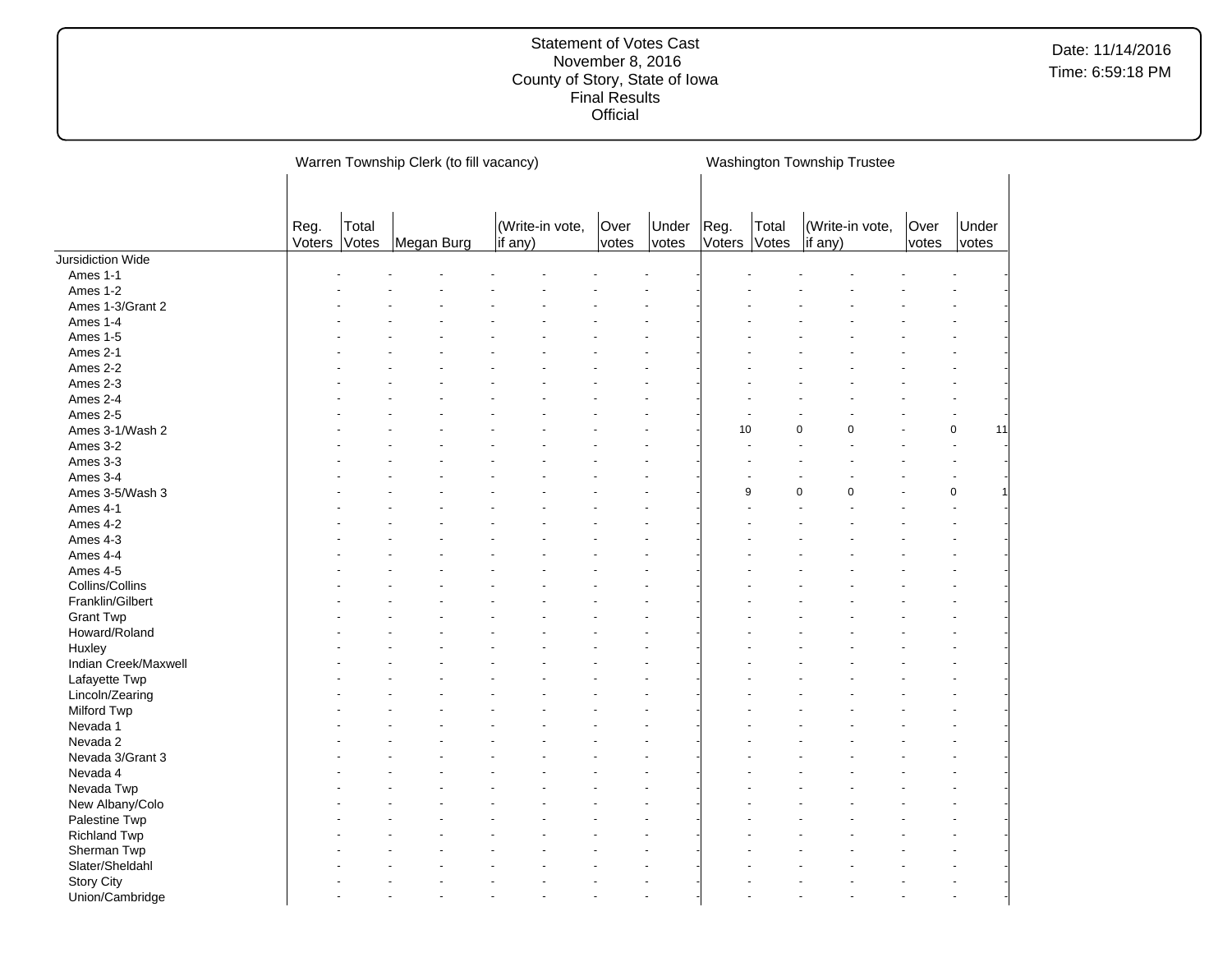| Date: 11/14/2016 |
|------------------|
| Time: 6:59:18 PM |

|                    |        |        | Warren Township Clerk (to fill vacancy) |                          |                |       |        |              |        |       | Washington Township Trustee |         |              |       |     |
|--------------------|--------|--------|-----------------------------------------|--------------------------|----------------|-------|--------|--------------|--------|-------|-----------------------------|---------|--------------|-------|-----|
|                    | Reg.   | 'Total |                                         |                          | Write-in vote, |       | lOver  | <b>Under</b> | IReg.  | Total | Write-in vote.              |         | Over         | Under |     |
|                    | Voters | Votes  | Megan Burg                              |                          | lif anv)       |       | lvotes | lvotes       | Voters | Votes | if any)                     |         | <i>votes</i> | votes |     |
| Warren/McCallsburg | 176    | 116    | 115                                     | 99.14%                   |                | 0.86% |        | 36<br>0      |        |       |                             |         |              |       |     |
| Washington/Kelley  |        |        |                                         | $\overline{\phantom{a}}$ |                |       |        |              | 446    | 13    | 13                          | 100.00% |              | 0     | 342 |
| Total              | 176    | 116    | 115                                     | 99.14%                   |                | 0.86% |        | 36<br>O      | 465    | 13    | 13                          | 100.00% |              | O     | 354 |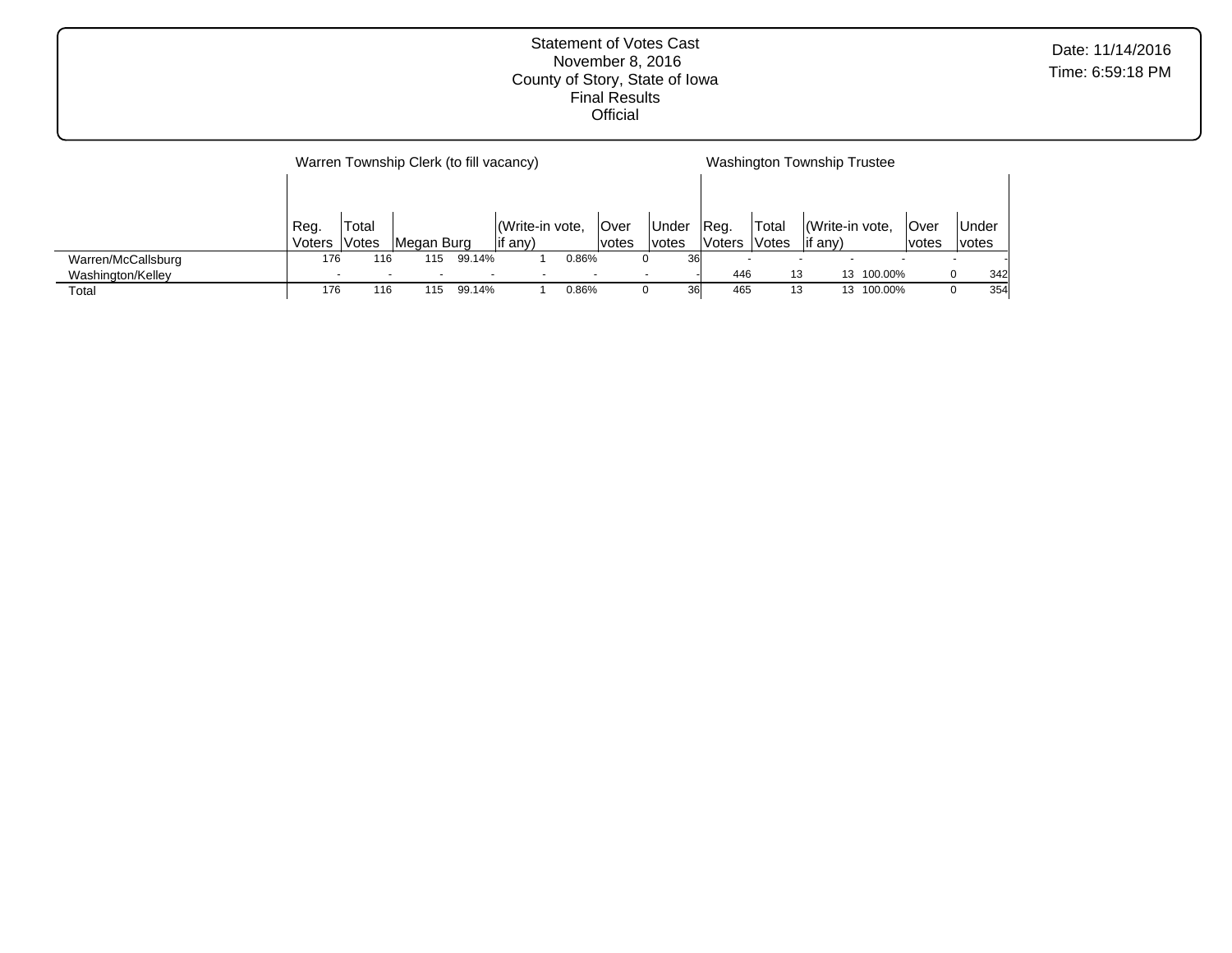|                      |                |                | <b>County Public Hospital Trustee</b> |        |                     |        |                    |        |               |        |                            |       |               |                     |
|----------------------|----------------|----------------|---------------------------------------|--------|---------------------|--------|--------------------|--------|---------------|--------|----------------------------|-------|---------------|---------------------|
|                      |                |                |                                       |        |                     |        |                    |        |               |        |                            |       |               |                     |
|                      | Reg.<br>Voters | Total<br>Votes | Nick Johnson                          |        | James Wright<br>Jr. |        | Gaylan<br>Scofield |        | Maile A. Timm |        | (Write-in vote,<br>if any) |       | Over<br>votes | Under<br>votes      |
| Jursidiction Wide    |                |                |                                       |        |                     |        |                    |        |               |        |                            |       |               |                     |
| Ames 1-1             | 2391           | 2059           | 577                                   | 28.02% | 513                 | 24.92% | 503                | 24.43% | 453           | 22.00% | 13                         | 0.63% |               | 9<br>2861           |
| Ames 1-2             | 2845           | 2194           | 600                                   | 27.35% | 570                 | 25.98% | 531                | 24.20% | 473           | 21.56% | 20                         | 0.91% |               | 3185<br>6           |
| Ames 1-3/Grant 2     | 2283           | 1950           | 593                                   | 30.41% | 468                 | 24.00% | 471                | 24.15% | 402           | 20.62% | 16                         | 0.82% |               | 2529<br>15          |
| Ames 1-4             | 2285           | 2141           | 584                                   | 27.28% | 490                 | 22.89% | 543                | 25.36% | 499           | 23.31% | 25                         | 1.17% |               | 9<br>2746           |
| Ames 1-5             | 2342           | 2573           | 686                                   | 26.66% | 625                 | 24.29% | 653                | 25.38% | 594           | 23.09% | 15                         | 0.58% | 12            | 3091                |
| Ames 2-1             | 2771           | 2474           | 649                                   | 26.23% | 629                 | 25.42% | 634                | 25.63% | 546           | 22.07% | 16                         | 0.65% | 18            | 3826                |
| Ames 2-2             | 2021           | 1888           | 511                                   | 27.07% | 466                 | 24.68% | 462                | 24.47% | 445           | 23.57% | $\overline{4}$             | 0.21% | 12            | 2603                |
| Ames 2-3             | 2143           | 2302           | 634                                   | 27.54% | 567                 | 24.63% | 582                | 25.28% | 508           | 22.07% | 11                         | 0.48% | 15            | 2666                |
| Ames 2-4             | 2373           | 2568           | 690                                   | 26.87% | 631                 | 24.57% | 649                | 25.27% | 591           | 23.01% | $\overline{7}$             | 0.27% | 36            | 3171                |
| Ames 2-5             | 2522           | 2902           | 779                                   | 26.84% | 705                 | 24.29% | 767                | 26.43% | 640           | 22.05% | 11                         | 0.38% | 15            | 3539                |
| Ames 3-1/Wash 2      | 2588           | 2379           | 643                                   | 27.03% | 603                 | 25.35% | 592                | 24.88% | 534           | 22.45% | $\overline{7}$             | 0.29% |               | 6<br>3330           |
| Ames 3-2             | 1957           | 1420           | 408                                   | 28.73% | 363                 | 25.56% | 329                | 23.17% | 311           | 21.90% | 9                          | 0.63% |               | 2108<br>$\mathbf 0$ |
| Ames 3-3             | 1701           | 1436           | 405                                   | 28.20% | 358                 | 24.93% | 341                | 23.75% | 322           | 22.42% | 10                         | 0.70% |               | 3<br>2167           |
| Ames 3-4             | 2290           | 2230           | 623                                   | 27.94% | 572                 | 25.65% | 552                | 24.75% | 462           | 20.72% | 21                         | 0.94% |               | $\mathbf 0$<br>2888 |
| Ames 3-5/Wash 3      | 2069           | 2042           | 540                                   | 26.44% | 493                 | 24.14% | 523                | 25.61% | 472           | 23.11% | 14                         | 0.69% |               | 3<br>2647           |
| Ames 4-1             | 3516           | 1959           | 630                                   | 32.16% | 532                 | 27.16% | 455                | 23.23% | 325           | 16.59% | 17                         | 0.87% |               | $\mathbf 0$<br>4152 |
| Ames 4-2             | 2152           | 772            | 248                                   | 32.12% | 202                 | 26.17% | 184                | 23.83% | 128           | 16.58% | 10                         | 1.30% |               | $\mathbf 0$<br>2876 |
| Ames 4-3             | 2045           | 1501           | 467                                   | 31.11% | 410                 | 27.32% | 348                | 23.18% | 265           | 17.65% | 11                         | 0.73% |               | $\mathbf 0$<br>2315 |
|                      | 2260           | 1846           | 518                                   | 28.06% | 460                 | 24.92% | 452                | 24.49% | 407           | 22.05% | 9                          | 0.49% | 21            | 3008                |
| Ames 4-4             |                |                |                                       |        |                     | 24.47% |                    |        |               | 22.27% |                            |       |               |                     |
| Ames 4-5             | 2235           | 2272           | 617                                   | 27.16% | 556                 |        | 579                | 25.48% | 506           |        | 14                         | 0.62% |               | 3<br>2951           |
| Collins/Collins      | 547            | 662            | 167                                   | 25.23% | 208                 | 31.42% | 148                | 22.36% | 138           | 20.85% | $\mathbf{1}$               | 0.15% |               | 3<br>634            |
| Franklin/Gilbert     | 2649           | 2894           | 748                                   | 25.85% | 714                 | 24.67% | 733                | 25.33% | 680           | 23.50% | 19                         | 0.66% |               | 6<br>3655           |
| <b>Grant Twp</b>     | 334            | 330            | 85                                    | 25.76% | 93                  | 28.18% | 70                 | 21.21% | 80            | 24.24% | $\overline{2}$             | 0.61% |               | 528<br>$\mathbf 0$  |
| Howard/Roland        | 1343           | 1715           | 429                                   | 25.01% | 348                 | 20.29% | 476                | 27.76% | 456           | 26.59% | 6                          | 0.35% |               | $\mathbf 0$<br>1615 |
| Huxley               | 2383           | 2601           | 772                                   | 29.68% | 667                 | 25.64% | 587                | 22.57% | 556           | 21.38% | 19                         | 0.73% |               | 9<br>3141           |
| Indian Creek/Maxwell | 1070           | 1197           | 315                                   | 26.32% | 357                 | 29.82% | 259                | 21.64% | 261           | 21.80% | 5                          | 0.42% |               | 6<br>1284           |
| Lafayette Twp        | 317            | 376            | 97                                    | 25.80% | 76                  | 20.21% | 122                | 32.45% | 81            | 21.54% | $\Omega$                   |       |               | $\mathbf 0$<br>392  |
| Lincoln/Zearing      | 506            | 548            | 147                                   | 26.82% | 167                 | 30.47% | 122                | 22.26% | 112           | 20.44% | $\Omega$                   |       |               | 3<br>583            |
| <b>Milford Twp</b>   | 415            | 454            | 110                                   | 24.23% | 131                 | 28.85% | 121                | 26.65% | 91            | 20.04% | $\mathbf{1}$               | 0.22% |               | 3<br>542            |
| Nevada 1             | 1121           | 1255           | 376                                   | 29.96% | 320                 | 25.50% | 281                | 22.39% | 272           | 21.67% | 6                          | 0.48% |               | 1325<br>6           |
| Nevada 2             | 1078           | 1249           | 368                                   | 29.46% | 319                 | 25.54% | 276                | 22.10% | 278           | 22.26% | 8                          | 0.64% |               | $\mathbf 0$<br>1160 |
| Nevada 3/Grant 3     | 1232           | 1357           | 401                                   | 29.55% | 355                 | 26.16% | 330                | 24.32% | 267           | 19.68% | $\overline{4}$             | 0.29% |               | 6<br>1358           |
| Nevada 4             | 1156           | 1389           | 393                                   | 28.29% | 369                 | 26.57% | 311                | 22.39% | 312           | 22.46% | 4                          | 0.29% |               | $\mathbf 0$<br>1287 |
| Nevada Twp           | 556            | 690            | 188                                   | 27.25% | 184                 | 26.67% | 180                | 26.09% | 134           | 19.42% | $\overline{4}$             | 0.58% |               | 666<br>0            |
| New Albany/Colo      | 839            | 953            | 261                                   | 27.39% | 265                 | 27.81% | 207                | 21.72% | 218           | 22.88% | $\overline{2}$             | 0.21% |               | 3<br>1036           |
| Palestine Twp        | 608            | 710            | 185                                   | 26.06% | 189                 | 26.62% | 170                | 23.94% | 164           | 23.10% | $\overline{2}$             | 0.28% |               | 6<br>757            |
| <b>Richland Twp</b>  | 271            | 363            | 107                                   | 29.48% | 104                 | 28.65% | 84                 | 23.14% | 68            | 18.73% | $\Omega$                   |       |               | 297<br>$\mathbf 0$  |
| Sherman Twp          | 159            | 203            | 60                                    | 29.56% | 62                  | 30.54% | 42                 | 20.69% | 38            | 18.72% | $\mathbf 1$                | 0.49% |               | $\mathbf 0$<br>211  |
| Slater/Sheldahl      | 1263           | 1368           | 379                                   | 27.70% | 345                 | 25.22% | 331                | 24.20% | 310           | 22.66% | 3                          | 0.22% |               | 3<br>1674           |
| <b>Story City</b>    | 2430           | 3005           | 742                                   | 24.69% | 601                 | 20.00% | 970                | 32.28% | 687           | 22.86% | 5                          | 0.17% | 15            | 2863                |
| Union/Cambridge      | 939            | 1055           | 286                                   | 27.11% | 277                 | 26.26% | 254                | 24.08% | 237           | 22.46% | 1                          | 0.09% |               | 3<br>1162           |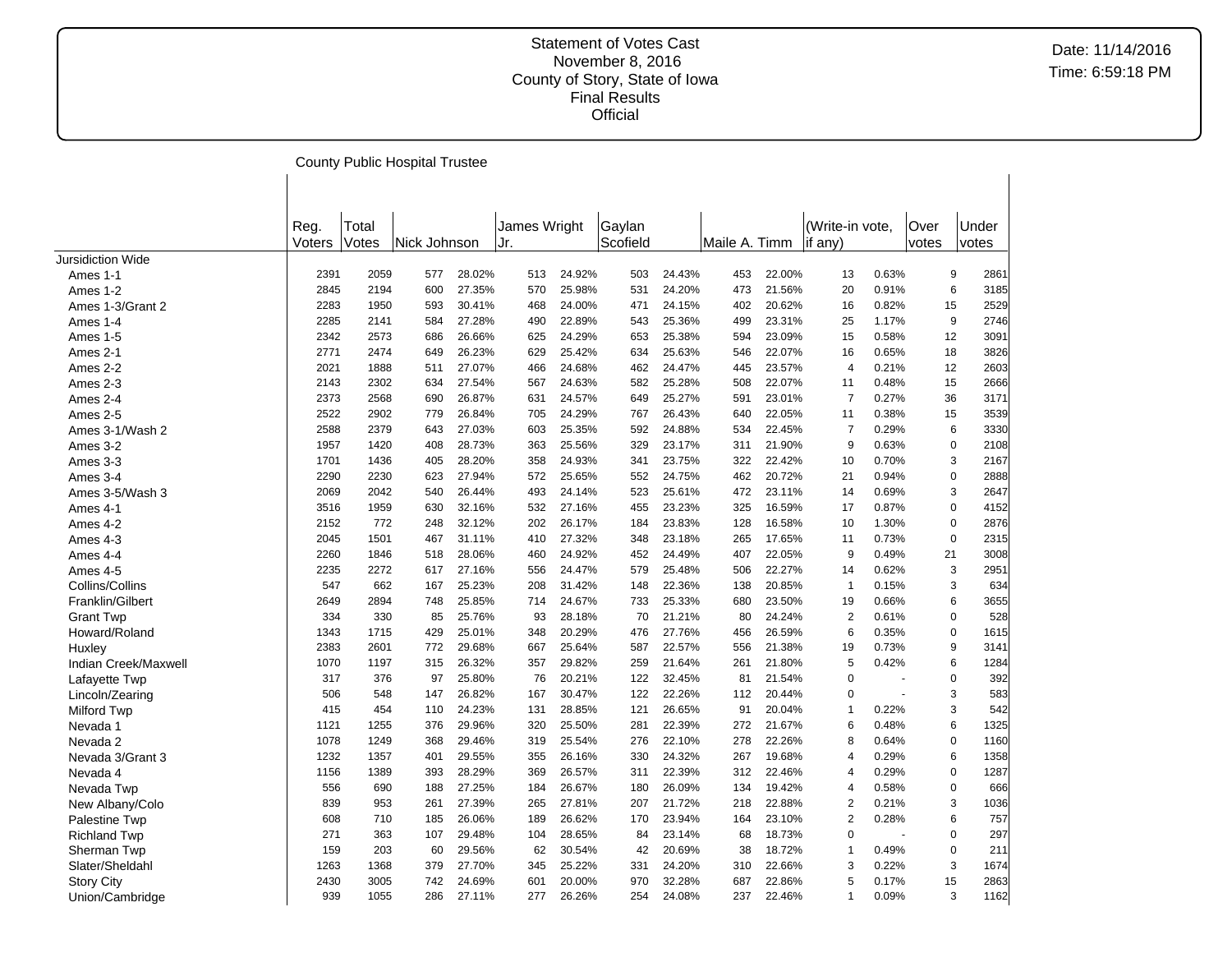|                    |        |        | <b>County Public Hospital Trustee</b> |        |              |        |          |        |               |        |                 |       |       |              |
|--------------------|--------|--------|---------------------------------------|--------|--------------|--------|----------|--------|---------------|--------|-----------------|-------|-------|--------------|
|                    |        |        |                                       |        |              |        |          |        |               |        |                 |       |       |              |
|                    | Reg.   | 'Total |                                       |        | James Wright |        | Gaylan   |        |               |        | (Write-in vote, |       | Over  | Under        |
|                    | Voters | lVotes | Nick Johnson                          |        | Jr.          |        | Scofield |        | Maile A. Timm |        | lif anv)        |       | votes | <i>votes</i> |
| Warren/McCallsburg | 372    | 409    | 118                                   | 28.85% | 106          | 25.92% | 97       | 23.72% | 87            | 21.27% |                 | 0.24% | 3     | 476          |
| Washington/Kelley  | 694    | 704    | 216                                   | 30.68% | 168          | 23.86% | 166      | 23.58% | 150           | 21.31% |                 | 0.57% | 3     | 961          |
| Total              | 69071  | 66395  | 18352                                 | 27.64% | 16638        | 25.06% | 16487    | 24.83% | 14560         | 21.93% | 358             | 0.54% | 261   | 86266        |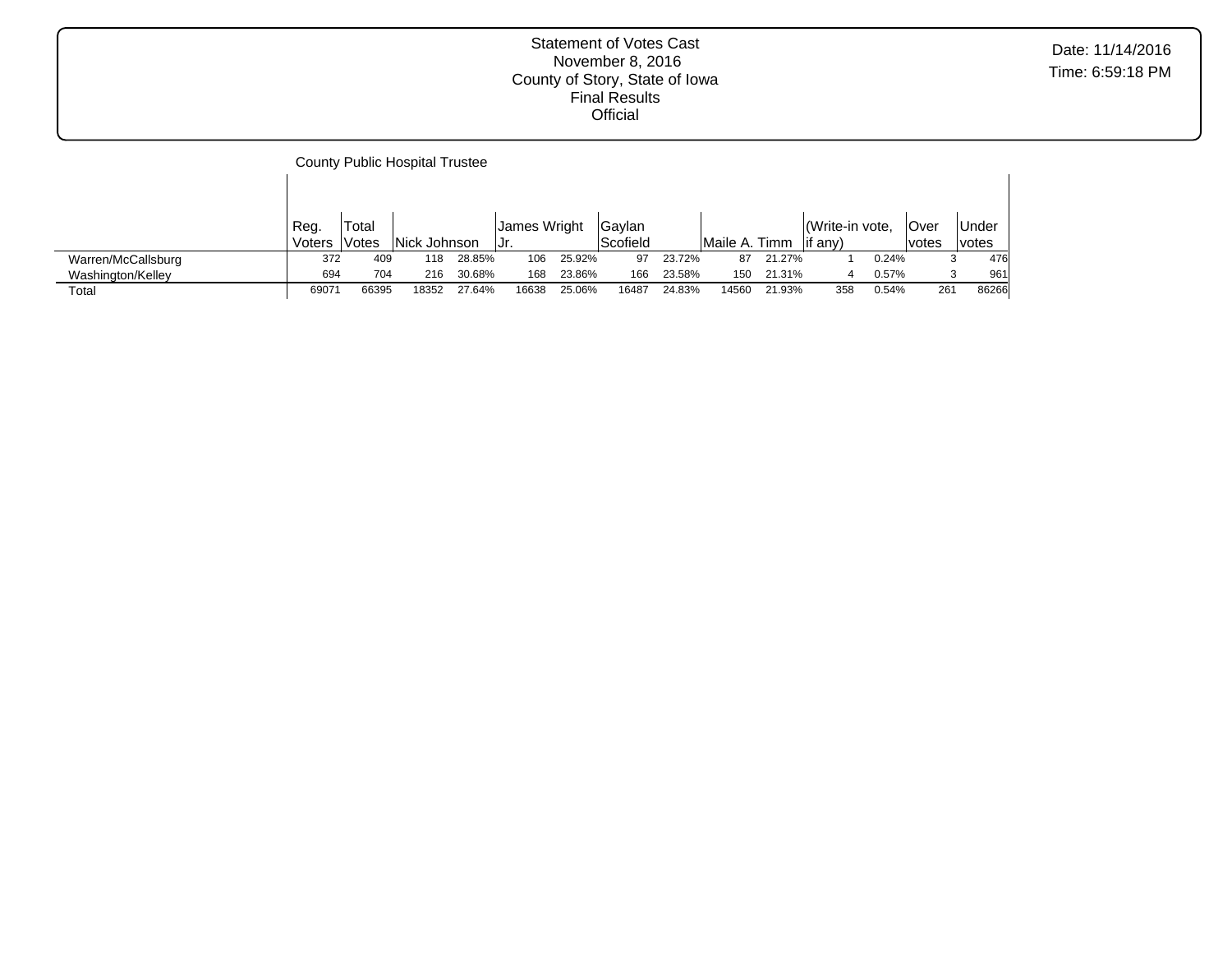|                          |        |       |            |        | Soil and Water Conservation District Commissioner |        |            |        |                 |       |       |             |       |
|--------------------------|--------|-------|------------|--------|---------------------------------------------------|--------|------------|--------|-----------------|-------|-------|-------------|-------|
|                          |        |       |            |        |                                                   |        |            |        |                 |       |       |             |       |
|                          |        |       |            |        |                                                   |        |            |        |                 |       |       |             |       |
|                          | Reg.   | Total | Jerold     |        | Steven L.                                         |        | Mark       |        | (Write-in vote. |       | Over  |             | Under |
|                          | Voters | Votes | Fitzgerald |        | Fales                                             |        | Tielmeland |        | if $any)$       |       | votes |             | votes |
| <b>Jursidiction Wide</b> |        |       |            |        |                                                   |        |            |        |                 |       |       |             |       |
| Ames 1-1                 | 2391   | 2128  | 757        | 35.57% | 659                                               | 30.97% | 702        | 32.99% | 10              | 0.47% |       | 6           | 2795  |
| Ames 1-2                 | 2845   | 2298  | 832        | 36.21% | 711                                               | 30.94% | 739        | 32.16% | 16              | 0.70% |       | $\pmb{0}$   | 3087  |
| Ames 1-3/Grant 2         | 2283   | 1969  | 768        | 39.00% | 586                                               | 29.76% | 603        | 30.62% | 12              | 0.61% |       | 0           | 2525  |
| Ames 1-4                 | 2285   | 2361  | 828        | 35.07% | 728                                               | 30.83% | 784        | 33.21% | 21              | 0.89% |       | $\pmb{0}$   | 2535  |
| Ames 1-5                 | 2342   | 2734  | 936        | 34.24% | 866                                               | 31.68% | 919        | 33.61% | 13              | 0.48% |       | $\pmb{0}$   | 2942  |
| Ames 2-1                 | 2771   | 2695  | 962        | 35.70% | 851                                               | 31.58% | 873        | 32.39% | 9               | 0.33% |       | 3           | 3620  |
| Ames 2-2                 | 2021   | 2000  | 696        | 34.80% | 636                                               | 31.80% | 660        | 33.00% | 8               | 0.40% |       | 9           | 2494  |
| Ames 2-3                 | 2143   | 2370  | 847        | 35.74% | 723                                               | 30.51% | 791        | 33.38% | 9               | 0.38% |       | $\mathbf 0$ | 2613  |
| Ames 2-4                 | 2373   | 2780  | 956        | 34.39% | 904                                               | 32.52% | 915        | 32.91% | 5               | 0.18% |       | $\mathbf 0$ | 2995  |
| Ames 2-5                 | 2522   | 3178  | 1076       | 33.86% | 1032                                              | 32.47% | 1063       | 33.45% | $\overline{7}$  | 0.22% |       | 0           | 3278  |
| Ames 3-1/Wash 2          | 2588   | 2562  | 900        | 35.13% | 826                                               | 32.24% | 826        | 32.24% | 10              | 0.39% |       | $\pmb{0}$   | 3153  |
| Ames 3-2                 | 1957   | 1409  | 533        | 37.83% | 439                                               | 31.16% | 429        | 30.45% | 8               | 0.57% |       | 0           | 2119  |
| Ames 3-3                 | 1701   | 1452  | 523        | 36.02% | 464                                               | 31.96% | 455        | 31.34% | 10              | 0.69% |       | $\mathbf 0$ | 2154  |
| Ames 3-4                 | 2290   | 2278  | 818        | 35.91% | 724                                               | 31.78% | 720        | 31.61% | 16              | 0.70% |       | $\mathbf 0$ | 2840  |
| Ames 3-5/Wash 3          | 2069   | 2166  | 758        | 35.00% | 696                                               | 32.13% | 696        | 32.13% | 16              | 0.74% |       | $\mathbf 0$ | 2526  |
| Ames 4-1                 | 3516   | 1990  | 787        | 39.55% | 625                                               | 31.41% | 563        | 28.29% | 15              | 0.75% |       | $\pmb{0}$   | 4121  |
| Ames 4-2                 | 2152   | 804   | 309        | 38.43% | 248                                               | 30.85% | 237        | 29.48% | 10              | 1.24% |       | $\pmb{0}$   | 2844  |
| Ames 4-3                 | 2045   | 1503  | 575        | 38.26% | 470                                               | 31.27% | 448        | 29.81% | 10              | 0.67% |       | $\mathbf 0$ | 2313  |
| Ames 4-4                 | 2260   | 1957  | 703        | 35.92% | 622                                               | 31.78% | 623        | 31.83% | 9               | 0.46% |       | 3           | 2915  |
| Ames 4-5                 | 2235   | 2449  | 843        | 34.42% | 778                                               | 31.77% | 819        | 33.44% | 9               | 0.37% |       | $\mathbf 0$ | 2777  |
| Collins/Collins          | 547    | 629   | 249        | 39.59% | 169                                               | 26.87% | 209        | 33.23% | $\overline{2}$  | 0.32% |       | 3           | 667   |
| Franklin/Gilbert         | 2649   | 3217  | 1096       | 34.07% | 1014                                              | 31.52% | 1094       | 34.01% | 13              | 0.40% |       | $\pmb{0}$   | 3338  |
| <b>Grant Twp</b>         | 334    | 365   | 120        | 32.88% | 103                                               | 28.22% | 138        | 37.81% | $\overline{4}$  | 1.10% |       | $\mathbf 0$ | 493   |
| Howard/Roland            | 1343   | 1712  | 535        | 31.25% | 470                                               | 27.45% | 695        | 40.60% | 12              | 0.70% |       | 3           | 1615  |
| Huxley                   | 2383   | 2645  | 971        | 36.71% | 801                                               | 30.28% | 862        | 32.59% | 11              | 0.42% |       | 6           | 3100  |
| Indian Creek/Maxwell     | 1070   | 1172  | 442        | 37.71% | 323                                               | 27.56% | 399        | 34.04% | 8               | 0.68% |       | $\pmb{0}$   | 1315  |
| Lafayette Twp            | 317    | 401   | 124        | 30.92% | 114                                               | 28.43% | 159        | 39.65% | 4               | 1.00% |       | $\pmb{0}$   | 367   |
| Lincoln/Zearing          | 506    | 561   | 174        | 31.02% | 140                                               | 24.96% | 246        | 43.85% | 1               | 0.18% |       | 3           | 570   |
| Milford Twp              | 415    | 503   | 158        | 31.41% | 147                                               | 29.22% | 194        | 38.57% | $\overline{4}$  | 0.80% |       | $\mathbf 0$ | 496   |
| Nevada 1                 | 1121   | 1294  | 437        | 33.77% | 369                                               | 28.52% | 484        | 37.40% | 4               | 0.31% |       | $\mathbf 0$ | 1292  |
| Nevada 2                 | 1078   | 1265  | 434        | 34.31% | 364                                               | 28.77% | 462        | 36.52% | 5               | 0.40% |       | $\pmb{0}$   | 1144  |
| Nevada 3/Grant 3         | 1232   | 1353  | 454        | 33.56% | 403                                               | 29.79% | 494        | 36.51% | 2               | 0.15% |       | $\pmb{0}$   | 1368  |
| Nevada 4                 | 1156   | 1400  | 484        | 34.57% | 394                                               | 28.14% | 517        | 36.93% | 5               | 0.36% |       | $\mathbf 0$ | 1276  |
| Nevada Twp               | 556    | 694   | 234        | 33.72% | 205                                               | 29.54% | 250        | 36.02% | 5               | 0.72% |       | $\mathbf 0$ | 662   |
| New Albany/Colo          | 839    | 961   | 345        | 35.90% | 262                                               | 27.26% | 352        | 36.63% | $\overline{2}$  | 0.21% |       | $\mathbf 0$ | 1031  |
| Palestine Twp            | 608    | 751   | 263        | 35.02% | 226                                               | 30.09% | 258        | 34.35% | $\overline{4}$  | 0.53% |       | $\mathbf 0$ | 722   |
| <b>Richland Twp</b>      | 271    | 385   | 126        | 32.73% | 110                                               | 28.57% | 148        | 38.44% | $\mathbf{1}$    | 0.26% |       | $\pmb{0}$   | 275   |
| Sherman Twp              | 159    | 220   | 78         | 35.45% | 62                                                | 28.18% | 80         | 36.36% | 0               |       |       | $\mathbf 0$ | 194   |
| Slater/Sheldahl          | 1263   | 1396  | 510        | 36.53% | 425                                               | 30.44% | 457        | 32.74% | 4               | 0.29% |       | $\mathbf 0$ | 1649  |
| <b>Story City</b>        | 2430   | 2941  | 958        | 32.57% | 844                                               | 28.70% | 1129       | 38.39% | 10              | 0.34% |       | 3           | 2939  |
| Union/Cambridge          | 939    | 1065  | 387        | 36.34% | 322                                               | 30.23% | 353        | 33.15% | 3               | 0.28% |       | 3           | 1152  |
|                          |        |       |            |        |                                                   |        |            |        |                 |       |       |             |       |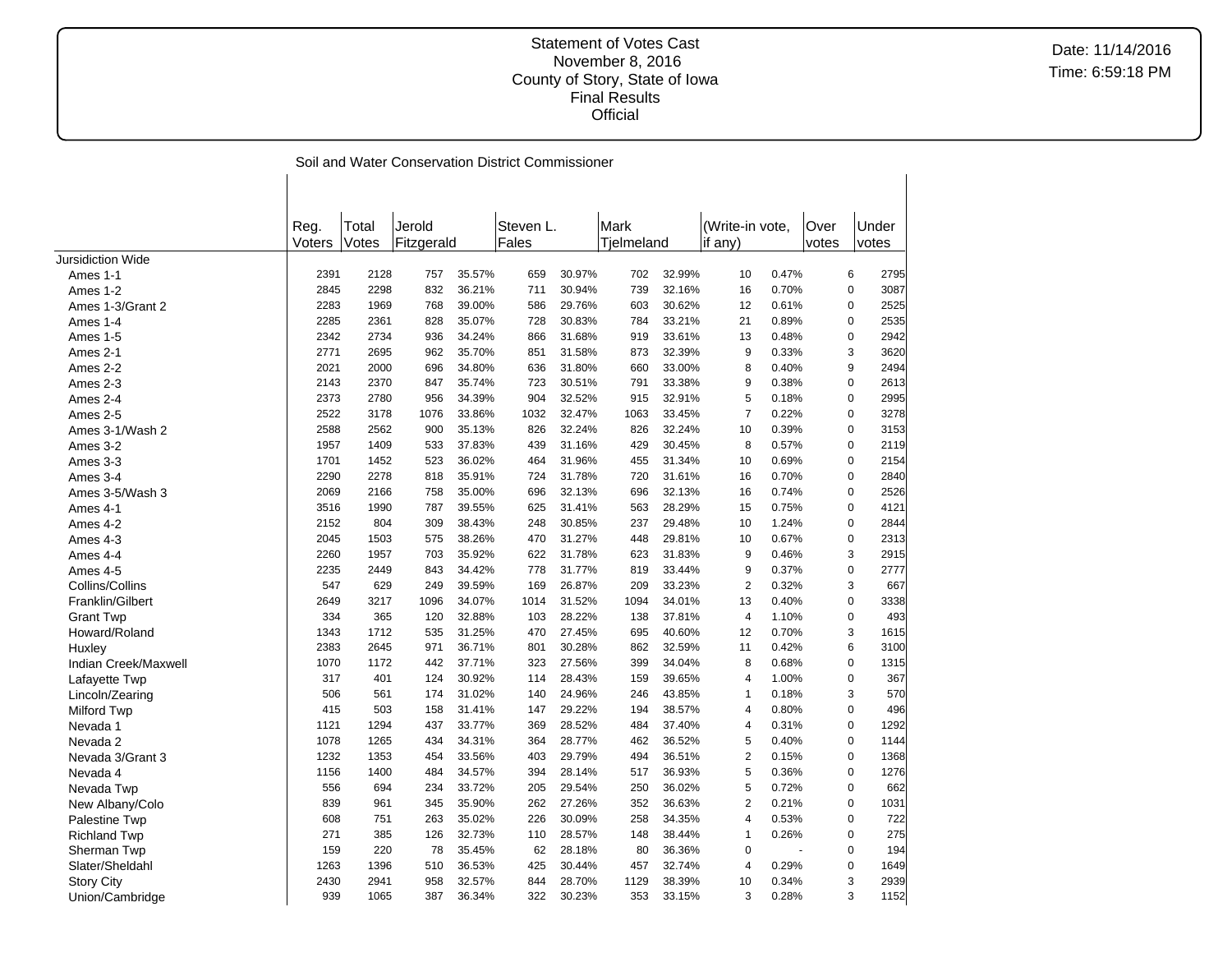|                    |        |       | Soil and Water Conservation District Commissioner |        |            |        |            |        |                |       |        |       |
|--------------------|--------|-------|---------------------------------------------------|--------|------------|--------|------------|--------|----------------|-------|--------|-------|
|                    |        |       |                                                   |        |            |        |            |        |                |       |        |       |
|                    |        |       |                                                   |        |            |        |            |        |                |       |        |       |
|                    | Reg.   | Total | Jerold                                            |        | lSteven L. |        | Mark       |        | Write-in vote. |       | lOver  | Under |
|                    | Voters | Votes | Fitzgerald                                        |        | Fales      |        | Tielmeland |        | if any)        |       | lvotes | votes |
| Warren/McCallsburg | 372    | 450   | 123                                               | 27.33% | 113        | 25.11% | 214        | 47.56% | 0              |       |        | 438   |
| Washington/Kelley  | 694    | 731   | 260                                               | 35.57% | 214        | 29.27% | 254        | 34.75% | 3              | 0.41% |        | 934   |
| Total              | 69071  | 69194 | 24369                                             | 35.22% | 21182      | 30.61% | 23313      | 33.69% | 330            | 0.48% | 45     | 83683 |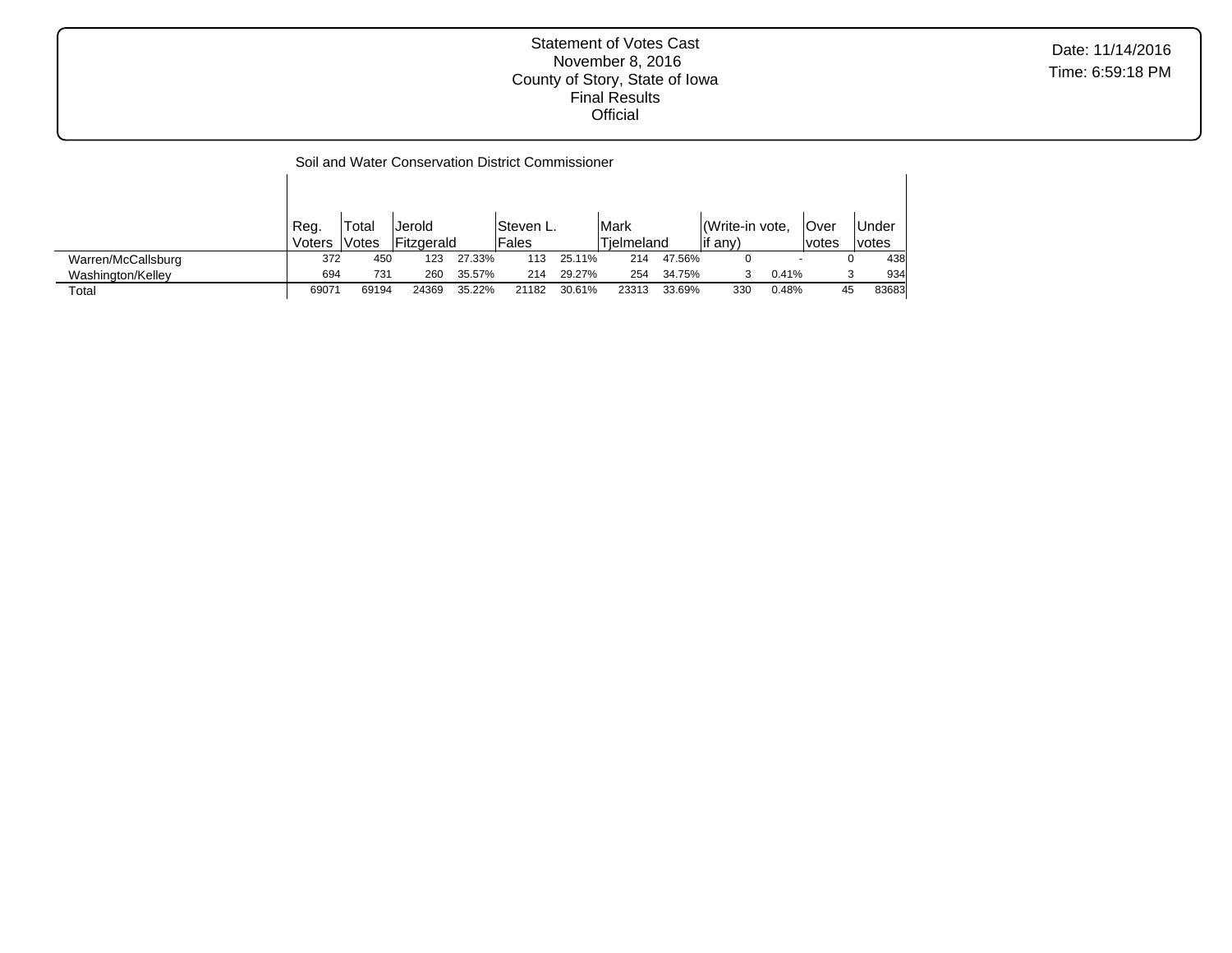|                          |        |       |                   |        | County Agricultural Extension Council Member |        |          |        |               |        |                 |       |       |                        |
|--------------------------|--------|-------|-------------------|--------|----------------------------------------------|--------|----------|--------|---------------|--------|-----------------|-------|-------|------------------------|
|                          |        |       |                   |        |                                              |        |          |        |               |        |                 |       |       |                        |
|                          |        |       |                   |        |                                              |        |          |        |               |        |                 |       |       |                        |
|                          | Reg.   | Total |                   |        | Melissa                                      |        | Megan    |        |               |        | (Write-in vote, |       | Over  | Under                  |
|                          | Voters | Votes | <b>Tim Couser</b> |        | McEnany                                      |        | Jedlicka |        | Leonard Folev |        | if any)         |       | votes | votes                  |
| <b>Jursidiction Wide</b> |        |       |                   |        |                                              |        |          |        |               |        |                 |       |       |                        |
| Ames 1-1                 | 2391   | 2676  | 688               | 25.71% | 682                                          | 25.49% | 666      | 24.89% | 635           | 23.73% | 5               | 0.19% |       | 4<br>3892              |
| Ames 1-2                 | 2845   | 2953  | 763               | 25.84% | 754                                          | 25.53% | 715      | 24.21% | 702           | 23.77% | 19              | 0.64% |       | 4227<br>$\pmb{0}$      |
| Ames 1-3/Grant 2         | 2283   | 2484  | 645               | 25.97% | 649                                          | 26.13% | 607      | 24.44% | 570           | 22.95% | 13              | 0.52% |       | 3500<br>8              |
| Ames 1-4                 | 2285   | 2944  | 744               | 25.27% | 744                                          | 25.27% | 742      | 25.20% | 687           | 23.34% | 27              | 0.92% | 12    | 3572                   |
| Ames 1-5                 | 2342   | 3454  | 877               | 25.39% | 877                                          | 25.39% | 847      | 24.52% | 842           | 24.38% | 11              | 0.32% |       | 4110<br>$\overline{4}$ |
| Ames 2-1                 | 2771   | 3370  | 844               | 25.04% | 882                                          | 26.17% | 842      | 24.99% | 791           | 23.47% | 11              | 0.33% |       | 5050<br>$\overline{4}$ |
| Ames 2-2                 | 2021   | 2525  | 654               | 25.90% | 651                                          | 25.78% | 626      | 24.79% | 589           | 23.33% | 5               | 0.20% |       | 3471<br>8              |
| Ames 2-3                 | 2143   | 3026  | 781               | 25.81% | 770                                          | 25.45% | 756      | 24.98% | 708           | 23.40% | 11              | 0.36% |       | $\mathbf 0$<br>3618    |
| Ames 2-4                 | 2373   | 3539  | 914               | 25.83% | 884                                          | 24.98% | 884      | 24.98% | 853           | 24.10% | $\overline{4}$  | 0.11% |       | 4157<br>4              |
| Ames 2-5                 | 2522   | 4041  | 1030              | 25.49% | 1014                                         | 25.09% | 1006     | 24.89% | 982           | 24.30% | 9               | 0.22% | 16    | 4551                   |
| Ames 3-1/Wash 2          | 2588   | 3271  | 831               | 25.41% | 847                                          | 25.89% | 806      | 24.64% | 777           | 23.75% | 10              | 0.31% |       | $\mathbf 0$<br>4349    |
| Ames 3-2                 | 1957   | 1796  | 465               | 25.89% | 467                                          | 26.00% | 448      | 24.94% | 410           | 22.83% | 6               | 0.33% |       | $\mathbf 0$<br>2908    |
| Ames 3-3                 | 1701   | 1826  | 481               | 26.34% | 469                                          | 25.68% | 442      | 24.21% | 428           | 23.44% | 6               | 0.33% |       | 2978<br>4              |
| Ames 3-4                 | 2290   | 2980  | 773               | 25.94% | 759                                          | 25.47% | 733      | 24.60% | 702           | 23.56% | 13              | 0.44% | 12    | 3832                   |
| Ames 3-5/Wash 3          | 2069   | 2792  | 713               | 25.54% | 700                                          | 25.07% | 699      | 25.04% | 659           | 23.60% | 21              | 0.75% |       | 4<br>3460              |
| Ames 4-1                 | 3516   | 2476  | 679               | 27.42% | 647                                          | 26.13% | 588      | 23.75% | 549           | 22.17% | 13              | 0.53% | 12    | 5660                   |
| Ames 4-2                 | 2152   | 1007  | 266               | 26.42% | 262                                          | 26.02% | 235      | 23.34% | 230           | 22.84% | 14              | 1.39% |       | 3857<br>$\pmb{0}$      |
| Ames 4-3                 | 2045   | 1869  | 516               | 27.61% | 469                                          | 25.09% | 445      | 23.81% | 428           | 22.90% | 11              | 0.59% |       | $\pmb{0}$<br>3219      |
| Ames 4-4                 | 2260   | 2461  | 651               | 26.45% | 620                                          | 25.19% | 592      | 24.06% | 585           | 23.77% | 13              | 0.53% |       | 4035<br>$\overline{4}$ |
| Ames 4-5                 | 2235   | 3127  | 795               | 25.42% | 810                                          | 25.90% | 776      | 24.82% | 737           | 23.57% | 9               | 0.29% |       | $\mathbf 0$<br>3841    |
| Collins/Collins          | 547    | 784   | 218               | 27.81% | 194                                          | 24.74% | 185      | 23.60% | 184           | 23.47% | 3               | 0.38% |       | $\pmb{0}$<br>948       |
| Franklin/Gilbert         | 2649   | 4102  | 1092              | 26.62% | 1017                                         | 24.79% | 985      | 24.01% | 988           | 24.09% | 20              | 0.49% | 16    | 4622                   |
| <b>Grant Twp</b>         | 334    | 454   | 133               | 29.30% | 110                                          | 24.23% | 98       | 21.59% | 110           | 24.23% | 3               | 0.66% |       | 690<br>$\pmb{0}$       |
| Howard/Roland            | 1343   | 2150  | 614               | 28.56% | 520                                          | 24.19% | 502      | 23.35% | 504           | 23.44% | 10              | 0.47% |       | 8<br>2282              |
|                          | 2383   | 3358  | 880               | 26.21% | 839                                          | 24.99% | 785      | 23.38% | 841           | 25.04% | 13              | 0.39% |       | 4302<br>8              |
| Huxley                   | 1070   | 1501  | 429               | 28.58% | 375                                          | 24.98% | 340      | 22.65% | 351           | 23.38% | 6               | 0.40% |       | $\pmb{0}$<br>1815      |
| Indian Creek/Maxwell     | 317    | 510   | 141               | 27.65% | 121                                          | 23.73% | 122      | 23.92% | 121           | 23.73% | 5               | 0.98% |       | $\pmb{0}$<br>514       |
| Lafayette Twp            | 506    | 702   | 202               | 28.77% | 178                                          | 25.36% | 155      | 22.08% | 167           | 23.79% | $\mathbf 0$     |       |       | $\mathbf 0$<br>810     |
| Lincoln/Zearing          | 415    | 657   | 197               | 29.98% |                                              | 23.44% |          | 22.83% |               | 23.59% | -1              | 0.15% |       | 675<br>$\mathbf 0$     |
| Milford Twp              |        | 1665  | 492               | 29.55% | 154                                          | 24.44% | 150      | 22.46% | 155<br>390    | 23.42% | $\overline{2}$  | 0.12% |       | $\mathbf 0$<br>1783    |
| Nevada 1                 | 1121   |       |                   |        | 407                                          |        | 374      |        |               |        | $\overline{7}$  | 0.43% |       | 1588<br>$\mathbf 0$    |
| Nevada 2                 | 1078   | 1624  | 486               | 29.93% | 395                                          | 24.32% | 366      | 22.54% | 370           | 22.78% |                 |       |       |                        |
| Nevada 3/Grant 3         | 1232   | 1782  | 529               | 29.69% | 430                                          | 24.13% | 400      | 22.45% | 421           | 23.63% | $\overline{2}$  | 0.11% |       | 1842<br>$\overline{4}$ |
| Nevada 4                 | 1156   | 1790  | 548               | 30.61% | 420                                          | 23.46% | 401      | 22.40% | 413           | 23.07% | 8               | 0.45% |       | 1778<br>$\mathbf 0$    |
| Nevada Twp               | 556    | 929   | 275               | 29.60% | 233                                          | 25.08% | 202      | 21.74% | 216           | 23.25% | 3               | 0.32% |       | 879<br>$\mathbf 0$     |
| New Albany/Colo          | 839    | 1218  | 321               | 26.35% | 350                                          | 28.74% | 257      | 21.10% | 290           | 23.81% | $\Omega$        |       |       | $\mathbf 0$<br>1438    |
| Palestine Twp            | 608    | 997   | 257               | 25.78% | 237                                          | 23.77% | 229      | 22.97% | 274           | 27.48% | $\Omega$        |       |       | $\mathbf 0$<br>967     |
| <b>Richland Twp</b>      | 271    | 533   | 145               | 27.20% | 144                                          | 27.02% | 117      | 21.95% | 126           | 23.64% | $\mathbf{1}$    | 0.19% |       | $\mathbf 0$<br>347     |
| Sherman Twp              | 159    | 275   | 71                | 25.82% | 80                                           | 29.09% | 57       | 20.73% | 67            | 24.36% | $\Omega$        |       |       | 277<br>$\mathbf 0$     |
| Slater/Sheldahl          | 1263   | 1797  | 478               | 26.60% | 440                                          | 24.49% | 430      | 23.93% | 442           | 24.60% | $\overline{7}$  | 0.39% |       | $\mathbf 0$<br>2263    |
| <b>Story City</b>        | 2430   | 3697  | 1043              | 28.21% | 903                                          | 24.43% | 866      | 23.42% | 879           | 23.78% | 6               | 0.16% |       | 4143<br>$\overline{4}$ |
| Union/Cambridge          | 939    | 1358  | 367               | 27.03% | 332                                          | 24.45% | 322      | 23.71% | 331           | 24.37% | 6               | 0.44% |       | $\mathbf 0$<br>1602    |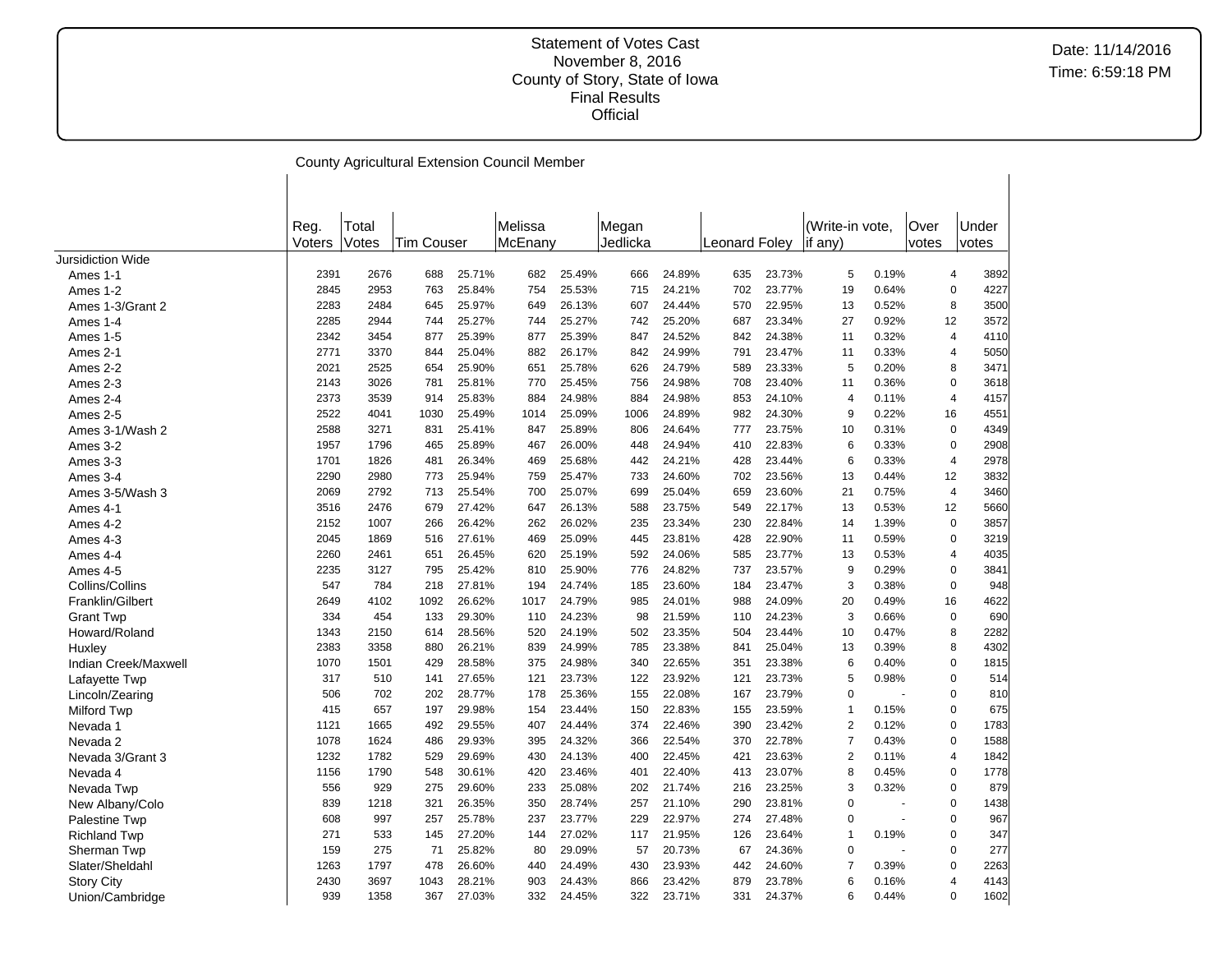County Agricultural Extension Council Member Reg.  $\frac{\text{Votes}}{372}$  52 Total  $\frac{1}{528}$  Tim Couser<br>528 148 28.03% Melissa McEnany<br>129 24.43% Megan<br>Jedlicka Jedlicka Leonard Foley (Write-in vote,  $\frac{1}{1}$  if any) Over votes Under  $\frac{\text{votes}}{0}$ Warren/McCallsburg 372 528 148 28.03% 129 24.43% 131 24.81% 119 22.54% 1 0.19% 0 656 Washington/Kelley 694 962 271 28.17% 226 23.49% 221 22.97% 239 24.84% 5 0.52% 0 1262 Total 69071 87990 23447 26.65% 22191 25.22% 21150 24.04% 20862 23.71% 340 0.39% 136 115770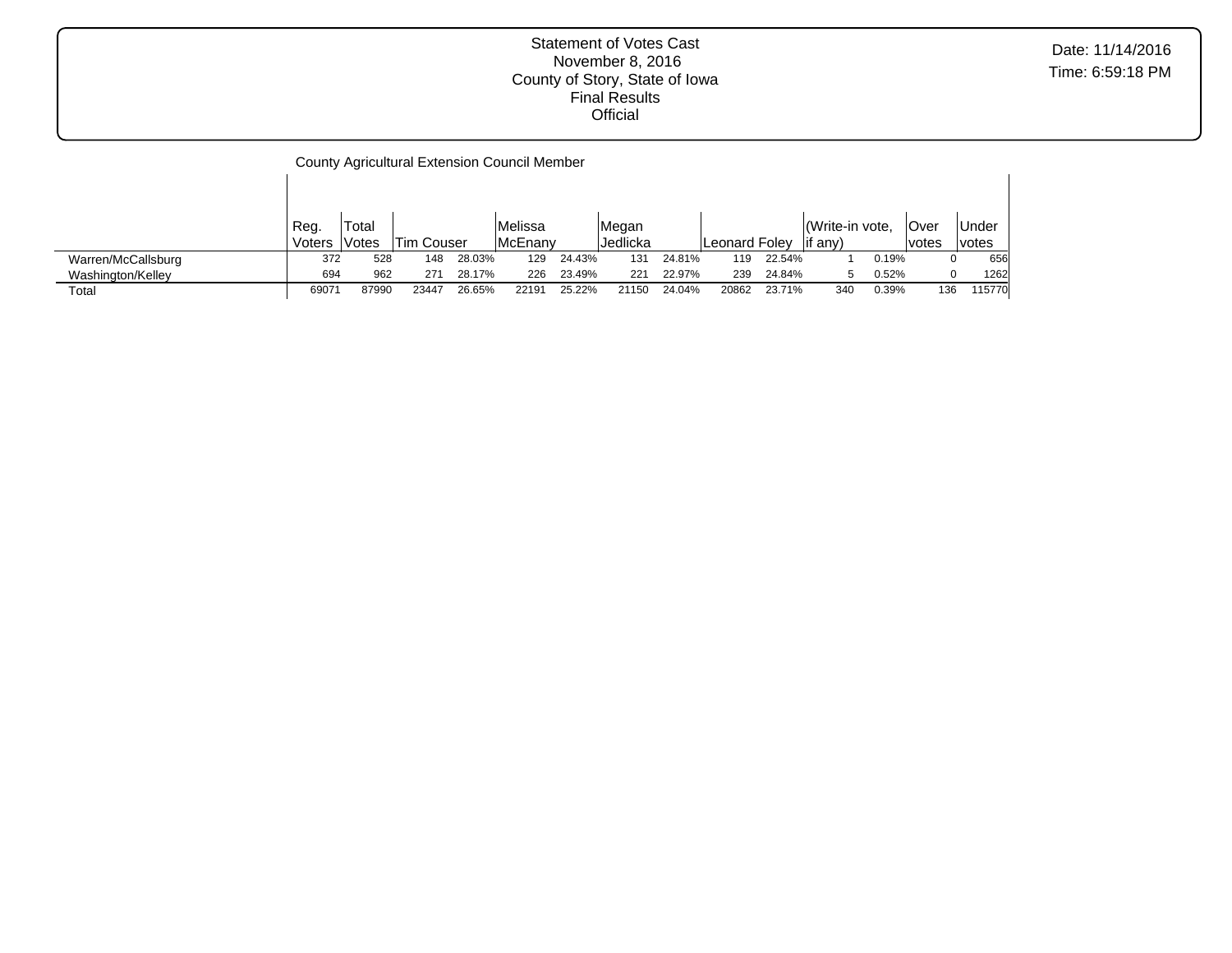|                      |        |       |                          |            | County Agricultural Extension Council Member (to fill vacancy) |       |       |                     |
|----------------------|--------|-------|--------------------------|------------|----------------------------------------------------------------|-------|-------|---------------------|
|                      |        |       |                          |            |                                                                |       |       |                     |
|                      |        |       |                          |            |                                                                |       |       |                     |
|                      | Reg.   | Total | MaryAnn                  |            | (Write-in vote,                                                |       | Over  | Under               |
|                      | Voters | Votes | Heintz Gardner   if any) |            |                                                                |       | votes | votes               |
| Jursidiction Wide    |        |       |                          |            |                                                                |       |       |                     |
| Ames 1-1             | 2391   | 894   | 889                      | 99.44%     | 5                                                              | 0.56% |       | 0<br>749            |
| Ames 1-2             | 2845   | 969   | 967                      | 99.79%     | $\overline{2}$                                                 | 0.21% |       | $\mathbf{1}$<br>825 |
| Ames 1-3/Grant 2     | 2283   | 912   | 904                      | 99.12%     | 8                                                              | 0.88% |       | 0<br>586            |
| Ames 1-4             | 2285   | 944   | 935                      | 99.05%     | 9                                                              | 0.95% |       | 0<br>688            |
| Ames 1-5             | 2342   | 1046  | 1043                     | 99.71%     | 3                                                              | 0.29% |       | $\mathbf{1}$<br>845 |
| Ames 2-1             | 2771   | 1096  | 1089                     | 99.36%     | $\overline{7}$                                                 | 0.64% |       | 0<br>1010           |
| Ames 2-2             | 2021   | 810   | 808                      | 99.75%     | $\overline{2}$                                                 | 0.25% |       | 0<br>691            |
| Ames 2-3             | 2143   | 961   | 954                      | 99.27%     | $\overline{7}$                                                 | 0.73% |       | 0<br>700            |
| Ames 2-4             | 2373   | 1044  | 1037                     | 99.33%     | $\overline{7}$                                                 | 0.67% |       | 0<br>881            |
| Ames 2-5             | 2522   | 1169  | 1166                     | 99.74%     | 3                                                              | 0.26% |       | 0<br>983            |
| Ames 3-1/Wash 2      | 2588   | 1003  | 996                      | 99.30%     | $\overline{7}$                                                 | 0.70% |       | $\mathbf 0$<br>902  |
| Ames 3-2             | 1957   | 632   | 629                      | 99.53%     | 3                                                              | 0.47% |       | $\mathbf 0$<br>544  |
| Ames 3-3             | 1701   | 613   | 609                      | 99.35%     | 4                                                              | 0.65% |       | $\mathbf 0$<br>589  |
| Ames 3-4             | 2290   | 947   | 940                      | 99.26%     | $\overline{7}$                                                 | 0.74% |       | $\mathbf{1}$<br>758 |
| Ames 3-5/Wash 3      | 2069   | 865   | 854                      | 98.73%     | 11                                                             | 1.27% |       | $\mathbf{1}$<br>698 |
| Ames 4-1             | 3516   | 931   | 920                      | 98.82%     | 11                                                             | 1.18% |       | 0<br>1106           |
| Ames 4-2             | 2152   | 371   | 364                      | 98.11%     | $\overline{7}$                                                 | 1.89% |       | 0<br>845            |
| Ames 4-3             | 2045   | 668   | 662                      | 99.10%     | 6                                                              | 0.90% |       | $\Omega$<br>604     |
| Ames 4-4             | 2260   | 823   | 822                      | 99.88%     | $\mathbf{1}$                                                   | 0.12% |       | 0<br>802            |
| Ames 4-5             | 2235   | 927   | 923                      | 99.57%     | 4                                                              | 0.43% |       | 0<br>815            |
| Collins/Collins      | 547    | 278   | 277                      | 99.64%     | $\mathbf{1}$                                                   | 0.36% |       | 0<br>155            |
| Franklin/Gilbert     | 2649   | 1251  | 1243                     | 99.36%     | 8                                                              | 0.64% |       | 0<br>934            |
| <b>Grant Twp</b>     | 334    | 150   | 149                      | 99.33%     | $\mathbf{1}$                                                   | 0.67% |       | $\pmb{0}$<br>136    |
| Howard/Roland        | 1343   | 698   | 691                      | 99.00%     | 7                                                              | 1.00% |       | $\Omega$<br>412     |
| Huxley               | 2383   | 1130  | 1121                     | 99.20%     | 9                                                              | 0.80% |       | $\pmb{0}$<br>787    |
| Indian Creek/Maxwell | 1070   | 515   | 512                      | 99.42%     | 3                                                              | 0.58% |       | 0<br>314            |
| Lafayette Twp        | 317    | 157   | 156                      | 99.36%     | $\mathbf{1}$                                                   | 0.64% |       | 0<br>99             |
| Lincoln/Zearing      | 506    | 243   | 243                      | 100.00%    | 0                                                              |       |       | 0<br>135            |
| Milford Twp          | 415    | 208   | 207                      | 99.52%     | $\mathbf{1}$                                                   | 0.48% |       | 0<br>125            |
| Nevada 1             | 1121   | 576   | 573                      | 99.48%     | 3                                                              | 0.52% |       | 0<br>286            |
| Nevada 2             | 1078   | 552   | 548                      | 99.28%     | $\overline{4}$                                                 | 0.72% |       | 0<br>251            |
| Nevada 3/Grant 3     | 1232   | 584   | 580                      | 99.32%     | $\overline{4}$                                                 | 0.68% |       | 0<br>323            |
| Nevada 4             | 1156   | 627   | 625                      | 99.68%     | $\overline{2}$                                                 | 0.32% |       | 0<br>265            |
| Nevada Twp           | 556    | 295   | 295                      | 100.00%    | 0                                                              |       |       | 0<br>157            |
| New Albany/Colo      | 839    | 410   | 408                      | 99.51%     | $\overline{2}$                                                 | 0.49% |       | $\pmb{0}$<br>254    |
| <b>Palestine Twp</b> | 608    | 297   | 296                      | 99.66%     | $\mathbf{1}$                                                   | 0.34% |       | $\mathbf{1}$<br>193 |
| <b>Richland Twp</b>  | 271    | 166   | 164                      | 98.80%     | $\overline{2}$                                                 | 1.20% |       | $\pmb{0}$<br>54     |
| Sherman Twp          | 159    | 83    |                          | 83 100.00% | 0                                                              |       |       | $\pmb{0}$<br>55     |
| Slater/Sheldahl      | 1263   | 584   | 582                      | 99.66%     | 2                                                              | 0.34% |       | 0<br>431            |
| Story City           | 2430   | 1161  | 1156                     | 99.57%     | 5                                                              | 0.43% |       | 0<br>800            |
| Union/Cambridge      | 939    | 457   | 455                      | 99.56%     | $\overline{2}$                                                 | 0.44% |       | 283<br>0            |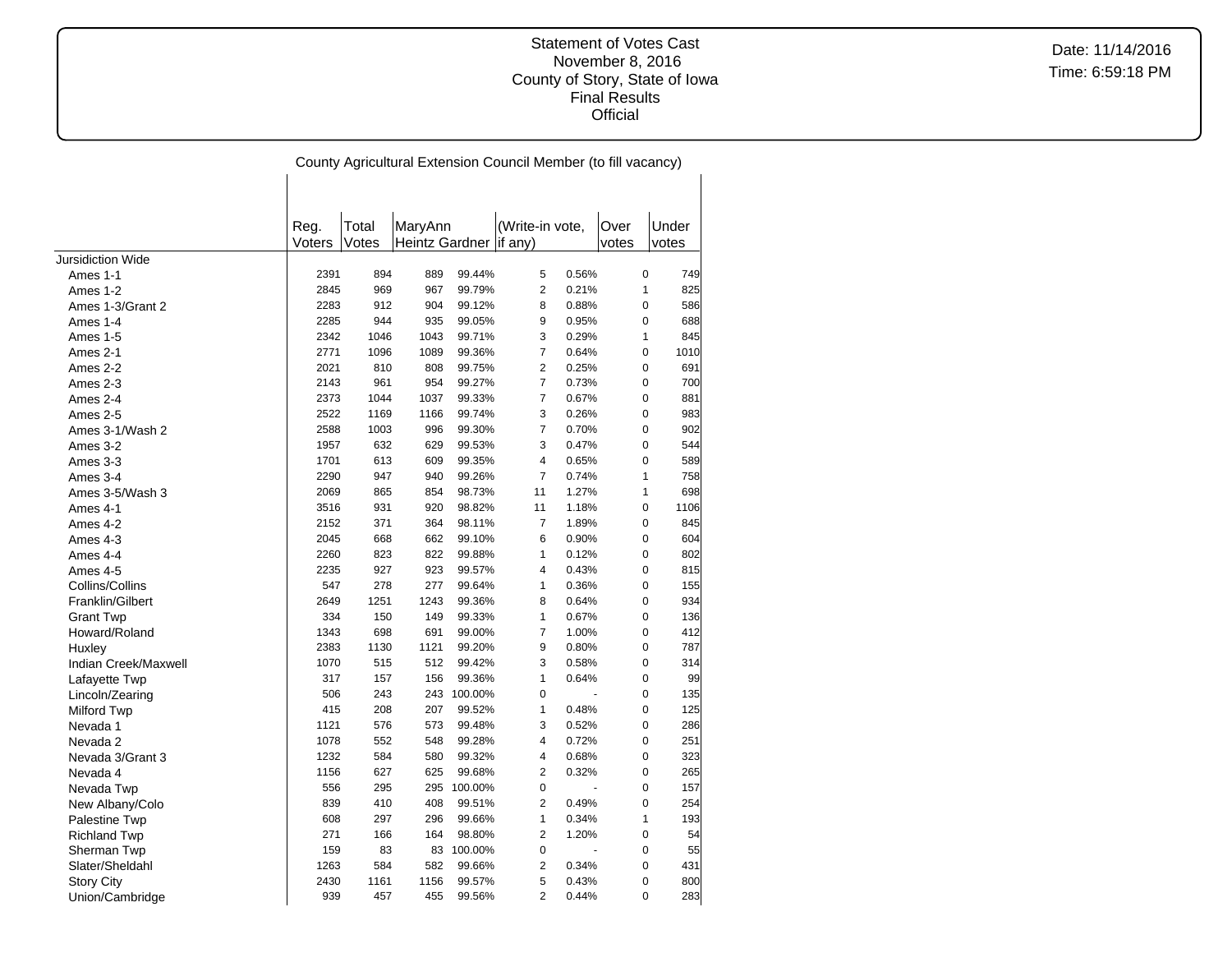Date: 11/14/2016 Time: 6:59:18 PM

|                    | Reg.   | Total  | MaryAnn                  |        | Write-in vote, |       | <b>Over</b>  |   | <b>Under</b> |
|--------------------|--------|--------|--------------------------|--------|----------------|-------|--------------|---|--------------|
|                    | Voters | lVotes | Heintz Gardner   if any) |        |                |       | <i>votes</i> |   | <i>votes</i> |
| Warren/McCallsburg | 372    | 187    | 186                      | 99.47% |                | 0.53% |              | 0 | 109          |
| Washington/Kelley  | 694    | 305    | 303                      | 99.34% |                | 0.66% |              |   | 251          |
| Total              | 69071  | 28539  | 28364                    | 99.39% | 175            | 0.61% |              | 5 | 22430        |

 $\overline{\phantom{a}}$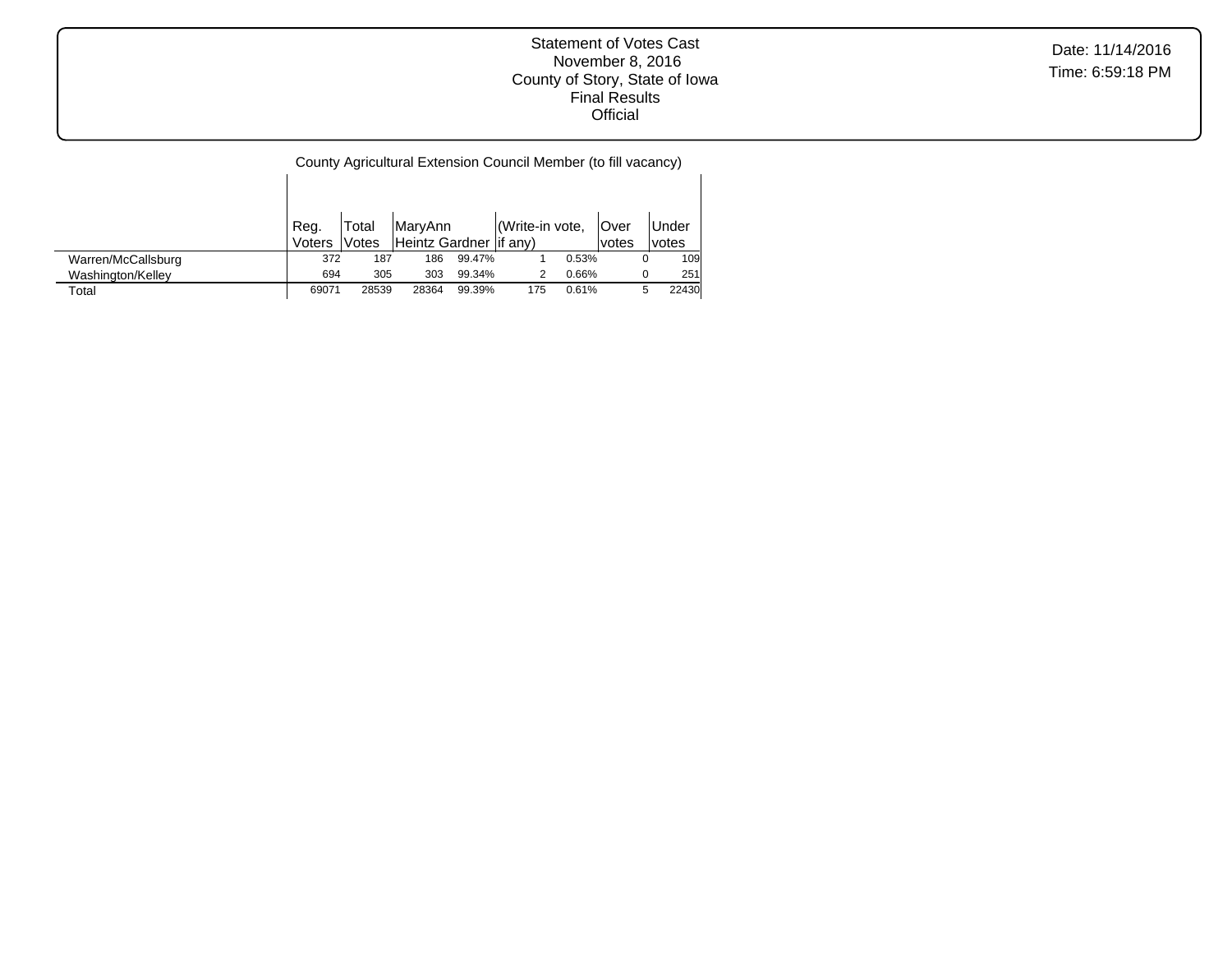|                          |                |                | Zearing Mayor (to fill vacancy) |        |                                 |        |                            |        |               |                |    |
|--------------------------|----------------|----------------|---------------------------------|--------|---------------------------------|--------|----------------------------|--------|---------------|----------------|----|
|                          | Reg.<br>Voters | Total<br>Votes | Orville<br>Nordstrom            |        | Edwina<br>Formanek-<br>Amundson |        | (Write-in vote,<br>if any) |        | Over<br>votes | Under<br>votes |    |
| <b>Jursidiction Wide</b> |                |                |                                 |        |                                 |        |                            |        |               |                |    |
| Ames 1-1                 |                |                |                                 |        |                                 |        |                            |        |               |                |    |
| Ames 1-2                 |                |                |                                 |        |                                 |        |                            |        |               |                |    |
| Ames 1-3/Grant 2         |                |                |                                 |        |                                 |        |                            |        |               |                |    |
| Ames 1-4                 |                |                |                                 |        |                                 |        |                            |        |               |                |    |
| Ames 1-5                 |                |                |                                 |        |                                 |        |                            |        |               |                |    |
| Ames 2-1                 |                |                |                                 |        |                                 |        |                            |        |               |                |    |
| Ames 2-2                 |                |                |                                 |        |                                 |        |                            |        |               |                |    |
| Ames 2-3                 |                |                |                                 |        |                                 |        |                            |        |               |                |    |
| Ames 2-4                 |                |                |                                 |        |                                 |        |                            |        |               |                |    |
| Ames 2-5                 |                |                |                                 |        |                                 |        |                            |        |               |                |    |
| Ames 3-1/Wash 2          |                |                |                                 |        |                                 |        |                            |        |               |                |    |
| Ames 3-2                 |                |                |                                 |        |                                 |        |                            |        |               |                |    |
| Ames 3-3                 |                |                |                                 |        |                                 |        |                            |        |               |                |    |
| Ames 3-4                 |                |                |                                 |        |                                 |        |                            |        |               |                |    |
| Ames 3-5/Wash 3          |                |                |                                 |        |                                 |        |                            |        |               |                |    |
| Ames 4-1                 |                |                |                                 |        |                                 |        |                            |        |               |                |    |
| Ames 4-2                 |                |                |                                 |        |                                 |        |                            |        |               |                |    |
| Ames 4-3                 |                |                |                                 |        |                                 |        |                            |        |               |                |    |
| Ames 4-4                 |                |                |                                 |        |                                 |        |                            |        |               |                |    |
| Ames 4-5                 |                |                |                                 |        |                                 |        |                            |        |               |                |    |
| Collins/Collins          |                |                |                                 |        |                                 |        |                            |        |               |                |    |
| Franklin/Gilbert         |                |                |                                 |        |                                 |        |                            |        |               |                |    |
| <b>Grant Twp</b>         |                |                |                                 |        |                                 |        |                            |        |               |                |    |
| Howard/Roland            |                |                |                                 |        |                                 |        |                            |        |               |                |    |
| Huxley                   |                |                |                                 |        |                                 |        |                            |        |               |                |    |
| Indian Creek/Maxwell     |                |                |                                 |        |                                 |        |                            |        |               |                |    |
| Lafayette Twp            |                |                | ä,                              |        |                                 |        | ä,                         |        |               | ÷,             |    |
| Lincoln/Zearing          | 353            | 221            | 79                              | 35.75% | 100                             | 45.25% | 42                         | 19.00% |               | $\pmb{0}$      | 33 |
| Milford Twp              |                |                | ä,                              |        |                                 |        |                            |        |               | ÷.             |    |
| Nevada 1                 |                |                |                                 |        |                                 |        |                            |        |               |                |    |
| Nevada 2                 |                |                |                                 |        |                                 |        |                            |        |               |                |    |
| Nevada 3/Grant 3         |                |                |                                 |        |                                 |        |                            |        |               |                |    |
| Nevada 4                 |                |                |                                 |        |                                 |        |                            |        |               |                |    |
| Nevada Twp               |                |                |                                 |        |                                 |        |                            |        |               |                |    |
| New Albany/Colo          |                |                |                                 |        |                                 |        |                            |        |               |                |    |
| Palestine Twp            |                |                |                                 |        |                                 |        |                            |        |               |                |    |
| <b>Richland Twp</b>      |                |                |                                 |        |                                 |        |                            |        |               |                |    |
| Sherman Twp              |                |                |                                 |        |                                 |        |                            |        |               |                |    |
| Slater/Sheldahl          |                |                |                                 |        |                                 |        |                            |        |               |                |    |
| <b>Story City</b>        |                |                |                                 |        |                                 |        |                            |        |               |                |    |
| Union/Cambridge          |                |                |                                 |        |                                 |        |                            |        |               |                |    |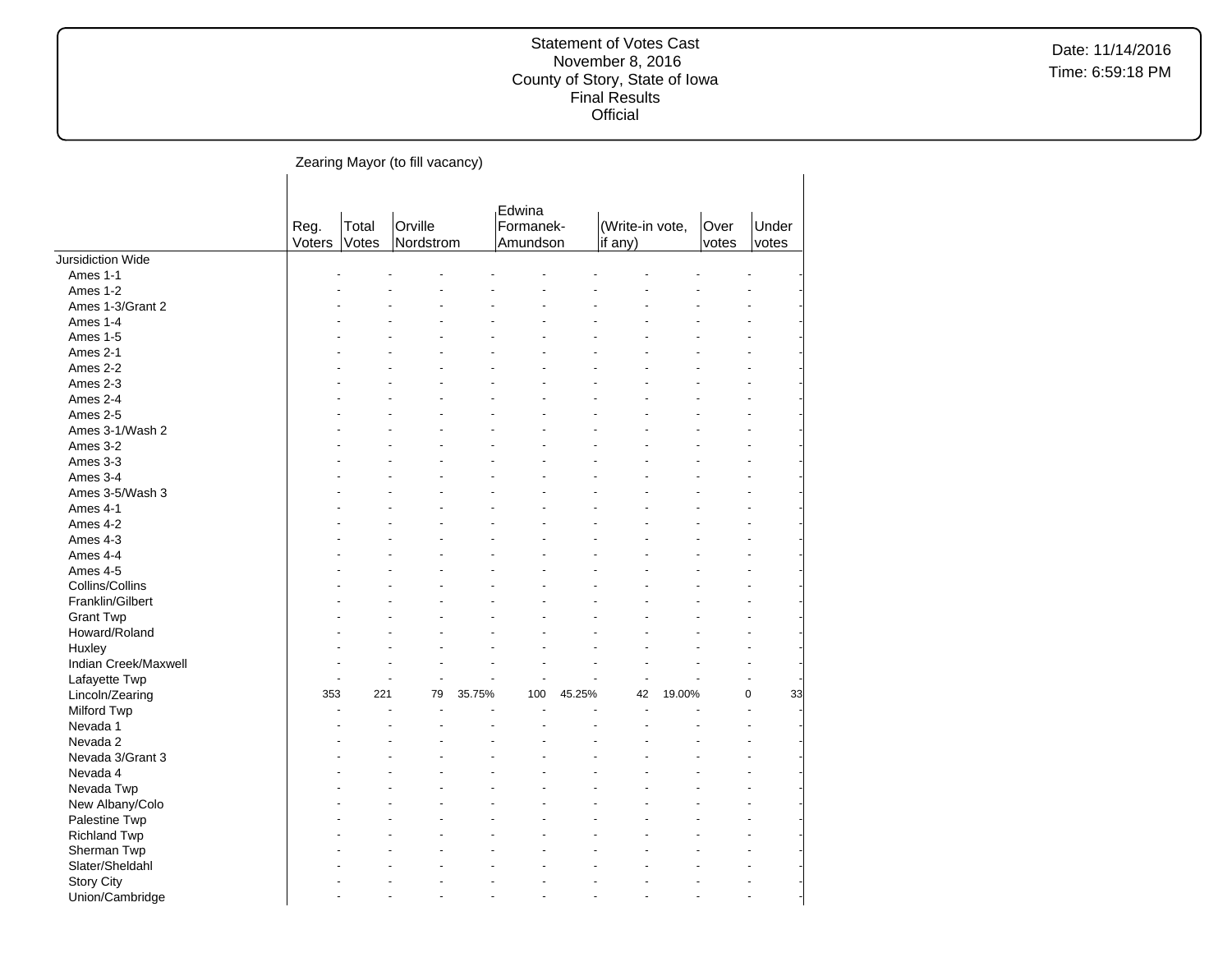|                                         |                |                                                      | Zearing Mayor (to fill vacancy) |        |                                   |        |                            |        |                       |                          |                |
|-----------------------------------------|----------------|------------------------------------------------------|---------------------------------|--------|-----------------------------------|--------|----------------------------|--------|-----------------------|--------------------------|----------------|
|                                         | Reg.<br>Voters | Total<br>Votes                                       | Orville<br>Nordstrom            |        | Edwina<br>lFormanek-<br>lAmundson |        | Write-in vote,<br>lif any) |        | <b>Over</b><br>lvotes |                          | Under<br>votes |
| Warren/McCallsburg<br>Washington/Kelley |                | $\overline{\phantom{0}}$<br>$\overline{\phantom{0}}$ |                                 |        | ۰                                 |        | -                          |        |                       | $\overline{\phantom{0}}$ |                |
| Total                                   | 353            | 221                                                  | 79                              | 35.75% | 100                               | 45.25% | 42                         | 19.00% |                       |                          | 33             |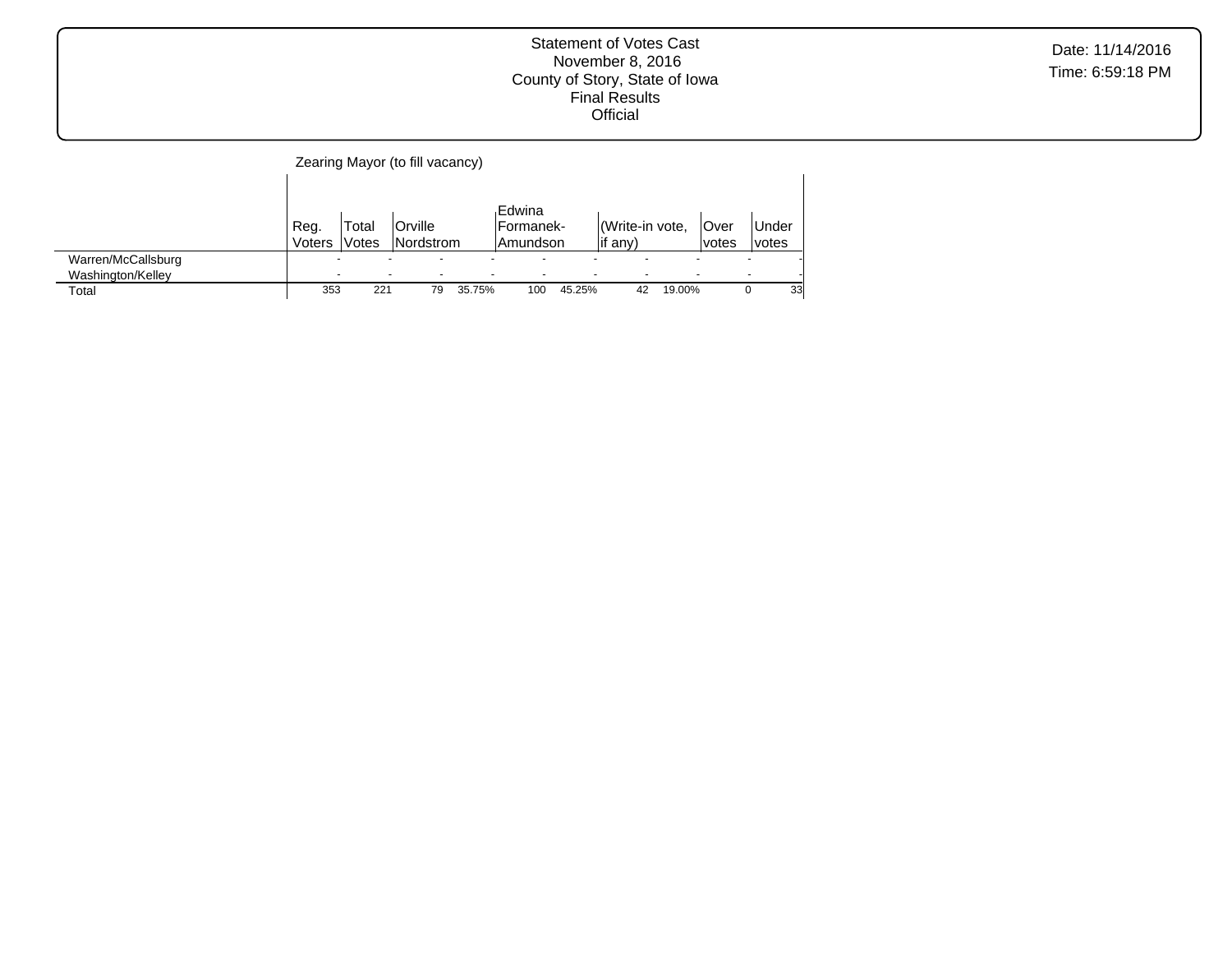|                          |        | Brent R. Appel |            |        |           |        |                |                       | Mark S. Cady |       |            |        |     |        |       |                |      |
|--------------------------|--------|----------------|------------|--------|-----------|--------|----------------|-----------------------|--------------|-------|------------|--------|-----|--------|-------|----------------|------|
|                          |        |                |            |        |           |        |                |                       |              |       |            |        |     |        |       |                |      |
|                          | Reg.   | Total          |            |        |           |        | Over           | Under                 | Reg.         | Total |            |        |     |        | Over  | Under          |      |
|                          | Voters | Votes          | <b>YES</b> |        | <b>NO</b> |        | votes          | votes                 | Voters       | Votes | <b>YES</b> |        | NO. |        | votes | votes          |      |
| <b>Jursidiction Wide</b> |        |                |            |        |           |        |                |                       |              |       |            |        |     |        |       |                |      |
| Ames 1-1                 | 2391   | 1072           | 748        | 69.78% | 324       | 30.22% |                | 568<br>3              | 2391         | 1064  | 724        | 68.05% | 340 | 31.95% |       | $\mathbf 0$    | 579  |
| Ames 1-2                 | 2845   | 1167           | 951        | 81.49% | 216       | 18.51% |                | 627<br>$\mathbf{1}$   | 2845         | 1160  | 897        | 77.33% | 263 | 22.67% |       | $\mathbf 0$    | 635  |
| Ames 1-3/Grant 2         | 2283   | 1002           | 730        | 72.85% | 272       | 27.15% |                | 3<br>493              | 2283         | 996   | 718        | 72.09% | 278 | 27.91% |       | $\Omega$       | 502  |
| Ames 1-4                 | 2285   | 1188           | 918        | 77.27% | 270       | 22.73% |                | 441<br>3              | 2285         | 1170  | 879        | 75.13% | 291 | 24.87% |       | $\overline{4}$ | 458  |
| Ames 1-5                 | 2342   | 1409           | 1008       | 71.54% | 401       | 28.46% | $\mathbf 1$    | 482                   | 2342         | 1385  | 1004       | 72.49% | 381 | 27.51% |       | $\mathbf 0$    | 507  |
| Ames 2-1                 | 2771   | 1331           | 1017       | 76.41% | 314       | 23.59% | $\mathbf 1$    | 774                   | 2771         | 1324  | 988        | 74.62% | 336 | 25.38% |       | $\mathbf{1}$   | 781  |
| Ames 2-2                 | 2021   | 1030           | 773        | 75.05% | 257       | 24.95% |                | 3<br>468              | 2021         | 1028  | 754        | 73.35% | 274 | 26.65% |       | $\mathbf 0$    | 473  |
| Ames 2-3                 | 2143   | 1226           | 847        | 69.09% | 379       | 30.91% |                | 434<br>$\mathbf{1}$   | 2143         | 1218  | 829        | 68.06% | 389 | 31.94% |       | $\mathbf 0$    | 443  |
| Ames 2-4                 | 2373   | 1376           | 1001       | 72.75% | 375       | 27.25% |                | 548<br>$\mathbf{1}$   | 2373         | 1370  | 995        | 72.63% | 375 | 27.37% |       | 2              | 553  |
| Ames 2-5                 | 2522   | 1516           | 1091       | 71.97% | 425       | 28.03% |                | 3<br>633              | 2522         | 1519  | 1086       | 71.49% | 433 | 28.51% |       | $\mathbf{1}$   | 632  |
| Ames 3-1/Wash 2          | 2588   | 1237           | 918        | 74.21% | 319       | 25.79% |                | 667<br>$\mathbf{1}$   | 2588         | 1233  | 899        | 72.91% | 334 | 27.09% |       | 2              | 670  |
| Ames 3-2                 | 1957   | 719            | 534        | 74.27% | 185       | 25.73% |                | $\mathbf 0$<br>457    | 1957         | 715   | 527        | 73.71% | 188 | 26.29% |       | $\pmb{0}$      | 461  |
| Ames 3-3                 | 1701   | 719            | 530        | 73.71% | 189       | 26.29% |                | $\overline{2}$<br>481 | 1701         | 711   | 489        | 68.78% | 222 | 31.22% |       | $\mathbf 0$    | 491  |
| Ames 3-4                 | 2290   | 1144           | 834        | 72.90% | 310       | 27.10% |                | 561<br>$\overline{1}$ | 2290         | 1123  | 811        | 72.22% | 312 | 27.78% |       | $\overline{4}$ | 579  |
| Ames 3-5/Wash 3          | 2069   | 1093           | 831        | 76.03% | 262       | 23.97% | $\mathbf 1$    | 470                   | 2069         | 1085  | 817        | 75.30% | 268 | 24.70% |       | $\overline{2}$ | 477  |
| Ames 4-1                 | 3516   | 958            | 779        | 81.32% | 179       | 18.68% |                | 1078<br>$\mathbf{1}$  | 3516         | 960   | 771        | 80.31% | 189 | 19.69% |       | $\mathsf 0$    | 1077 |
| Ames 4-2                 | 2152   | 372            | 289        | 77.69% | 83        | 22.31% |                | 844<br>$\mathbf 0$    | 2152         | 372   | 281        | 75.54% | 91  | 24.46% |       | $\mathbf 0$    | 844  |
| Ames 4-3                 | 2045   | 696            | 591        | 84.91% | 105       | 15.09% |                | $\mathbf 0$<br>576    | 2045         | 699   | 571        | 81.69% | 128 | 18.31% |       | $\mathbf 0$    | 573  |
| Ames 4-4                 | 2260   | 952            | 762        | 80.04% | 190       | 19.96% |                | $\overline{7}$<br>666 | 2260         | 956   | 744        | 77.82% | 212 | 22.18% |       | 3              | 666  |
| Ames 4-5                 | 2235   | 1231           | 953        | 77.42% | 278       | 22.58% | $\overline{1}$ | 510                   | 2235         | 1221  | 916        | 75.02% | 305 | 24.98% |       | 2              | 519  |
| Collins/Collins          | 547    | 321            | 160        | 49.84% | 161       | 50.16% |                | $\mathbf 0$<br>112    | 547          | 313   | 148        | 47.28% | 165 | 52.72% |       | $\mathbf 0$    | 120  |
| Franklin/Gilbert         | 2649   | 1624           | 996        | 61.33% | 628       | 38.67% |                | $\mathbf{1}$<br>560   | 2649         | 1612  | 1008       | 62.53% | 604 | 37.47% |       | $\mathbf 0$    | 573  |
| <b>Grant Twp</b>         | 334    | 182            | 117        | 64.29% | 65        | 35.71% |                | $\mathbf 0$<br>104    | 334          | 181   | 114        | 62.98% | 67  | 37.02% |       | $\pmb{0}$      | 105  |
| Howard/Roland            | 1343   | 833            | 493        | 59.18% | 340       | 40.82% |                | 3<br>274              | 1343         | 830   | 494        | 59.52% | 336 | 40.48% |       | $\mathbf{1}$   | 279  |
| Huxley                   | 2383   | 1391           | 856        | 61.54% | 535       | 38.46% |                | 526<br>$\mathbf 0$    | 2383         | 1368  | 858        | 62.72% | 510 | 37.28% |       | 3              | 546  |
| Indian Creek/Maxwell     | 1070   | 618            | 348        | 56.31% | 270       | 43.69% |                | 211<br>$\mathbf 0$    | 1070         | 610   | 335        | 54.92% | 275 | 45.08% |       | $\mathbf{1}$   | 218  |
| Lafayette Twp            | 317    | 192            | 90         | 46.88% | 102       | 53.12% |                | $\mathbf 0$<br>64     | 317          | 191   | 93         | 48.69% | 98  | 51.31% |       | $\mathbf{1}$   | 64   |
| Lincoln/Zearing          | 506    | 268            | 138        | 51.49% | 130       | 48.51% |                | $\mathbf 0$<br>110    | 506          | 265   | 144        | 54.34% | 121 | 45.66% |       | $\mathbf 0$    | 113  |
| <b>Milford Twp</b>       | 415    | 259            | 137        | 52.90% | 122       | 47.10% |                | 74<br>$\Omega$        | 415          | 257   | 135        | 52.53% | 122 | 47.47% |       | $\mathbf 0$    | 76   |
| Nevada 1                 | 1121   | 618            | 414        | 66.99% | 204       | 33.01% |                | 244<br>$\mathbf 0$    | 1121         | 615   | 410        | 66.67% | 205 | 33.33% |       | $\mathbf 0$    | 247  |
| Nevada 2                 | 1078   | 606            | 426        | 70.30% | 180       | 29.70% |                | $\Omega$<br>197       | 1078         | 609   | 425        | 69.79% | 184 | 30.21% |       | $\mathbf 0$    | 194  |
| Nevada 3/Grant 3         | 1232   | 635            | 428        | 67.40% | 207       | 32.60% |                | 271<br>$\mathbf{1}$   | 1232         | 633   | 426        | 67.30% | 207 | 32.70% |       | $\mathbf 0$    | 274  |
| Nevada 4                 | 1156   | 673            | 446        | 66.27% | 227       | 33.73% | $\mathbf 1$    | 218                   | 1156         | 669   | 444        | 66.37% | 225 | 33.63% |       | $\mathbf 0$    | 223  |
| Nevada Twp               | 556    | 329            | 199        | 60.49% | 130       | 39.51% |                | 123<br>0              | 556          | 332   | 203        | 61.14% | 129 | 38.86% |       | $\mathbf 0$    | 120  |
| New Albany/Colo          | 839    | 482            | 257        | 53.32% | 225       | 46.68% |                | $\mathbf 0$<br>182    | 839          | 488   | 272        | 55.74% | 216 | 44.26% |       | $\mathbf 0$    | 176  |
| Palestine Twp            | 608    | 370            | 212        | 57.30% | 158       | 42.70% |                | 0<br>121              | 608          | 367   | 214        | 58.31% | 153 | 41.69% |       | $\mathbf{1}$   | 123  |
| <b>Richland Twp</b>      | 271    | 175            | 98         | 56.00% | 77        | 44.00% |                | $\mathbf 0$<br>45     | 271          | 176   | 99         | 56.25% | 77  | 43.75% |       | $\mathbf 0$    | 44   |
| Sherman Twp              | 159    | 108            | 45         | 41.67% | 63        | 58.33% |                | 30<br>$\mathbf 0$     | 159          | 105   | 42         | 40.00% | 63  | 60.00% |       | $\overline{0}$ | 33   |
| Slater/Sheldahl          | 1263   | 728            | 439        | 60.30% | 289       | 39.70% |                | $\Omega$<br>287       | 1263         | 715   | 422        | 59.02% | 293 | 40.98% |       | $\Omega$       | 300  |
| <b>Story City</b>        | 2430   | 1425           | 833        | 58.46% | 592       | 41.54% |                | 536<br>$\Omega$       | 2430         | 1401  | 820        | 58.53% | 581 | 41.47% |       | $\Omega$       | 560  |
| Union/Cambridge          | 939    | 548            | 306        | 55.84% | 242       | 44.16% | $\overline{1}$ | 191                   | 939          | 549   | 325        | 59.20% | 224 | 40.80% |       | $\Omega$       | 191  |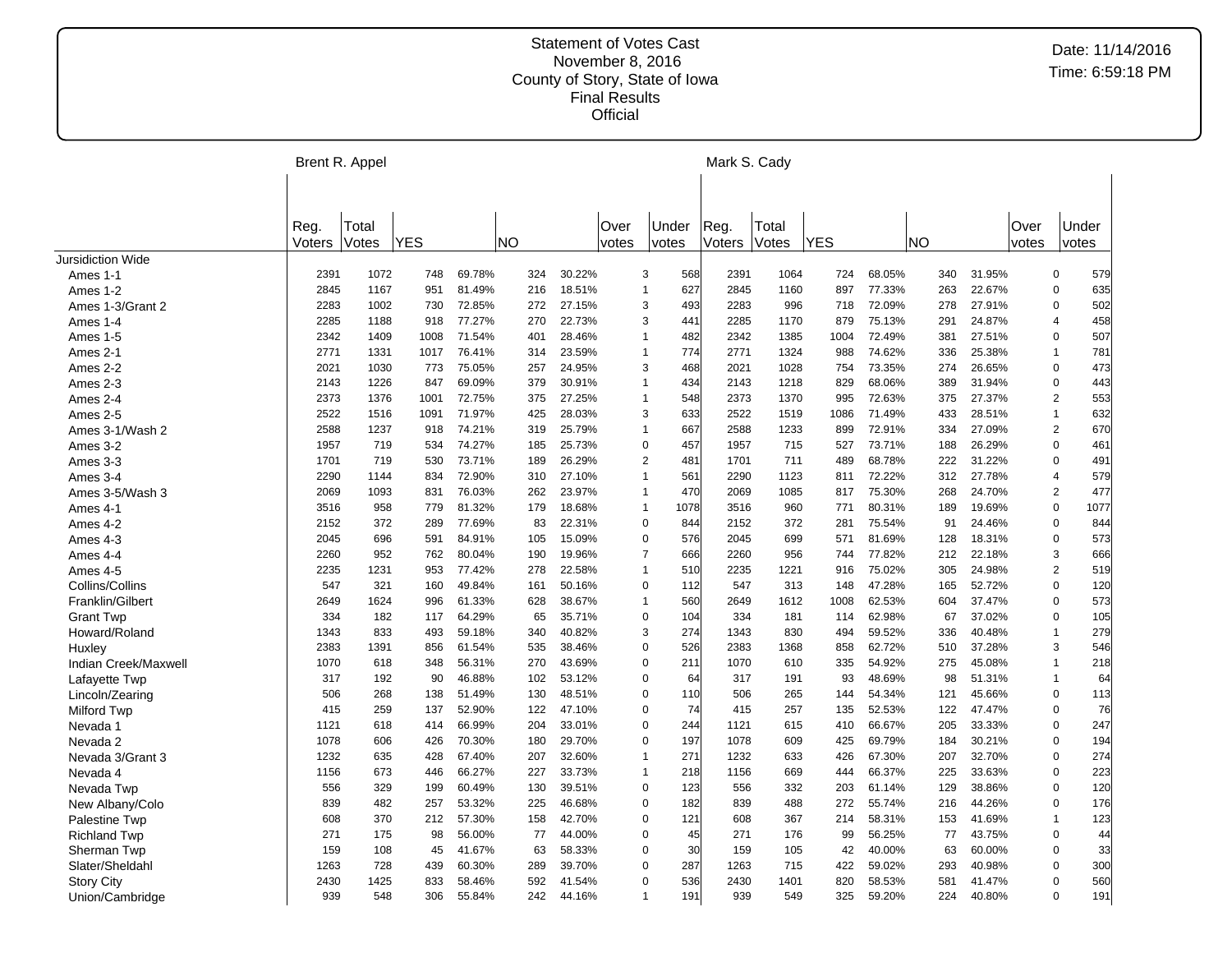|                    |        | Brent R. Appel |            |        |           |        |             |              | Mark S. Cady |       |       |        |       |        |       |              |
|--------------------|--------|----------------|------------|--------|-----------|--------|-------------|--------------|--------------|-------|-------|--------|-------|--------|-------|--------------|
|                    |        |                |            |        |           |        |             |              |              |       |       |        |       |        |       |              |
|                    | Reg.   | Total          |            |        |           |        | <b>Over</b> | Under        | 'Reg.        | Total |       |        |       |        | Over  | <b>Under</b> |
|                    | Voters | Votes          | <b>YES</b> |        | <b>NO</b> |        | votes       | <i>votes</i> | Voters       | Votes | IYES  |        | NO    |        | votes | <i>votes</i> |
| Warren/McCallsburg | 372    | 207            | 94         | 45.41% | 113       | 54.59% |             | 88           | 372          | 207   | 103   | 49.76% | 104   | 50.24% |       | 89<br>0      |
| Washington/Kelley  | 694    | 391            | 236        | 60.36% | 155       | 39.64% |             | 165          | 694          | 379   | 226   | 59.63% | 153   | 40.37% |       | 176          |
| Total              | 69071  | 3442           | 23873      | 69.36% | 10548     | 30.64% |             | 16511<br>42  | 69071        | 34181 | 23460 | 68.63% | 10721 | 31.37% | 29    | 16764        |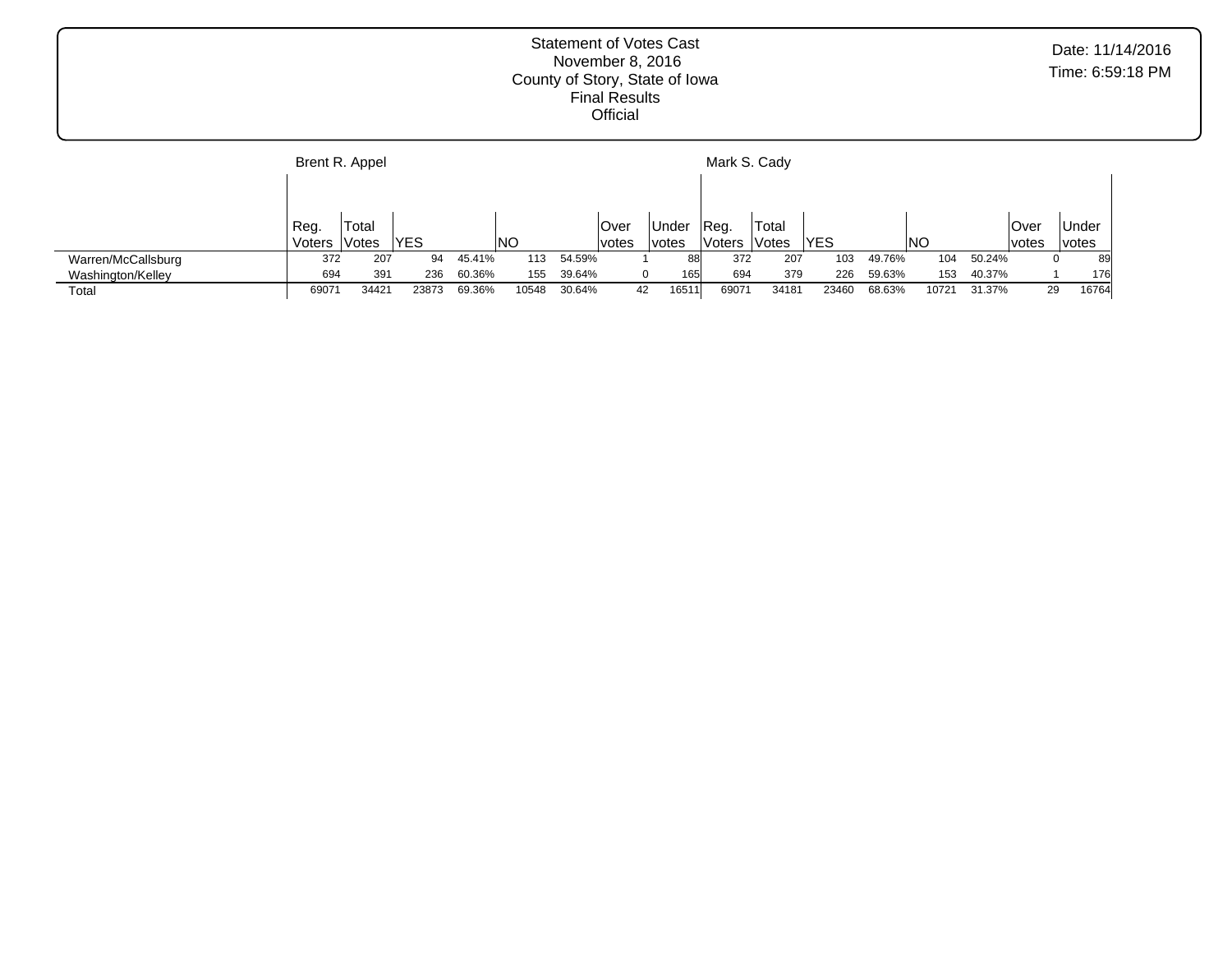|                      | Daryl L. Hecht |       |            |        |           |        |       |                       |        | David R. Danilson |            |        |           |        |       |                |      |
|----------------------|----------------|-------|------------|--------|-----------|--------|-------|-----------------------|--------|-------------------|------------|--------|-----------|--------|-------|----------------|------|
|                      | Reg.           | Total |            |        |           |        | Over  | Under                 | Reg.   | Total             |            |        |           |        | Over  | Under          |      |
|                      | Voters         | Votes | <b>YES</b> |        | <b>NO</b> |        | votes | votes                 | Voters | Votes             | <b>YES</b> |        | <b>NO</b> |        | votes | votes          |      |
| Jursidiction Wide    |                |       |            |        |           |        |       |                       |        |                   |            |        |           |        |       |                |      |
| Ames 1-1             | 2391           | 1061  | 739        | 69.65% | 322       | 30.35% |       | 582<br>$\mathbf 0$    | 2391   | 1000              | 740        | 74.00% | 260       | 26.00% |       | $\overline{c}$ | 641  |
| Ames 1-2             | 2845           | 1144  | 900        | 78.67% | 244       | 21.33% |       | 650<br>$\mathbf{1}$   | 2845   | 1085              | 905        | 83.41% | 180       | 16.59% |       | $\mathbf{1}$   | 709  |
| Ames 1-3/Grant 2     | 2283           | 982   | 698        | 71.08% | 284       | 28.92% |       | $\mathbf 0$<br>516    | 2283   | 954               | 717        | 75.16% | 237       | 24.84% |       | $\overline{4}$ | 540  |
| Ames 1-4             | 2285           | 1158  | 873        | 75.39% | 285       | 24.61% |       | $\overline{c}$<br>472 | 2285   | 1103              | 868        | 78.69% | 235       | 21.31% |       | $\overline{2}$ | 527  |
| Ames 1-5             | 2342           | 1373  | 986        | 71.81% | 387       | 28.19% |       | $\Omega$<br>519       | 2342   | 1264              | 986        | 78.01% | 278       | 21.99% |       | $\overline{1}$ | 627  |
| Ames 2-1             | 2771           | 1317  | 993        | 75.40% | 324       | 24.60% |       | 789<br>$\mathbf 0$    | 2771   | 1247              | 984        | 78.91% | 263       | 21.09% |       | $\mathbf 0$    | 859  |
| Ames 2-2             | 2021           | 1016  | 741        | 72.93% | 275       | 27.07% |       | $\mathbf 0$<br>485    | 2021   | 959               | 749        | 78.10% | 210       | 21.90% |       | $\overline{1}$ | 541  |
| Ames 2-3             | 2143           | 1205  | 823        | 68.30% | 382       | 31.70% |       | $\mathbf 0$<br>456    | 2143   | 1128              | 856        | 75.89% | 272       | 24.11% |       | $\mathbf 0$    | 533  |
| Ames 2-4             | 2373           | 1342  | 971        | 72.35% | 371       | 27.65% |       | $\mathbf 0$<br>583    | 2373   | 1237              | 985        | 79.63% | 252       | 20.37% |       | $\overline{4}$ | 684  |
| Ames 2-5             | 2522           | 1495  | 1056       | 70.64% | 439       | 29.36% |       | 656<br>$\overline{1}$ | 2522   | 1377              | 1093       | 79.38% | 284       | 20.62% |       | $\mathbf{1}$   | 774  |
| Ames 3-1/Wash 2      | 2588           | 1220  | 889        | 72.87% | 331       | 27.13% |       | $\mathbf 0$<br>685    | 2588   | 1165              | 917        | 78.71% | 248       | 21.29% |       | $\mathbf{1}$   | 739  |
| Ames 3-2             | 1957           | 710   | 522        | 73.52% | 188       | 26.48% |       | $\overline{0}$<br>466 | 1957   | 670               | 524        | 78.21% | 146       | 21.79% |       | $\mathsf 0$    | 506  |
| Ames 3-3             | 1701           | 714   | 511        | 71.57% | 203       | 28.43% |       | 488<br>$\mathbf 0$    | 1701   | 663               | 505        | 76.17% | 158       | 23.83% |       | 0              | 539  |
| Ames 3-4             | 2290           | 1113  | 797        | 71.61% | 316       | 28.39% |       | $\Omega$<br>593       | 2290   | 1080              | 823        | 76.20% | 257       | 23.80% |       | $\mathbf 0$    | 626  |
| Ames 3-5/Wash 3      | 2069           | 1077  | 801        | 74.37% | 276       | 25.63% |       | $\mathbf 0$<br>487    | 2069   | 1021              | 833        | 81.59% | 188       | 18.41% |       | 0              | 543  |
| Ames 4-1             | 3516           | 937   | 728        | 77.69% | 209       | 22.31% |       | $\mathbf 0$<br>1100   | 3516   | 921               | 751        | 81.54% | 170       | 18.46% |       | $\mathbf{1}$   | 1115 |
| Ames 4-2             | 2152           | 366   | 262        | 71.58% | 104       | 28.42% |       | 850<br>0              | 2152   | 337               | 261        | 77.45% | 76        | 22.55% |       | 0              | 879  |
| Ames 4-3             | 2045           | 686   | 558        | 81.34% | 128       | 18.66% |       | $\mathbf 0$<br>586    | 2045   | 658               | 559        | 84.95% | 99        | 15.05% |       | $\mathbf 0$    | 614  |
| Ames 4-4             | 2260           | 937   | 733        | 78.23% | 204       | 21.77% |       | 687<br>$\mathbf{1}$   | 2260   | 901               | 737        | 81.80% | 164       | 18.20% |       | $\overline{2}$ | 722  |
| Ames 4-5             | 2235           | 1206  | 930        | 77.11% | 276       | 22.89% |       | $\mathbf 0$<br>536    | 2235   | 1147              | 943        | 82.21% | 204       | 17.79% |       | $\mathbf{1}$   | 594  |
| Collins/Collins      | 547            | 307   | 140        | 45.60% | 167       | 54.40% |       | $\mathbf 0$<br>126    | 547    | 291               | 164        | 56.36% | 127       | 43.64% |       | $\mathbf 0$    | 142  |
| Franklin/Gilbert     | 2649           | 1598  | 967        | 60.51% | 631       | 39.49% |       | $\Omega$<br>587       | 2649   | 1462              | 1047       | 71.61% | 415       | 28.39% |       | $\mathbf 0$    | 723  |
| <b>Grant Twp</b>     | 334            | 179   | 113        | 63.13% | 66        | 36.87% |       | $\mathbf 0$<br>107    | 334    | 161               | 112        | 69.57% | 49        | 30.43% |       | $\mathbf 0$    | 125  |
| Howard/Roland        | 1343           | 823   | 488        | 59.30% | 335       | 40.70% |       | 287<br>$\mathbf 0$    | 1343   | 773               | 512        | 66.24% | 261       | 33.76% |       | $\mathbf{1}$   | 336  |
| Huxley               | 2383           | 1352  | 810        | 59.91% | 542       | 40.09% |       | $\Omega$<br>565       | 2383   | 1291              | 874        | 67.70% | 417       | 32.30% |       | $\mathbf 0$    | 626  |
| Indian Creek/Maxwell | 1070           | 601   | 319        | 53.08% | 282       | 46.92% |       | 228<br>$\mathbf 0$    | 1070   | 584               | 352        | 60.27% | 232       | 39.73% |       | $\mathsf 0$    | 245  |
| Lafayette Twp        | 317            | 192   | 93         | 48.44% | 99        | 51.56% |       | $\Omega$<br>64        | 317    | 174               | 105        | 60.34% | 69        | 39.66% |       | $\mathbf 0$    | 82   |
| Lincoln/Zearing      | 506            | 259   | 135        | 52.12% | 124       | 47.88% |       | $\mathbf 0$<br>119    | 506    | 259               | 145        | 55.98% | 114       | 44.02% |       | 0              | 119  |
| <b>Milford Twp</b>   | 415            | 252   | 131        | 51.98% | 121       | 48.02% |       | $\Omega$<br>81        | 415    | 239               | 149        | 62.34% | 90        | 37.66% |       | $\mathbf 0$    | 94   |
| Nevada 1             | 1121           | 614   | 399        | 64.98% | 215       | 35.02% |       | 248<br>0              | 1121   | 604               | 428        | 70.86% | 176       | 29.14% |       | 0              | 258  |
| Nevada 2             | 1078           | 596   | 407        | 68.29% | 189       | 31.71% |       | $\mathbf 0$<br>207    | 1078   | 572               | 414        | 72.38% | 158       | 27.62% |       | $\mathbf 0$    | 231  |
| Nevada 3/Grant 3     | 1232           | 616   | 397        | 64.45% | 219       | 35.55% |       | $\overline{2}$<br>289 | 1232   | 609               | 427        | 70.11% | 182       | 29.89% |       | $\mathbf{1}$   | 297  |
| Nevada 4             | 1156           | 651   | 424        | 65.13% | 227       | 34.87% |       | $\mathbf 0$<br>241    | 1156   | 641               | 453        | 70.67% | 188       | 29.33% |       | $\mathbf 0$    | 251  |
| Nevada Twp           | 556            | 327   | 199        | 60.86% | 128       | 39.14% |       | $\Omega$<br>125       | 556    | 317               | 206        | 64.98% | 111       | 35.02% |       | $\mathbf 0$    | 135  |
| New Albany/Colo      | 839            | 472   | 241        | 51.06% | 231       | 48.94% |       | $\Omega$<br>192       | 839    | 455               | 270        | 59.34% | 185       | 40.66% |       | $\mathbf 0$    | 209  |
| Palestine Twp        | 608            | 361   | 208        | 57.62% | 153       | 42.38% |       | $\mathbf 0$<br>130    | 608    | 337               | 214        | 63.50% | 123       | 36.50% |       | $\mathbf 0$    | 154  |
| <b>Richland Twp</b>  | 271            | 171   | 91         | 53.22% | 80        | 46.78% |       | $\mathbf 0$<br>49     | 271    | 169               | 106        | 62.72% | 63        | 37.28% |       | $\mathbf 0$    | 51   |
| Sherman Twp          | 159            | 102   | 41         | 40.20% | 61        | 59.80% |       | $\mathbf 0$<br>36     | 159    | 105               | 48         | 45.71% | 57        | 54.29% |       | $\mathbf 0$    | 33   |
| Slater/Sheldahl      | 1263           | 709   | 407        | 57.40% | 302       | 42.60% |       | 306<br>$\mathbf 0$    | 1263   | 681               | 431        | 63.29% | 250       | 36.71% |       | $\mathsf 0$    | 334  |
| <b>Story City</b>    | 2430           | 1390  | 810        | 58.27% | 580       | 41.73% |       | 571<br>$\mathbf 0$    | 2430   | 1299              | 861        | 66.28% | 438       | 33.72% |       | $\overline{0}$ | 662  |
| Union/Cambridge      | 939            | 538   | 303        | 56.32% | 235       | 43.68% |       | 202<br>$\mathbf 0$    | 939    | 508               | 304        | 59.84% | 204       | 40.16% |       | $\overline{1}$ | 231  |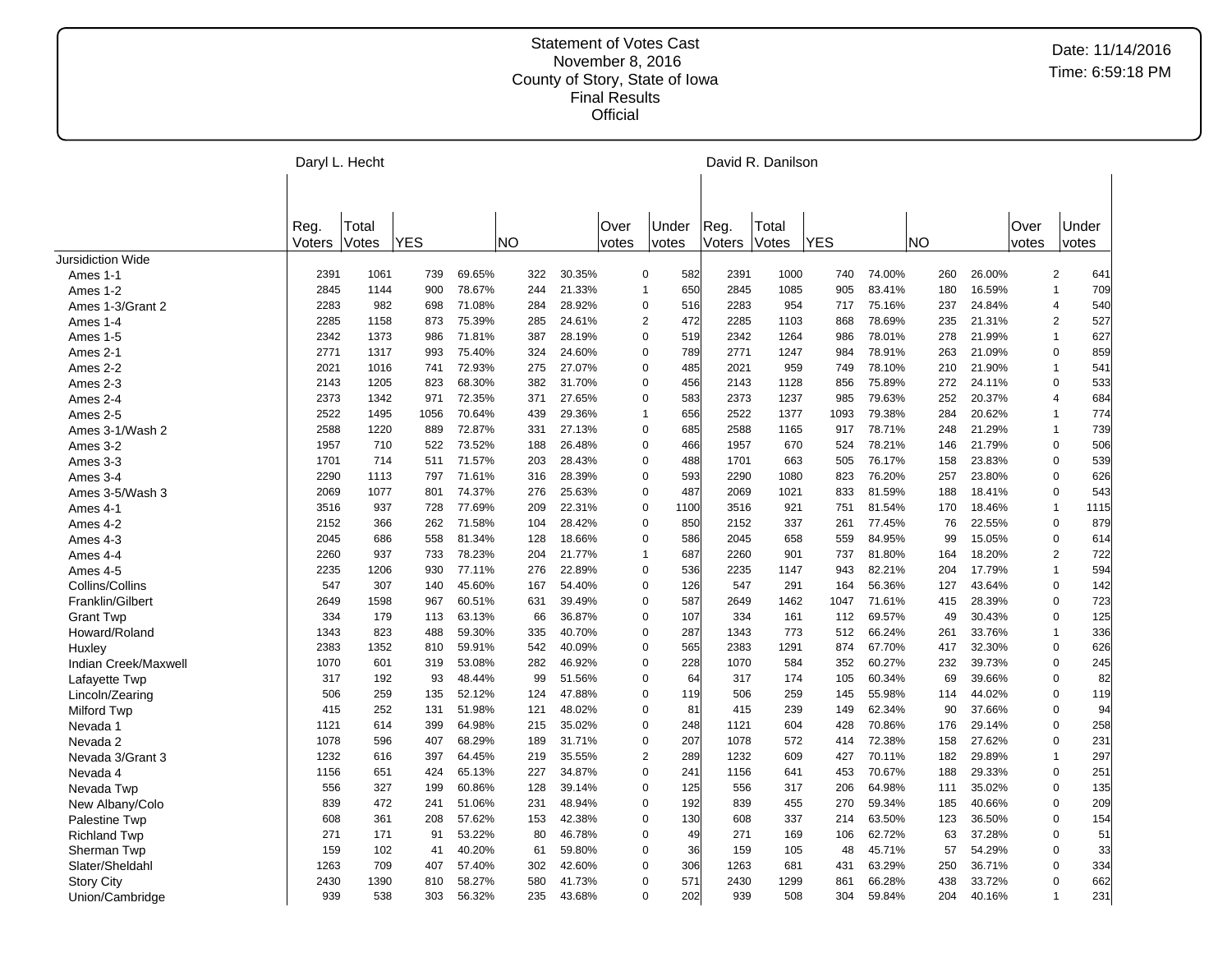|                    | Daryl L. Hecht |       |       |        |       |        |       |                    |        | David R. Danilson |            |        |      |        |       |              |
|--------------------|----------------|-------|-------|--------|-------|--------|-------|--------------------|--------|-------------------|------------|--------|------|--------|-------|--------------|
|                    |                |       |       |        |       |        |       |                    |        |                   |            |        |      |        |       |              |
|                    | Reg.           | Total |       |        |       |        | ∣Over | Jnder              | Reg.   | Total             |            |        |      |        | Over  | <b>Under</b> |
|                    | Voters         | Votes | IYES  |        | INO   |        | votes | <i>votes</i>       | Voters | Votes             | <b>YES</b> |        | INO  |        | votes | votes        |
| Warren/McCallsburg | 372            | 203   | 98    | 48.28% | 105   | 51.72% |       | 93                 | 372    | 195               | 108        | 55.38% | 87   | 44.62% | 0     | 101          |
| Washington/Kelley  | 694            | 373   | 206   | 55.23% | 167   | 44.77% |       | 183                | 694    | 363               | 240        | 66.12% | 123  | 33.88% | 0     | 193          |
| Total              | 6907           | 33745 | 22938 | 67.97% | 10807 | 32.03% |       | 17222 <sub>1</sub> | 69071  | 32006             | 23706      | 74.07% | 8300 | 25.93% | 24    | 18944        |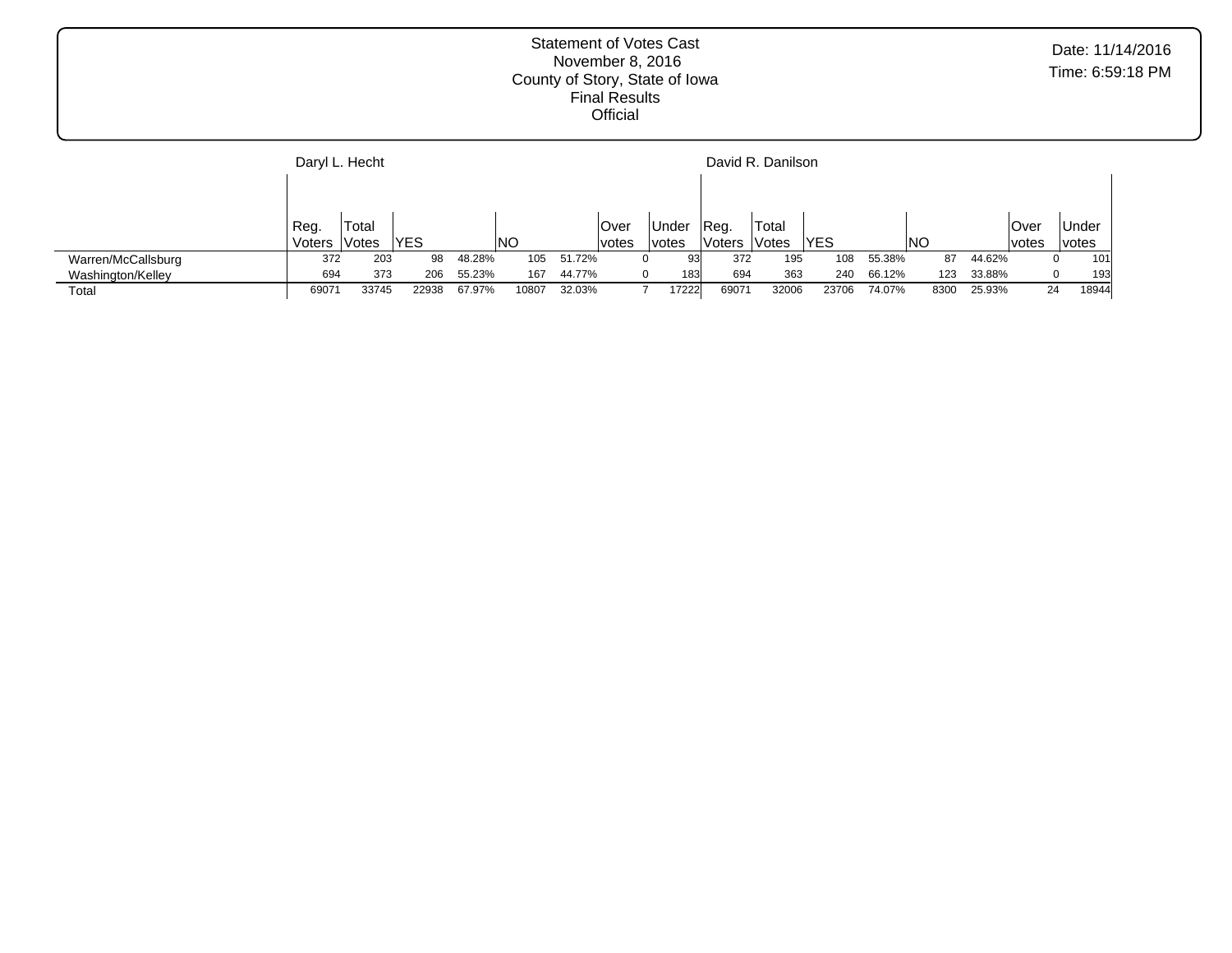|                          |                | Richard H. Doyle |            |        |           |        |               | Amanda Potterfield    |                |                |      |        |     |        |               |                |      |
|--------------------------|----------------|------------------|------------|--------|-----------|--------|---------------|-----------------------|----------------|----------------|------|--------|-----|--------|---------------|----------------|------|
|                          |                |                  |            |        |           |        |               |                       |                |                |      |        |     |        |               |                |      |
|                          | Reg.<br>Voters | Total<br>Votes   | <b>YES</b> |        | <b>NO</b> |        | Over<br>votes | Under<br>votes        | Reg.<br>Voters | Total<br>Votes | YES  |        | NO) |        | Over<br>votes | Under<br>votes |      |
| <b>Jursidiction Wide</b> |                |                  |            |        |           |        |               |                       |                |                |      |        |     |        |               |                |      |
| Ames 1-1                 | 2391           | 998              | 741        | 74.25% | 257       | 25.75% |               | $\mathbf 0$<br>645    | 2391           | 999            | 762  | 76.28% | 237 | 23.72% |               | 0              | 644  |
| Ames 1-2                 | 2845           | 1083             | 909        | 83.93% | 174       | 16.07% |               | 712<br>$\mathbf 0$    | 2845           | 1087           | 929  | 85.46% | 158 | 14.54% |               | $\mathbf{1}$   | 707  |
| Ames 1-3/Grant 2         | 2283           | 951              | 705        | 74.13% | 246       | 25.87% |               | 546<br>$\mathbf{1}$   | 2283           | 958            | 736  | 76.83% | 222 | 23.17% |               | $\mathbf{1}$   | 539  |
| Ames 1-4                 | 2285           | 1091             | 861        | 78.92% | 230       | 21.08% |               | 539<br>$\overline{2}$ | 2285           | 1101           | 892  | 81.02% | 209 | 18.98% |               | 3              | 528  |
| Ames 1-5                 | 2342           | 1253             | 965        | 77.02% | 288       | 22.98% |               | $\mathbf 0$<br>639    | 2342           | 1257           | 986  | 78.44% | 271 | 21.56% |               | 0              | 635  |
| Ames 2-1                 | 2771           | 1243             | 976        | 78.52% | 267       | 21.48% |               | 862<br>$\overline{1}$ | 2771           | 1258           | 1031 | 81.96% | 227 | 18.04% |               | 0              | 848  |
| Ames 2-2                 | 2021           | 956              | 743        | 77.72% | 213       | 22.28% |               | 544<br>$\overline{1}$ | 2021           | 966            | 775  | 80.23% | 191 | 19.77% |               | 0              | 535  |
| Ames 2-3                 | 2143           | 1116             | 833        | 74.64% | 283       | 25.36% |               | $\mathbf 0$<br>545    | 2143           | 1138           | 867  | 76.19% | 271 | 23.81% |               | 0              | 523  |
| Ames 2-4                 | 2373           | 1227             | 969        | 78.97% | 258       | 21.03% |               | $\overline{0}$<br>698 | 2373           | 1236           | 986  | 79.77% | 250 | 20.23% |               | $\mathbf{1}$   | 688  |
| Ames 2-5                 | 2522           | 1362             | 1081       | 79.37% | 281       | 20.63% |               | 789<br>$\overline{1}$ | 2522           | 1374           | 1103 | 80.28% | 271 | 19.72% |               | $\mathbf{1}$   | 777  |
| Ames 3-1/Wash 2          | 2588           | 1159             | 903        | 77.91% | 256       | 22.09% |               | $\mathbf 0$<br>746    | 2588           | 1171           | 943  | 80.53% | 228 | 19.47% |               | $\mathbf{1}$   | 733  |
| Ames 3-2                 | 1957           | 669              | 515        | 76.98% | 154       | 23.02% |               | 3<br>504              | 1957           | 677            | 533  | 78.73% | 144 | 21.27% |               | 0              | 499  |
| Ames 3-3                 | 1701           | 657              | 493        | 75.04% | 164       | 24.96% |               | $\Omega$<br>545       | 1701           | 671            | 517  | 77.05% | 154 | 22.95% |               | 0              | 531  |
| Ames 3-4                 | 2290           | 1068             | 828        | 77.53% | 240       | 22.47% |               | $\mathbf 0$<br>638    | 2290           | 1068           | 837  | 78.37% | 231 | 21.63% |               | 0              | 638  |
| Ames 3-5/Wash 3          | 2069           | 1009             | 817        | 80.97% | 192       | 19.03% |               | 555<br>$\Omega$       | 2069           | 1028           | 837  | 81.42% | 191 | 18.58% |               | $\mathbf{1}$   | 535  |
| Ames 4-1                 | 3516           | 921              | 739        | 80.24% | 182       | 19.76% |               | $\mathbf 0$<br>1116   | 3516           | 928            | 736  | 79.31% | 192 | 20.69% |               | $\mathbf{1}$   | 1108 |
| Ames 4-2                 | 2152           | 337              | 253        | 75.07% | 84        | 24.93% |               | $\mathbf 0$<br>879    | 2152           | 346            | 282  | 81.50% | 64  | 18.50% |               | 0              | 870  |
| Ames 4-3                 | 2045           | 659              | 554        | 84.07% | 105       | 15.93% |               | $\Omega$<br>613       | 2045           | 671            | 576  | 85.84% | 95  | 14.16% |               | 0              | 601  |
| Ames 4-4                 | 2260           | 895              | 733        | 81.90% | 162       | 18.10% |               | 729<br>$\mathbf{1}$   | 2260           | 908            | 753  | 82.93% | 155 | 17.07% |               | 0              | 717  |
| Ames 4-5                 | 2235           | 1138             | 938        | 82.43% | 200       | 17.57% |               | $\Omega$<br>604       | 2235           | 1145           | 950  | 82.97% | 195 | 17.03% |               | 0              | 597  |
| Collins/Collins          | 547            | 289              | 159        | 55.02% | 130       | 44.98% |               | $\mathbf 0$<br>144    | 547            | 291            | 162  | 55.67% | 129 | 44.33% |               | 0              | 142  |
| Franklin/Gilbert         | 2649           | 1452             | 1042       | 71.76% | 410       | 28.24% |               | $\overline{2}$<br>731 | 2649           | 1465           | 1052 | 71.81% | 413 | 28.19% |               | 0              | 720  |
| <b>Grant Twp</b>         | 334            | 159              | 117        | 73.58% | 42        | 26.42% |               | 127<br>$\mathbf 0$    | 334            | 159            | 112  | 70.44% | 47  | 29.56% |               | 0              | 127  |
| Howard/Roland            | 1343           | 768              | 517        | 67.32% | 251       | 32.68% |               | $\mathbf 0$<br>342    | 1343           | 771            | 517  | 67.06% | 254 | 32.94% |               | $\mathbf{1}$   | 338  |
| Huxley                   | 2383           | 1294             | 867        | 67.00% | 427       | 33.00% |               | 622<br>$\overline{1}$ | 2383           | 1293           | 892  | 68.99% | 401 | 31.01% |               | 0              | 624  |
| Indian Creek/Maxwell     | 1070           | 577              | 360        | 62.39% | 217       | 37.61% |               | $\Omega$<br>252       | 1070           | 584            | 360  | 61.64% | 224 | 38.36% |               | 0              | 245  |
| Lafayette Twp            | 317            | 171              | 102        | 59.65% | 69        | 40.35% |               | 85<br>$\mathbf 0$     | 317            | 171            | 92   | 53.80% | 79  | 46.20% |               | 0              | 85   |
| Lincoln/Zearing          | 506            | 257              | 151        | 58.75% | 106       | 41.25% |               | $\Omega$<br>121       | 506            | 258            | 147  | 56.98% | 111 | 43.02% |               | 0              | 120  |
| <b>Milford Twp</b>       | 415            | 238              | 145        | 60.92% | 93        | 39.08% |               | $\mathbf 0$<br>95     | 415            | 242            | 149  | 61.57% | 93  | 38.43% |               | 0              | 91   |
| Nevada 1                 | 1121           | 597              | 420        | 70.35% | 177       | 29.65% |               | 265<br>0              | 1121           | 597            | 430  | 72.03% | 167 | 27.97% |               | 0              | 265  |
| Nevada 2                 | 1078           | 563              | 405        | 71.94% | 158       | 28.06% |               | $\mathbf 0$<br>240    | 1078           | 573            | 428  | 74.69% | 145 | 25.31% |               | 0              | 230  |
| Nevada 3/Grant 3         | 1232           | 602              | 417        | 69.27% | 185       | 30.73% |               | $\mathbf 0$<br>305    | 1232           | 602            | 429  | 71.26% | 173 | 28.74% |               | 0              | 305  |
| Nevada 4                 | 1156           | 635              | 449        | 70.71% | 186       | 29.29% |               | 256<br>$\mathbf 1$    | 1156           | 638            | 462  | 72.41% | 176 | 27.59% |               | 0              | 254  |
| Nevada Twp               | 556            | 314              | 205        | 65.29% | 109       | 34.71% |               | 138<br>$\mathbf 0$    | 556            | 321            | 209  | 65.11% | 112 | 34.89% |               | 0              | 131  |
| New Albany/Colo          | 839            | 459              | 268        | 58.39% | 191       | 41.61% |               | $\Omega$<br>205       | 839            | 448            | 266  | 59.38% | 182 | 40.62% |               | 0              | 216  |
| Palestine Twp            | 608            | 337              | 212        | 62.91% | 125       | 37.09% |               | $\mathbf 0$<br>154    | 608            | 338            | 216  | 63.91% | 122 | 36.09% |               | 0              | 153  |
| <b>Richland Twp</b>      | 271            | 166              | 106        | 63.86% | 60        | 36.14% |               | 54<br>$\Omega$        | 271            | 166            | 101  | 60.84% | 65  | 39.16% |               | 0              | 54   |
| Sherman Twp              | 159            | 103              | 53         | 51.46% | 50        | 48.54% |               | 35<br>0               | 159            | 103            | 47   | 45.63% | 56  | 54.37% |               | 0              | 35   |
| Slater/Sheldahl          | 1263           | 681              | 437        | 64.17% | 244       | 35.83% |               | $\Omega$<br>334       | 1263           | 676            | 435  | 64.35% | 241 | 35.65% |               | 0              | 339  |
| <b>Story City</b>        | 2430           | 1286             | 866        | 67.34% | 420       | 32.66% |               | $\mathbf 0$<br>675    | 2430           | 1289           | 859  | 66.64% | 430 | 33.36% |               | 0              | 672  |
| Union/Cambridge          | 939            | 501              | 301        | 60.08% | 200       | 39.92% |               | 238<br>$\mathbf{1}$   | 939            | 512            | 331  | 64.65% | 181 | 35.35% |               | $\overline{1}$ | 227  |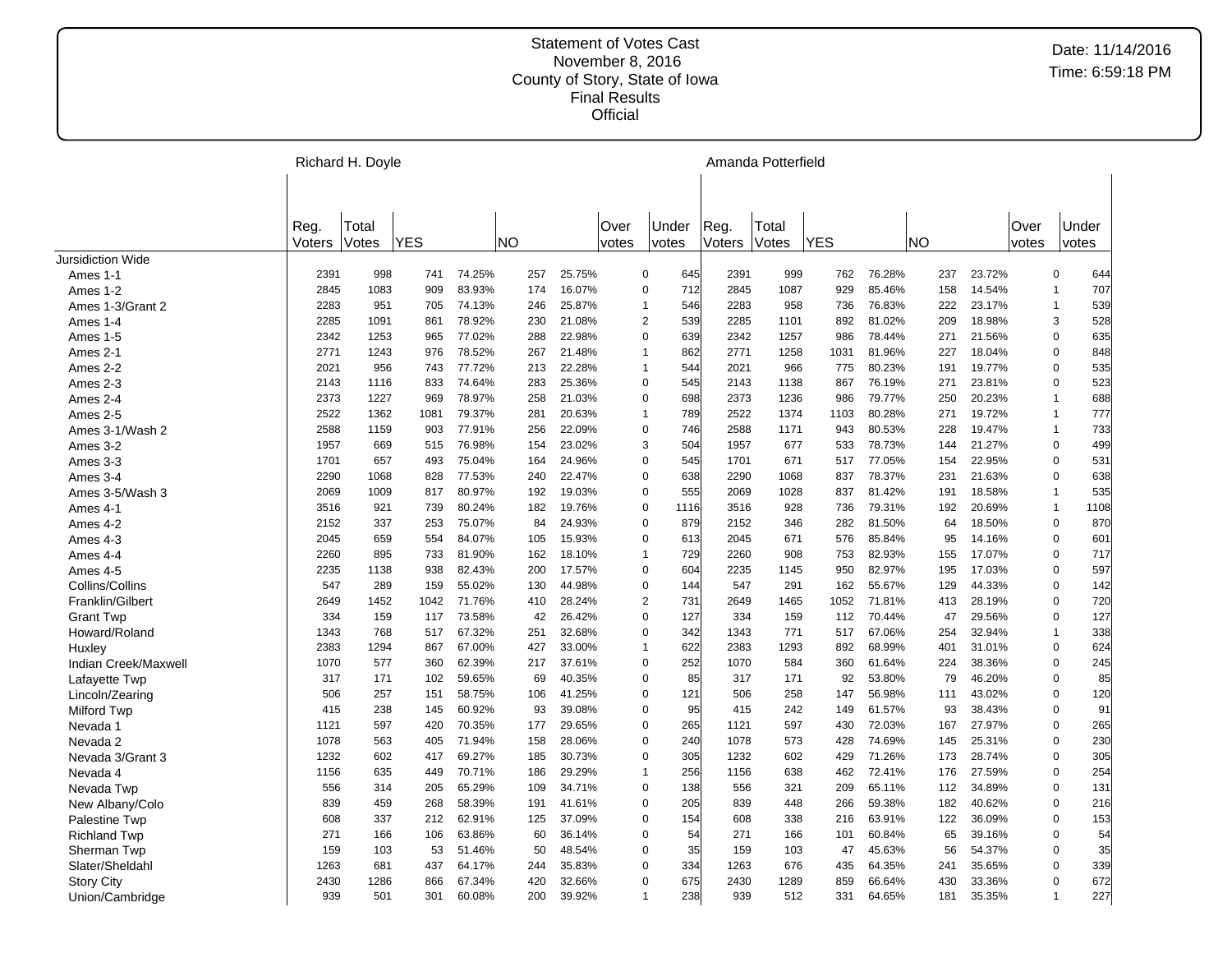|                    |        | Richard H. Doyle |            |        |      |        |        | Amanda Potterfield |        |       |            |        |      |        |              |              |  |  |
|--------------------|--------|------------------|------------|--------|------|--------|--------|--------------------|--------|-------|------------|--------|------|--------|--------------|--------------|--|--|
|                    |        |                  |            |        |      |        |        |                    |        |       |            |        |      |        |              |              |  |  |
|                    | Reg.   | Total            |            |        |      |        | ∣Over  | Under              | Reg.   | Total |            |        |      |        | ∣Over        | <b>Under</b> |  |  |
|                    | Voters | Votes            | <b>YES</b> |        | INO  |        | lvotes | votes              | Voters | Votes | <b>YES</b> |        | INO  |        | <i>votes</i> | <i>votes</i> |  |  |
| Warren/McCallsburg | 372    | 192              | 102        | 53.12% | 90   | 46.88% |        | 104                | 372    | 195   | 110        | 56.41% | 85   | 43.59% |              | 101<br>0     |  |  |
| Washington/Kelley  | 694    | 359              | 233        | 64.90% | 126  | 35.10% |        | 197                | 694    | 357   | 236        | 66.11% | 121  | 33.89% |              | 199<br>0     |  |  |
| Total              | 6907   | 31792            | 23490      | 73.89% | 8302 | 26.11% | 15     | 19167              | 69071  | 32036 | 24073      | 75.14% | 7963 | 24.86% | 12           | 18926        |  |  |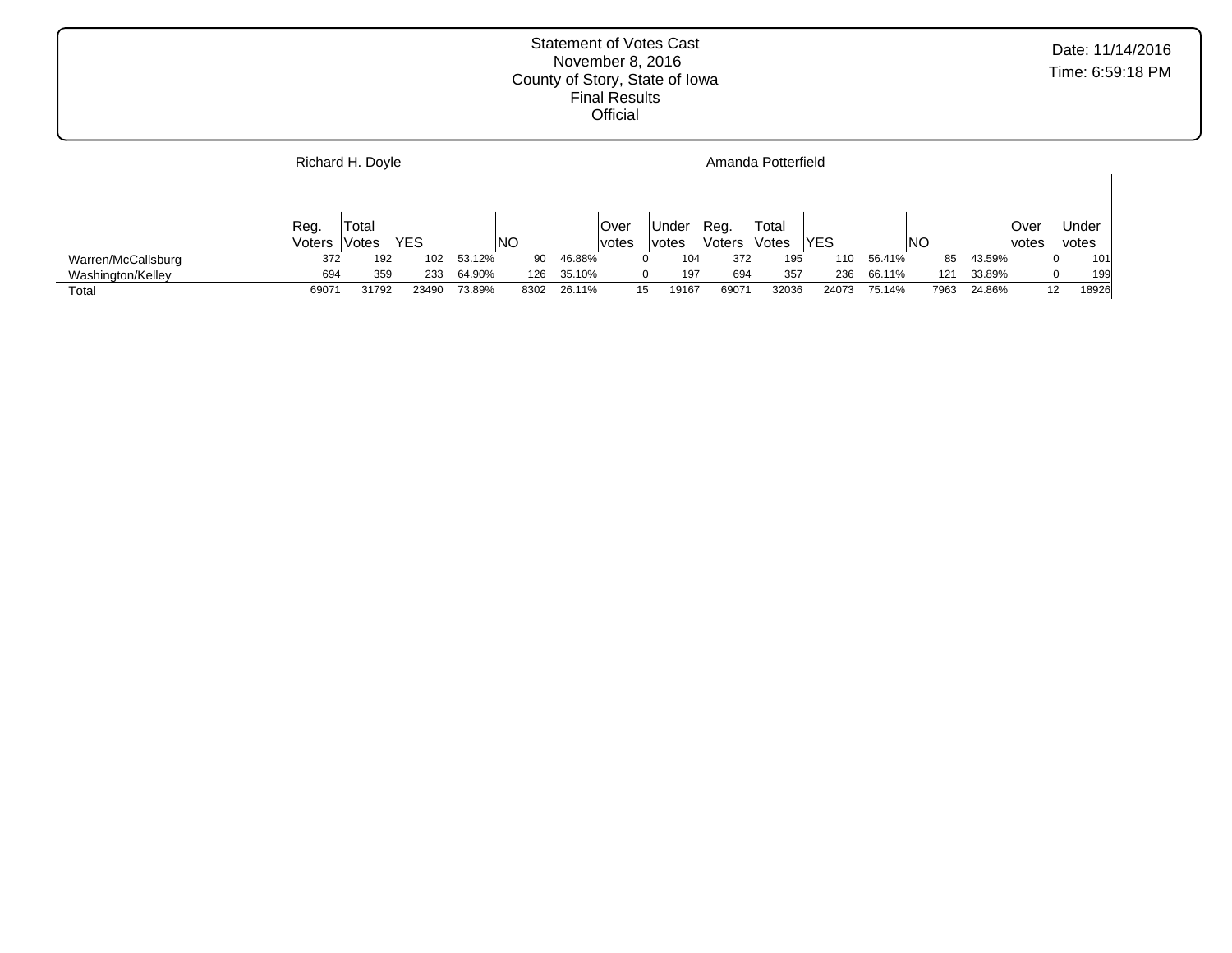|                          | Gayle Vogel |       |            |        |           |        |       | Thomas J. Bice          |        |       |            |        |     |        |       |                |      |
|--------------------------|-------------|-------|------------|--------|-----------|--------|-------|-------------------------|--------|-------|------------|--------|-----|--------|-------|----------------|------|
|                          |             |       |            |        |           |        |       |                         |        |       |            |        |     |        |       |                |      |
|                          |             |       |            |        |           |        |       |                         |        |       |            |        |     |        |       |                |      |
|                          | Reg.        | Total |            |        |           |        | Over  | Under                   | Reg.   | Total |            |        |     |        | Over  | Under          |      |
|                          | Voters      | Votes | <b>YES</b> |        | <b>NO</b> |        | votes | votes                   | Voters | Votes | <b>YES</b> |        | NO  |        | votes | votes          |      |
| <b>Jursidiction Wide</b> |             |       |            |        |           |        |       |                         |        |       |            |        |     |        |       |                |      |
| Ames 1-1                 | 2391        | 989   | 726        | 73.41% | 263       | 26.59% |       | $\mathbf 0$<br>654      | 2391   | 989   | 753        | 76.14% | 236 | 23.86% |       | $\mathbf{1}$   | 653  |
| Ames 1-2                 | 2845        | 1086  | 885        | 81.49% | 201       | 18.51% |       | 709<br>0                | 2845   | 1086  | 931        | 85.73% | 155 | 14.27% |       | 0              | 709  |
| Ames 1-3/Grant 2         | 2283        | 946   | 700        | 74.00% | 246       | 26.00% |       | 552<br>$\mathbf 0$      | 2283   | 947   | 733        | 77.40% | 214 | 22.60% |       | $\overline{c}$ | 549  |
| Ames 1-4                 | 2285        | 1088  | 857        | 78.77% | 231       | 21.23% |       | $\boldsymbol{2}$<br>542 | 2285   | 1076  | 868        | 80.67% | 208 | 19.33% |       | 3              | 553  |
| Ames 1-5                 | 2342        | 1234  | 959        | 77.71% | 275       | 22.29% |       | $\mathbf 0$<br>658      | 2342   | 1262  | 991        | 78.53% | 271 | 21.47% |       | 0              | 630  |
| Ames 2-1                 | 2771        | 1245  | 969        | 77.83% | 276       | 22.17% |       | $\mathbf 0$<br>861      | 2771   | 1239  | 1004       | 81.03% | 235 | 18.97% |       | 0              | 867  |
| Ames 2-2                 | 2021        | 950   | 757        | 79.68% | 193       | 20.32% |       | 550<br>$\mathbf{1}$     | 2021   | 956   | 769        | 80.44% | 187 | 19.56% |       | 0              | 545  |
| Ames 2-3                 | 2143        | 1114  | 852        | 76.48% | 262       | 23.52% |       | $\mathbf 0$<br>547      | 2143   | 1120  | 868        | 77.50% | 252 | 22.50% |       | 0              | 541  |
| Ames 2-4                 | 2373        | 1217  | 969        | 79.62% | 248       | 20.38% |       | $\mathbf 0$<br>708      | 2373   | 1231  | 993        | 80.67% | 238 | 19.33% |       | 0              | 694  |
| Ames 2-5                 | 2522        | 1353  | 1084       | 80.12% | 269       | 19.88% |       | 799<br>0                | 2522   | 1363  | 1101       | 80.78% | 262 | 19.22% |       | 0              | 789  |
| Ames 3-1/Wash 2          | 2588        | 1161  | 926        | 79.76% | 235       | 20.24% |       | $\pmb{0}$<br>744        | 2588   | 1148  | 923        | 80.40% | 225 | 19.60% |       | $\overline{1}$ | 756  |
| Ames 3-2                 | 1957        | 673   | 523        | 77.71% | 150       | 22.29% |       | $\mathbf 0$<br>503      | 1957   | 667   | 550        | 82.46% | 117 | 17.54% |       | 0              | 509  |
| Ames 3-3                 | 1701        | 660   | 488        | 73.94% | 172       | 26.06% |       | $\pmb{0}$<br>542        | 1701   | 660   | 517        | 78.33% | 143 | 21.67% |       | $\mathbf{1}$   | 541  |
| Ames 3-4                 | 2290        | 1054  | 821        | 77.89% | 233       | 22.11% |       | 652<br>$\mathbf 0$      | 2290   | 1065  | 850        | 79.81% | 215 | 20.19% |       | 0              | 641  |
| Ames 3-5/Wash 3          | 2069        | 1004  | 801        | 79.78% | 203       | 20.22% |       | $\mathbf 0$<br>560      | 2069   | 1021  | 844        | 82.66% | 177 | 17.34% |       | $\overline{1}$ | 542  |
| Ames 4-1                 | 3516        | 906   | 725        | 80.02% | 181       | 19.98% |       | $\mathbf{1}$<br>1130    | 3516   | 923   | 777        | 84.18% | 146 | 15.82% |       | $\mathbf{1}$   | 1113 |
| Ames 4-2                 | 2152        | 336   | 256        | 76.19% | 80        | 23.81% |       | 880<br>0                | 2152   | 334   | 264        | 79.04% | 70  | 20.96% |       | 0              | 882  |
| Ames 4-3                 | 2045        | 653   | 543        | 83.15% | 110       | 16.85% |       | $\pmb{0}$<br>619        | 2045   | 658   | 559        | 84.95% | 99  | 15.05% |       | 0              | 614  |
|                          | 2260        | 887   | 725        | 81.74% | 162       | 18.26% |       | $\mathbf 0$<br>738      | 2260   | 894   | 753        | 84.23% | 141 | 15.77% |       | $\overline{1}$ | 730  |
| Ames 4-4                 | 2235        | 1117  | 901        | 80.66% | 216       | 19.34% |       | $\mathbf{1}$<br>624     | 2235   | 1128  | 941        | 83.42% | 187 | 16.58% |       | $\overline{1}$ | 613  |
| Ames 4-5                 |             |       |            | 52.45% |           | 47.55% |       | 147                     | 547    | 292   |            |        |     | 42.81% |       |                |      |
| Collins/Collins          | 547         | 286   | 150        |        | 136       |        |       | 0                       |        |       | 167        | 57.19% | 125 |        |       | 0<br>3         | 141  |
| Franklin/Gilbert         | 2649        | 1446  | 1057       | 73.10% | 389       | 26.90% |       | $\pmb{0}$<br>739        | 2649   | 1435  | 1048       | 73.03% | 387 | 26.97% |       |                | 747  |
| <b>Grant Twp</b>         | 334         | 156   | 112        | 71.79% | 44        | 28.21% |       | 130<br>0                | 334    | 163   | 116        | 71.17% | 47  | 28.83% |       | 0              | 123  |
| Howard/Roland            | 1343        | 766   | 512        | 66.84% | 254       | 33.16% |       | $\pmb{0}$<br>344        | 1343   | 768   | 520        | 67.71% | 248 | 32.29% |       | 0              | 342  |
| Huxley                   | 2383        | 1273  | 876        | 68.81% | 397       | 31.19% |       | 643<br>$\mathbf{1}$     | 2383   | 1285  | 898        | 69.88% | 387 | 30.12% |       | 0              | 632  |
| Indian Creek/Maxwell     | 1070        | 577   | 347        | 60.14% | 230       | 39.86% |       | 252<br>$\mathbf 0$      | 1070   | 584   | 373        | 63.87% | 211 | 36.13% |       | 0              | 245  |
| Lafayette Twp            | 317         | 168   | 94         | 55.95% | 74        | 44.05% |       | $\mathbf 0$<br>88       | 317    | 166   | 98         | 59.04% | 68  | 40.96% |       | 0              | 90   |
| Lincoln/Zearing          | 506         | 256   | 144        | 56.25% | 112       | 43.75% |       | $\pmb{0}$<br>122        | 506    | 263   | 150        | 57.03% | 113 | 42.97% |       | 0              | 115  |
| <b>Milford Twp</b>       | 415         | 231   | 140        | 60.61% | 91        | 39.39% |       | $\mathbf 0$<br>102      | 415    | 240   | 154        | 64.17% | 86  | 35.83% |       | 0              | 93   |
| Nevada 1                 | 1121        | 595   | 414        | 69.58% | 181       | 30.42% |       | $\pmb{0}$<br>267        | 1121   | 599   | 426        | 71.12% | 173 | 28.88% |       | 0              | 263  |
| Nevada 2                 | 1078        | 563   | 413        | 73.36% | 150       | 26.64% |       | $\pmb{0}$<br>240        | 1078   | 566   | 415        | 73.32% | 151 | 26.68% |       | 0              | 237  |
| Nevada 3/Grant 3         | 1232        | 591   | 425        | 71.91% | 166       | 28.09% |       | 0<br>316                | 1232   | 608   | 428        | 70.39% | 180 | 29.61% |       | 0              | 299  |
| Nevada 4                 | 1156        | 625   | 444        | 71.04% | 181       | 28.96% |       | $\pmb{0}$<br>267        | 1156   | 641   | 464        | 72.39% | 177 | 27.61% |       | 0              | 251  |
| Nevada Twp               | 556         | 308   | 201        | 65.26% | 107       | 34.74% |       | 0<br>144                | 556    | 314   | 211        | 67.20% | 103 | 32.80% |       | 0              | 138  |
| New Albany/Colo          | 839         | 448   | 262        | 58.48% | 186       | 41.52% |       | $\pmb{0}$<br>216        | 839    | 454   | 275        | 60.57% | 179 | 39.43% |       | 0              | 210  |
| Palestine Twp            | 608         | 333   | 213        | 63.96% | 120       | 36.04% |       | $\pmb{0}$<br>158        | 608    | 332   | 211        | 63.55% | 121 | 36.45% |       | 0              | 159  |
| <b>Richland Twp</b>      | 271         | 165   | 103        | 62.42% | 62        | 37.58% |       | $\pmb{0}$<br>55         | 271    | 165   | 103        | 62.42% | 62  | 37.58% |       | $\overline{1}$ | 54   |
| Sherman Twp              | 159         | 98    | 52         | 53.06% | 46        | 46.94% |       | 40<br>0                 | 159    | 104   | 56         | 53.85% | 48  | 46.15% |       | 0              | 34   |
| Slater/Sheldahl          | 1263        | 670   | 433        | 64.63% | 237       | 35.37% |       | $\Omega$<br>345         | 1263   | 686   | 446        | 65.01% | 240 | 34.99% |       | $\mathbf{1}$   | 328  |
| <b>Story City</b>        | 2430        | 1277  | 857        | 67.11% | 420       | 32.89% |       | $\Omega$<br>684         | 2430   | 1280  | 871        | 68.05% | 409 | 31.95% |       | 0              | 681  |
| Union/Cambridge          | 939         | 508   | 320        | 62.99% | 188       | 37.01% |       | 232<br>$\mathbf 0$      | 939    | 506   | 316        | 62.45% | 190 | 37.55% |       | $\overline{1}$ | 233  |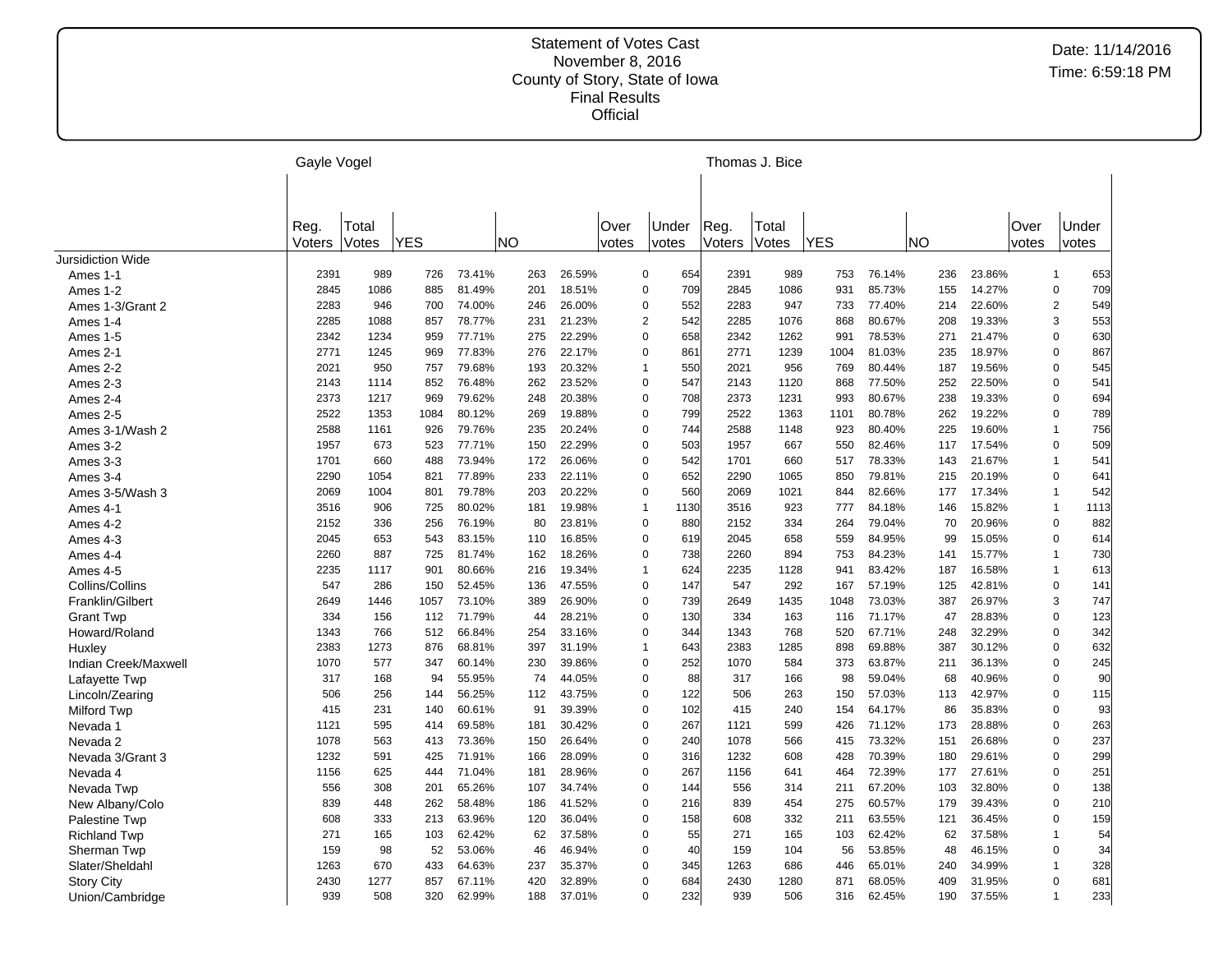|                    | Gayle Vogel    |                |            |        |           |        |                       |                       |                | Thomas J. Bice |       |        |      |        |               |                              |
|--------------------|----------------|----------------|------------|--------|-----------|--------|-----------------------|-----------------------|----------------|----------------|-------|--------|------|--------|---------------|------------------------------|
|                    |                |                |            |        |           |        |                       |                       |                |                |       |        |      |        |               |                              |
|                    | Reg.<br>Voters | Total<br>Votes | <b>YES</b> |        | <b>NO</b> |        | <b>Over</b><br> votes | Under<br><i>votes</i> | Reg.<br>Voters | Total<br>Votes | YES   |        | NO   |        | Over<br>votes | <b>Under</b><br><i>votes</i> |
| Warren/McCallsburg | 372            | 192            | 112        | 58.33% | 80        | 41.67% |                       | 104                   | 372            | 187            | 105   | 56.15% | 82   | 43.85% |               | 109<br>0                     |
| Washington/Kelley  | 694            | 353            | 235        | 66.57% | 118       | 33.43% |                       | 203                   | 694            | 355            | 243   | 68.45% | 112  | 31.55% |               | 201<br>0                     |
| Total              | 69071          | 31558          | 23383      | 74.10% | 8175      | 25.90% |                       | 19410                 | 69071          | 31760          | 24083 | 75.83% | 7677 | 24.17% | 18            | 19196                        |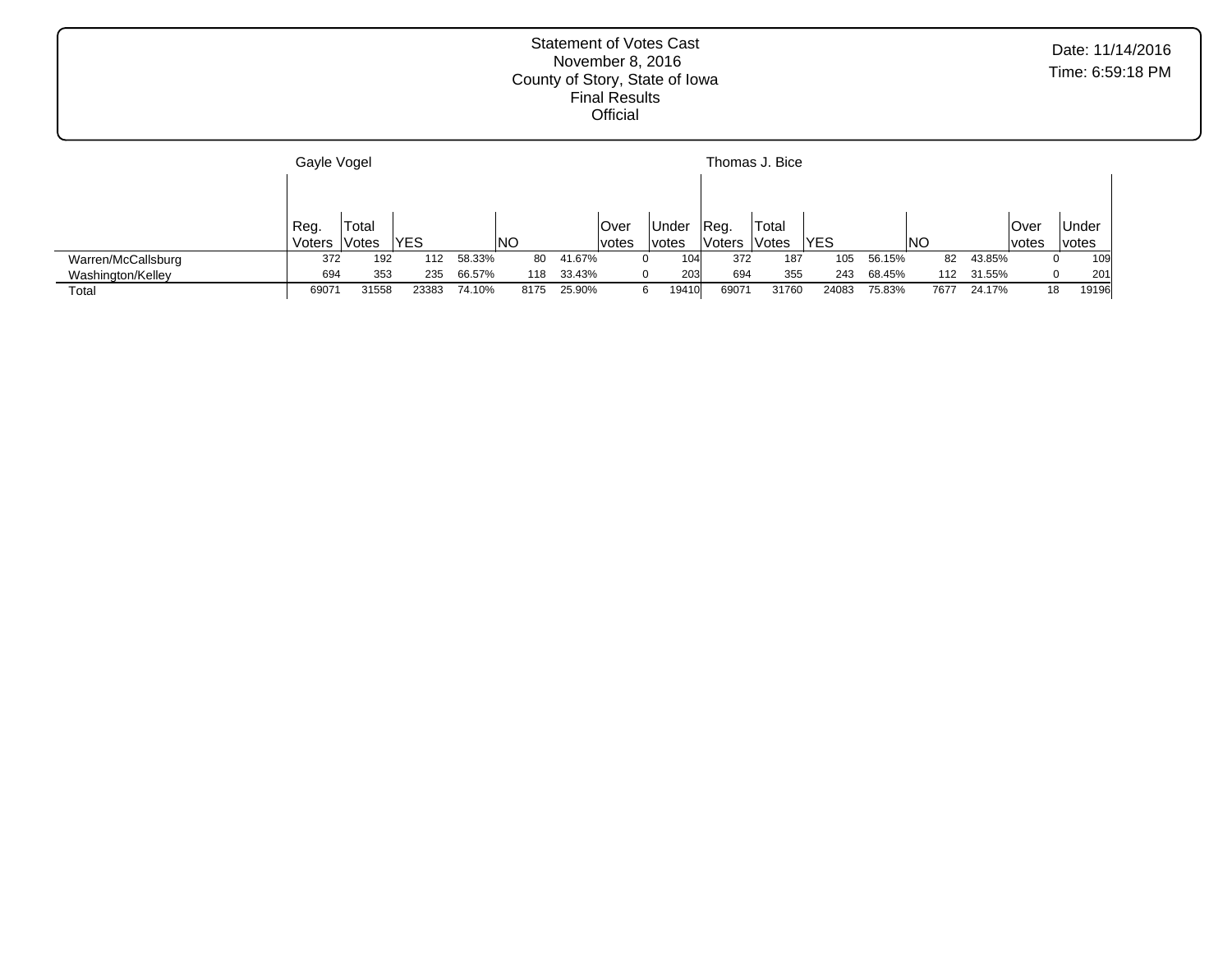|                          | John J. Haney  |                |            |        |           |        | Steven Van Marel |                       |                |                |            |        |     |        |               |                |       |
|--------------------------|----------------|----------------|------------|--------|-----------|--------|------------------|-----------------------|----------------|----------------|------------|--------|-----|--------|---------------|----------------|-------|
|                          | Reg.<br>Voters | Total<br>Votes | <b>YES</b> |        | <b>NO</b> |        | Over<br>votes    | Under<br>votes        | Reg.<br>Voters | Total<br>Votes | <b>YES</b> |        | NO. |        | Over<br>votes | votes          | Under |
| <b>Jursidiction Wide</b> |                |                |            |        |           |        |                  |                       |                |                |            |        |     |        |               |                |       |
| Ames 1-1                 | 2391           | 982            | 747        | 76.07% | 235       | 23.93% |                  | 661<br>$\mathbf 0$    | 2391           | 1013           | 795        | 78.48% | 218 | 21.52% |               | $\pmb{0}$      | 630   |
| Ames 1-2                 | 2845           | 1074           | 890        | 82.87% | 184       | 17.13% |                  | 721<br>$\mathbf 0$    | 2845           | 1105           | 947        | 85.70% | 158 | 14.30% |               | $\mathbf 0$    | 690   |
| Ames 1-3/Grant 2         | 2283           | 932            | 724        | 77.68% | 208       | 22.32% |                  | $\mathbf 0$<br>566    | 2283           | 963            | 772        | 80.17% | 191 | 19.83% |               | $\overline{0}$ | 535   |
| Ames 1-4                 | 2285           | 1067           | 861        | 80.69% | 206       | 19.31% |                  | $\overline{2}$<br>563 | 2285           | 1105           | 911        | 82.44% | 194 | 17.56% |               | $\mathbf{1}$   | 526   |
| Ames 1-5                 | 2342           | 1239           | 963        | 77.72% | 276       | 22.28% |                  | 0<br>653              | 2342           | 1320           | 1062       | 80.45% | 258 | 19.55% |               | $\mathbf 0$    | 572   |
| Ames 2-1                 | 2771           | 1219           | 975        | 79.98% | 244       | 20.02% |                  | 887<br>0              | 2771           | 1245           | 1049       | 84.26% | 196 | 15.74% |               | $\mathbf 0$    | 861   |
| Ames 2-2                 | 2021           | 940            | 746        | 79.36% | 194       | 20.64% |                  | $\mathbf 0$<br>561    | 2021           | 971            | 798        | 82.18% | 173 | 17.82% |               | $\mathbf{1}$   | 529   |
| Ames 2-3                 | 2143           | 1102           | 848        | 76.95% | 254       | 23.05% |                  | 558<br>$\mathbf 1$    | 2143           | 1148           | 921        | 80.23% | 227 | 19.77% |               | $\mathbf 0$    | 513   |
| Ames 2-4                 | 2373           | 1229           | 979        | 79.66% | 250       | 20.34% |                  | 0<br>696              | 2373           | 1274           | 1047       | 82.18% | 227 | 17.82% |               | $\mathbf 0$    | 651   |
| Ames 2-5                 | 2522           | 1349           | 1081       | 80.13% | 268       | 19.87% |                  | 803<br>0              | 2522           | 1399           | 1142       | 81.63% | 257 | 18.37% |               | $\mathbf 0$    | 753   |
| Ames 3-1/Wash 2          | 2588           | 1133           | 906        | 79.96% | 227       | 20.04% |                  | 772<br>0              | 2588           | 1169           | 964        | 82.46% | 205 | 17.54% |               | $\mathbf{1}$   | 735   |
| Ames 3-2                 | 1957           | 661            | 528        | 79.88% | 133       | 20.12% |                  | 514<br>$\mathbf 1$    | 1957           | 679            | 561        | 82.62% | 118 | 17.38% |               | $\mathbf 0$    | 497   |
| Ames 3-3                 | 1701           | 655            | 499        | 76.18% | 156       | 23.82% |                  | $\mathbf 0$<br>547    | 1701           | 671            | 534        | 79.58% | 137 | 20.42% |               | $\mathbf{1}$   | 530   |
| Ames 3-4                 | 2290           | 1041           | 815        | 78.29% | 226       | 21.71% |                  | $\Omega$<br>665       | 2290           | 1085           | 887        | 81.75% | 198 | 18.25% |               | $\mathbf 0$    | 621   |
| Ames 3-5/Wash 3          | 2069           | 1002           | 802        | 80.04% | 200       | 19.96% |                  | 562<br>0              | 2069           | 1035           | 857        | 82.80% | 178 | 17.20% |               | $\mathbf 0$    | 529   |
| Ames 4-1                 | 3516           | 901            | 746        | 82.80% | 155       | 17.20% |                  | 1135<br>$\mathbf 1$   | 3516           | 929            | 810        | 87.19% | 119 | 12.81% |               | $\mathbf 0$    | 1108  |
| Ames 4-2                 | 2152           | 332            | 268        | 80.72% | 64        | 19.28% |                  | 884<br>0              | 2152           | 342            | 287        | 83.92% | 55  | 16.08% |               | $\mathbf 0$    | 874   |
| Ames 4-3                 | 2045           | 650            | 557        | 85.69% | 93        | 14.31% |                  | $\mathbf 0$<br>622    | 2045           | 662            | 588        | 88.82% | 74  | 11.18% |               | $\mathbf 0$    | 610   |
| Ames 4-4                 | 2260           | 881            | 732        | 83.09% | 149       | 16.91% |                  | $\mathbf 0$<br>744    | 2260           | 917            | 782        | 85.28% | 135 | 14.72% |               | $\mathbf{1}$   | 707   |
|                          | 2235           | 1114           | 915        | 82.14% | 199       | 17.86% |                  | $\mathbf 0$<br>628    | 2235           | 1158           | 967        | 83.51% | 191 | 16.49% |               | $\mathbf 0$    | 584   |
| Ames 4-5                 | 547            | 290            | 158        | 54.48% | 132       | 45.52% |                  | 143<br>0              | 547            | 301            | 173        | 57.48% | 128 | 42.52% |               | $\mathbf 0$    | 132   |
| Collins/Collins          |                | 1413           | 1035       | 73.25% |           | 26.75% |                  | 772<br>0              | 2649           |                | 1103       | 74.78% |     | 25.22% |               | $\mathbf 0$    | 710   |
| Franklin/Gilbert         | 2649           |                |            |        | 378       |        |                  |                       |                | 1475           |            |        | 372 |        |               |                |       |
| <b>Grant Twp</b>         | 334            | 161            | 117        | 72.67% | 44        | 27.33% |                  | 125<br>0              | 334            | 168            | 129        | 76.79% | 39  | 23.21% |               | $\mathbf 0$    | 118   |
| Howard/Roland            | 1343           | 753            | 508        | 67.46% | 245       | 32.54% |                  | $\mathbf 0$<br>357    | 1343           | 780            | 545        | 69.87% | 235 | 30.13% |               | $\mathbf{1}$   | 329   |
| Huxley                   | 2383           | 1262           | 872        | 69.10% | 390       | 30.90% |                  | $\mathbf 0$<br>655    | 2383           | 1321           | 960        | 72.67% | 361 | 27.33% |               | 2              | 594   |
| Indian Creek/Maxwell     | 1070           | 569            | 361        | 63.44% | 208       | 36.56% |                  | 260<br>$\mathbf 0$    | 1070           | 601            | 401        | 66.72% | 200 | 33.28% |               | $\mathbf 0$    | 228   |
| Lafayette Twp            | 317            | 166            | 91         | 54.82% | 75        | 45.18% |                  | 90<br>$\Omega$        | 317            | 166            | 100        | 60.24% | 66  | 39.76% |               | $\mathbf 0$    | 90    |
| Lincoln/Zearing          | 506            | 254            | 145        | 57.09% | 109       | 42.91% |                  | $\mathbf 0$<br>124    | 506            | 269            | 167        | 62.08% | 102 | 37.92% |               | $\mathbf 0$    | 109   |
| <b>Milford Twp</b>       | 415            | 231            | 144        | 62.34% | 87        | 37.66% |                  | $\Omega$<br>102       | 415            | 244            | 160        | 65.57% | 84  | 34.43% |               | $\mathbf 0$    | 89    |
| Nevada 1                 | 1121           | 588            | 421        | 71.60% | 167       | 28.40% |                  | 274<br>$\mathbf 0$    | 1121           | 617            | 463        | 75.04% | 154 | 24.96% |               | $\mathbf 0$    | 245   |
| Nevada 2                 | 1078           | 562            | 415        | 73.84% | 147       | 26.16% |                  | $\mathbf 0$<br>241    | 1078           | 585            | 448        | 76.58% | 137 | 23.42% |               | $\mathbf 0$    | 218   |
| Nevada 3/Grant 3         | 1232           | 600            | 417        | 69.50% | 183       | 30.50% |                  | 307<br>$\mathbf 0$    | 1232           | 619            | 444        | 71.73% | 175 | 28.27% |               | $\pmb{0}$      | 288   |
| Nevada 4                 | 1156           | 628            | 442        | 70.38% | 186       | 29.62% |                  | 264<br>$\mathbf 0$    | 1156           | 650            | 475        | 73.08% | 175 | 26.92% |               | $\mathbf 0$    | 242   |
| Nevada Twp               | 556            | 314            | 212        | 67.52% | 102       | 32.48% |                  | $\mathbf 0$<br>138    | 556            | 319            | 234        | 73.35% | 85  | 26.65% |               | $\pmb{0}$      | 133   |
| New Albany/Colo          | 839            | 452            | 267        | 59.07% | 185       | 40.93% |                  | $\mathbf 0$<br>212    | 839            | 468            | 291        | 62.18% | 177 | 37.82% |               | $\pmb{0}$      | 196   |
| Palestine Twp            | 608            | 332            | 214        | 64.46% | 118       | 35.54% |                  | 0<br>159              | 608            | 343            | 223        | 65.01% | 120 | 34.99% |               | $\pmb{0}$      | 148   |
| <b>Richland Twp</b>      | 271            | 166            | 107        | 64.46% | 59        | 35.54% |                  | 0<br>54               | 271            | 170            | 107        | 62.94% | 63  | 37.06% |               | 0              | 50    |
| Sherman Twp              | 159            | 98             | 52         | 53.06% | 46        | 46.94% |                  | 40<br>0               | 159            | 105            | 61         | 58.10% | 44  | 41.90% |               | $\mathbf 0$    | 33    |
| Slater/Sheldahl          | 1263           | 676            | 451        | 66.72% | 225       | 33.28% |                  | 339<br>0              | 1263           | 696            | 471        | 67.67% | 225 | 32.33% |               | $\mathbf 0$    | 319   |
| <b>Story City</b>        | 2430           | 1262           | 865        | 68.54% | 397       | 31.46% |                  | $\Omega$<br>699       | 2430           | 1309           | 941        | 71.89% | 368 | 28.11% |               | $\mathbf 0$    | 652   |
| Union/Cambridge          | 939            | 503            | 320        | 63.62% | 183       | 36.38% |                  | 236<br>$\mathbf 1$    | 939            | 520            | 347        | 66.73% | 173 | 33.27% |               | $\Omega$       | 220   |